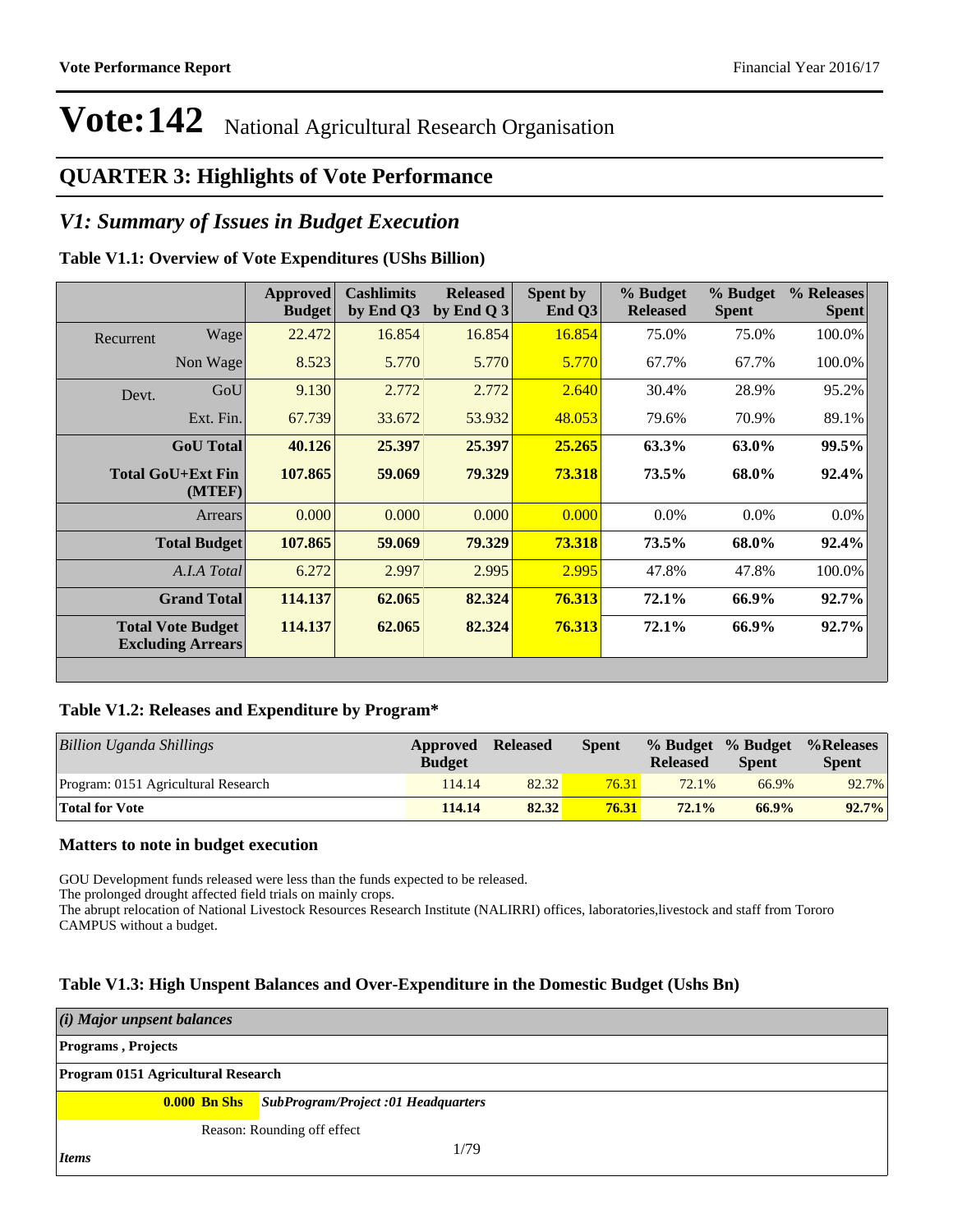## **QUARTER 3: Highlights of Vote Performance**

| <b>40.000 UShs</b>   |                   | 213004 Gratuity Expenses                                                                                                                                                                                                                                                                            |
|----------------------|-------------------|-----------------------------------------------------------------------------------------------------------------------------------------------------------------------------------------------------------------------------------------------------------------------------------------------------|
|                      |                   | Reason: Rounding off effect                                                                                                                                                                                                                                                                         |
|                      | $0.132$ Bn Shs    | SubProgram/Project :0382 Support for NARO                                                                                                                                                                                                                                                           |
|                      |                   | Reason: Reasons given below                                                                                                                                                                                                                                                                         |
| <b>Items</b>         |                   |                                                                                                                                                                                                                                                                                                     |
| 100,000,000.000 UShs |                   | 312101 Non-Residential Buildings                                                                                                                                                                                                                                                                    |
|                      |                   | Reason: Procurement process not finalized by the end of the quarter due to changed responsibilities over<br>IFMS. The procurement staff originally assigned the LPO entering under IFMS task, left the organisation and<br>not replaced by end of the quarter. The situation corrected in quarter 4 |
| 32,000,000.000 UShs  |                   | 312202 Machinery and Equipment                                                                                                                                                                                                                                                                      |
|                      | IFMS in quarter 4 | Reason: The supplier details failed to be captured by the IFMS. Amount is intended to pay for the water<br>pump for MBARARA ZARDI. Supplied and installed by AGRITEX. Information properly captured under                                                                                           |
|                      |                   | (ii) Expenditures in excess of the original approved budget                                                                                                                                                                                                                                         |

### *V2: Performance Highlights*

#### **Table V2.1: Key Vote Output Indicators and Expenditures\***

| Vote, Vote Function<br><b>Key Output</b>                                         | <b>Approved Budget and</b><br><b>Planned outputs</b>                                                                                                                                                                                                                                                               | <b>Cumulative Expenditure</b><br>and Performance                                                                                                                                                     | <b>Status and Reasons for</b><br>any Variation from Plans                                                                                                                                                                  |
|----------------------------------------------------------------------------------|--------------------------------------------------------------------------------------------------------------------------------------------------------------------------------------------------------------------------------------------------------------------------------------------------------------------|------------------------------------------------------------------------------------------------------------------------------------------------------------------------------------------------------|----------------------------------------------------------------------------------------------------------------------------------------------------------------------------------------------------------------------------|
| Programme: 0151 Agricultural Research                                            |                                                                                                                                                                                                                                                                                                                    |                                                                                                                                                                                                      |                                                                                                                                                                                                                            |
| <b>Output: 015101 Generation of agricultural technologies</b>                    |                                                                                                                                                                                                                                                                                                                    |                                                                                                                                                                                                      |                                                                                                                                                                                                                            |
| Description of Performance:                                                      | - New varieties of priority<br>commodities submitted for release; release (3 sorghum, 6 finger<br>- 41 New CGS studies<br>conductedTechnologies for<br>enhancing production and<br>productivity of crops (new,<br>intermediate), Livestock (new and<br>intermediate), Forestry (new and<br>intermediate) and natur | 9 new varieties submitted for<br>millet). 40 technologies generated<br>including: 5 rice threshers, 5 maize<br>shellers, 5 forage choppers, 5 hay<br>balers, 5 hay shades<br>fabricated/constructed. | - ATAAS funds were released<br>earlier in November 2016. Hence<br>enough time to execute planned<br>activities. -<br>- There is a high demand for inputs<br>by farmers at the beginning and<br>during of the rainy season. |
| Performance Indicators:                                                          |                                                                                                                                                                                                                                                                                                                    |                                                                                                                                                                                                      |                                                                                                                                                                                                                            |
| No. of improved productivity 35<br>technologies generated                        |                                                                                                                                                                                                                                                                                                                    | 50                                                                                                                                                                                                   |                                                                                                                                                                                                                            |
| No. of new varieties submitted to 15<br>Variety Release Committee for<br>release |                                                                                                                                                                                                                                                                                                                    | 9                                                                                                                                                                                                    |                                                                                                                                                                                                                            |
| No. of research studies under 41<br>competitive grants scheme                    |                                                                                                                                                                                                                                                                                                                    | 41                                                                                                                                                                                                   |                                                                                                                                                                                                                            |
| Output Cost: UShs Bn:                                                            |                                                                                                                                                                                                                                                                                                                    | 16.737 UShs Bn:                                                                                                                                                                                      | 7.0%<br>1.177 % Budget Spent:                                                                                                                                                                                              |
| Output: 015102 Research extension interface promoted and strengthened            |                                                                                                                                                                                                                                                                                                                    |                                                                                                                                                                                                      |                                                                                                                                                                                                                            |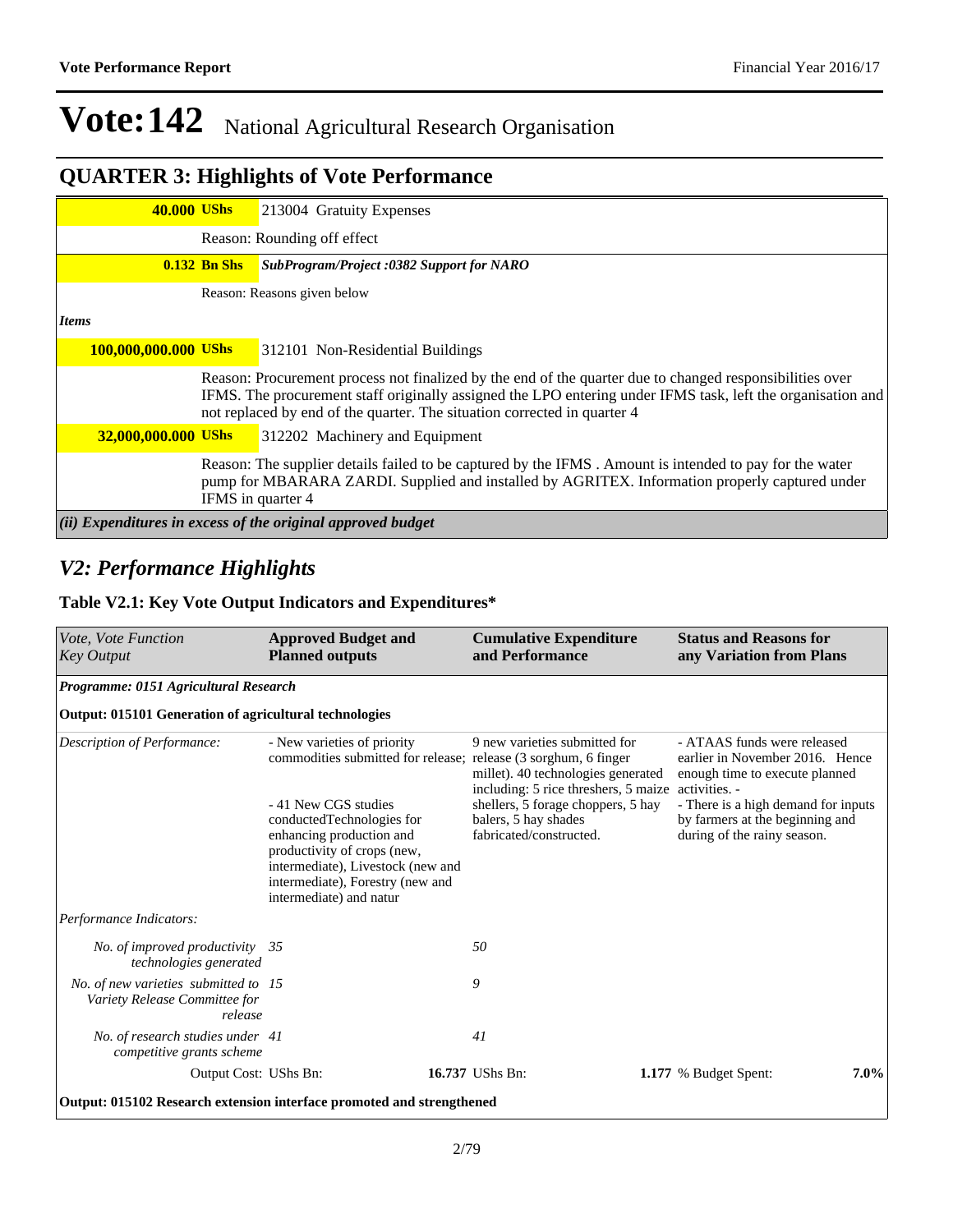## **QUARTER 3: Highlights of Vote Performance**

| Vote, Vote Function<br><b>Key Output</b>                             | <b>Approved Budget and</b><br><b>Planned outputs</b>                                                                                                                                                                                                                                                                                                       | <b>Cumulative Expenditure</b><br>and Performance                                                                                                                                                                                                                                                                                                                                                                                                                                                                                                                                                                                                                                                                                                                                                                                                                                                                                                                                                                                                                                                                                                                                                                        | <b>Status and Reasons for</b><br>any Variation from Plans                                                                          |
|----------------------------------------------------------------------|------------------------------------------------------------------------------------------------------------------------------------------------------------------------------------------------------------------------------------------------------------------------------------------------------------------------------------------------------------|-------------------------------------------------------------------------------------------------------------------------------------------------------------------------------------------------------------------------------------------------------------------------------------------------------------------------------------------------------------------------------------------------------------------------------------------------------------------------------------------------------------------------------------------------------------------------------------------------------------------------------------------------------------------------------------------------------------------------------------------------------------------------------------------------------------------------------------------------------------------------------------------------------------------------------------------------------------------------------------------------------------------------------------------------------------------------------------------------------------------------------------------------------------------------------------------------------------------------|------------------------------------------------------------------------------------------------------------------------------------|
| Description of Performance:                                          | - Scientific & extension<br>dissemination materials developed<br>and published;<br>- Design and development of<br>Farming manuals; Multistakeholder in 14 different subjects from 14<br>innovation platforms established or districts.<br>supported;<br>- Foundation and basic seed<br>provided to farmers, farmer groups basic seed in tonnes<br>and seed | 1.43 Information materials<br>produced and distributed.<br>2. UJAS produced and distributed.<br>3. Empowered 1263 stakeholders<br>4.6 MSIPs supported<br>5. Foundation/basic /breeder, pre-<br>(Maize-3, Rice-0.25, Beans-0.25)<br>,Cotton-0.25,Cow<br>peas-0.25, Sorghum-1.5, Pearl<br>millet- $0.12$ (bs), $0.05$ (fs), $Finger$<br>millet-0.2, Potato-50).<br>6. Maintained mother gardens<br>(Bananas-10ha, Coffee-2ha, Cocoa-<br>5ha, Mangoes-10ha, Citrus-10<br>ha, Apples-10ha).<br>7. Availed improved planting<br>materials/stocking materials to<br>stakeholders<br>(Coffee-5000, Cassava-200bgs,<br>Maize, Rice, Beans, Cotton, Cowpeas<br>,Pear millet,Finger millet,Potato,<br>Mangoes , Citrus, Apples, 1.5M<br>Nile tilapia seed, 0.2M African<br>catfish seed).<br>8. Generated an assortment<br>improved planting materials for<br>stakeholders.<br>9. Demonstration gardens<br>maintained<br>(Banana, Maize, Rice, Beans, Cotton,<br>Cow peas, Pearl millet, Finger<br>millet,<br>Potato,Coffee,Mangoes,Citrus,App<br>les).<br>10. Multiplication gardens<br>maintained (Banana, Maize, Rice,<br>Beans, Cotton Cow peas, Pearl<br>Millet, Finger Millet, Potato,<br>Coffee, Mangoes, Citrus, Apples). | There is a high demand for inputs<br>especially seeds and seedlings by<br>farmers at the beginning and during<br>the rainy season. |
| Performance Indicators:                                              |                                                                                                                                                                                                                                                                                                                                                            |                                                                                                                                                                                                                                                                                                                                                                                                                                                                                                                                                                                                                                                                                                                                                                                                                                                                                                                                                                                                                                                                                                                                                                                                                         |                                                                                                                                    |
| No. of technological innovation 7<br>platforms established/supported |                                                                                                                                                                                                                                                                                                                                                            | 6                                                                                                                                                                                                                                                                                                                                                                                                                                                                                                                                                                                                                                                                                                                                                                                                                                                                                                                                                                                                                                                                                                                                                                                                                       |                                                                                                                                    |
| No. of technological innovations 5<br>delivered to uptake pathways   |                                                                                                                                                                                                                                                                                                                                                            | 15                                                                                                                                                                                                                                                                                                                                                                                                                                                                                                                                                                                                                                                                                                                                                                                                                                                                                                                                                                                                                                                                                                                                                                                                                      |                                                                                                                                    |
| Output Cost: UShs Bn:                                                |                                                                                                                                                                                                                                                                                                                                                            | 13.507 UShs Bn:                                                                                                                                                                                                                                                                                                                                                                                                                                                                                                                                                                                                                                                                                                                                                                                                                                                                                                                                                                                                                                                                                                                                                                                                         | 6.6%<br>0.892 % Budget Spent:                                                                                                      |
| Output: 015105 Generation of technologies for priority commodities   |                                                                                                                                                                                                                                                                                                                                                            |                                                                                                                                                                                                                                                                                                                                                                                                                                                                                                                                                                                                                                                                                                                                                                                                                                                                                                                                                                                                                                                                                                                                                                                                                         |                                                                                                                                    |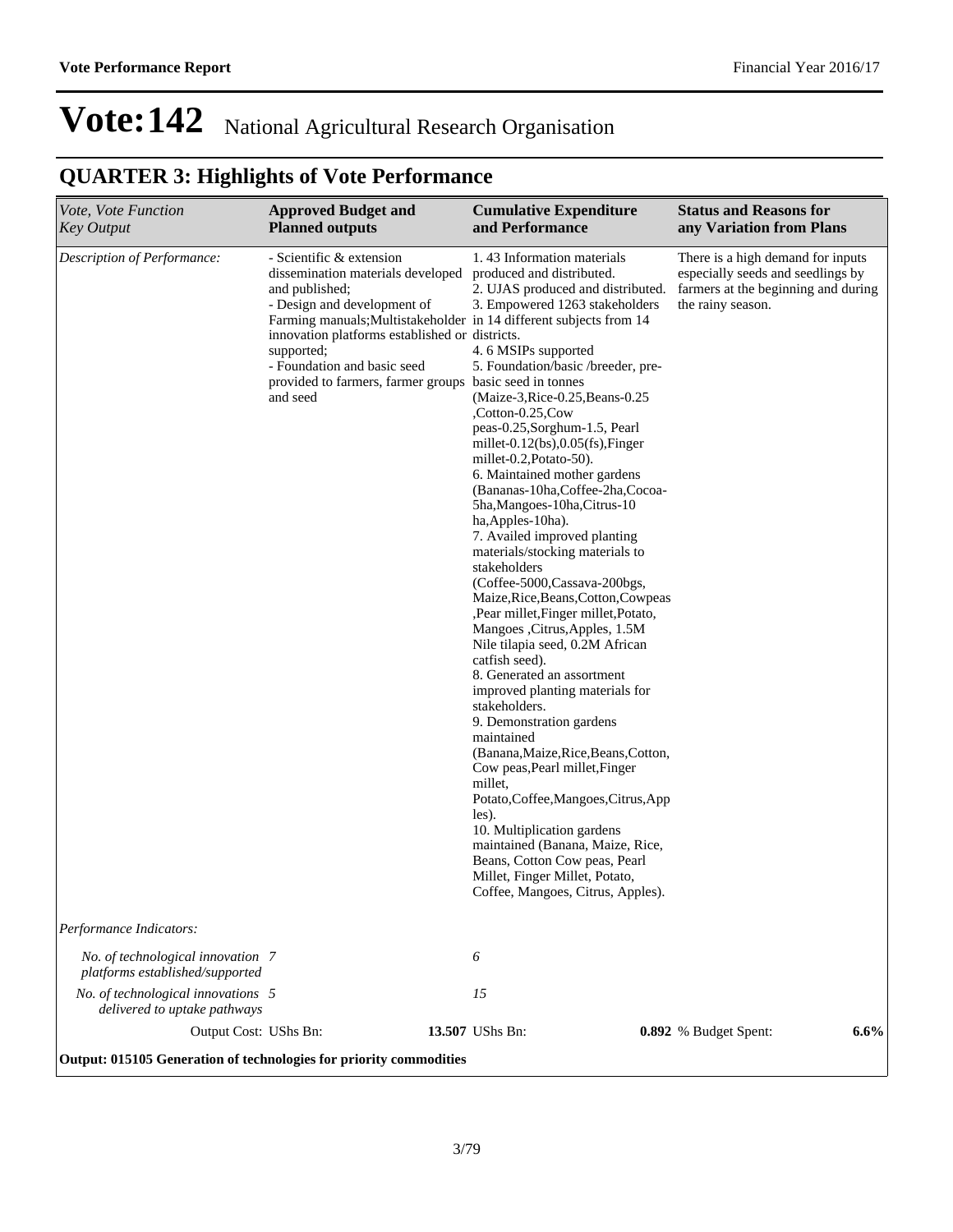### **QUARTER 3: Highlights of Vote Performance**

| <i>Vote, Vote Function</i><br><b>Key Output</b> | <b>Approved Budget and</b><br><b>Planned outputs</b>                                                                                                                                                                                                                                    | <b>Cumulative Expenditure</b><br>and Performance                                                         |  | <b>Status and Reasons for</b><br>any Variation from Plans                                                                        |      |
|-------------------------------------------------|-----------------------------------------------------------------------------------------------------------------------------------------------------------------------------------------------------------------------------------------------------------------------------------------|----------------------------------------------------------------------------------------------------------|--|----------------------------------------------------------------------------------------------------------------------------------|------|
| Description of Performance:                     | Technology demonstrations held<br>on station and technology parks;<br>- Capacity of farmers and farmer<br>groups to make choices and<br>implement decisions that affect<br>their livelihoods<br>enhanced; Technologies for<br>enhancing productivity of Crops<br>(cassava, maize, Rice, | 29 technologies generated (11-<br>Fish, 1-Coffee, 1- Rice, 5 Dairy<br>cattle, 4-cassava, 3-Tea, 4-maize) |  | -Most of the technologies whose<br>development s were in the pipeline<br>completed.<br>- There was a timely release of<br>funds. |      |
| Performance Indicators:                         |                                                                                                                                                                                                                                                                                         |                                                                                                          |  |                                                                                                                                  |      |
| Output Cost: UShs Bn:                           |                                                                                                                                                                                                                                                                                         | 9.356 UShs Bn:                                                                                           |  | <b>0.416</b> % Budget Spent:                                                                                                     | 4.4% |
| <b>Program Cost:</b>                            | $UShs Bn$ :                                                                                                                                                                                                                                                                             | 107.865 UShs Bn:                                                                                         |  | $2.485$ % Budget Spent:                                                                                                          | 2.3% |
| <b>Total Cost for Vote:</b>                     | UShs Bn:                                                                                                                                                                                                                                                                                | 107.865 UShs Bn:                                                                                         |  | <b>2.485</b> % Budget Spent:                                                                                                     | 2.3% |

#### **Performance highlights for the Quarter**

- Meeting convened by the World Bank and 8 countries participated in the discussion on enabling the East and Central African Agricultural Transformation Project (ECAAT). A follow on of East African Agricultural Productivity Project (EAAPP).

- Handing over infrastructure (laboratories, Office space, farm structures) developed using ATAAS funds.

- Returning home and reporting to work for some of the PHDs and Msc students who had successfully defended their dissertations funded under funded under EAAPP-1 and ATAAS funding.

### *V3: Details of Releases and Expenditure*

#### **Table V3.1: GoU Releases and Expenditure by Output\***

| Billion Uganda Shillings                                                  | Approved<br><b>Budget</b> | <b>Released</b> | <b>Spent</b> | $%$ GoU<br><b>Budget</b><br><b>Released</b> | $%$ GoU<br><b>Budget</b><br><b>Spent</b> | $%$ GoU<br><b>Releases</b><br><b>Spent</b> |
|---------------------------------------------------------------------------|---------------------------|-----------------|--------------|---------------------------------------------|------------------------------------------|--------------------------------------------|
| Program 0151 Agricultural Research                                        | 40.13                     | 25.40           | 25.26        | 63.3%                                       | 63.0%                                    | 99.5%                                      |
| <b>Class: Outputs Provided</b>                                            | 37.42                     | 24.90           | <b>24.90</b> | 66.5%                                       | 66.5%                                    | $100.0\%$                                  |
| 015101 Generation of agricultural technologies                            | 1.82                      | 1.18            | 1.18         | 64.7%                                       | 64.7%                                    | 100.0%                                     |
| 015102 Research extension interface promoted and<br>strengthened          | 2.07                      | 0.89            | 0.89         | 43.0%                                       | 43.0%                                    | 100.0%                                     |
| 015103 Internal Audit                                                     | 0.08                      | 0.06            | 0.06         | 71.2%                                       | 71.2%                                    | 100.0%                                     |
| 015104 Agricultural research capacity strengthened                        | 31.99                     | 22.36           | 22.36        | 69.9%                                       | 69.9%                                    | 100.0%                                     |
| 015105 Generation of technologies for priority commodities                | 1.46                      | 0.42            | 0.42         | 28.6%                                       | 28.6%                                    | 100.0%                                     |
| <b>Class: Outputs Funded</b>                                              | 1.71                      | 0.36            | 0.36         | 21.4%                                       | 21.4%                                    | $100.0\%$                                  |
| 015151 Payments to International Organisations (CGIAR,<br>ASARECA, WARDA) | 1.71                      | 0.36            | 0.36         | 21.4%                                       | 21.4%                                    | 100.0%                                     |
| <b>Class: Capital Purchases</b>                                           | <b>1.00</b>               | 0.13            | 0.00         | 13.2%                                       | $0.0\%$                                  | $0.0\%$                                    |
| 015172 Government Buildings and Administrative<br>Infrastructure          | 0.50                      | 0.10            | 0.00         | 20.0%                                       | $0.0\%$                                  | $0.0\%$                                    |
| 015177 Purchase of Specialised Machinery & Equipment                      | 0.50                      | 0.03            | 0.00         | 6.4%                                        | $0.0\%$                                  | $0.0\%$                                    |
| <b>Total for Vote</b>                                                     | 40.13<br>1.070            | 25.40           | 25.26        | 63.3%                                       | 63.0%                                    | 99.5%                                      |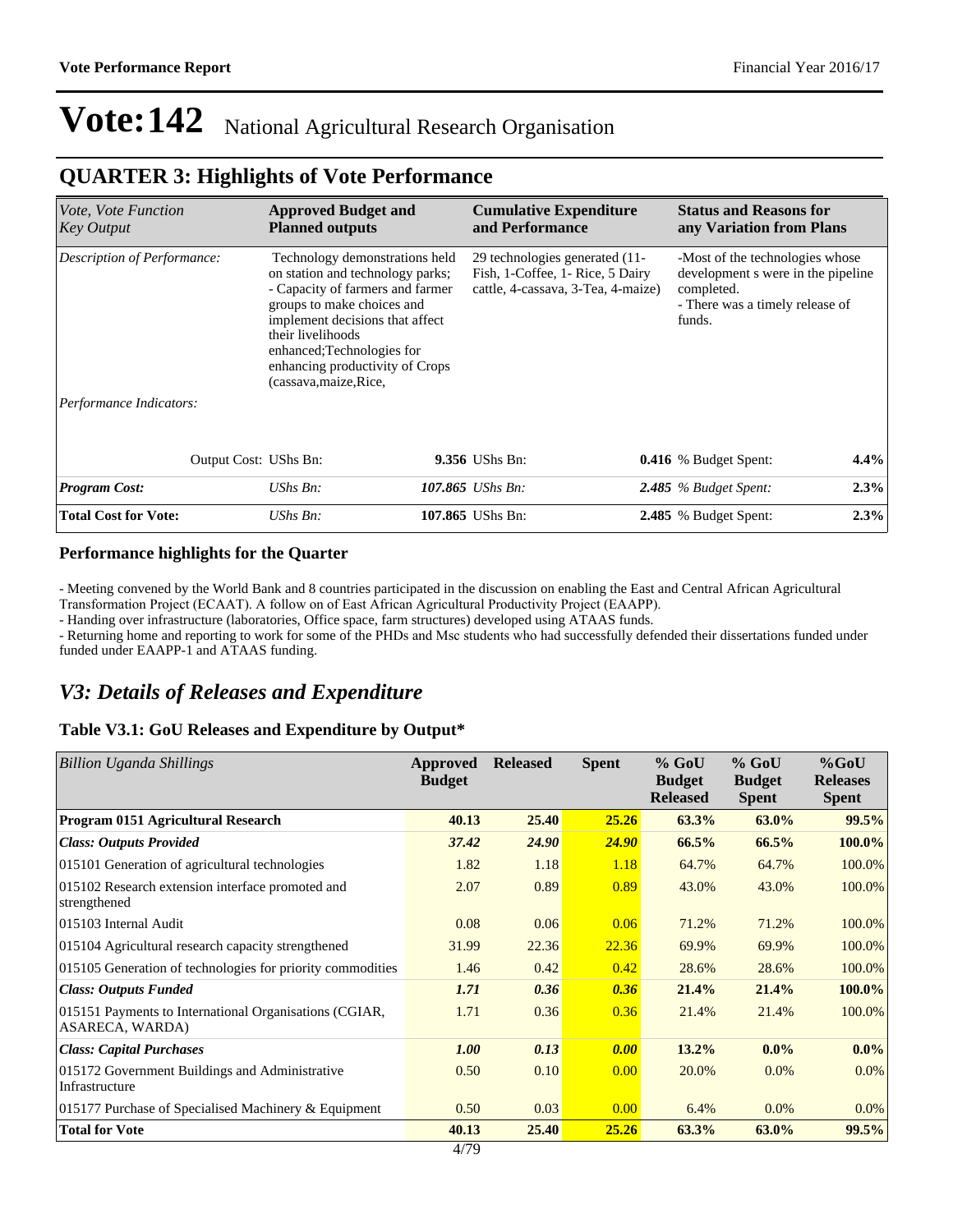## **QUARTER 3: Highlights of Vote Performance**

### **Table V3.2: 2016/17 GoU Expenditure by Item**

| <b>Billion Uganda Shillings</b>                                  | <b>Approved</b><br><b>Budget</b> | <b>Released</b> | <b>Spent</b> | % GoU<br><b>Budget</b><br><b>Released</b> | % GoU<br><b>Budget</b><br><b>Spent</b> | %GoU<br><b>Releases</b><br><b>Spent</b> |
|------------------------------------------------------------------|----------------------------------|-----------------|--------------|-------------------------------------------|----------------------------------------|-----------------------------------------|
| <b>Class: Outputs Provided</b>                                   | 37.42                            | 24.90           | <b>24.90</b> | 66.5%                                     | 66.5%                                  | 100.0%                                  |
| 211102 Contract Staff Salaries (Incl. Casuals, Temporary)        | 22.72                            | 16.98           | 16.98        | 74.7%                                     | 74.7%                                  | 100.0%                                  |
| 211103 Allowances                                                | 0.02                             | 0.01            | 0.01         | 75.0%                                     | 75.0%                                  | 100.0%                                  |
| 212101 Social Security Contributions                             | 2.65                             | 1.93            | 1.93         | 72.9%                                     | 72.9%                                  | 100.0%                                  |
| 213001 Medical expenses (To employees)                           | 0.10                             | 0.08            | 0.08         | 75.0%                                     | 75.0%                                  | 100.0%                                  |
| 213002 Incapacity, death benefits and funeral expenses           | 0.20                             | 0.14            | 0.14         | 69.4%                                     | 69.4%                                  | 100.0%                                  |
| 213004 Gratuity Expenses                                         | 1.86                             | 1.39            | 1.39         | 75.0%                                     | 75.0%                                  | 100.0%                                  |
| 221001 Advertising and Public Relations                          | 0.37                             | 0.20            | 0.20         | 53.4%                                     | 53.4%                                  | 100.0%                                  |
| 221002 Workshops and Seminars                                    | 0.40                             | 0.13            | 0.13         | 33.4%                                     | 33.4%                                  | 100.0%                                  |
| 221003 Staff Training                                            | 0.22                             | 0.04            | 0.04         | 19.2%                                     | 19.2%                                  | 100.0%                                  |
| 221004 Recruitment Expenses                                      | 0.29                             | 0.14            | 0.14         | 46.4%                                     | 46.4%                                  | 100.0%                                  |
| 221006 Commissions and related charges                           | 0.41                             | 0.13            | 0.13         | 32.5%                                     | 32.5%                                  | 100.0%                                  |
| 221007 Books, Periodicals & Newspapers                           | 0.01                             | 0.01            | 0.01         | 85.9%                                     | 85.9%                                  | 100.0%                                  |
| 221008 Computer supplies and Information Technology (IT)         | 0.06                             | 0.00            | 0.00         | 4.7%                                      | 4.7%                                   | 100.0%                                  |
| 221009 Welfare and Entertainment                                 | 0.81                             | 0.45            | 0.45         | 55.4%                                     | 55.4%                                  | 100.0%                                  |
| 221011 Printing, Stationery, Photocopying and Binding            | 0.25                             | 0.12            | 0.12         | 46.8%                                     | 46.8%                                  | 100.0%                                  |
| 221012 Small Office Equipment                                    | 0.08                             | 0.00            | 0.00         | 1.5%                                      | 1.5%                                   | 100.0%                                  |
| 221016 IFMS Recurrent costs                                      | 0.31                             | 0.07            | 0.07         | 22.5%                                     | 22.5%                                  | 100.0%                                  |
| 221017 Subscriptions                                             | 0.09                             | 0.00            | 0.00         | 0.0%                                      | 0.0%                                   | $0.0\%$                                 |
| 222001 Telecommunications                                        | 0.13                             | 0.06            | 0.06         | 48.5%                                     | 48.5%                                  | 100.0%                                  |
| 222002 Postage and Courier                                       | 0.04                             | 0.01            | 0.01         | 14.9%                                     | 14.9%                                  | 100.0%                                  |
| 222003 Information and communications technology (ICT)           | 0.13                             | 0.02            | 0.02         | 12.1%                                     | 12.1%                                  | 100.0%                                  |
| 223004 Guard and Security services                               | 0.21                             | 0.14            | 0.14         | 65.0%                                     | 65.0%                                  | 100.0%                                  |
| 223005 Electricity                                               | 0.17                             | 0.13            | 0.13         | 75.6%                                     | 75.6%                                  | 100.0%                                  |
| 223006 Water                                                     | 0.07                             | 0.05            | 0.05         | 73.5%                                     | 73.5%                                  | 100.0%                                  |
| 224004 Cleaning and Sanitation                                   | 0.20                             | 0.10            | 0.10         | 51.8%                                     | 51.8%                                  | 100.0%                                  |
| 224005 Uniforms, Beddings and Protective Gear                    | 0.05                             | 0.00            | 0.00         | 0.0%                                      | 0.0%                                   | $0.0\%$                                 |
| 224006 Agricultural Supplies                                     | 1.00                             | 0.34            | 0.34         | 34.1%                                     | 34.1%                                  | 100.0%                                  |
| 225001 Consultancy Services- Short term                          | 0.11                             | 0.03            | 0.03         | 24.5%                                     | 24.5%                                  | 100.0%                                  |
| 226001 Insurances                                                | 0.03                             | 0.00            | 0.00         | 10.5%                                     | 10.5%                                  | 100.0%                                  |
| 227001 Travel inland                                             | 2.59                             | 1.09            | 1.09         | 42.0%                                     | 42.0%                                  | 100.0%                                  |
| 227002 Travel abroad                                             | 0.19                             | 0.04            | 0.04         | 19.7%                                     | 19.7%                                  | 100.0%                                  |
| 227004 Fuel, Lubricants and Oils                                 | 1.17                             | 0.81            | 0.81         | 69.2%                                     | 69.2%                                  | 100.0%                                  |
| 228001 Maintenance - Civil                                       | 0.07                             | 0.01            | 0.01         | 13.0%                                     | 13.0%                                  | 100.0%                                  |
| 228002 Maintenance - Vehicles                                    | 0.43                             | 0.26            | 0.26         | 61.3%                                     | 61.3%                                  | 100.0%                                  |
| 228003 Maintenance - Machinery, Equipment & Furniture            | 0.01                             | 0.00            | 0.00         | 25.0%                                     | 25.0%                                  | 100.0%                                  |
| 228004 Maintenance - Other                                       | 0.00                             | 0.00            | 0.00         | 25.0%                                     | 25.0%                                  | 100.0%                                  |
| <b>Class: Outputs Funded</b>                                     | 1.71                             | 0.36            | 0.36         | 21.4%                                     | 21.4%                                  | 100.0%                                  |
| 262101 Contributions to International Organisations<br>(Current) | $\frac{1}{5}$ /79                | 0.36            | 0.36         | 22.3%                                     | 22.3%                                  | 100.0%                                  |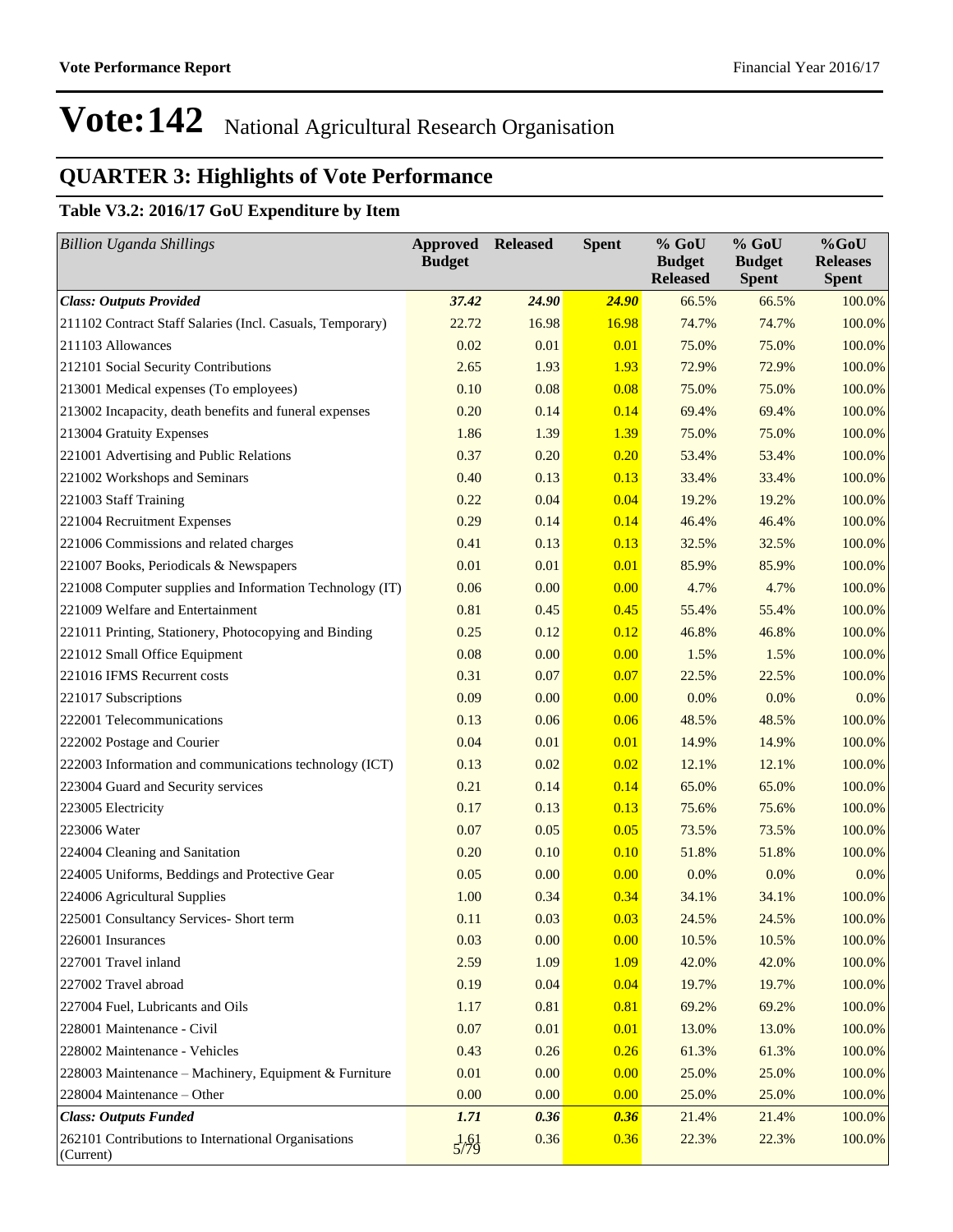## **QUARTER 3: Highlights of Vote Performance**

| 264101 Contributions to Autonomous Institutions | 0.10  | 0.01  | 0.01  | 8.2%    | 8.2%    | 100.0%  |
|-------------------------------------------------|-------|-------|-------|---------|---------|---------|
| 264201 Contributions to Autonomous Institutions | 0.01  | 0.00  | 0.00  | $0.0\%$ | $0.0\%$ | $0.0\%$ |
| Class: Capital Purchases                        | 1.00  | 0.13  | 0.00  | 13.2%   | $0.0\%$ | $0.0\%$ |
| 312101 Non-Residential Buildings                | 0.50  | 0.10  | 0.00  | 20.0%   | $0.0\%$ | $0.0\%$ |
| 312202 Machinery and Equipment                  | 0.50  | 0.03  | 0.00  | 6.4%    | 0.0%    | $0.0\%$ |
| <b>Total for Vote</b>                           | 40.13 | 25.40 | 25.26 | 63.3%   | 63.0%   | 99.5%   |

#### **Table V3.3: GoU Releases and Expenditure by Project and Programme\***

| <b>Billion Uganda Shillings</b>                    | Approved<br><b>Budget</b> | <b>Released</b> | <b>Spent</b> | % GoU<br><b>Budget</b><br><b>Released</b> | % GoU<br><b>Budget</b><br><b>Spent</b> | %GoU<br><b>Releases</b><br><b>Spent</b> |
|----------------------------------------------------|---------------------------|-----------------|--------------|-------------------------------------------|----------------------------------------|-----------------------------------------|
| Program 0151 Agricultural Research                 | 40.13                     | 25.40           | 25.26        | 63.3%                                     | 63.0%                                  | 99.5%                                   |
| <b>Recurrent SubProgrammes</b>                     |                           |                 |              |                                           |                                        |                                         |
| 01 Headquarters                                    | 28.90                     | 21.18           | 21.18        | 73.3%                                     | 73.3%                                  | 100.0%                                  |
| 07 National Crops Resources Research Institute     | 0.18                      | 0.13            | 0.13         | 69.6%                                     | 69.6%                                  | 100.0%                                  |
| 08 National Fisheries Resources Research Institute | 0.15                      | 0.11            | 0.11         | 75.0%                                     | 75.0%                                  | 100.0%                                  |
| 09 National Forestry Resources Research Institute  | 0.15                      | 0.11            | 0.11         | 72.4%                                     | 72.4%                                  | 100.0%                                  |
| 10 National Livestock Resources Research           | 0.15                      | 0.11            | 0.11         | 75.0%                                     | 75.0%                                  | 100.0%                                  |
| 11 National Semi arid Resources Research           | 0.15                      | 0.11            | 0.11         | 75.0%                                     | 75.0%                                  | 100.0%                                  |
| 12 National Laboratories Research                  | 0.18                      | 0.13            | 0.13         | 69.8%                                     | 69.8%                                  | 100.0%                                  |
| 13 Abi ZARDI                                       | 0.10                      | 0.06            | 0.06         | 62.1%                                     | 62.1%                                  | 100.0%                                  |
| 14 Bulindi ZARDI                                   | 0.10                      | 0.07            | 0.07         | 73.2%                                     | 73.2%                                  | 100.0%                                  |
| 15 Kachwekano ZARDI                                | 0.10                      | 0.07            | 0.07         | 69.0%                                     | 69.0%                                  | 100.0%                                  |
| 16 Mukono ZARDI                                    | 0.10                      | 0.07            | 0.07         | 66.5%                                     | 66.5%                                  | 100.0%                                  |
| 17 Ngetta ZARDI                                    | 0.10                      | 0.06            | 0.06         | 64.2%                                     | 64.2%                                  | 100.0%                                  |
| 18 Nabium ZARDI                                    | 0.10                      | 0.07            | 0.07         | 68.5%                                     | 68.5%                                  | 100.0%                                  |
| 19 Mbarara ZARDI                                   | 0.10                      | 0.06            | 0.06         | 58.0%                                     | 58.0%                                  | 100.0%                                  |
| 20 Buginyaya ZARDI                                 | 0.10                      | 0.06            | 0.06         | 64.8%                                     | 64.8%                                  | 100.0%                                  |
| 21 Rwebitaba ZARDI                                 | 0.10                      | 0.07            | 0.07         | 66.0%                                     | 66.0%                                  | 100.0%                                  |
| 26 NARO Internal Audit                             | 0.08                      | 0.06            | 0.06         | 71.2%                                     | 71.2%                                  | 100.0%                                  |
| 27 National Coffee Research Institute              | 0.15                      | 0.09            | 0.09         | 61.3%                                     | 61.3%                                  | 100.0%                                  |
| <b>Development Projects</b>                        |                           |                 |              |                                           |                                        |                                         |
| 0382 Support for NARO                              | 9.13                      | 2.77            | 2,64         | 30.4%                                     | 28.9%                                  | 95.2%                                   |
| <b>Total for Vote</b>                              | 40.13                     | 25.40           | 25.26        | 63.3%                                     | 63.0%                                  | 99.5%                                   |

#### **Table V3.4: External Financing Releases and Expenditure by Sub Programme**

| <b>Billion Uganda Shillings</b>             | Approved<br><b>Budget</b> | <b>Released</b> | <b>Spent</b> | % Budget<br><b>Released</b> | % Budget<br><b>Spent</b> | %Releases<br><b>Spent</b> |
|---------------------------------------------|---------------------------|-----------------|--------------|-----------------------------|--------------------------|---------------------------|
| <b>Program: 0151 Agricultural Research</b>  | 64.54                     | 53.93           | 48.05        | 83.6%                       | 74.5%                    | 89.1%                     |
| Development Projects.                       |                           |                 |              |                             |                          |                           |
| 1139 ATAAS (Grant) EU, WB and DANIDA Funded | 64.54                     | 53.93           | 48.05        | 83.6%                       | 74.5%                    | 89.1%                     |
| <b>Grand Total:</b>                         | 64.54                     | 53.93           | 48.05        | 83.6%                       | 74.5%                    | 89.1%                     |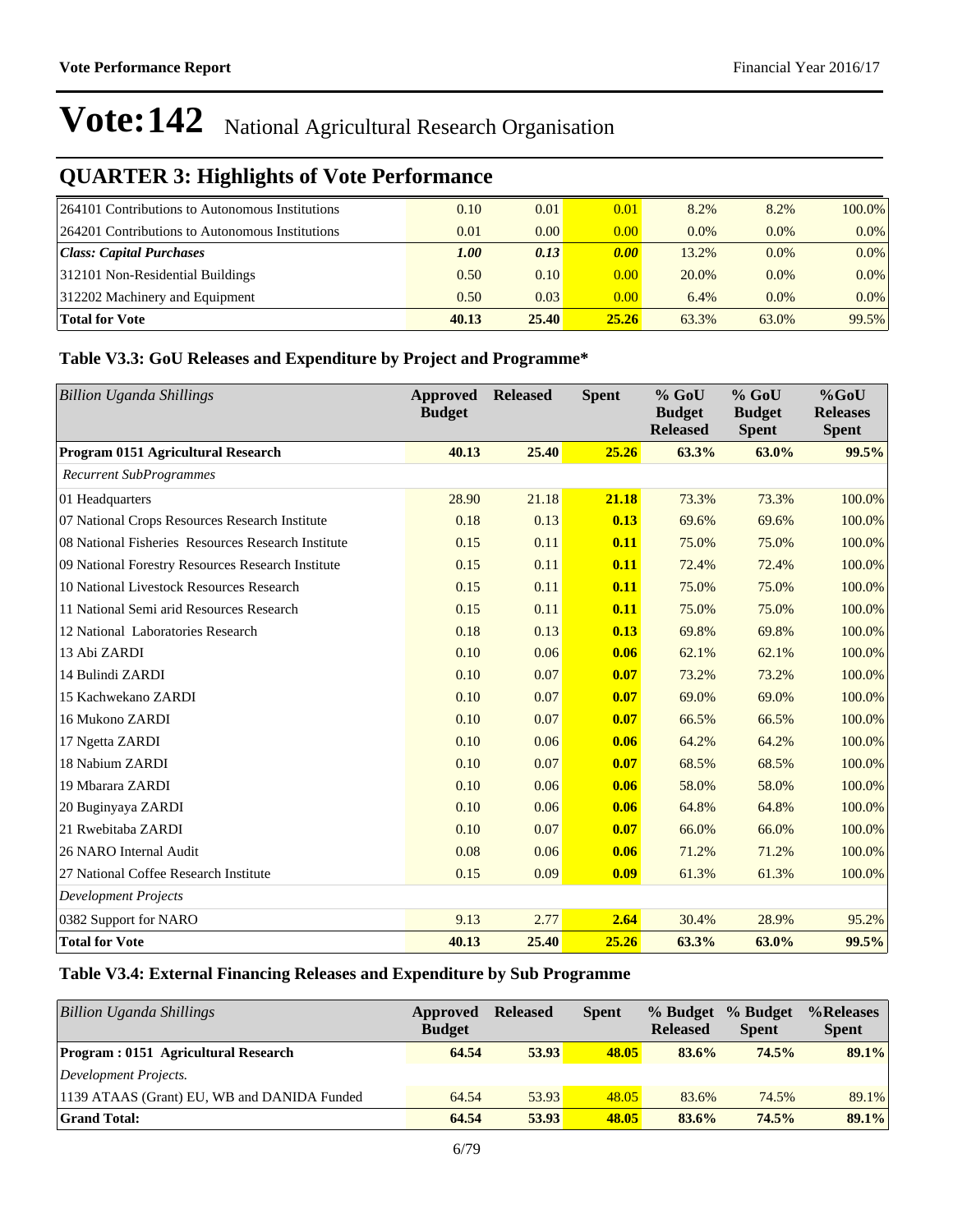## **QUARTER 3: Cumulative Outputs and Expenditure by End of Quarter**

| <b>Annual Planned Outputs</b> | <b>Cumulative Outputs Achieved by</b><br><b>End of Quarter</b> | <b>Cumulative Expenditures made by</b><br>the End of the Quarter to<br><b>Deliver Cumulative Outputs</b> | UShs<br><i>Thousand</i> |
|-------------------------------|----------------------------------------------------------------|----------------------------------------------------------------------------------------------------------|-------------------------|
|                               |                                                                |                                                                                                          |                         |

#### **Program: 51 Agricultural Research**

*Recurrent Programmes*

**Subprogram: 01 Headquarters**

*Outputs Provided*

#### **Output: 01 Generation of agricultural technologies**

| Annual workplans and budgets;                                                                                                                                       | Reviewed the draft Monitoring and                                                                                                                                         | <b>Item</b>                                              | Spent  |
|---------------------------------------------------------------------------------------------------------------------------------------------------------------------|---------------------------------------------------------------------------------------------------------------------------------------------------------------------------|----------------------------------------------------------|--------|
| Monitoring and evaluation reports;                                                                                                                                  | Evaluation policy and strategy for<br>NARO. Conducted M and E supervisory<br>visits in in all the PARIs. Consolidated<br>and submitted the NARO O3<br>Performance report. | 221001 Advertising and Public Relations                  | 20,500 |
| Supervision reports;<br>Procurement reports;                                                                                                                        |                                                                                                                                                                           | 221006 Commissions and related charges                   | 45,337 |
| Top Management reports;<br>Budget Committee reports.<br>Annual & semi-annual performance<br>reports.<br>Quality assurance reports.<br>Operational office & administ |                                                                                                                                                                           | 221011 Printing, Stationery, Photocopying and<br>Binding | 33.268 |
|                                                                                                                                                                     |                                                                                                                                                                           | 222001 Telecommunications                                | 5,835  |
|                                                                                                                                                                     |                                                                                                                                                                           | 223005 Electricity                                       | 7,722  |
|                                                                                                                                                                     |                                                                                                                                                                           | 223006 Water                                             | 9,600  |
|                                                                                                                                                                     |                                                                                                                                                                           | 227001 Travel inland                                     | 40,205 |
|                                                                                                                                                                     |                                                                                                                                                                           | 227004 Fuel, Lubricants and Oils                         | 25,909 |

#### *Reasons for Variation in performance*

NA

| 188,375      | <b>Total</b>       |
|--------------|--------------------|
| $\mathbf{0}$ | Wage Recurrent     |
| 188,375      | Non Wage Recurrent |
| $\mathbf{0}$ | AIA                |

#### **Output: 02 Research extension interface promoted and strengthened**

| Awareness of NARO technologies and                                 | - Organised and participated in two public Item                           |                                                             | <b>Spent</b> |
|--------------------------------------------------------------------|---------------------------------------------------------------------------|-------------------------------------------------------------|--------------|
| protocols:                                                         | Agricultural show.                                                        | 221001 Advertising and Public Relations                     | 7,500        |
| Research and development technologies<br>& protocols disseminated; | - Developing an the agricultural research<br>information system for NARO. | 221002 Workshops and Seminars                               | 47,447       |
| Formal partnerships established for<br>technology promotion;       |                                                                           | 221008 Computer supplies and Information<br>Technology (IT) | 1.250        |
| Research-Extension collaboration<br>promoted;                      |                                                                           | 227001 Travel inland                                        | 49,280       |
| Operational mechanism for knowledge                                |                                                                           |                                                             |              |
| managem                                                            |                                                                           |                                                             |              |

#### *Reasons for Variation in performance*

NA

| 105,477          | <b>Total</b>       |
|------------------|--------------------|
| $\boldsymbol{0}$ | Wage Recurrent     |
| 105,477          | Non Wage Recurrent |
| $\mathbf{0}$     | AIA                |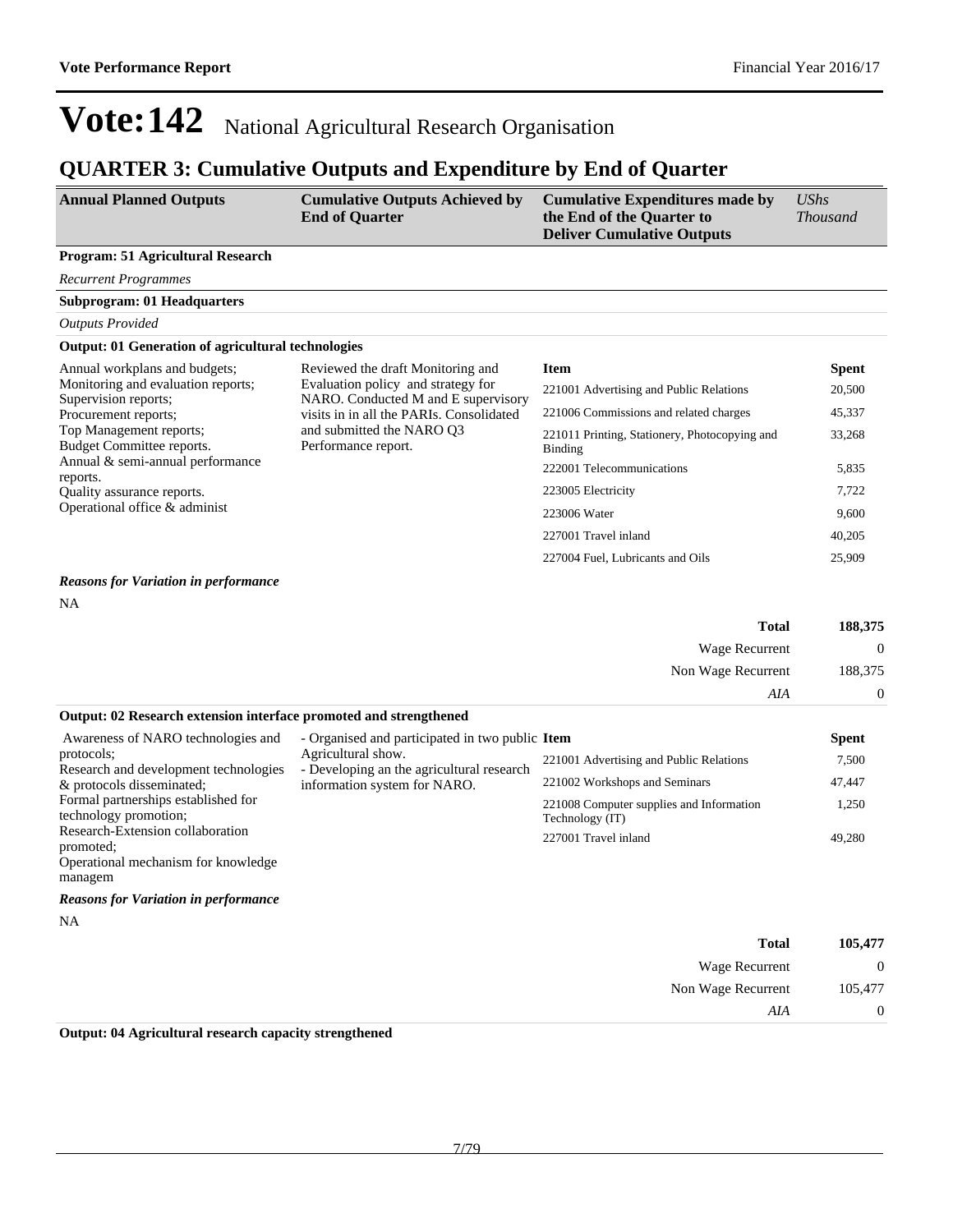Non Wage Recurrent 155,200

## **Vote:142** National Agricultural Research Organisation

### **QUARTER 3: Cumulative Outputs and Expenditure by End of Quarter**

| <b>Annual Planned Outputs</b>                                                  | <b>Cumulative Outputs Achieved by</b><br><b>End of Quarter</b>                                                                                                                                       | <b>Cumulative Expenditures made by</b><br>the End of the Quarter to<br><b>Deliver Cumulative Outputs</b> | <b>UShs</b><br><b>Thousand</b> |
|--------------------------------------------------------------------------------|------------------------------------------------------------------------------------------------------------------------------------------------------------------------------------------------------|----------------------------------------------------------------------------------------------------------|--------------------------------|
| Renumerated human resource;<br>Recruitment of staff:<br>Staff social security; | For the period July 2016-March<br>2017(Payment for NARO Staff salaries<br>(900), staff welfare (NARO Sec only),<br>Scientists trained 65, 15% staff security<br>contribution remitted to NRBS. Staff | <b>Item</b>                                                                                              | <b>Spent</b>                   |
|                                                                                |                                                                                                                                                                                                      | 211102 Contract Staff Salaries (Incl. Casuals,<br>Temporary)                                             | 16,725,882                     |
| Staff health insured;<br>Staff death benefits; Staff welfare catered           |                                                                                                                                                                                                      | 212101 Social Security Contributions                                                                     | 1,931,149                      |
| for:                                                                           | Gratuity for 900 computed and paid,                                                                                                                                                                  | 213001 Medical expenses (To employees)                                                                   | 75,000                         |
| Staff professional/research capacities<br>built;                               | Staff medical insurance paid.                                                                                                                                                                        | 213002 Incapacity, death benefits and funeral<br>expenses                                                | 101,362                        |
| Books, Journals and Newspapers;<br>Maintained building infrastructur           | - NARO Secretariat Physical facilities<br>(vehicles, office, and compound) secure,                                                                                                                   | 213004 Gratuity Expenses                                                                                 | 1,394,938                      |
|                                                                                | serviced and well maintained, in good                                                                                                                                                                | 221001 Advertising and Public Relations                                                                  | 9,125                          |
|                                                                                | usable condition and administrative,<br>monitoring and supervisory activities                                                                                                                        | 221003 Staff Training                                                                                    | 23,638                         |
|                                                                                | Conducted. Provisions made during the<br>quarter included staff facilitation, fuel,<br>stationary, and payment for newspaper<br>supplements adverts, newspapers,                                     | 221004 Recruitment Expenses                                                                              | 31,171                         |
|                                                                                |                                                                                                                                                                                                      | 221006 Commissions and related charges                                                                   | 14,915                         |
|                                                                                |                                                                                                                                                                                                      | 221007 Books, Periodicals & Newspapers                                                                   | 6,078                          |
|                                                                                | payment for utilities (electricity,                                                                                                                                                                  | 221009 Welfare and Entertainment                                                                         | 68,618                         |
| telephone, airtime and internet services).                                     |                                                                                                                                                                                                      | 221011 Printing, Stationery, Photocopying and<br>Binding                                                 | 967                            |
|                                                                                |                                                                                                                                                                                                      | 221016 IFMS Recurrent costs                                                                              | 38,250                         |
|                                                                                |                                                                                                                                                                                                      | 222002 Postage and Courier                                                                               | 3,855                          |
|                                                                                |                                                                                                                                                                                                      | 222003 Information and communications<br>technology (ICT)                                                | 1,500                          |
|                                                                                |                                                                                                                                                                                                      | 223004 Guard and Security services                                                                       | 45,000                         |
|                                                                                |                                                                                                                                                                                                      | 224004 Cleaning and Sanitation                                                                           | 45,000                         |
|                                                                                |                                                                                                                                                                                                      | 227001 Travel inland                                                                                     | 70,381                         |
|                                                                                |                                                                                                                                                                                                      | 227002 Travel abroad                                                                                     | 37,500                         |
|                                                                                |                                                                                                                                                                                                      | 227004 Fuel, Lubricants and Oils                                                                         | 75,000                         |
|                                                                                |                                                                                                                                                                                                      | 228002 Maintenance - Vehicles                                                                            | 36,103                         |

#### *Reasons for Variation in performance*

NA

| 20,735,431     | <b>Total</b>       |
|----------------|--------------------|
| 16,725,882     | Wage Recurrent     |
| 4,009,549      | Non Wage Recurrent |
| $\overline{0}$ | AIA                |

*Outputs Funded*

| Output: 51 Payments to International Organisations (CGIAR, ASARECA, WARDA) |                                                                  |              |
|----------------------------------------------------------------------------|------------------------------------------------------------------|--------------|
| GoU/NARO Membership to International Payment to CGIAR.                     | <b>Item</b>                                                      | <b>Spent</b> |
| and Autonomous Organisations.                                              | 262101 Contributions to International<br>Organisations (Current) | 155,200      |
| <b>Reasons for Variation in performance</b>                                |                                                                  |              |
| NA                                                                         |                                                                  |              |
|                                                                            | <b>Total</b>                                                     | 155,200      |
|                                                                            | Wage Recurrent                                                   | $\Omega$     |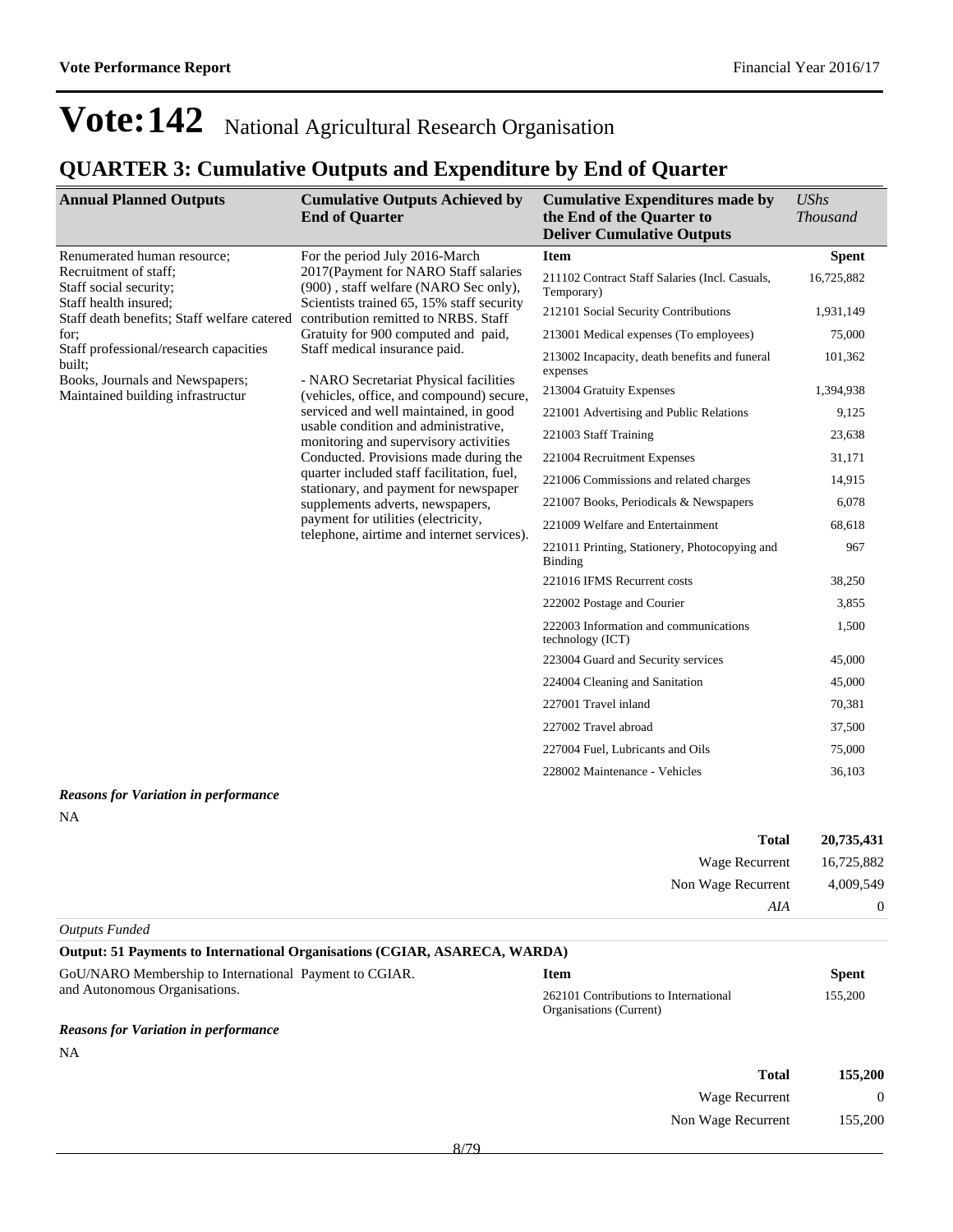### **QUARTER 3: Cumulative Outputs and Expenditure by End of Quarter**

| <b>Annual Planned Outputs</b>                                                                                                                                              | <b>Cumulative Outputs Achieved by</b><br><b>End of Quarter</b>                                                                              | <b>Cumulative Expenditures made by</b><br>the End of the Quarter to<br><b>Deliver Cumulative Outputs</b> | <b>UShs</b><br><b>Thousand</b> |
|----------------------------------------------------------------------------------------------------------------------------------------------------------------------------|---------------------------------------------------------------------------------------------------------------------------------------------|----------------------------------------------------------------------------------------------------------|--------------------------------|
|                                                                                                                                                                            |                                                                                                                                             | AIA                                                                                                      | $\theta$                       |
| Arrears                                                                                                                                                                    |                                                                                                                                             |                                                                                                          |                                |
| <b>Output: 99 Arrears</b>                                                                                                                                                  |                                                                                                                                             |                                                                                                          |                                |
| <b>Reasons for Variation in performance</b>                                                                                                                                |                                                                                                                                             | <b>Item</b>                                                                                              | <b>Spent</b>                   |
|                                                                                                                                                                            |                                                                                                                                             | <b>Total</b>                                                                                             | 0                              |
|                                                                                                                                                                            |                                                                                                                                             | Wage Recurrent                                                                                           | 0                              |
|                                                                                                                                                                            |                                                                                                                                             | Non Wage Recurrent                                                                                       | 0                              |
|                                                                                                                                                                            |                                                                                                                                             | AIA                                                                                                      | 0                              |
|                                                                                                                                                                            |                                                                                                                                             | <b>Total For SubProgramme</b>                                                                            | 21,184,483                     |
|                                                                                                                                                                            |                                                                                                                                             | Wage Recurrent                                                                                           | 16,725,882                     |
|                                                                                                                                                                            |                                                                                                                                             | Non Wage Recurrent                                                                                       | 4,458,601                      |
|                                                                                                                                                                            |                                                                                                                                             | AIA                                                                                                      | 0                              |
| <b>Recurrent Programmes</b>                                                                                                                                                |                                                                                                                                             |                                                                                                          |                                |
| <b>Subprogram: 07 National Crops Resources Research Institute</b>                                                                                                          |                                                                                                                                             |                                                                                                          |                                |
| <b>Outputs Provided</b>                                                                                                                                                    |                                                                                                                                             |                                                                                                          |                                |
| <b>Output: 01 Generation of agricultural technologies</b>                                                                                                                  |                                                                                                                                             |                                                                                                          |                                |
| At NaCRRI, Namulonge: Fuel available                                                                                                                                       | For the period July-December 2016 and                                                                                                       | <b>Item</b>                                                                                              | <b>Spent</b>                   |
| for administrative activities throughout                                                                                                                                   | Jan-Mar 2017. NACRRI offices, fields,                                                                                                       | 223005 Electricity                                                                                       | 23,885                         |
| the year<br>Assorted stationary available in the                                                                                                                           | vehicles, equipment and machinery<br>maintained and secure. Utility bills paid,                                                             | 227001 Travel inland                                                                                     | 17,100                         |
| institute throughout the year<br>Reports prepared and submitted to<br><b>NAROSEC</b><br>Telephone services supplied to the<br>institute throughou                          | staff wages, staff welfare and staff<br>facilitation paid.                                                                                  | 227004 Fuel, Lubricants and Oils                                                                         | 17,100                         |
| <b>Reasons for Variation in performance</b>                                                                                                                                |                                                                                                                                             |                                                                                                          |                                |
| Nil                                                                                                                                                                        |                                                                                                                                             |                                                                                                          |                                |
|                                                                                                                                                                            |                                                                                                                                             | <b>Total</b>                                                                                             | 58,085                         |
|                                                                                                                                                                            |                                                                                                                                             | Wage Recurrent                                                                                           | $\boldsymbol{0}$               |
|                                                                                                                                                                            |                                                                                                                                             | Non Wage Recurrent                                                                                       | 58,085                         |
|                                                                                                                                                                            |                                                                                                                                             | AIA                                                                                                      | $\boldsymbol{0}$               |
| Output: 02 Research extension interface promoted and strengthened                                                                                                          |                                                                                                                                             |                                                                                                          |                                |
| "At NaCRRI, Namulonge:Technology                                                                                                                                           | - Produced and distributed foundation                                                                                                       | <b>Item</b>                                                                                              | <b>Spent</b>                   |
| exhibitions, stakeholder meetings held<br>and technologies disseminated and people - Demonstrate improved technologies on<br>reached<br>Branding and information materials | seed to UTPs.<br>station.<br>- Participated in two public agricultural                                                                      | 221001 Advertising and Public Relations                                                                  | 3,000                          |
| produced, Newspaper clippings<br>compiled, number & type of ICT<br>equipment procured and maintained                                                                       | shows.<br>- Held stakeholder engagements with<br>MPs, farmers and farmer groups<br>Students.<br>- Held and participate in radio talk shows. |                                                                                                          |                                |
| <b>Reasons for Variation in performance</b>                                                                                                                                |                                                                                                                                             |                                                                                                          |                                |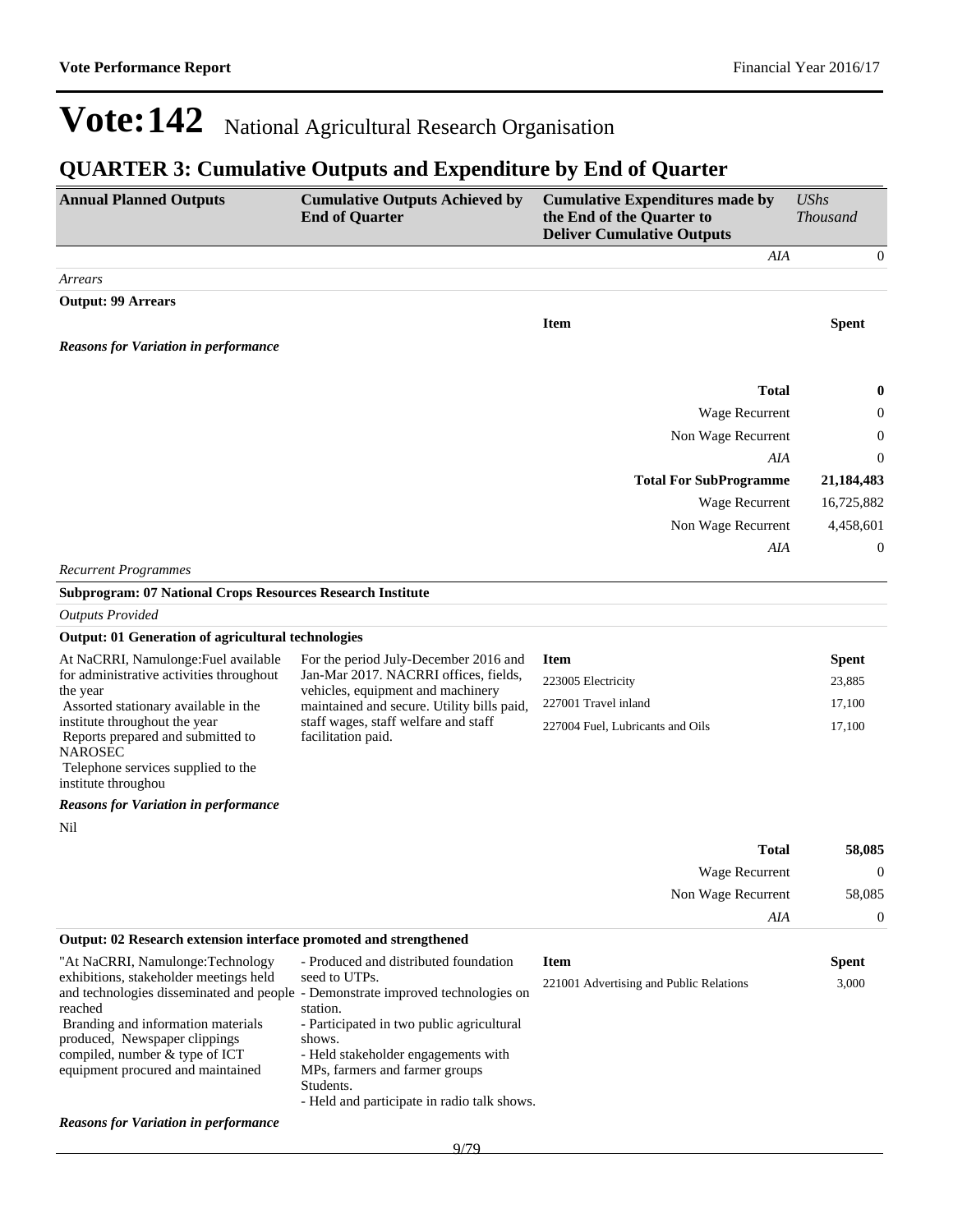### **QUARTER 3: Cumulative Outputs and Expenditure by End of Quarter**

| <b>Annual Planned Outputs</b>                                                              | <b>Cumulative Outputs Achieved by</b><br><b>End of Quarter</b>                                                                  | <b>Cumulative Expenditures made by</b><br>the End of the Quarter to<br><b>Deliver Cumulative Outputs</b> | <b>UShs</b><br><b>Thousand</b> |
|--------------------------------------------------------------------------------------------|---------------------------------------------------------------------------------------------------------------------------------|----------------------------------------------------------------------------------------------------------|--------------------------------|
| Nil                                                                                        |                                                                                                                                 |                                                                                                          |                                |
|                                                                                            |                                                                                                                                 | <b>Total</b>                                                                                             | 3,000                          |
|                                                                                            |                                                                                                                                 | Wage Recurrent                                                                                           | $\mathbf{0}$                   |
|                                                                                            |                                                                                                                                 | Non Wage Recurrent                                                                                       | 3,000                          |
|                                                                                            |                                                                                                                                 | AIA                                                                                                      | $\theta$                       |
| <b>Output: 04 Agricultural research capacity strengthened</b>                              |                                                                                                                                 |                                                                                                          |                                |
| "At NaCRRI, Namulonge:Claims for                                                           | NACRRI physical facilities (vehicles,                                                                                           | <b>Item</b>                                                                                              | <b>Spent</b>                   |
| death benefit, incapacity and funeral costs office, compound, laboratory and other<br>paid | farm equipment) secure, serviced and                                                                                            | 211102 Contract Staff Salaries (Incl. Casuals,<br>Temporary)                                             | 41,119                         |
| Wages for hired labour during the year<br>paid                                             | well maintained, in good usable condition<br>and administrative and research activities                                         | 221002 Workshops and Seminars                                                                            | 10,088                         |
| Staff supported to participate in<br>professional training and other short                 | uninterrupted. Provisions made during the 221008 Computer supplies and Information<br>reporting period included internet, fuel, | Technology (IT)                                                                                          | 2,083                          |
| courses                                                                                    | stationary, staff wages (56 laborers), staff<br>welfare, staff facilitation, payment for<br>utilities.                          | 221009 Welfare and Entertainment                                                                         | 8,748                          |
| Security services paid<br>Assorted welfare i                                               |                                                                                                                                 | 221012 Small Office Equipment                                                                            | 3,125                          |
|                                                                                            |                                                                                                                                 | 222001 Telecommunications                                                                                | 1,562                          |
|                                                                                            |                                                                                                                                 | 222002 Postage and Courier                                                                               | 149                            |
|                                                                                            |                                                                                                                                 | 223004 Guard and Security services                                                                       | 6,777                          |
|                                                                                            |                                                                                                                                 | 223005 Electricity                                                                                       | 60,489                         |
|                                                                                            |                                                                                                                                 | 224001 Medical and Agricultural supplies                                                                 | 8,274                          |
|                                                                                            |                                                                                                                                 | 224004 Cleaning and Sanitation                                                                           | 7,568                          |
|                                                                                            |                                                                                                                                 | 224006 Agricultural Supplies                                                                             | 11,387                         |
|                                                                                            |                                                                                                                                 | 225001 Consultancy Services- Short term                                                                  | 2,604                          |
|                                                                                            |                                                                                                                                 | 226001 Insurances                                                                                        | 347                            |
|                                                                                            |                                                                                                                                 | 227001 Travel inland                                                                                     | 27,639                         |
|                                                                                            |                                                                                                                                 | 227004 Fuel, Lubricants and Oils                                                                         | 17,443                         |
|                                                                                            |                                                                                                                                 | 228001 Maintenance - Civil                                                                               | 22,186                         |
|                                                                                            |                                                                                                                                 | 228002 Maintenance - Vehicles                                                                            | 21,234                         |
|                                                                                            |                                                                                                                                 | 228003 Maintenance – Machinery, Equipment<br>& Furniture                                                 | 13,020                         |
|                                                                                            |                                                                                                                                 | 228004 Maintenance – Other                                                                               | 13,622                         |
| <b>Reasons for Variation in performance</b>                                                |                                                                                                                                 |                                                                                                          |                                |

Nil

| <b>Total</b>                                   | 279,464 |
|------------------------------------------------|---------|
| <b>Wage Recurrent</b>                          | 13,165  |
| Non Wage Recurrent                             | 50,989  |
| AIA                                            | 215,310 |
| <b>Total For SubProgramme</b>                  | 340,550 |
| <b>Wage Recurrent</b>                          | 13,165  |
| Non Wage Recurrent                             | 112,075 |
| AIA                                            | 215,310 |
| $\mathbf{r}$ and $\mathbf{r}$ and $\mathbf{r}$ |         |

*Recurrent Programmes*

**Subprogram: 08 National Fisheries Resources Research Institute** 10/79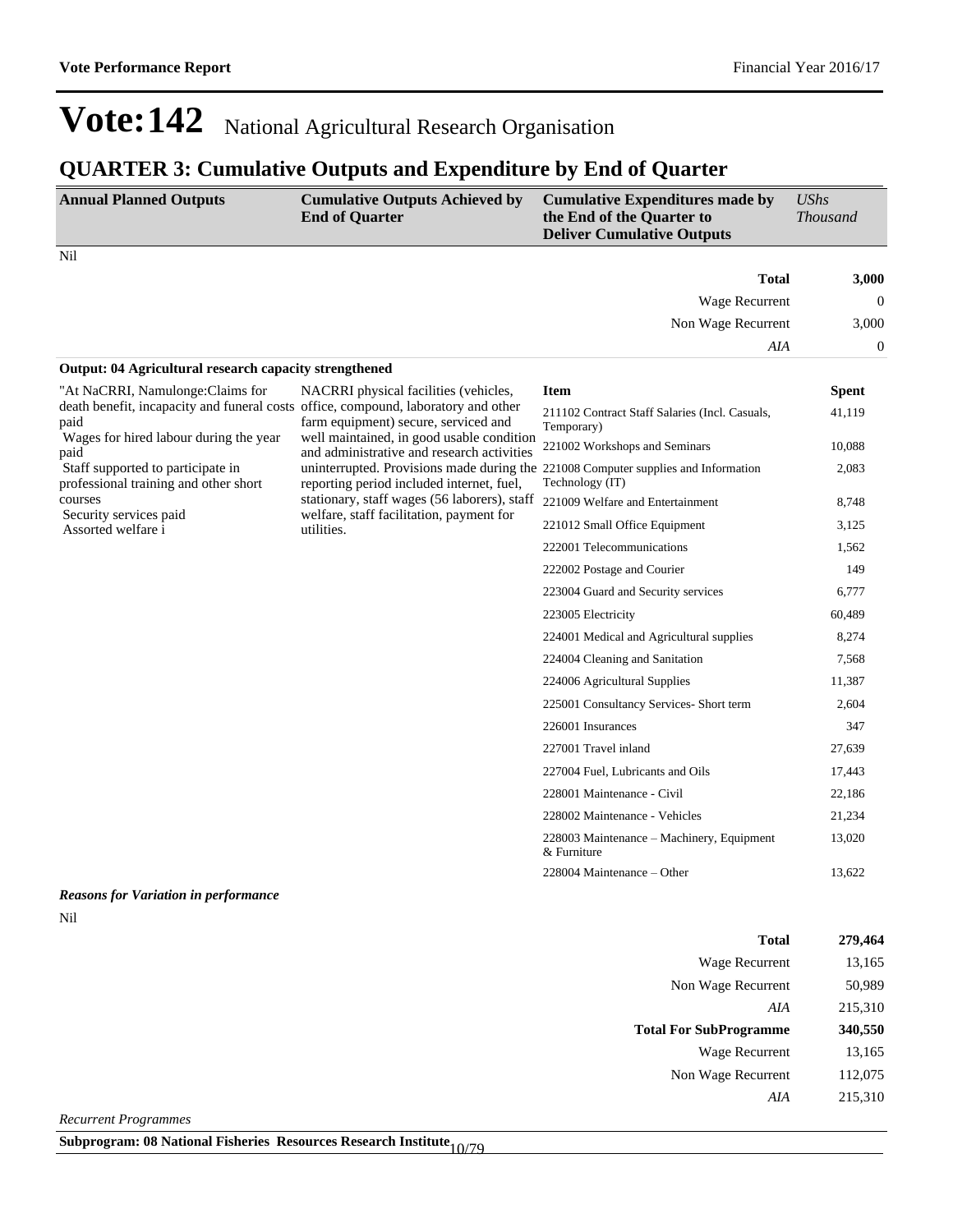### **QUARTER 3: Cumulative Outputs and Expenditure by End of Quarter**

| <b>Annual Planned Outputs</b>                                                     | <b>Cumulative Outputs Achieved by</b><br><b>End of Quarter</b>                                                               | <b>Cumulative Expenditures made by</b><br>the End of the Quarter to<br><b>Deliver Cumulative Outputs</b> | <b>UShs</b><br><b>Thousand</b> |
|-----------------------------------------------------------------------------------|------------------------------------------------------------------------------------------------------------------------------|----------------------------------------------------------------------------------------------------------|--------------------------------|
| <b>Outputs Provided</b>                                                           |                                                                                                                              |                                                                                                          |                                |
| <b>Output: 01 Generation of agricultural technologies</b>                         |                                                                                                                              |                                                                                                          |                                |
| At NaFIRRI, Jinja:Linkages with                                                   | In a dissemination workshop maintained<br>research colloborators and partners within linkages with fisheries officers in the | <b>Item</b>                                                                                              | <b>Spent</b>                   |
| the country enhanced; Institute operations Lake Vict. zone. Regular engagements   |                                                                                                                              | 222001 Telecommunications                                                                                | 5,805                          |
| and research activities smoothly                                                  | with national and international students.                                                                                    | 223004 Guard and Security services                                                                       | 5,805                          |
| managed.                                                                          | - Monitored and maintained cage farg in                                                                                      | 223005 Electricity                                                                                       | 5,805                          |
|                                                                                   | Lake victoria and Albert.                                                                                                    | 223006 Water                                                                                             | 5,805                          |
|                                                                                   |                                                                                                                              | 227001 Travel inland                                                                                     | 17,415                         |
|                                                                                   |                                                                                                                              | 227004 Fuel, Lubricants and Oils                                                                         | 11,610                         |
| <b>Reasons for Variation in performance</b>                                       |                                                                                                                              |                                                                                                          |                                |
| Nil                                                                               |                                                                                                                              |                                                                                                          |                                |
|                                                                                   |                                                                                                                              | <b>Total</b>                                                                                             | 52,245                         |
|                                                                                   |                                                                                                                              | Wage Recurrent                                                                                           | $\Omega$                       |
|                                                                                   |                                                                                                                              | Non Wage Recurrent                                                                                       | 52,245                         |
|                                                                                   |                                                                                                                              | <b>AIA</b>                                                                                               | $\boldsymbol{0}$               |
| Output: 02 Research extension interface promoted and strengthened                 |                                                                                                                              |                                                                                                          |                                |
| At NaFIRRI, Jinja: Institute Location and Participated in two public agricultural |                                                                                                                              | <b>Item</b>                                                                                              | <b>Spent</b>                   |
| activities publicised.                                                            | shows in 2016. Institute fish demos open<br>to visiting public.                                                              | 221001 Advertising and Public Relations                                                                  | 3,000                          |
| <b>Reasons for Variation in performance</b>                                       |                                                                                                                              |                                                                                                          |                                |
| Nil                                                                               |                                                                                                                              |                                                                                                          |                                |
|                                                                                   |                                                                                                                              | <b>Total</b>                                                                                             | 3,000                          |
|                                                                                   |                                                                                                                              | Wage Recurrent                                                                                           | $\Omega$                       |
|                                                                                   |                                                                                                                              | Non Wage Recurrent                                                                                       | 3,000                          |
|                                                                                   |                                                                                                                              | AIA                                                                                                      | $\overline{0}$                 |
| $-4.04.4$                                                                         |                                                                                                                              |                                                                                                          |                                |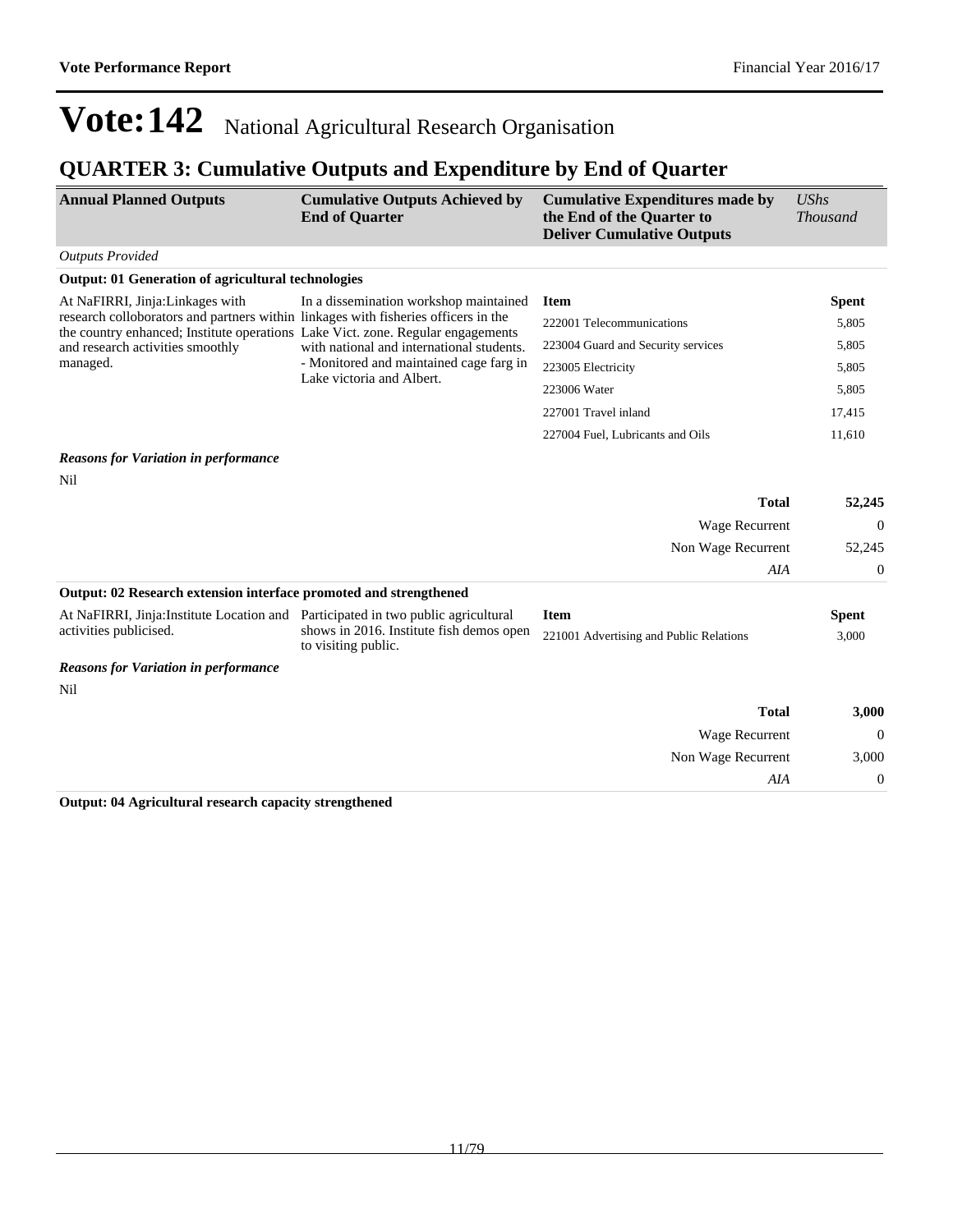## **QUARTER 3: Cumulative Outputs and Expenditure by End of Quarter**

| <b>Annual Planned Outputs</b>                                                         | <b>Cumulative Outputs Achieved by</b><br><b>End of Quarter</b>                                                                                                                                                        | <b>Cumulative Expenditures made by</b><br>the End of the Quarter to<br><b>Deliver Cumulative Outputs</b> | <b>UShs</b><br><b>Thousand</b> |
|---------------------------------------------------------------------------------------|-----------------------------------------------------------------------------------------------------------------------------------------------------------------------------------------------------------------------|----------------------------------------------------------------------------------------------------------|--------------------------------|
| At NaFIRRI, Jinja: Improved and better                                                | NAFIRRI physical facilities (vehicles,                                                                                                                                                                                | <b>Item</b>                                                                                              | <b>Spent</b>                   |
| managed ponds, cage sites, office and<br>research actvities; Staff welfare            | Marine vessels, office, and laboratory and<br>other farm equipment) secure, serviced<br>and well maintained, in good usable<br>condition and administrative and research<br>activities uninterrupted. Provisions made | 211102 Contract Staff Salaries (Incl. Casuals,<br>Temporary)                                             | 28,163                         |
| facilitated; 25 Staff trained; Operational<br>Office; Establishment of IT Network and |                                                                                                                                                                                                                       | 211103 Allowances                                                                                        | 3,476                          |
| Information Systems sharing between                                                   |                                                                                                                                                                                                                       | 221001 Advertising and Public Relations                                                                  | 1,448                          |
| NaFIRRI Jinja & Kajjansi;                                                             | during the quarter included fuel,<br>stationery, staff wages, staff welfare, staff                                                                                                                                    | 221009 Welfare and Entertainment                                                                         | 4,827                          |
|                                                                                       | facilitation, 60 staff trained in various<br>short courses, payment for utilities (4000                                                                                                                               | 221011 Printing, Stationery, Photocopying and<br><b>Binding</b>                                          | 2,414                          |
|                                                                                       | watts of electricity), maintenance of fish<br>cages on station and off station.                                                                                                                                       | 222003 Information and communications<br>technology (ICT)                                                | 1,448                          |
|                                                                                       |                                                                                                                                                                                                                       | 223004 Guard and Security services                                                                       | 10,138                         |
|                                                                                       |                                                                                                                                                                                                                       | 223005 Electricity                                                                                       | 9,655                          |
|                                                                                       |                                                                                                                                                                                                                       | 223006 Water                                                                                             | 8,448                          |
|                                                                                       |                                                                                                                                                                                                                       | 224001 Medical and Agricultural supplies                                                                 | 33,410                         |
|                                                                                       |                                                                                                                                                                                                                       | 224004 Cleaning and Sanitation                                                                           | 7,724                          |
|                                                                                       |                                                                                                                                                                                                                       | 224006 Agricultural Supplies                                                                             | 11,586                         |
|                                                                                       |                                                                                                                                                                                                                       | 225001 Consultancy Services- Short term                                                                  | 3,621                          |
|                                                                                       |                                                                                                                                                                                                                       | 227001 Travel inland                                                                                     | 32,106                         |
|                                                                                       |                                                                                                                                                                                                                       | 227004 Fuel, Lubricants and Oils                                                                         | 30,466                         |
|                                                                                       |                                                                                                                                                                                                                       | 228001 Maintenance - Civil                                                                               | 11,063                         |
|                                                                                       |                                                                                                                                                                                                                       | 228002 Maintenance - Vehicles                                                                            | 15,606                         |
|                                                                                       |                                                                                                                                                                                                                       | 228003 Maintenance – Machinery, Equipment<br>& Furniture                                                 | 5,069                          |
|                                                                                       |                                                                                                                                                                                                                       | 228004 Maintenance – Other                                                                               | 2,897                          |
| <b>Reasons for Variation in performance</b>                                           |                                                                                                                                                                                                                       |                                                                                                          |                                |
| <b>NA</b>                                                                             |                                                                                                                                                                                                                       |                                                                                                          |                                |
|                                                                                       |                                                                                                                                                                                                                       | <b>Total</b>                                                                                             | 223,563                        |
|                                                                                       |                                                                                                                                                                                                                       | <b>Wage Recurrent</b>                                                                                    | 8,250                          |

|                               | ------  |
|-------------------------------|---------|
| Wage Recurrent                | 8,250   |
| Non Wage Recurrent            | 49,005  |
| AIA                           | 166,308 |
| <b>Total For SubProgramme</b> | 278,808 |
| Wage Recurrent                | 8,250   |
| Non Wage Recurrent            | 104,250 |
| AIA                           | 166,308 |
|                               |         |

*Recurrent Programmes*

**Subprogram: 09 National Forestry Resources Research Institute**

*Outputs Provided*

**Output: 01 Generation of agricultural technologies**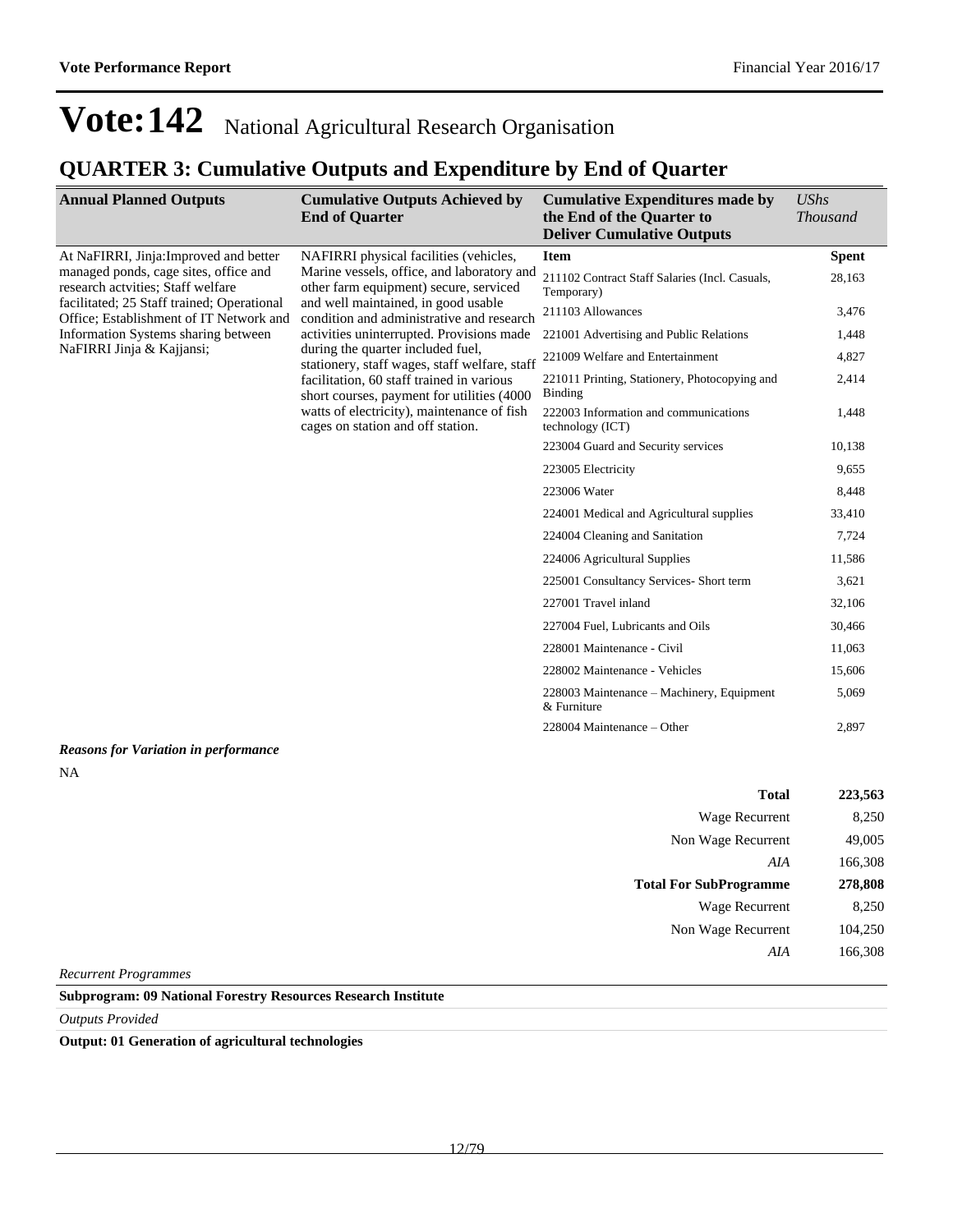### **QUARTER 3: Cumulative Outputs and Expenditure by End of Quarter**

| <b>Annual Planned Outputs</b>                                                                                                                                                                                                                              | <b>Cumulative Outputs Achieved by</b><br><b>End of Quarter</b>                                                                                                                                                                                                                  | <b>Cumulative Expenditures made by</b><br>the End of the Quarter to<br><b>Deliver Cumulative Outputs</b> | <b>UShs</b><br><b>Thousand</b> |
|------------------------------------------------------------------------------------------------------------------------------------------------------------------------------------------------------------------------------------------------------------|---------------------------------------------------------------------------------------------------------------------------------------------------------------------------------------------------------------------------------------------------------------------------------|----------------------------------------------------------------------------------------------------------|--------------------------------|
| At NaFORRI, Kifu, Mukono:2                                                                                                                                                                                                                                 | NAFORRI Physical facilities (5 vehicles,                                                                                                                                                                                                                                        | <b>Item</b>                                                                                              | <b>Spent</b>                   |
| functional telephones lines and 1<br>intercom system maintained for effective                                                                                                                                                                              | office, and compound) secure, serviced<br>and well maintained, in good usable<br>condition and administrative, monitoring<br>and supervisory activities Conducted.<br>Provisions made during the quarter                                                                        | 221011 Printing, Stationery, Photocopying and<br><b>Binding</b>                                          | 1,952                          |
| communication; Assorted Printing,<br>Photocopying services, Stationery, and                                                                                                                                                                                |                                                                                                                                                                                                                                                                                 | 222001 Telecommunications                                                                                | 5,854                          |
| other small office equipment acquired;4                                                                                                                                                                                                                    |                                                                                                                                                                                                                                                                                 | 223004 Guard and Security services                                                                       | 5,854                          |
| reports on effectiveness and efficie                                                                                                                                                                                                                       | included staff facilitation, fuel, stationary,<br>payment for newspaper supplements                                                                                                                                                                                             | 223005 Electricity                                                                                       | 5,854                          |
|                                                                                                                                                                                                                                                            | adverts, newspapers, payment for utilities                                                                                                                                                                                                                                      | 227001 Travel inland                                                                                     | 17,562                         |
|                                                                                                                                                                                                                                                            | (electricity, telephone, airtime and<br>internet services). Several staff trained in<br>various short courses (45 TEEAL and<br>AGORA research e-resources; 2 M4I; 3<br>Research proposal development; 4 Data<br>analysis; 2 Forest Restoration; 1<br>Management and Leadership) | 227004 Fuel, Lubricants and Oils                                                                         | 17,561                         |
| <b>Reasons for Variation in performance</b>                                                                                                                                                                                                                |                                                                                                                                                                                                                                                                                 |                                                                                                          |                                |
| NA                                                                                                                                                                                                                                                         |                                                                                                                                                                                                                                                                                 |                                                                                                          |                                |
|                                                                                                                                                                                                                                                            |                                                                                                                                                                                                                                                                                 | <b>Total</b>                                                                                             | 54,638                         |
|                                                                                                                                                                                                                                                            |                                                                                                                                                                                                                                                                                 | Wage Recurrent                                                                                           | $\mathbf{0}$                   |
|                                                                                                                                                                                                                                                            |                                                                                                                                                                                                                                                                                 | Non Wage Recurrent                                                                                       | 54,638                         |
|                                                                                                                                                                                                                                                            |                                                                                                                                                                                                                                                                                 | AIA                                                                                                      | $\boldsymbol{0}$               |
| Output: 02 Research extension interface promoted and strengthened                                                                                                                                                                                          |                                                                                                                                                                                                                                                                                 |                                                                                                          |                                |
| At NaFORRI, Kifu, Mukono:2                                                                                                                                                                                                                                 | - 10,000 plants raised in greenhouse                                                                                                                                                                                                                                            | <b>Item</b>                                                                                              | <b>Spent</b>                   |
| Community sensitisation meetings on<br>forest conservation and management<br>held; Participation in 4 Agricultural/forest shows.<br>shows; 1000 brochures, publications 200<br>calendars, 100 T-shirts and 100 caps, 5<br>banners acquired; 4 TV and 8 rad | (avocado, citrus and mangoes).<br>- Participated in two public agricultural                                                                                                                                                                                                     | 221001 Advertising and Public Relations                                                                  | 3,000                          |
| <b>Reasons for Variation in performance</b>                                                                                                                                                                                                                |                                                                                                                                                                                                                                                                                 |                                                                                                          |                                |
| NA                                                                                                                                                                                                                                                         |                                                                                                                                                                                                                                                                                 |                                                                                                          |                                |
|                                                                                                                                                                                                                                                            |                                                                                                                                                                                                                                                                                 | <b>Total</b>                                                                                             | 3,000                          |
|                                                                                                                                                                                                                                                            |                                                                                                                                                                                                                                                                                 | Wage Recurrent                                                                                           | $\mathbf{0}$                   |
|                                                                                                                                                                                                                                                            |                                                                                                                                                                                                                                                                                 | Non Wage Recurrent                                                                                       | 3,000                          |
|                                                                                                                                                                                                                                                            |                                                                                                                                                                                                                                                                                 | AIA                                                                                                      | $\boldsymbol{0}$               |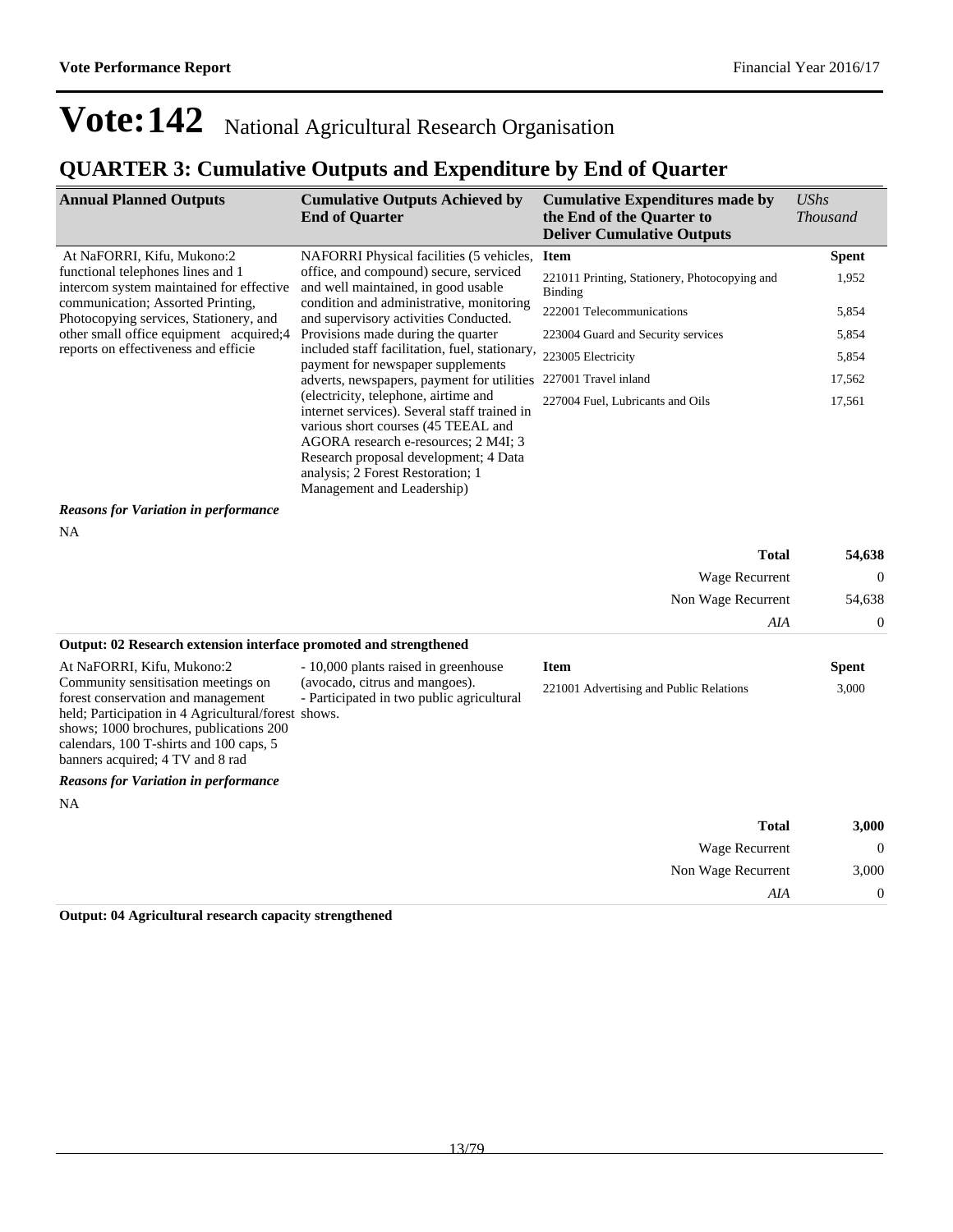### **QUARTER 3: Cumulative Outputs and Expenditure by End of Quarter**

| <b>Annual Planned Outputs</b>                                                                                                                                                                                         | <b>Cumulative Outputs Achieved by</b><br><b>End of Quarter</b>                                                                                                      | <b>Cumulative Expenditures made by</b><br>the End of the Quarter to<br><b>Deliver Cumulative Outputs</b> | <b>UShs</b><br><b>Thousand</b> |
|-----------------------------------------------------------------------------------------------------------------------------------------------------------------------------------------------------------------------|---------------------------------------------------------------------------------------------------------------------------------------------------------------------|----------------------------------------------------------------------------------------------------------|--------------------------------|
| At NaFORRI, Kifu, Mukono:4 Institute                                                                                                                                                                                  | NAFORRI physical facilities (vehicles,                                                                                                                              | <b>Item</b>                                                                                              | <b>Spent</b>                   |
| management team, 4 Advisory<br>Committee, 4 Finance Committee, 2                                                                                                                                                      | office, and laboratory and other farm<br>equipment) secure, serviced and well<br>maintained, in good usable condition and<br>administrative and research activities | 211102 Contract Staff Salaries (Incl. Casuals,<br>Temporary)                                             | 29,617                         |
| Budget Committee, 4 Report Writing<br>Committee and 4 Scientific committee                                                                                                                                            |                                                                                                                                                                     | 221001 Advertising and Public Relations                                                                  | 2,054                          |
| meeting minutes prepared; Institute assets                                                                                                                                                                            | uninterrupted. Provisions made during the 221002 Workshops and Seminars                                                                                             |                                                                                                          | 1,901                          |
| and activity sites secure; 16 progress re<br>quarter included fuel, stationary, staff<br>wages, staff welfare, staff facilitation,<br>staff training (11 staff trained in various<br>short courses (2 M4I; 3 Research |                                                                                                                                                                     | 221008 Computer supplies and Information<br>Technology (IT)                                              | 943                            |
|                                                                                                                                                                                                                       | 221009 Welfare and Entertainment                                                                                                                                    | 4,035                                                                                                    |                                |
|                                                                                                                                                                                                                       | proposal development; 4 Data analysis; 2<br>Forest Restoration; 1 Management and<br>Leadership), payment for utilities, and<br>maintenance of field trials.         | 221011 Printing, Stationery, Photocopying and<br>Binding                                                 | 1,163                          |
|                                                                                                                                                                                                                       |                                                                                                                                                                     | 223004 Guard and Security services                                                                       | 9,237                          |
|                                                                                                                                                                                                                       |                                                                                                                                                                     | 223005 Electricity                                                                                       | 4,177                          |
|                                                                                                                                                                                                                       |                                                                                                                                                                     | 224001 Medical and Agricultural supplies                                                                 | 8,557                          |
|                                                                                                                                                                                                                       |                                                                                                                                                                     | 224004 Cleaning and Sanitation                                                                           | 3,927                          |
|                                                                                                                                                                                                                       |                                                                                                                                                                     | 224006 Agricultural Supplies                                                                             | 42,551                         |
|                                                                                                                                                                                                                       |                                                                                                                                                                     | 227001 Travel inland                                                                                     | 26,095                         |
|                                                                                                                                                                                                                       |                                                                                                                                                                     | 227004 Fuel, Lubricants and Oils                                                                         | 22,558                         |
|                                                                                                                                                                                                                       |                                                                                                                                                                     | 228001 Maintenance - Civil                                                                               | 6,335                          |
|                                                                                                                                                                                                                       |                                                                                                                                                                     | 228002 Maintenance - Vehicles                                                                            | 15,247                         |
|                                                                                                                                                                                                                       |                                                                                                                                                                     | 228003 Maintenance – Machinery, Equipment<br>& Furniture                                                 | 1,385                          |
| Reasons for Variation in performance                                                                                                                                                                                  |                                                                                                                                                                     |                                                                                                          |                                |

#### *Reasons for Variation in performance* NA

| <b>Total</b>                  | 179,781 |
|-------------------------------|---------|
| Wage Recurrent                | 8,250   |
| Non Wage Recurrent            | 42,708  |
| AIA                           | 128,823 |
| <b>Total For SubProgramme</b> | 237,419 |
|                               |         |
| Wage Recurrent                | 8,250   |
| Non Wage Recurrent            | 100,346 |
| AIA                           | 128,823 |

*Recurrent Programmes*

#### **Subprogram: 10 National Livestock Resources Research**

#### *Outputs Provided*

|                            |  | <b>Output: 01 Generation of agricultural technologies</b> |  |
|----------------------------|--|-----------------------------------------------------------|--|
| $\cdots$ $\cdots$ $\cdots$ |  | $1.377$ TDD                                               |  |

At NaLIRRI, Tororo: On-station livestock herds kept in good health throughout the year.

At NaLIRRI, On-station livestock herds kept in good health during the quarter.

| Item                               | Spent  |
|------------------------------------|--------|
| 222001 Telecommunications          | 5,834  |
| 223004 Guard and Security services | 5,834  |
| 223005 Electricity                 | 7.778  |
| 223006 Water                       | 5,834  |
| 227001 Travel inland               | 21,000 |
| 227004 Fuel, Lubricants and Oils   | 20,823 |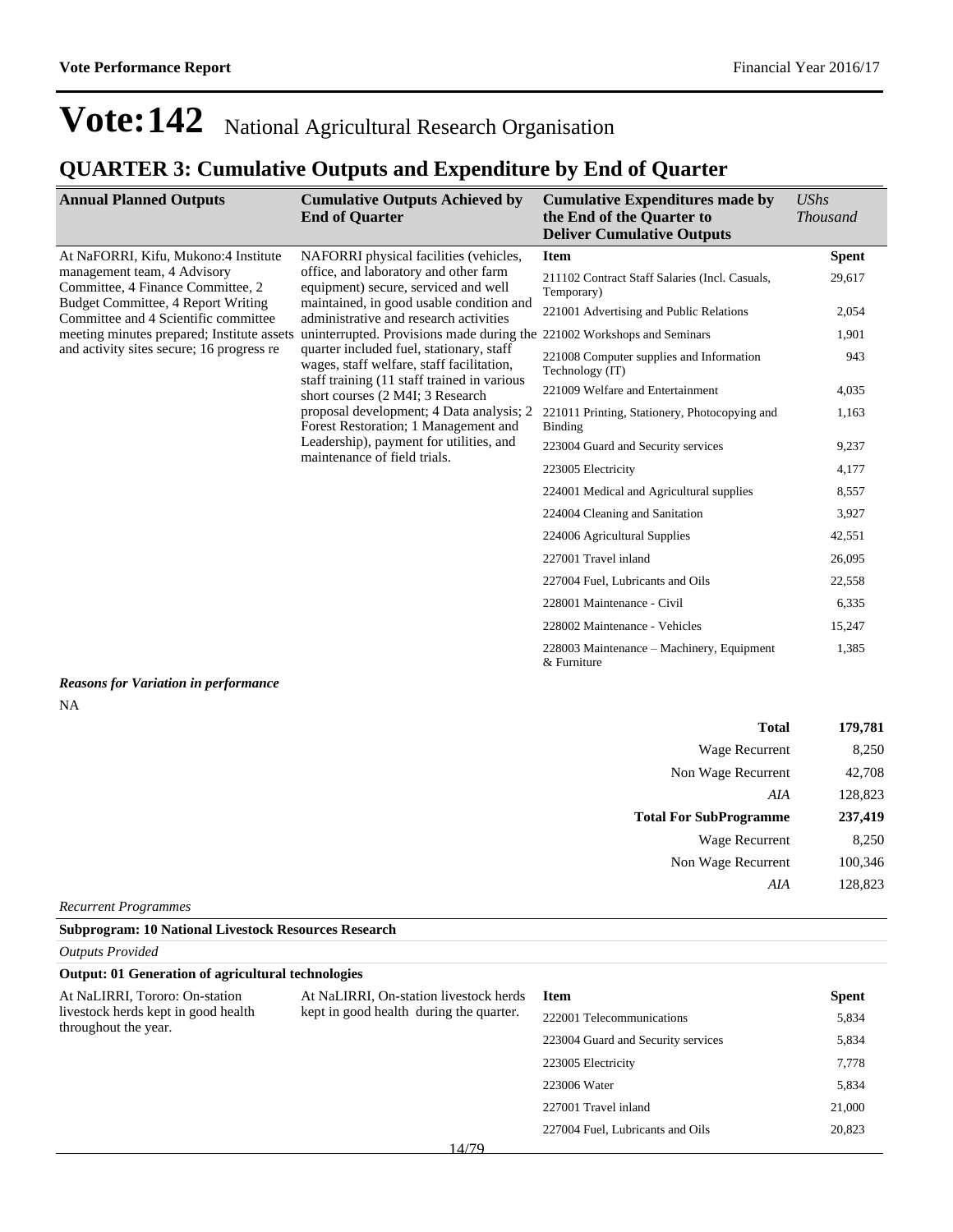## **QUARTER 3: Cumulative Outputs and Expenditure by End of Quarter**

| <b>Annual Planned Outputs</b>                                        | <b>Cumulative Outputs Achieved by</b><br><b>End of Quarter</b>                                                                                                     | <b>Cumulative Expenditures made by</b><br>the End of the Quarter to<br><b>Deliver Cumulative Outputs</b> | <b>UShs</b><br><b>Thousand</b> |
|----------------------------------------------------------------------|--------------------------------------------------------------------------------------------------------------------------------------------------------------------|----------------------------------------------------------------------------------------------------------|--------------------------------|
| <b>Reasons for Variation in performance</b>                          |                                                                                                                                                                    |                                                                                                          |                                |
| <b>NA</b>                                                            |                                                                                                                                                                    |                                                                                                          |                                |
|                                                                      |                                                                                                                                                                    | <b>Total</b>                                                                                             | 67,102                         |
|                                                                      |                                                                                                                                                                    | Wage Recurrent                                                                                           | $\theta$                       |
|                                                                      |                                                                                                                                                                    | Non Wage Recurrent                                                                                       | 67,102                         |
|                                                                      |                                                                                                                                                                    | AIA                                                                                                      | $\boldsymbol{0}$               |
| Output: 02 Research extension interface promoted and strengthened    |                                                                                                                                                                    |                                                                                                          |                                |
| At NaLIRRI, Tororo: Important adverts<br>made across different media | Participated in two public agricultural<br>shows in $2016$ .<br>- Empowered stakeholders in livestock<br>technologies in Kumi, Hoima and<br>Nakapipirit districts. | <b>Item</b><br>221001 Advertising and Public Relations                                                   | <b>Spent</b><br>3,000          |
| <b>Reasons for Variation in performance</b>                          |                                                                                                                                                                    |                                                                                                          |                                |
| NA                                                                   |                                                                                                                                                                    |                                                                                                          |                                |
|                                                                      |                                                                                                                                                                    | <b>Total</b>                                                                                             | 3,000                          |
|                                                                      |                                                                                                                                                                    | Wage Recurrent                                                                                           | $\boldsymbol{0}$               |
|                                                                      |                                                                                                                                                                    | Non Wage Recurrent                                                                                       | 3,000                          |
|                                                                      |                                                                                                                                                                    | AIA                                                                                                      | $\boldsymbol{0}$               |
| <b>Output: 04 Agricultural research capacity strengthened</b>        |                                                                                                                                                                    |                                                                                                          |                                |
| "At NaLIRRI, Tororo:Office,                                          | NALIRRI physical facilities (vehicles,                                                                                                                             | <b>Item</b>                                                                                              | <b>Spent</b>                   |
| laboratories, access roads and compound<br>mantained                 | office, compound, laboratory and other<br>farm equipment) secure, serviced and                                                                                     | 211102 Contract Staff Salaries (Incl. Casuals,<br>Temporary)                                             | 55,311                         |
| NaLIRRI fleet maaintained all year<br>round                          | well maintained, in good usable condition<br>and administrative and research activities                                                                            | 221009 Welfare and Entertainment                                                                         | 5,730                          |
| Wages to contract workers paid                                       | uninterrupted. Provisions made during the 223005 Electricity                                                                                                       |                                                                                                          | 7,841                          |
| throughout the year<br>Electricity, water, telephone services and    | quarter included internet, fuel, stationery,<br>staff wages, staff welfare, staff                                                                                  | 223006 Water                                                                                             | 2,470                          |
| internet sevices supplied to NaLIRRI                                 | facilitation, staff training (10 staff trained                                                                                                                     | 224001 Medical and Agricultural supplies                                                                 | 8,150                          |
|                                                                      | in various short courses 4 staff trained in<br>Data analysis, 2 staff trained in proposal                                                                          | 224004 Cleaning and Sanitation                                                                           | 12,952                         |
|                                                                      | development and management and 4 staff<br>trained in laboratory management),                                                                                       | 224005 Uniforms, Beddings and Protective<br>Gear                                                         | 8,170                          |
|                                                                      | payment for utilities.                                                                                                                                             | 227001 Travel inland                                                                                     | 13,860                         |
|                                                                      |                                                                                                                                                                    | 227004 Fuel, Lubricants and Oils                                                                         | 16,286                         |
|                                                                      |                                                                                                                                                                    | 228001 Maintenance - Civil                                                                               | 30,789                         |
|                                                                      |                                                                                                                                                                    | 228002 Maintenance - Vehicles                                                                            | 16,260                         |
|                                                                      |                                                                                                                                                                    | 228004 Maintenance – Other                                                                               | 2,240                          |

#### *Reasons for Variation in performance*

NA

| Total                         | 180,059 |
|-------------------------------|---------|
| Wage Recurrent                | 8,250   |
| Non Wage Recurrent            | 34,148  |
| AIA                           | 137,661 |
| <b>Total For SubProgramme</b> | 250,161 |
| Wage Recurrent                | 8.250   |
|                               |         |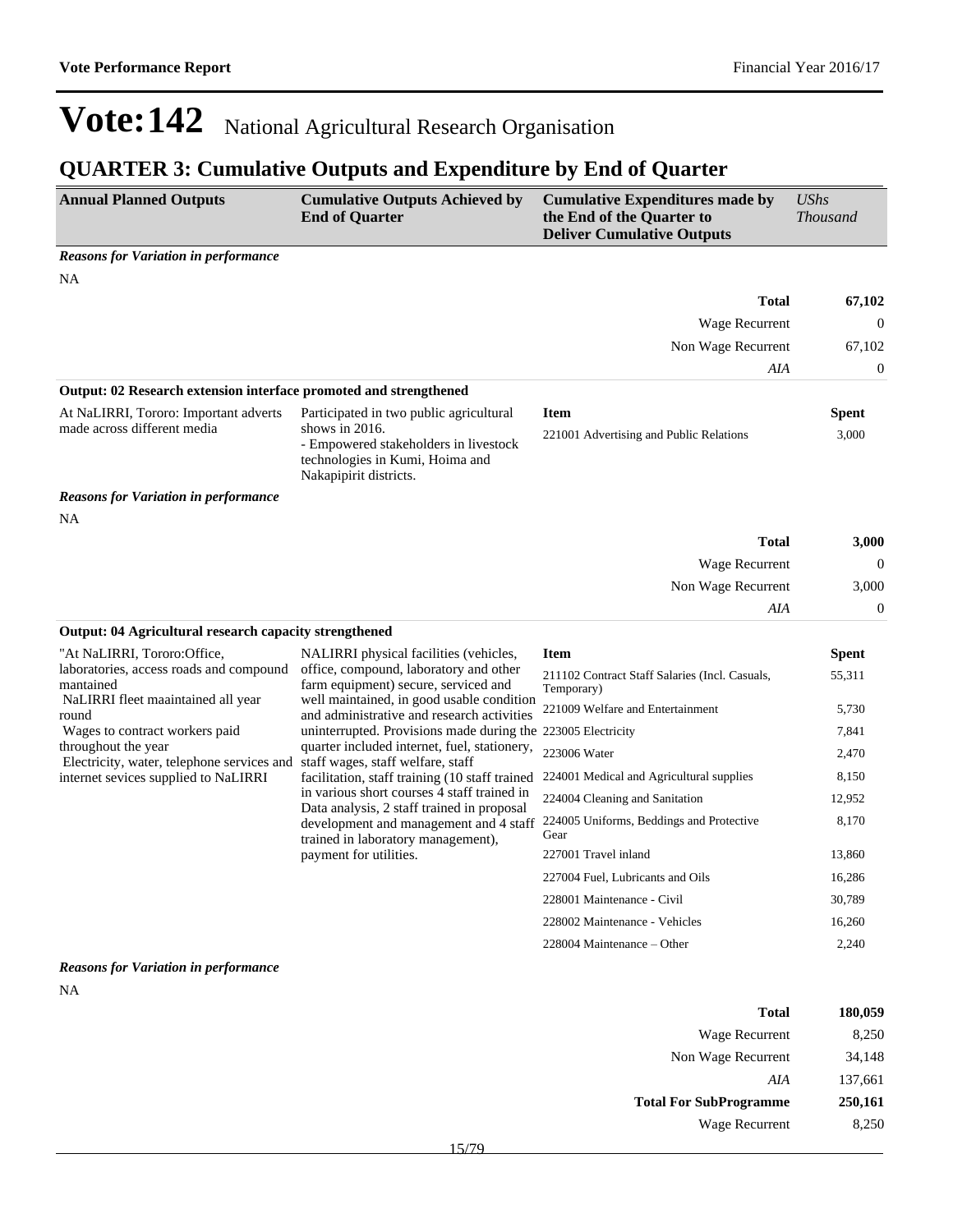Non Wage Recurrent 3,000

*AIA* 0

## **Vote:142** National Agricultural Research Organisation

## **QUARTER 3: Cumulative Outputs and Expenditure by End of Quarter**

| <b>Annual Planned Outputs</b>                                                                                                                                                                                                                                        | <b>Cumulative Outputs Achieved by</b><br><b>End of Quarter</b>               | <b>Cumulative Expenditures made by</b><br>the End of the Quarter to<br><b>Deliver Cumulative Outputs</b> | <b>UShs</b><br><b>Thousand</b> |
|----------------------------------------------------------------------------------------------------------------------------------------------------------------------------------------------------------------------------------------------------------------------|------------------------------------------------------------------------------|----------------------------------------------------------------------------------------------------------|--------------------------------|
|                                                                                                                                                                                                                                                                      |                                                                              | Non Wage Recurrent                                                                                       | 104,250                        |
|                                                                                                                                                                                                                                                                      |                                                                              | AIA                                                                                                      | 137,661                        |
| <b>Recurrent Programmes</b>                                                                                                                                                                                                                                          |                                                                              |                                                                                                          |                                |
| Subprogram: 11 National Semi arid Resources Research                                                                                                                                                                                                                 |                                                                              |                                                                                                          |                                |
| <b>Outputs Provided</b>                                                                                                                                                                                                                                              |                                                                              |                                                                                                          |                                |
| Output: 01 Generation of agricultural technologies                                                                                                                                                                                                                   |                                                                              |                                                                                                          |                                |
| "At NaSARRI, Serere:Cotton seed oil                                                                                                                                                                                                                                  | Cotton breeder seed multiplied.                                              | <b>Item</b>                                                                                              | <b>Spent</b>                   |
| profile established<br>Information on most cost effective foliar                                                                                                                                                                                                     | Harvesting done and ginning on-going.<br>Quantities of seed produced will be | 222001 Telecommunications                                                                                | 5,834                          |
| fertiliser and cover crops use in place by                                                                                                                                                                                                                           | determined after ginning. Information                                        | 223004 Guard and Security services                                                                       | 5,834                          |
| 2017, At least 2 host plants effective in                                                                                                                                                                                                                            | generated on forliar fertilizer application.                                 | 223005 Electricity                                                                                       | 5,834                          |
| control of lygus bugs, bollworms and<br>stainers in Cotton identified                                                                                                                                                                                                |                                                                              | 223006 Water                                                                                             | 5,834                          |
| Fa                                                                                                                                                                                                                                                                   |                                                                              | 227001 Travel inland                                                                                     | 18,000                         |
|                                                                                                                                                                                                                                                                      |                                                                              | 227004 Fuel, Lubricants and Oils                                                                         | 17,002                         |
| <b>Reasons for Variation in performance</b>                                                                                                                                                                                                                          |                                                                              |                                                                                                          |                                |
|                                                                                                                                                                                                                                                                      |                                                                              | <b>Total</b>                                                                                             | 58,337                         |
|                                                                                                                                                                                                                                                                      |                                                                              | <b>Wage Recurrent</b>                                                                                    | $\overline{0}$                 |
|                                                                                                                                                                                                                                                                      |                                                                              | Non Wage Recurrent                                                                                       | 58,337                         |
|                                                                                                                                                                                                                                                                      |                                                                              | AIA                                                                                                      | $\boldsymbol{0}$               |
| Output: 02 Research extension interface promoted and strengthened                                                                                                                                                                                                    |                                                                              |                                                                                                          |                                |
| "At NaSARRI, Serere: Multi-stakeholders NASARRI services and products                                                                                                                                                                                                |                                                                              | <b>Item</b>                                                                                              | <b>Spent</b>                   |
| platforms on sorghum seed systems<br>strengthened by June 2017; One sorghum stakeholder workshops.<br>production Manual developed and<br>promoted<br>a) Sorghum genotypes resistant /<br>susceptible / tolerant to sorghum stem<br>borers identified.<br>Breeder see | popularized thru news supplements, and                                       | 221001 Advertising and Public Relations                                                                  | 3,000                          |
| <b>Reasons for Variation in performance</b>                                                                                                                                                                                                                          |                                                                              |                                                                                                          |                                |
|                                                                                                                                                                                                                                                                      |                                                                              |                                                                                                          |                                |
|                                                                                                                                                                                                                                                                      |                                                                              | <b>Total</b><br><b>Wage Recurrent</b>                                                                    | 3,000<br>$\Omega$              |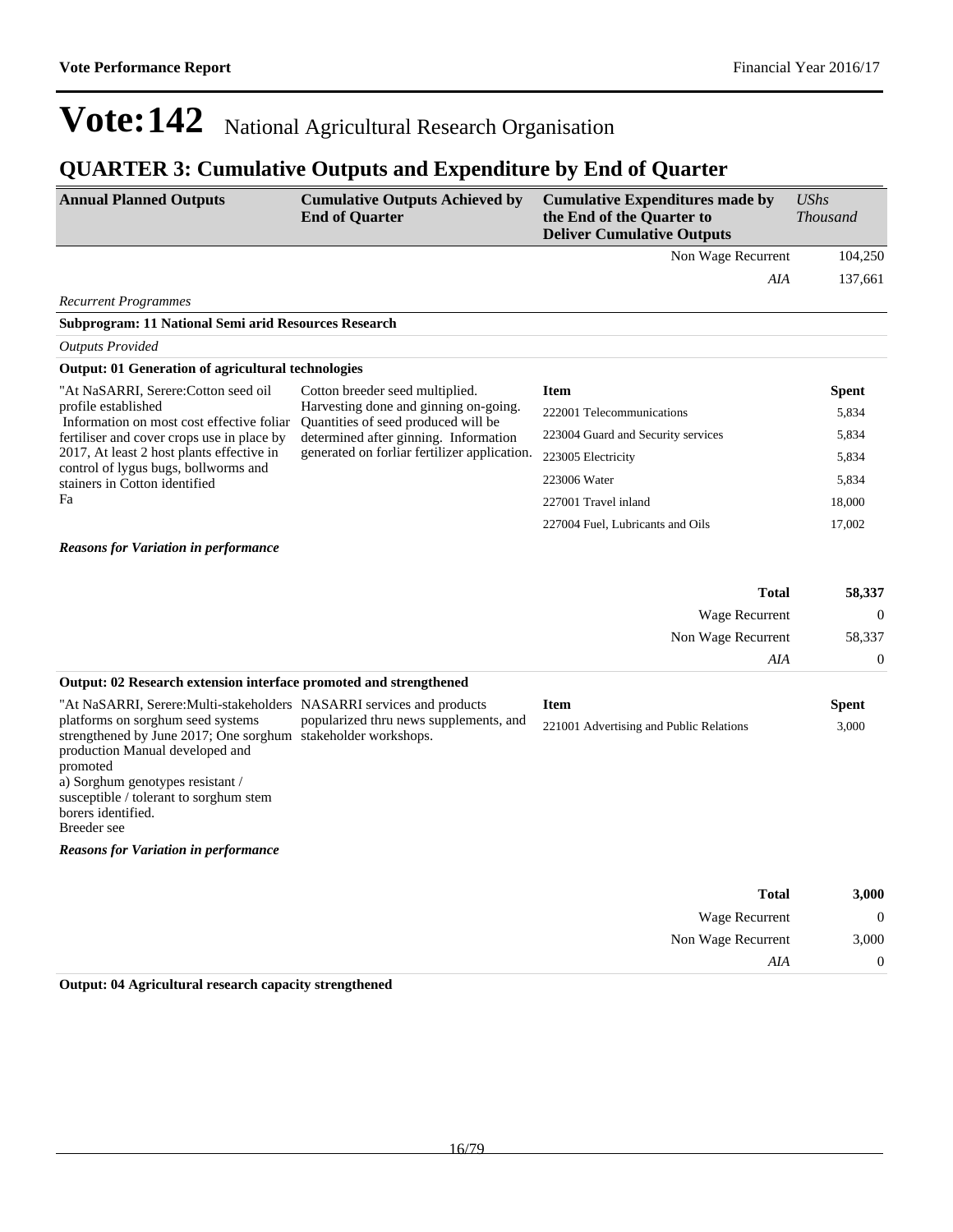### **QUARTER 3: Cumulative Outputs and Expenditure by End of Quarter**

| <b>Annual Planned Outputs</b>                              | <b>Cumulative Outputs Achieved by</b><br><b>End of Quarter</b>                                                                                                                                                                                                                                                                                                                                                                                                                                                                                                              | <b>Cumulative Expenditures made by</b><br>the End of the Quarter to<br><b>Deliver Cumulative Outputs</b> | <b>UShs</b><br><b>Thousand</b> |
|------------------------------------------------------------|-----------------------------------------------------------------------------------------------------------------------------------------------------------------------------------------------------------------------------------------------------------------------------------------------------------------------------------------------------------------------------------------------------------------------------------------------------------------------------------------------------------------------------------------------------------------------------|----------------------------------------------------------------------------------------------------------|--------------------------------|
| "At NaSARRI, Serere:Telephone bills                        | NASARRI physical facilities (vehicles,                                                                                                                                                                                                                                                                                                                                                                                                                                                                                                                                      | <b>Item</b>                                                                                              | <b>Spent</b>                   |
| paid<br>Timely submission of reports to different          | office, compound, roads (3km), and other<br>farm equipment) secure, serviced and<br>stakeholders<br>well maintained, in good usable condition<br>and administrative and research activities<br>Constant power supplied and Admin<br>uninterrupted. Provisions made during the 213002 Incapacity, death benefits and funeral<br>quarter included internet, fuel, stationery,<br>staff wages (26 laborers), staff welfare,<br>staff facilitation, fuel, and payment for<br>Video and still photo procured<br>utilities (telephone for 6 months,<br>Electricity for 3 months). | 211102 Contract Staff Salaries (Incl. Casuals,<br>Temporary)                                             | 15,125                         |
|                                                            |                                                                                                                                                                                                                                                                                                                                                                                                                                                                                                                                                                             | 211103 Allowances                                                                                        | 6,000                          |
| activities executed<br>At least 14 acres of compound mowed |                                                                                                                                                                                                                                                                                                                                                                                                                                                                                                                                                                             | expenses                                                                                                 | 2,050                          |
| and 12 office blocks cleaned                               |                                                                                                                                                                                                                                                                                                                                                                                                                                                                                                                                                                             | 221003 Staff Training                                                                                    | 1,500                          |
| At least                                                   |                                                                                                                                                                                                                                                                                                                                                                                                                                                                                                                                                                             | 221009 Welfare and Entertainment                                                                         | 2,500                          |
|                                                            |                                                                                                                                                                                                                                                                                                                                                                                                                                                                                                                                                                             | 223004 Guard and Security services                                                                       | 5,250                          |
|                                                            |                                                                                                                                                                                                                                                                                                                                                                                                                                                                                                                                                                             | 223005 Electricity                                                                                       | 6,000                          |
|                                                            |                                                                                                                                                                                                                                                                                                                                                                                                                                                                                                                                                                             | 224004 Cleaning and Sanitation                                                                           | 9,825                          |
|                                                            |                                                                                                                                                                                                                                                                                                                                                                                                                                                                                                                                                                             | 227001 Travel inland                                                                                     | 23,958                         |
|                                                            | 227004 Fuel, Lubricants and Oils                                                                                                                                                                                                                                                                                                                                                                                                                                                                                                                                            | 24,539                                                                                                   |                                |
|                                                            | 228001 Maintenance - Civil                                                                                                                                                                                                                                                                                                                                                                                                                                                                                                                                                  | 6,875                                                                                                    |                                |
|                                                            |                                                                                                                                                                                                                                                                                                                                                                                                                                                                                                                                                                             | 228002 Maintenance - Vehicles                                                                            | 4,375                          |
|                                                            |                                                                                                                                                                                                                                                                                                                                                                                                                                                                                                                                                                             | $228004$ Maintenance – Other                                                                             | 1,875                          |

*Reasons for Variation in performance*

| i<br>× |  |
|--------|--|
|        |  |

| <b>Total</b>                  | 109,872 |
|-------------------------------|---------|
| Wage Recurrent                | 8,250   |
| Non Wage Recurrent            | 42,914  |
| AIA                           | 58,708  |
| <b>Total For SubProgramme</b> | 171,208 |
| Wage Recurrent                | 8,250   |
| Non Wage Recurrent            | 104,250 |
| AIA                           | 58,708  |
|                               |         |

*Recurrent Programmes*

#### **Subprogram: 12 National Laboratories Research**

*Outputs Provided*

#### **Output: 01 Generation of agricultural technologies**

#### *Reasons for Variation in performance*

| 58,500 | Total          |
|--------|----------------|
|        | Wage Recurrent |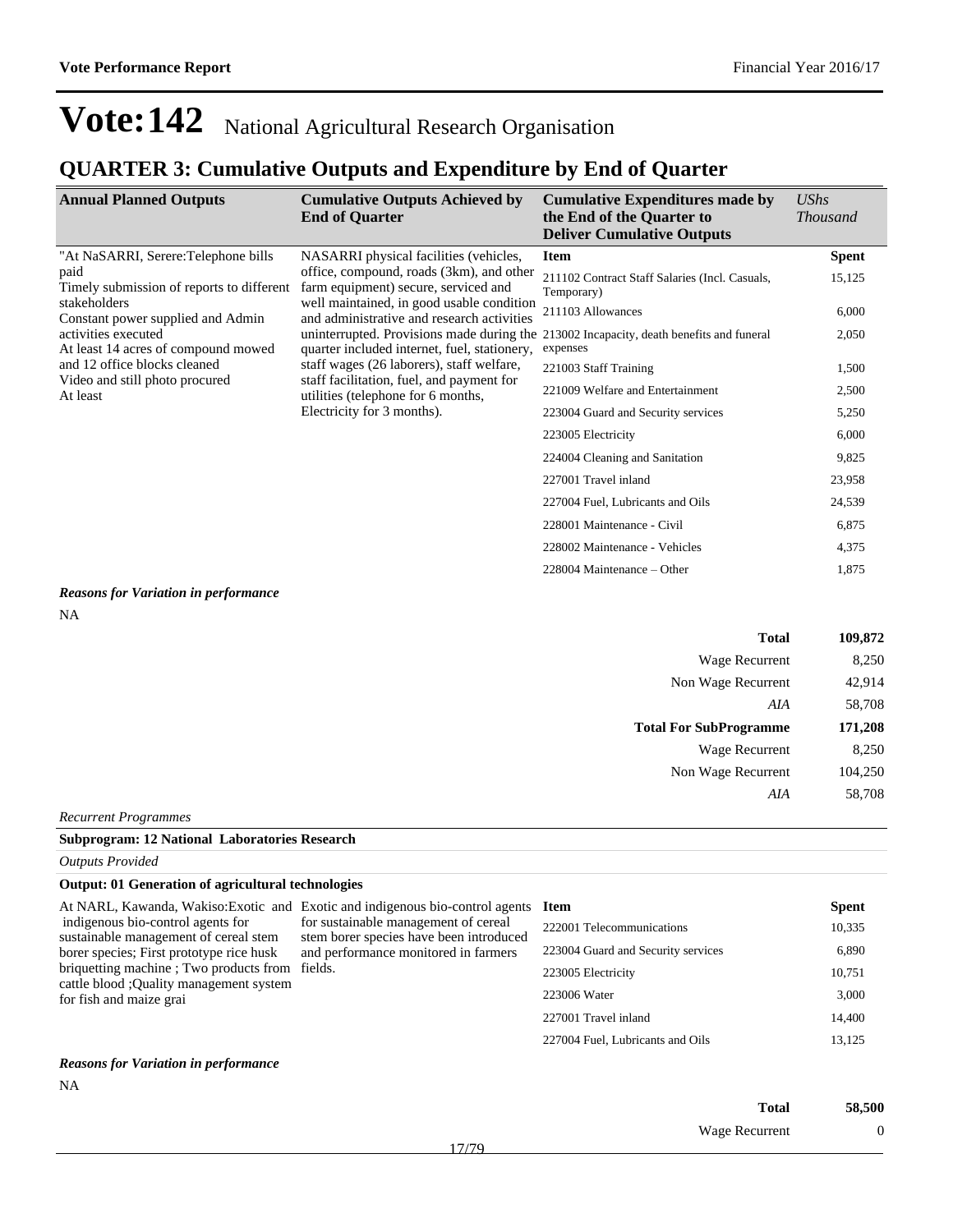NA

# **Vote:142** National Agricultural Research Organisation

### **QUARTER 3: Cumulative Outputs and Expenditure by End of Quarter**

| <b>Annual Planned Outputs</b>                                                                                                                                                                                                         | <b>Cumulative Outputs Achieved by</b><br><b>End of Quarter</b>                                                                                                                                                                                                                                                                                                                                                                                                                                                                                                                                                                                                                                                                                                                          | <b>Cumulative Expenditures made by</b><br>the End of the Quarter to<br><b>Deliver Cumulative Outputs</b> | <b>UShs</b><br><b>Thousand</b> |
|---------------------------------------------------------------------------------------------------------------------------------------------------------------------------------------------------------------------------------------|-----------------------------------------------------------------------------------------------------------------------------------------------------------------------------------------------------------------------------------------------------------------------------------------------------------------------------------------------------------------------------------------------------------------------------------------------------------------------------------------------------------------------------------------------------------------------------------------------------------------------------------------------------------------------------------------------------------------------------------------------------------------------------------------|----------------------------------------------------------------------------------------------------------|--------------------------------|
|                                                                                                                                                                                                                                       |                                                                                                                                                                                                                                                                                                                                                                                                                                                                                                                                                                                                                                                                                                                                                                                         | Non Wage Recurrent                                                                                       | 58,500                         |
|                                                                                                                                                                                                                                       |                                                                                                                                                                                                                                                                                                                                                                                                                                                                                                                                                                                                                                                                                                                                                                                         | AIA                                                                                                      | $\boldsymbol{0}$               |
|                                                                                                                                                                                                                                       |                                                                                                                                                                                                                                                                                                                                                                                                                                                                                                                                                                                                                                                                                                                                                                                         |                                                                                                          |                                |
| At NARL, Kawanda, Wakiso: Adverts,<br>radio and TV talkshows, newspaper<br>suppliments, bronchures paid for.                                                                                                                          | Printing adverts, participating in radio<br>and TV talk-shows, printing newspaper<br>supplements, brochures.                                                                                                                                                                                                                                                                                                                                                                                                                                                                                                                                                                                                                                                                            | <b>Item</b><br>221001 Advertising and Public Relations                                                   | <b>Spent</b><br>3,000          |
| <b>Reasons for Variation in performance</b>                                                                                                                                                                                           |                                                                                                                                                                                                                                                                                                                                                                                                                                                                                                                                                                                                                                                                                                                                                                                         |                                                                                                          |                                |
| NA                                                                                                                                                                                                                                    |                                                                                                                                                                                                                                                                                                                                                                                                                                                                                                                                                                                                                                                                                                                                                                                         |                                                                                                          |                                |
|                                                                                                                                                                                                                                       |                                                                                                                                                                                                                                                                                                                                                                                                                                                                                                                                                                                                                                                                                                                                                                                         | <b>Total</b>                                                                                             | 3,000                          |
|                                                                                                                                                                                                                                       |                                                                                                                                                                                                                                                                                                                                                                                                                                                                                                                                                                                                                                                                                                                                                                                         | Wage Recurrent                                                                                           | $\mathbf{0}$                   |
|                                                                                                                                                                                                                                       |                                                                                                                                                                                                                                                                                                                                                                                                                                                                                                                                                                                                                                                                                                                                                                                         | Non Wage Recurrent                                                                                       | 3,000                          |
|                                                                                                                                                                                                                                       |                                                                                                                                                                                                                                                                                                                                                                                                                                                                                                                                                                                                                                                                                                                                                                                         | AIA                                                                                                      | $\boldsymbol{0}$               |
|                                                                                                                                                                                                                                       |                                                                                                                                                                                                                                                                                                                                                                                                                                                                                                                                                                                                                                                                                                                                                                                         |                                                                                                          |                                |
| "At NARL, Kawanda, Wakiso:Paid up                                                                                                                                                                                                     | Output: 02 Research extension interface promoted and strengthened<br><b>Output: 04 Agricultural research capacity strengthened</b><br>NARL physical facilities (vehicles,<br><b>Item</b><br>office, compound (6000 Square meters)<br>and laboratory and other farm equipment)<br>Temporary)<br>secure, serviced and well maintained, in<br>good usable condition and administrative<br>and research activities uninterrupted.<br>221003 Staff Training<br>Provisions made during the quarter<br>included fuel, stationery, staff welfare,<br>staff facilitation, Payment for utilities<br>(electricity January-March 2017),<br>maintenance of trials on station.<br>Technology (IT)<br><b>Binding</b><br>technology (ICT)<br>223005 Electricity<br>223006 Water<br>227001 Travel inland |                                                                                                          | <b>Spent</b>                   |
| utility Bills; Incapacity, death benefit<br>and Funeral costs for deceased staff;<br>Retooled Workforce & technical staff<br>team; Committee Council and Booard<br>Expenses ; Clean and habitable offices;<br>laboratories & compound |                                                                                                                                                                                                                                                                                                                                                                                                                                                                                                                                                                                                                                                                                                                                                                                         | 211102 Contract Staff Salaries (Incl. Casuals,                                                           | 143,125                        |
|                                                                                                                                                                                                                                       |                                                                                                                                                                                                                                                                                                                                                                                                                                                                                                                                                                                                                                                                                                                                                                                         | 221002 Workshops and Seminars                                                                            | 110,000                        |
|                                                                                                                                                                                                                                       |                                                                                                                                                                                                                                                                                                                                                                                                                                                                                                                                                                                                                                                                                                                                                                                         |                                                                                                          | 3,003                          |
|                                                                                                                                                                                                                                       |                                                                                                                                                                                                                                                                                                                                                                                                                                                                                                                                                                                                                                                                                                                                                                                         | 221006 Commissions and related charges                                                                   | 1,723                          |
|                                                                                                                                                                                                                                       |                                                                                                                                                                                                                                                                                                                                                                                                                                                                                                                                                                                                                                                                                                                                                                                         | 221007 Books, Periodicals & Newspapers                                                                   | 4,073                          |
|                                                                                                                                                                                                                                       |                                                                                                                                                                                                                                                                                                                                                                                                                                                                                                                                                                                                                                                                                                                                                                                         | 221008 Computer supplies and Information                                                                 | 9,000                          |
|                                                                                                                                                                                                                                       |                                                                                                                                                                                                                                                                                                                                                                                                                                                                                                                                                                                                                                                                                                                                                                                         | 221009 Welfare and Entertainment                                                                         | 19,470                         |
|                                                                                                                                                                                                                                       |                                                                                                                                                                                                                                                                                                                                                                                                                                                                                                                                                                                                                                                                                                                                                                                         | 221011 Printing, Stationery, Photocopying and                                                            | 17,000                         |
|                                                                                                                                                                                                                                       |                                                                                                                                                                                                                                                                                                                                                                                                                                                                                                                                                                                                                                                                                                                                                                                         | 222003 Information and communications                                                                    | 9,000                          |
|                                                                                                                                                                                                                                       |                                                                                                                                                                                                                                                                                                                                                                                                                                                                                                                                                                                                                                                                                                                                                                                         |                                                                                                          | 97,590                         |
|                                                                                                                                                                                                                                       |                                                                                                                                                                                                                                                                                                                                                                                                                                                                                                                                                                                                                                                                                                                                                                                         |                                                                                                          | 3,800                          |
|                                                                                                                                                                                                                                       |                                                                                                                                                                                                                                                                                                                                                                                                                                                                                                                                                                                                                                                                                                                                                                                         | 224001 Medical and Agricultural supplies                                                                 | 108,333                        |
|                                                                                                                                                                                                                                       |                                                                                                                                                                                                                                                                                                                                                                                                                                                                                                                                                                                                                                                                                                                                                                                         | 224004 Cleaning and Sanitation                                                                           | 11,250                         |
|                                                                                                                                                                                                                                       |                                                                                                                                                                                                                                                                                                                                                                                                                                                                                                                                                                                                                                                                                                                                                                                         |                                                                                                          | 53,375                         |
|                                                                                                                                                                                                                                       |                                                                                                                                                                                                                                                                                                                                                                                                                                                                                                                                                                                                                                                                                                                                                                                         | 227004 Fuel, Lubricants and Oils                                                                         | 38,200                         |
|                                                                                                                                                                                                                                       |                                                                                                                                                                                                                                                                                                                                                                                                                                                                                                                                                                                                                                                                                                                                                                                         | 228001 Maintenance - Civil                                                                               | 159,530                        |
|                                                                                                                                                                                                                                       |                                                                                                                                                                                                                                                                                                                                                                                                                                                                                                                                                                                                                                                                                                                                                                                         | 228002 Maintenance - Vehicles                                                                            | 58,503                         |
|                                                                                                                                                                                                                                       |                                                                                                                                                                                                                                                                                                                                                                                                                                                                                                                                                                                                                                                                                                                                                                                         | 228004 Maintenance – Other                                                                               | 79,000                         |
| <b>Reasons for Variation in performance</b>                                                                                                                                                                                           |                                                                                                                                                                                                                                                                                                                                                                                                                                                                                                                                                                                                                                                                                                                                                                                         |                                                                                                          |                                |

| 925,973 | <b>Total</b>                                   |  |
|---------|------------------------------------------------|--|
| 13,125  | Wage Recurrent                                 |  |
| 50,925  | Non Wage Recurrent                             |  |
| 861,923 | AIA                                            |  |
| 987,473 | <b>Total For SubProgramme</b><br>$\sim$ $\sim$ |  |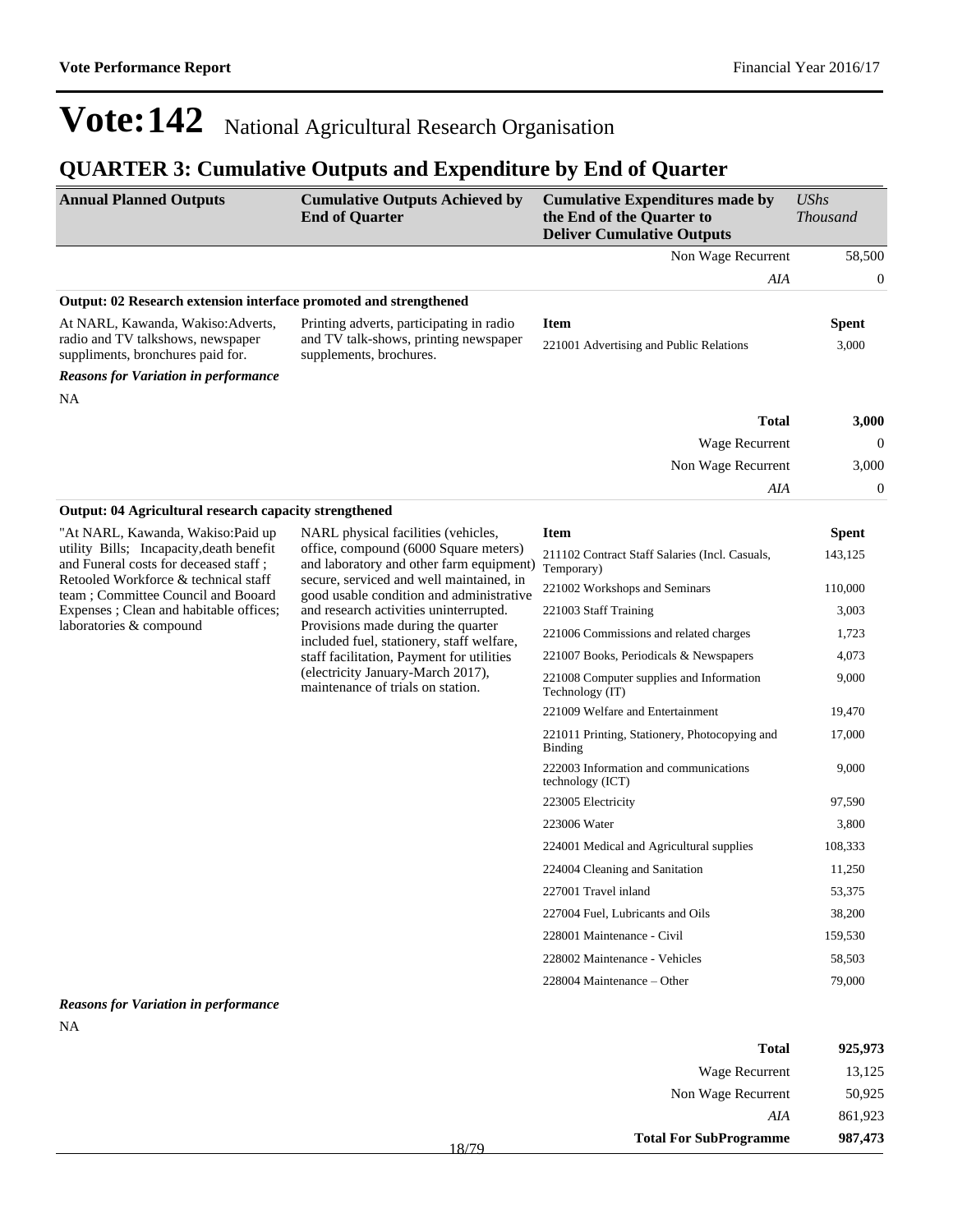227001 Travel inland 2,160 227004 Fuel, Lubricants and Oils 5,400

## **Vote:142** National Agricultural Research Organisation

## **QUARTER 3: Cumulative Outputs and Expenditure by End of Quarter**

| <b>Annual Planned Outputs</b>                                         | <b>Cumulative Outputs Achieved by</b><br><b>End of Quarter</b> | <b>Cumulative Expenditures made by</b><br>the End of the Quarter to<br><b>Deliver Cumulative Outputs</b> | <b>UShs</b><br><b>Thousand</b> |
|-----------------------------------------------------------------------|----------------------------------------------------------------|----------------------------------------------------------------------------------------------------------|--------------------------------|
|                                                                       |                                                                | Wage Recurrent                                                                                           | 13,125                         |
|                                                                       |                                                                | Non Wage Recurrent                                                                                       | 112,425                        |
|                                                                       |                                                                | AIA                                                                                                      | 861,923                        |
| <b>Recurrent Programmes</b>                                           |                                                                |                                                                                                          |                                |
| Subprogram: 13 Abi ZARDI                                              |                                                                |                                                                                                          |                                |
| <b>Outputs Provided</b>                                               |                                                                |                                                                                                          |                                |
| <b>Output: 01 Generation of agricultural technologies</b>             |                                                                |                                                                                                          |                                |
| "At Abi ZARDI, Arua:Fuel available for                                | Maintained and demonstrated                                    | <b>Item</b>                                                                                              | <b>Spent</b>                   |
| administrative activities throughout the<br>year                      | technologies during the dry season on<br>station.              | 221011 Printing, Stationery, Photocopying and<br>Binding                                                 | 1,000                          |
| Assorted stationary available in the<br>institute throughout the year |                                                                | 222001 Telecommunications                                                                                | 1,245                          |
| Human Resource and Administrative                                     |                                                                | 223005 Electricity                                                                                       | 4,500                          |
| reports prepared and submitted to<br>$\mathbf{M}$ A DOCDO             |                                                                | 223006 Water                                                                                             | 3,000                          |

#### *Reasons for Variation in performance*

NA

NAROSEC

Telephone services su

| <b>Total</b>                                                      | 17,305   |
|-------------------------------------------------------------------|----------|
| Wage Recurrent                                                    | $\theta$ |
| Non Wage Recurrent                                                | 17,305   |
| AIA                                                               | $\Omega$ |
| Output: 02 Research extension interface promoted and strengthened |          |

| At Abi ZARDI, Arua: Institute activities<br>and programmes known to the public. | Disseminated information and interacted <b>Item</b><br>with the farming community on-farm, on 221001 Advertising and Public Relations<br>station and during public engagements. | Spent<br>1.500 |
|---------------------------------------------------------------------------------|---------------------------------------------------------------------------------------------------------------------------------------------------------------------------------|----------------|
| <b>Reasons for Variation in performance</b>                                     |                                                                                                                                                                                 |                |

NA

| 1,500        |
|--------------|
| $\mathbf{0}$ |
| 1,500        |
| $\mathbf{0}$ |
|              |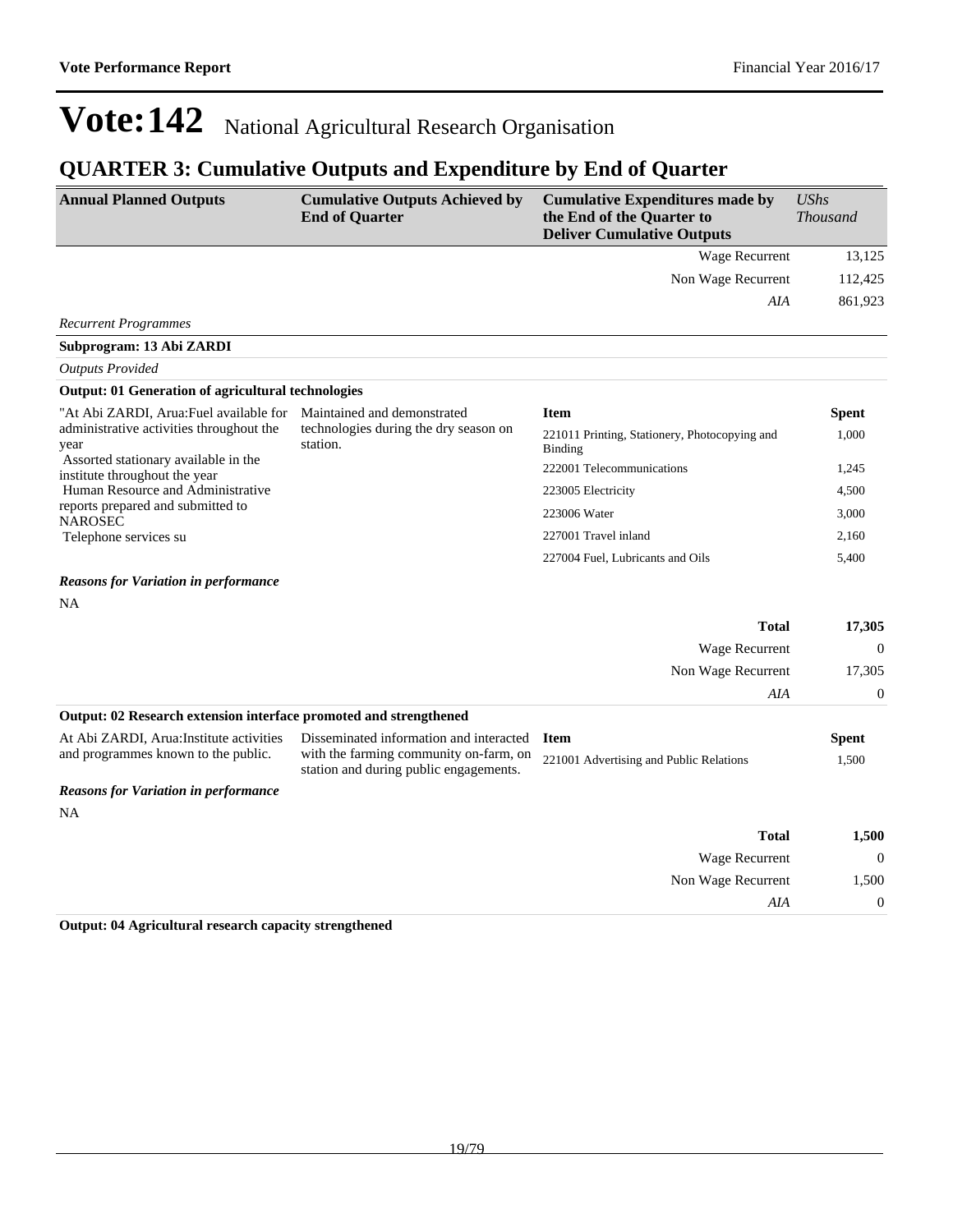## **QUARTER 3: Cumulative Outputs and Expenditure by End of Quarter**

| <b>Annual Planned Outputs</b>                                                                                                                                                                                                                                     | <b>Cumulative Outputs Achieved by</b><br><b>End of Quarter</b>                                                                                                                                                                                                                                                                            | <b>Cumulative Expenditures made by</b><br>the End of the Quarter to<br><b>Deliver Cumulative Outputs</b> | <b>UShs</b><br><b>Thousand</b> |
|-------------------------------------------------------------------------------------------------------------------------------------------------------------------------------------------------------------------------------------------------------------------|-------------------------------------------------------------------------------------------------------------------------------------------------------------------------------------------------------------------------------------------------------------------------------------------------------------------------------------------|----------------------------------------------------------------------------------------------------------|--------------------------------|
| "At Abi ZARDI, Arua: Contracts awarded Abi ZARDI physical facilities (vehicles,                                                                                                                                                                                   |                                                                                                                                                                                                                                                                                                                                           | <b>Item</b>                                                                                              | <b>Spent</b>                   |
| to successful bidders<br>Matters affecting Abi ZARDI brought to laboratory and other farm equipment<br>the attantion NARO management.<br>Claims for death benefit, incapacity and<br>funeral costs paid during the year<br>Wages for hired labour during the year | office, compound (perimeter fence) and<br>(generator/borehole)) secure, serviced and<br>well maintained, in good usable condition<br>and administrative and research activities<br>uninterrupted. Provisions made during the 221003 Staff Training<br>quarter included fuel, stationery, paid part 221006 Commissions and related charges | 211102 Contract Staff Salaries (Incl. Casuals,<br>Temporary)                                             | 12,818                         |
|                                                                                                                                                                                                                                                                   |                                                                                                                                                                                                                                                                                                                                           | 213002 Incapacity, death benefits and funeral<br>expenses                                                | 1,500                          |
|                                                                                                                                                                                                                                                                   |                                                                                                                                                                                                                                                                                                                                           |                                                                                                          | 6,750                          |
| paid                                                                                                                                                                                                                                                              |                                                                                                                                                                                                                                                                                                                                           |                                                                                                          | 690                            |
|                                                                                                                                                                                                                                                                   | staff wages, staff welfare, staff<br>facilitation, Payment for utilities                                                                                                                                                                                                                                                                  | 221009 Welfare and Entertainment                                                                         | 8,550                          |
|                                                                                                                                                                                                                                                                   | (electricity and water (Water for animals<br>sourced during the dry period,                                                                                                                                                                                                                                                               | 221011 Printing, Stationery, Photocopying and<br><b>Binding</b>                                          | 1,000                          |
|                                                                                                                                                                                                                                                                   | maintenance of fish cages, paddocks on<br>station and off station.                                                                                                                                                                                                                                                                        | 222002 Postage and Courier                                                                               | 375                            |
|                                                                                                                                                                                                                                                                   |                                                                                                                                                                                                                                                                                                                                           | 223004 Guard and Security services                                                                       | 11,625                         |
|                                                                                                                                                                                                                                                                   |                                                                                                                                                                                                                                                                                                                                           | 223005 Electricity                                                                                       | 3,000                          |
|                                                                                                                                                                                                                                                                   |                                                                                                                                                                                                                                                                                                                                           | 223006 Water                                                                                             | 2,250                          |
|                                                                                                                                                                                                                                                                   |                                                                                                                                                                                                                                                                                                                                           | 224001 Medical and Agricultural supplies                                                                 | 5,042                          |
|                                                                                                                                                                                                                                                                   |                                                                                                                                                                                                                                                                                                                                           | 224004 Cleaning and Sanitation                                                                           | 1,800                          |
|                                                                                                                                                                                                                                                                   |                                                                                                                                                                                                                                                                                                                                           | 224006 Agricultural Supplies                                                                             | 8,250                          |
|                                                                                                                                                                                                                                                                   |                                                                                                                                                                                                                                                                                                                                           | 226001 Insurances                                                                                        | 450                            |
|                                                                                                                                                                                                                                                                   |                                                                                                                                                                                                                                                                                                                                           | 227001 Travel inland                                                                                     | 16,836                         |
|                                                                                                                                                                                                                                                                   |                                                                                                                                                                                                                                                                                                                                           | 227004 Fuel, Lubricants and Oils                                                                         | 7,550                          |
|                                                                                                                                                                                                                                                                   |                                                                                                                                                                                                                                                                                                                                           | 228001 Maintenance - Civil                                                                               | 4,171                          |
|                                                                                                                                                                                                                                                                   |                                                                                                                                                                                                                                                                                                                                           | 228002 Maintenance - Vehicles                                                                            | 11,300                         |
|                                                                                                                                                                                                                                                                   |                                                                                                                                                                                                                                                                                                                                           | 228003 Maintenance – Machinery, Equipment<br>& Furniture                                                 | 2,400                          |
| <b>Reasons for Variation in performance</b><br><b>NA</b>                                                                                                                                                                                                          |                                                                                                                                                                                                                                                                                                                                           |                                                                                                          |                                |
|                                                                                                                                                                                                                                                                   |                                                                                                                                                                                                                                                                                                                                           | <b>Total</b>                                                                                             | 106,357                        |
|                                                                                                                                                                                                                                                                   |                                                                                                                                                                                                                                                                                                                                           | Wage Recurrent                                                                                           | 6,750                          |

| 1 Otal                        | 100,337 |
|-------------------------------|---------|
| Wage Recurrent                | 6,750   |
| Non Wage Recurrent            | 36,565  |
| AIA                           | 63,042  |
| <b>Total For SubProgramme</b> | 125,162 |
| Wage Recurrent                | 6,750   |
| Non Wage Recurrent            | 55,370  |
| AIA                           | 63,042  |
|                               |         |

*Recurrent Programmes*

**Subprogram: 14 Bulindi ZARDI**

*Outputs Provided*

**Output: 01 Generation of agricultural technologies**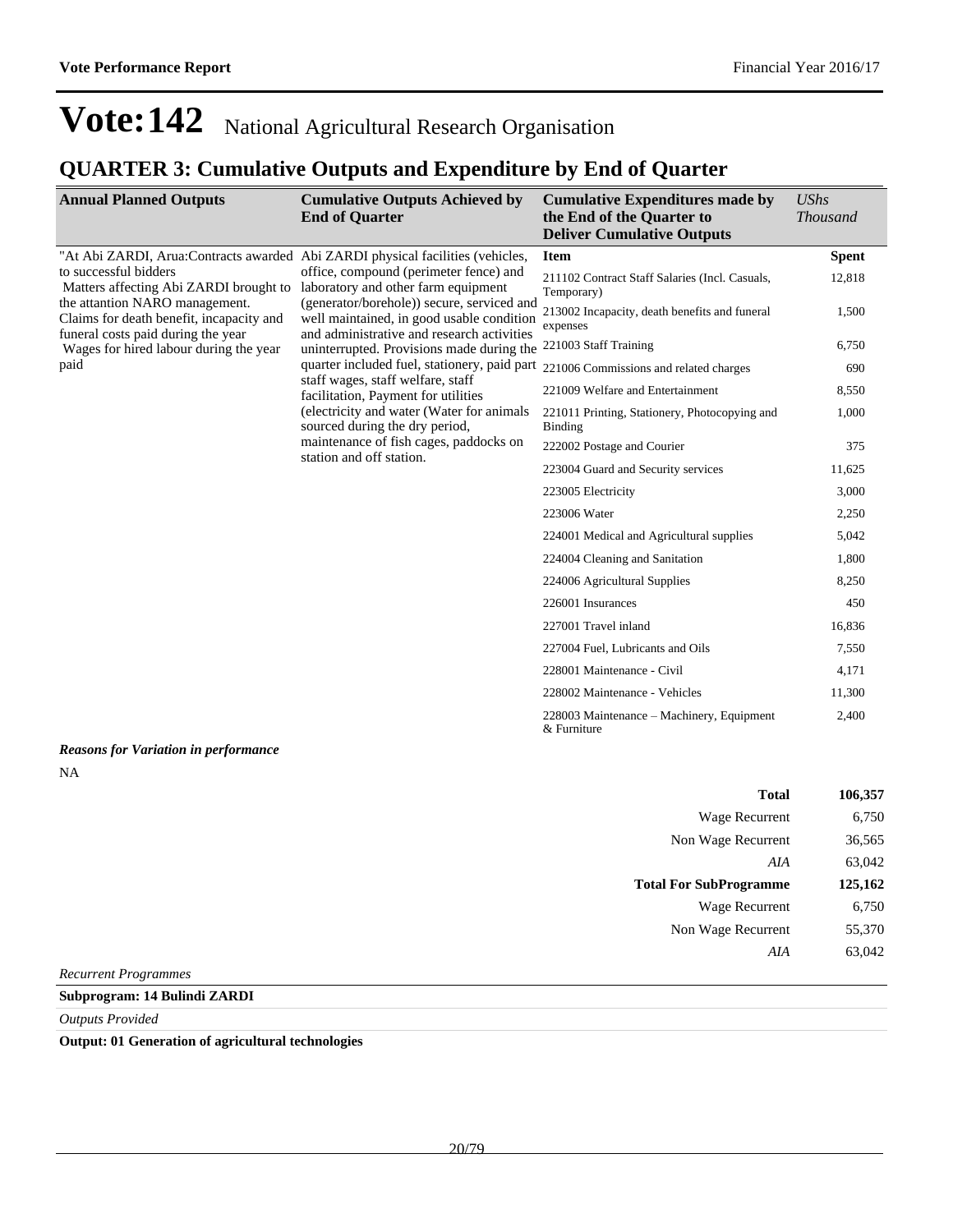## **QUARTER 3: Cumulative Outputs and Expenditure by End of Quarter**

| <b>Annual Planned Outputs</b>                                                | <b>Cumulative Outputs Achieved by</b><br><b>End of Quarter</b>                    | <b>Cumulative Expenditures made by</b><br>the End of the Quarter to<br><b>Deliver Cumulative Outputs</b> | $\mathit{UShs}$<br><i>Thousand</i> |
|------------------------------------------------------------------------------|-----------------------------------------------------------------------------------|----------------------------------------------------------------------------------------------------------|------------------------------------|
| "At Bulindi ZARDI, Hoima: • At least                                         | Conducted pre-seasonal planting                                                   | <b>Item</b>                                                                                              | <b>Spent</b>                       |
| 25,000 coffee seedlings and 5000<br>seedlings of generated for farmer access | meetings and monitored farmers fields<br>during the dry season.                   | 221011 Printing, Stationery, Photocopying and<br>Binding                                                 | 700                                |
| in LACZ.<br>• At least 20,000 seedlings Pinus caribae                        | - Generated farmer preferred improved<br>planting materials.                      | 222001 Telecommunications                                                                                | 2,700                              |
| and 20,000 seedlings of Maesiopsis                                           | -400 Pastures potted cuttings, 500-                                               | 223005 Electricity                                                                                       | 3,600                              |
| eminii generated and availed for farmers<br>in LACZ                          | Banana suckers.<br>- Generated and distributed farming<br>information to farmers. | 227001 Travel inland                                                                                     | 18,900                             |
| <b>Reasons for Variation in performance</b>                                  |                                                                                   |                                                                                                          |                                    |

|                                                                                                                                                                                                                                       |                                                                 |                      | <b>Total</b>              | 25,900         |
|---------------------------------------------------------------------------------------------------------------------------------------------------------------------------------------------------------------------------------------|-----------------------------------------------------------------|----------------------|---------------------------|----------------|
|                                                                                                                                                                                                                                       |                                                                 | Wage Recurrent       | Non Wage Recurrent<br>AIA | $\theta$       |
|                                                                                                                                                                                                                                       |                                                                 |                      |                           | 25,900         |
|                                                                                                                                                                                                                                       |                                                                 |                      |                           | $\theta$       |
| Output: 02 Research extension interface promoted and strengthened                                                                                                                                                                     |                                                                 |                      |                           |                |
| At Bulindi ZARDI, Hoima: Atleast 2000                                                                                                                                                                                                 | - Conducted pre-seasonal planting                               | <b>Item</b>          |                           | <b>Spent</b>   |
| Farmers availed with information<br>materials on improved coffee, banana<br>and improved trees (Pinus caribae,<br>Maesiopsis eminii and Eucalyptus<br>grandis) technologies. At least 10,000<br>banana suckers and atleast 20,000 gen | meetings and monitored farmers fields<br>during the dry season. | 227001 Travel inland |                           | 6,825          |
| <b>Reasons for Variation in performance</b>                                                                                                                                                                                           |                                                                 |                      |                           |                |
| Nil                                                                                                                                                                                                                                   |                                                                 |                      |                           |                |
|                                                                                                                                                                                                                                       |                                                                 |                      | <b>Total</b>              | 6,825          |
|                                                                                                                                                                                                                                       |                                                                 |                      | Wage Recurrent            | $\overline{0}$ |
|                                                                                                                                                                                                                                       |                                                                 |                      | Non Wage Recurrent        | 6,825          |
|                                                                                                                                                                                                                                       |                                                                 |                      | AIA                       | $\theta$       |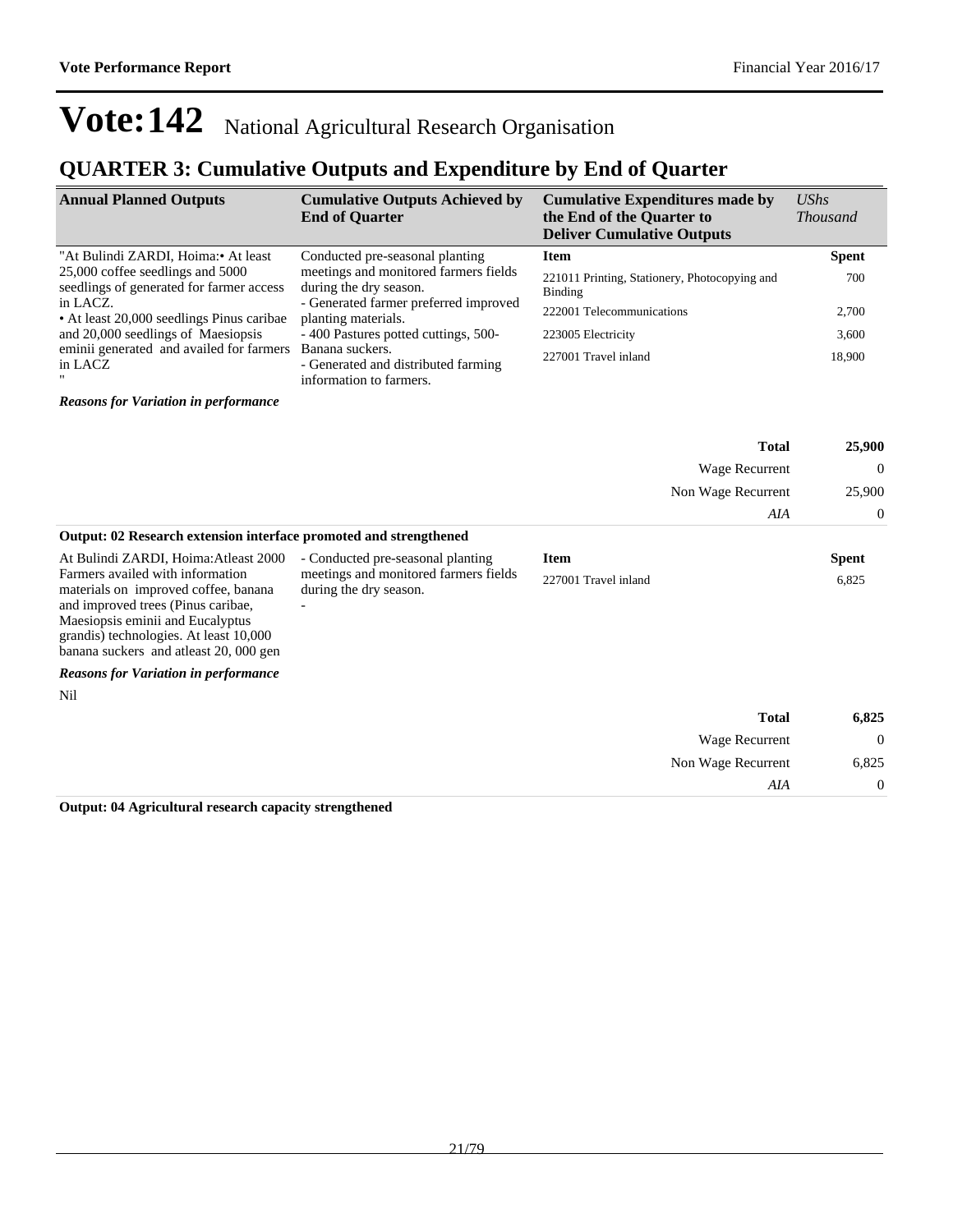### **QUARTER 3: Cumulative Outputs and Expenditure by End of Quarter**

| <b>Annual Planned Outputs</b>                                                                    | <b>Cumulative Outputs Achieved by</b><br><b>End of Quarter</b>                                                                                                                                                                                       | <b>Cumulative Expenditures made by</b><br>the End of the Quarter to<br><b>Deliver Cumulative Outputs</b> | <b>UShs</b><br><i>Thousand</i> |
|--------------------------------------------------------------------------------------------------|------------------------------------------------------------------------------------------------------------------------------------------------------------------------------------------------------------------------------------------------------|----------------------------------------------------------------------------------------------------------|--------------------------------|
| "At Bulindi ZARDI, Hoima:Human                                                                   | Bulindi physical facilities (vehicles,<br>office, and laboratory and farm<br>equipment) secure, serviced and well<br>maintained, in good usable condition and<br>Uninterrupted administrative and research<br>activities. Provisions made during the | <b>Item</b>                                                                                              | <b>Spent</b>                   |
| resource development and management<br>of atleast 23 Bulindi ZARDI staff                         |                                                                                                                                                                                                                                                      | 211102 Contract Staff Salaries (Incl. Casuals,<br>Temporary)                                             | 17,209                         |
| improved<br>Salaries of atleast 12 contract staff paid<br>Incapacity, death benefit, and funeral |                                                                                                                                                                                                                                                      | 213002 Incapacity, death benefits and funeral<br>expenses                                                | 3,000                          |
| costs for Bulindi ZARDI compasated.                                                              | quarter included fuel, stationery, staff                                                                                                                                                                                                             | 221009 Welfare and Entertainment                                                                         | 3,253                          |
| Atleast 02 Bulindi Z                                                                             | wages paid (12 contract laborers), staff<br>welfare, staff facilitation, 6 staff trained                                                                                                                                                             | 221011 Printing, Stationery, Photocopying and<br>Binding                                                 | 6,094                          |
|                                                                                                  | and maintenance of field demo trials and<br>farm animals.                                                                                                                                                                                            | 221012 Small Office Equipment                                                                            | 200                            |
|                                                                                                  |                                                                                                                                                                                                                                                      | 223004 Guard and Security services                                                                       | 22,190                         |
|                                                                                                  |                                                                                                                                                                                                                                                      | 223005 Electricity                                                                                       | 6,409                          |
|                                                                                                  |                                                                                                                                                                                                                                                      | 224001 Medical and Agricultural supplies                                                                 | 9,702                          |
|                                                                                                  |                                                                                                                                                                                                                                                      | 224004 Cleaning and Sanitation                                                                           | 18,403                         |
|                                                                                                  |                                                                                                                                                                                                                                                      | 224005 Uniforms, Beddings and Protective<br>Gear                                                         | 6,069                          |
|                                                                                                  |                                                                                                                                                                                                                                                      | 224006 Agricultural Supplies                                                                             | 19,013                         |
|                                                                                                  |                                                                                                                                                                                                                                                      | 226001 Insurances                                                                                        | 300                            |
|                                                                                                  |                                                                                                                                                                                                                                                      | 227001 Travel inland                                                                                     | 13,782                         |
|                                                                                                  |                                                                                                                                                                                                                                                      | 227004 Fuel, Lubricants and Oils                                                                         | 7,270                          |
|                                                                                                  |                                                                                                                                                                                                                                                      | 228001 Maintenance - Civil                                                                               | 4,335                          |
|                                                                                                  |                                                                                                                                                                                                                                                      | 228002 Maintenance - Vehicles                                                                            | 12,533                         |

#### *Reasons for Variation in performance* Nil

| <b>Total</b>                  | 149,761 |
|-------------------------------|---------|
| Wage Recurrent                | 6,750   |
| Non Wage Recurrent            | 33,725  |
| AIA                           | 109,286 |
| <b>Total For SubProgramme</b> | 182,486 |
| Wage Recurrent                | 6,750   |
| Non Wage Recurrent            | 66,450  |
| AIA                           | 109,286 |
| <b>Recurrent Programmes</b>   |         |

**Subprogram: 15 Kachwekano ZARDI**

*Outputs Provided*

**Output: 01 Generation of agricultural technologies**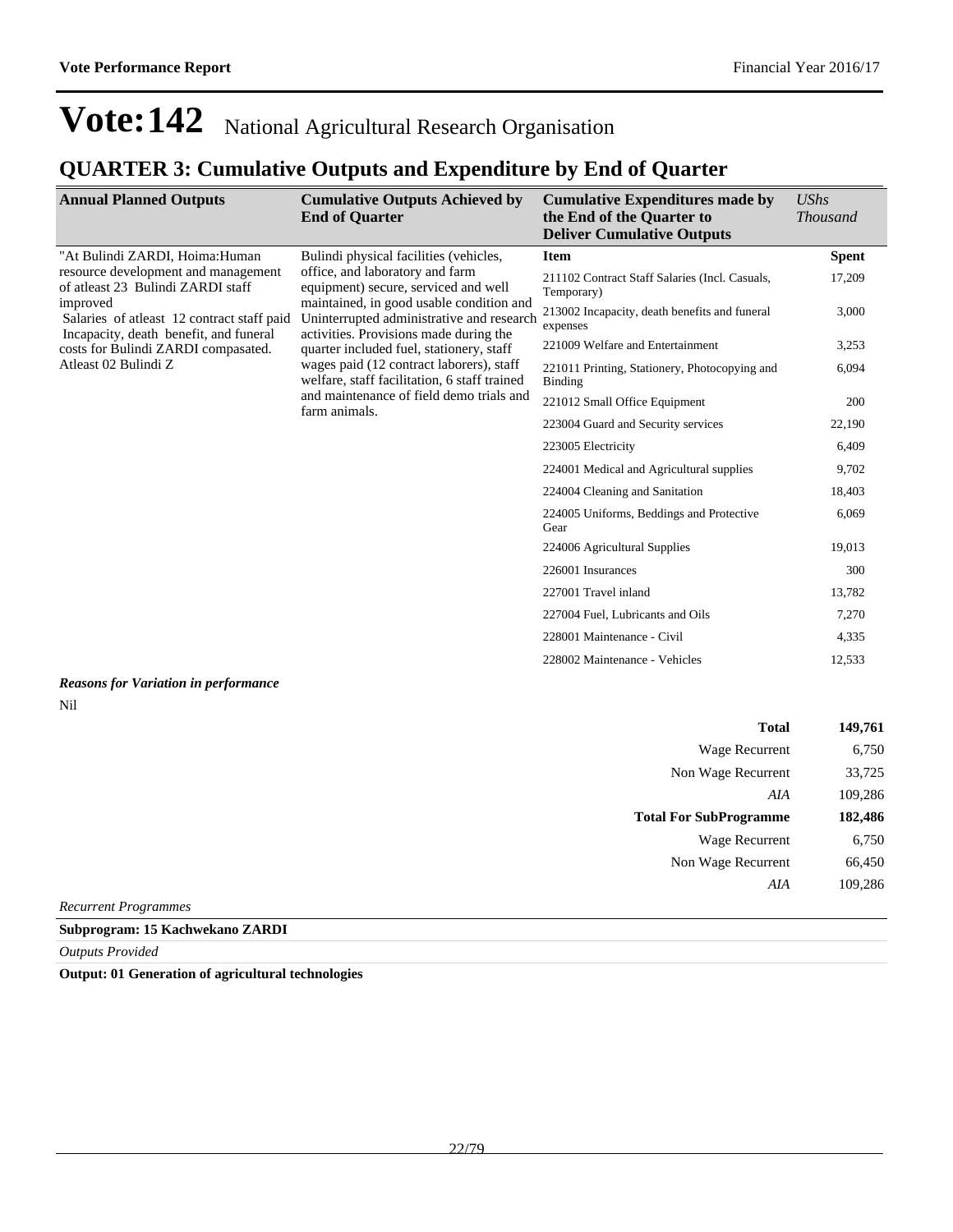## **QUARTER 3: Cumulative Outputs and Expenditure by End of Quarter**

| <b>Annual Planned Outputs</b>                                              | <b>Cumulative Outputs Achieved by</b><br><b>End of Quarter</b>                       | <b>Cumulative Expenditures made by</b><br>the End of the Quarter to<br><b>Deliver Cumulative Outputs</b> | <b>UShs</b><br><b>Thousand</b> |
|----------------------------------------------------------------------------|--------------------------------------------------------------------------------------|----------------------------------------------------------------------------------------------------------|--------------------------------|
| Healthy mother gardens.                                                    | - Apple and pear mother gardens                                                      | <b>Item</b>                                                                                              | <b>Spent</b>                   |
|                                                                            | maintained.<br>- A stock of 187 goats are being                                      | 221011 Printing, Stationery, Photocopying and<br><b>Binding</b>                                          | 500                            |
|                                                                            | maintained.<br>On farm and on station trials monitored.                              | 222001 Telecommunications                                                                                | 1,197                          |
|                                                                            |                                                                                      | 223005 Electricity                                                                                       | 6,750                          |
|                                                                            |                                                                                      | 223006 Water                                                                                             | 3,750                          |
|                                                                            |                                                                                      | 227001 Travel inland                                                                                     | 2,964                          |
|                                                                            |                                                                                      | 227004 Fuel, Lubricants and Oils                                                                         | 6,083                          |
| <b>Reasons for Variation in performance</b>                                |                                                                                      |                                                                                                          |                                |
| Nil                                                                        |                                                                                      | <b>Total</b>                                                                                             | 21,244                         |
|                                                                            |                                                                                      | Wage Recurrent                                                                                           | $\Omega$                       |
|                                                                            |                                                                                      | Non Wage Recurrent                                                                                       | 21,244                         |
|                                                                            |                                                                                      | AIA                                                                                                      | $\boldsymbol{0}$               |
| Output: 02 Research extension interface promoted and strengthened          |                                                                                      |                                                                                                          |                                |
| Public awareness of research at<br>KaZARDI.                                | Demonstrated improved technologies at<br>Kalyengyere and Kachwekano.                 | <b>Item</b><br>221001 Advertising and Public Relations                                                   | <b>Spent</b><br>750            |
| <b>Reasons for Variation in performance</b>                                |                                                                                      |                                                                                                          |                                |
| Nil                                                                        |                                                                                      |                                                                                                          |                                |
|                                                                            |                                                                                      | <b>Total</b>                                                                                             | 750                            |
|                                                                            |                                                                                      | Wage Recurrent                                                                                           | $\mathbf{0}$                   |
|                                                                            |                                                                                      | Non Wage Recurrent                                                                                       | 750                            |
|                                                                            |                                                                                      | AIA                                                                                                      | $\mathbf{0}$                   |
| Output: 04 Agricultural research capacity strengthened                     |                                                                                      |                                                                                                          |                                |
| At Kachwenkano ZARDI,<br>Kabale: Administrative reports prepared           | Kachwekano ZARDI physical facilities<br>(vehicles, office, compound(10,000m2         | <b>Item</b>                                                                                              | <b>Spent</b>                   |
| and submitted; At least 800 units of                                       | kept clean laboratory and farm                                                       | 211102 Contract Staff Salaries (Incl. Casuals,<br>Temporary)                                             | 24,860                         |
| Water, 8000 units of electricity and<br>8000 units airtime provided to the | equipment) secure, serviced and well<br>maintained, in good usable condition and     | 221006 Commissions and related charges                                                                   | 5,433                          |
| institute; Vehicles serviced and                                           | Uninterrupted administrative and research 221009 Welfare and Entertainment           |                                                                                                          | 4,257                          |
| maintained; Improved working<br>environment for staf                       | activities. Provisions made during the<br>quarter included fuel, stationery, staff   | 221011 Printing, Stationery, Photocopying and<br>Binding                                                 | 2,500                          |
|                                                                            | wages, staff welfare, staff facilitation and<br>maintenance of field trials and farm | 223004 Guard and Security services                                                                       | 7,779                          |
|                                                                            | animals. Paid utilities for July, 2016-                                              | 223005 Electricity                                                                                       | 4,346                          |
|                                                                            | March 2017 (Water, electricity and<br>airtime)                                       | 223006 Water                                                                                             | 2,531                          |
|                                                                            |                                                                                      | 224001 Medical and Agricultural supplies                                                                 | 32,950                         |
|                                                                            |                                                                                      | 224004 Cleaning and Sanitation                                                                           | 13,198                         |
|                                                                            |                                                                                      | 227001 Travel inland                                                                                     | 21,112                         |
|                                                                            |                                                                                      | 227004 Fuel, Lubricants and Oils                                                                         | 12,192                         |
|                                                                            |                                                                                      | 228001 Maintenance - Civil                                                                               | 9,064                          |
|                                                                            |                                                                                      | 228002 Maintenance - Vehicles                                                                            | 16,134                         |

 $228004$  Maintenance  $-$ Other 2,079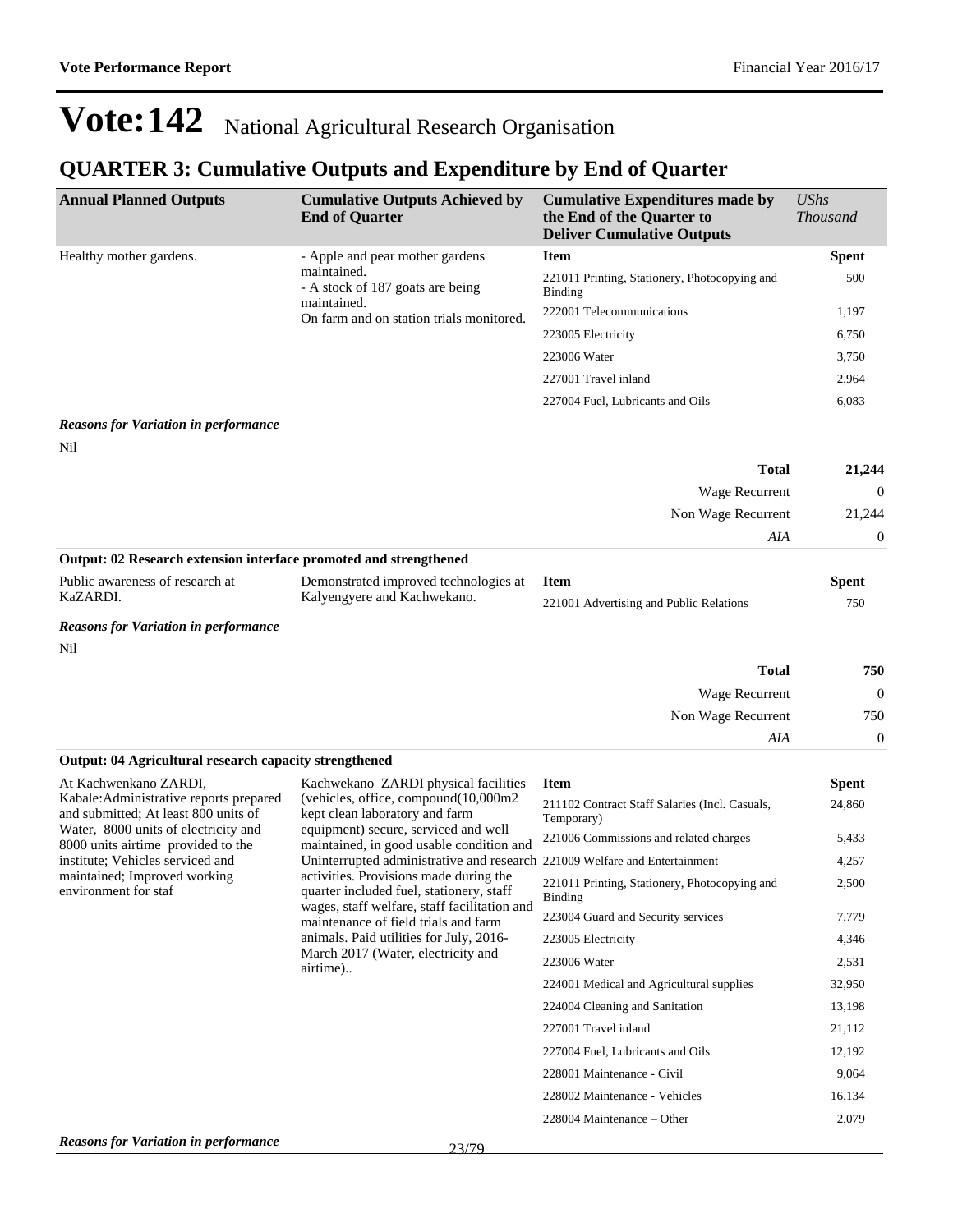### **QUARTER 3: Cumulative Outputs and Expenditure by End of Quarter**

| <b>Annual Planned Outputs</b>                                                                                                       | <b>Cumulative Outputs Achieved by</b><br><b>End of Quarter</b>               | <b>Cumulative Expenditures made by</b><br>the End of the Quarter to<br><b>Deliver Cumulative Outputs</b> | <b>UShs</b><br><b>Thousand</b> |
|-------------------------------------------------------------------------------------------------------------------------------------|------------------------------------------------------------------------------|----------------------------------------------------------------------------------------------------------|--------------------------------|
| Nil                                                                                                                                 |                                                                              |                                                                                                          |                                |
|                                                                                                                                     |                                                                              | <b>Total</b>                                                                                             | 158,436                        |
|                                                                                                                                     |                                                                              | Wage Recurrent                                                                                           | 6,750                          |
|                                                                                                                                     |                                                                              | Non Wage Recurrent                                                                                       | 40,256                         |
|                                                                                                                                     |                                                                              | AIA                                                                                                      | 111,430                        |
|                                                                                                                                     |                                                                              | <b>Total For SubProgramme</b>                                                                            | 180,430                        |
|                                                                                                                                     |                                                                              | Wage Recurrent                                                                                           | 6,750                          |
|                                                                                                                                     |                                                                              | Non Wage Recurrent                                                                                       | 62,250                         |
|                                                                                                                                     |                                                                              | AIA                                                                                                      | 111,430                        |
| <b>Recurrent Programmes</b>                                                                                                         |                                                                              |                                                                                                          |                                |
| Subprogram: 16 Mukono ZARDI                                                                                                         |                                                                              |                                                                                                          |                                |
| <b>Outputs Provided</b>                                                                                                             |                                                                              |                                                                                                          |                                |
| <b>Output: 01 Generation of agricultural technologies</b>                                                                           |                                                                              |                                                                                                          |                                |
| and disease performance of 3 newly<br>released varietes of beans and sweet<br>potato established on-station; functional<br>offices: | At Mukono ZARDI, Mukono: Yield, pest Maintained on station mother gardens at | <b>Item</b>                                                                                              | <b>Spent</b>                   |
|                                                                                                                                     | Mukono and Kamenyamiggo                                                      | 221008 Computer supplies and Information<br>Technology (IT)                                              | 1,000                          |
|                                                                                                                                     |                                                                              | 221011 Printing, Stationery, Photocopying and<br><b>Binding</b>                                          | 1,000                          |
|                                                                                                                                     |                                                                              | 222001 Telecommunications                                                                                | 1,197                          |
|                                                                                                                                     |                                                                              | 223005 Electricity                                                                                       | 8,250                          |
|                                                                                                                                     |                                                                              | 227001 Travel inland                                                                                     | 3,900                          |
|                                                                                                                                     |                                                                              | 227004 Fuel, Lubricants and Oils                                                                         | 4,583                          |
| <b>Reasons for Variation in performance</b>                                                                                         |                                                                              |                                                                                                          |                                |
|                                                                                                                                     |                                                                              | <b>Total</b>                                                                                             | 19,930                         |
|                                                                                                                                     |                                                                              | Wage Recurrent                                                                                           | 0                              |
|                                                                                                                                     |                                                                              | Non Wage Recurrent                                                                                       | 19,930                         |
|                                                                                                                                     |                                                                              | AIA                                                                                                      | $\boldsymbol{0}$               |
| Output: 02 Research extension interface promoted and strengthened                                                                   |                                                                              |                                                                                                          |                                |
|                                                                                                                                     | At Mukono ZARDI, Mukono:2 public Demonstrated improved materials to the Item |                                                                                                          | <b>Spent</b>                   |
| technology contest shows;                                                                                                           | publi and other stakeholders.                                                | 221001 Advertising and Public Relations                                                                  | 1,500                          |
| <b>Reasons for Variation in performance</b>                                                                                         |                                                                              |                                                                                                          |                                |
|                                                                                                                                     |                                                                              | <b>Total</b>                                                                                             | 1,500                          |
|                                                                                                                                     |                                                                              | Wage Recurrent                                                                                           | $\boldsymbol{0}$               |
|                                                                                                                                     |                                                                              | Non Wage Recurrent                                                                                       | 1,500                          |
|                                                                                                                                     |                                                                              | AIA                                                                                                      | $\mathbf{0}$                   |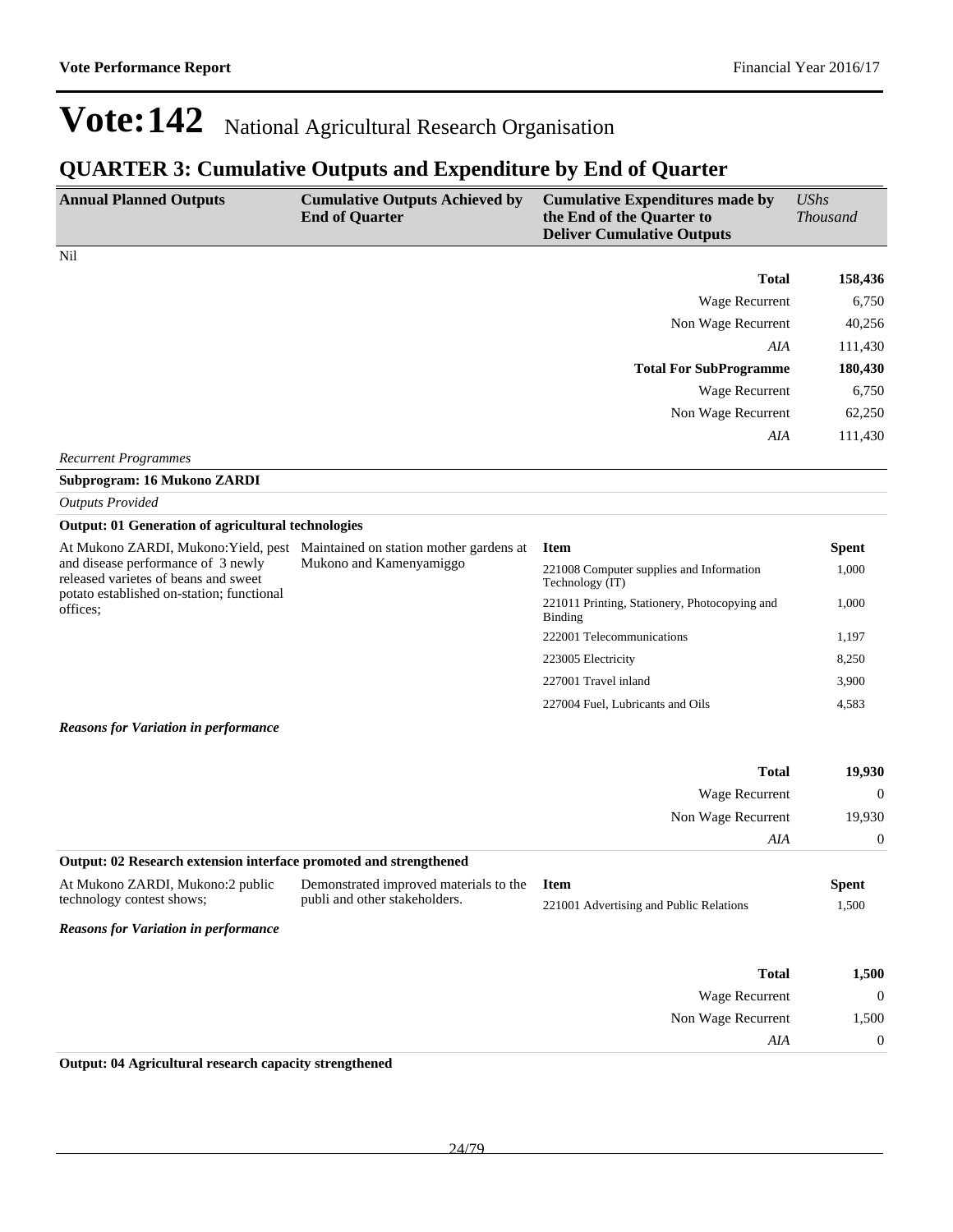## **QUARTER 3: Cumulative Outputs and Expenditure by End of Quarter**

| <b>Annual Planned Outputs</b>                                                                                                                                                                                                                   | <b>Cumulative Outputs Achieved by</b><br><b>End of Quarter</b>                                                                                                                                                                                  | <b>Cumulative Expenditures made by</b><br>the End of the Quarter to<br><b>Deliver Cumulative Outputs</b> | <b>UShs</b><br><b>Thousand</b> |
|-------------------------------------------------------------------------------------------------------------------------------------------------------------------------------------------------------------------------------------------------|-------------------------------------------------------------------------------------------------------------------------------------------------------------------------------------------------------------------------------------------------|----------------------------------------------------------------------------------------------------------|--------------------------------|
| At Mukono ZARDI, Mukono:4 staff<br>trained; project proposals and publishable<br>articles; institute assets secured; strategic<br>oversight provided; labourers<br>appropriately geared; wages paid; 9<br>vehicles and 4 motorcycles maintained | Mukono ZARDI physical facilities<br>(vehicles, office, compound kept clean,<br>laboratory and farm equipment) secure,<br>serviced and well maintained, in good<br>usable condition and Uninterrupted<br>administrative and research activities. | <b>Item</b>                                                                                              | <b>Spent</b>                   |
|                                                                                                                                                                                                                                                 |                                                                                                                                                                                                                                                 | 211102 Contract Staff Salaries (Incl. Casuals,<br>Temporary)                                             | 60.573                         |
|                                                                                                                                                                                                                                                 |                                                                                                                                                                                                                                                 | 213002 Incapacity, death benefits and funeral<br>expenses                                                | 7,398                          |
| and insured; staff welfare fac                                                                                                                                                                                                                  | Provisions made during the quarter                                                                                                                                                                                                              | 221003 Staff Training                                                                                    | 2,250                          |
|                                                                                                                                                                                                                                                 | included fuel, stationery, staff wages (64<br>contract workers paid), staff welfare, staff Technology (IT)                                                                                                                                      | 221008 Computer supplies and Information                                                                 | 8,388                          |
|                                                                                                                                                                                                                                                 | facilitation and maintenance of field trials<br>and farm animals. Paid electricity (July                                                                                                                                                        | 221009 Welfare and Entertainment                                                                         | 26,156                         |
|                                                                                                                                                                                                                                                 | 2016-Mar 2917).                                                                                                                                                                                                                                 | 221011 Printing, Stationery, Photocopying and<br>Binding                                                 | 13,106                         |
|                                                                                                                                                                                                                                                 |                                                                                                                                                                                                                                                 | 222001 Telecommunications                                                                                | 2,359                          |
|                                                                                                                                                                                                                                                 |                                                                                                                                                                                                                                                 | 222002 Postage and Courier                                                                               | 375                            |
|                                                                                                                                                                                                                                                 |                                                                                                                                                                                                                                                 | 223004 Guard and Security services                                                                       | 33,866                         |
|                                                                                                                                                                                                                                                 |                                                                                                                                                                                                                                                 | 223005 Electricity                                                                                       | 33,552                         |
|                                                                                                                                                                                                                                                 |                                                                                                                                                                                                                                                 | 224001 Medical and Agricultural supplies                                                                 | 195,490                        |
|                                                                                                                                                                                                                                                 |                                                                                                                                                                                                                                                 | 224004 Cleaning and Sanitation                                                                           | 14,679                         |
|                                                                                                                                                                                                                                                 |                                                                                                                                                                                                                                                 | 224005 Uniforms, Beddings and Protective<br>Gear                                                         | 13,106                         |
|                                                                                                                                                                                                                                                 |                                                                                                                                                                                                                                                 | 224006 Agricultural Supplies                                                                             | 41,940                         |
|                                                                                                                                                                                                                                                 |                                                                                                                                                                                                                                                 | 226001 Insurances                                                                                        | 225                            |
|                                                                                                                                                                                                                                                 |                                                                                                                                                                                                                                                 | 227001 Travel inland                                                                                     | 31,030                         |
|                                                                                                                                                                                                                                                 |                                                                                                                                                                                                                                                 | 227004 Fuel, Lubricants and Oils                                                                         | 42,199                         |
|                                                                                                                                                                                                                                                 |                                                                                                                                                                                                                                                 | 228001 Maintenance - Civil                                                                               | 105,724                        |
|                                                                                                                                                                                                                                                 |                                                                                                                                                                                                                                                 | 228002 Maintenance - Vehicles                                                                            | 36,082                         |
|                                                                                                                                                                                                                                                 |                                                                                                                                                                                                                                                 | 228003 Maintenance – Machinery, Equipment<br>& Furniture                                                 | 10,484                         |
|                                                                                                                                                                                                                                                 |                                                                                                                                                                                                                                                 | 228004 Maintenance - Other                                                                               | 15,465                         |
| <b>Reasons for Variation in performance</b>                                                                                                                                                                                                     |                                                                                                                                                                                                                                                 |                                                                                                          |                                |

| 694,447 | <b>Total</b>                  |
|---------|-------------------------------|
| 6,750   | Wage Recurrent                |
| 38,320  | Non Wage Recurrent            |
| 649,377 | AIA                           |
| 715,877 | <b>Total For SubProgramme</b> |
| 6,750   | Wage Recurrent                |
| 59,750  | Non Wage Recurrent            |
| 649,377 | AIA                           |
|         |                               |

*Recurrent Programmes*

**Subprogram: 17 Ngetta ZARDI**

*Outputs Provided*

**Output: 01 Generation of agricultural technologies**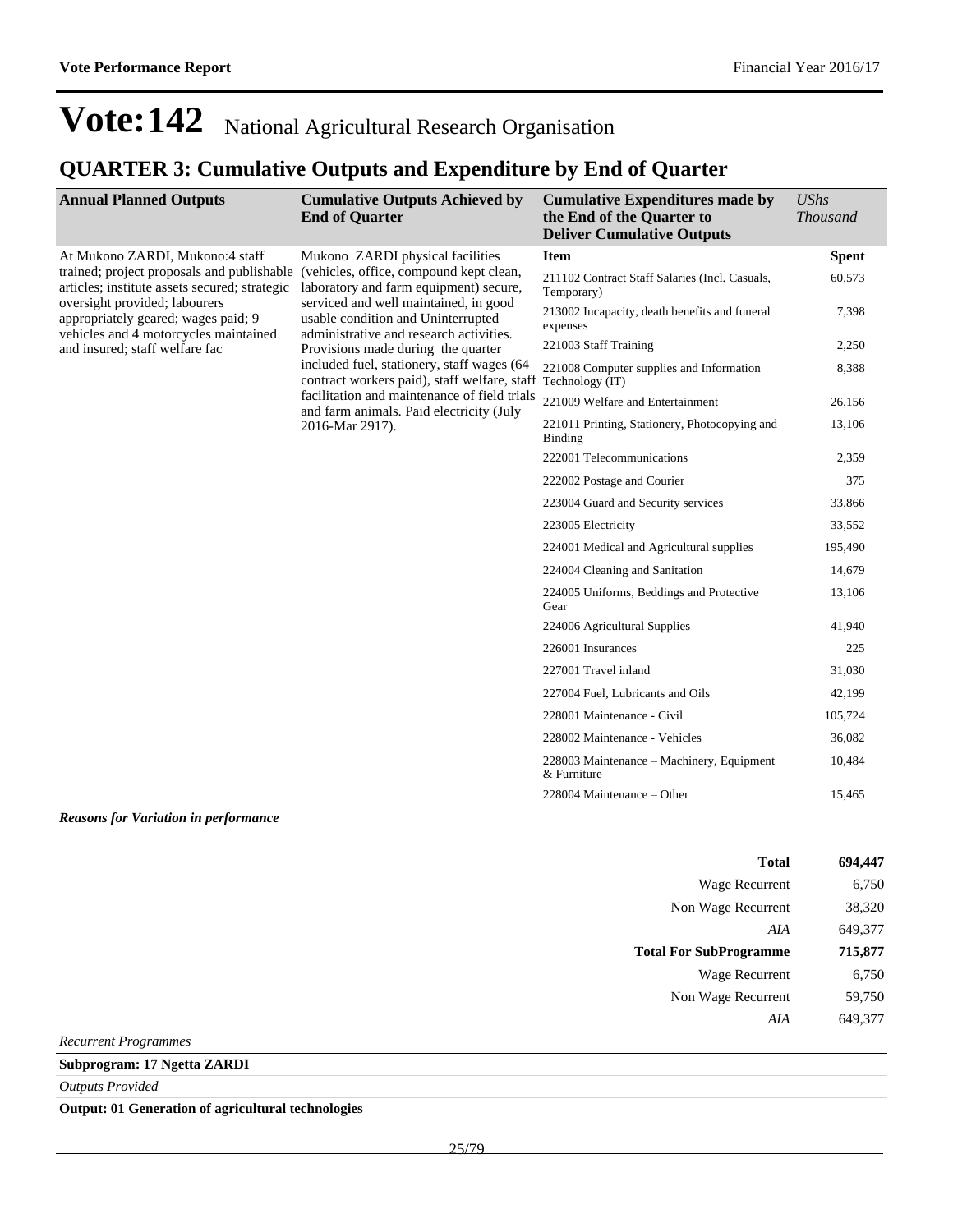## **QUARTER 3: Cumulative Outputs and Expenditure by End of Quarter**

| <b>Annual Planned Outputs</b>                                                                                                                                    | <b>Cumulative Outputs Achieved by</b><br><b>End of Quarter</b> | <b>Cumulative Expenditures made by</b><br>the End of the Quarter to<br><b>Deliver Cumulative Outputs</b> | $\mathit{UShs}$<br><i>Thousand</i> |
|------------------------------------------------------------------------------------------------------------------------------------------------------------------|----------------------------------------------------------------|----------------------------------------------------------------------------------------------------------|------------------------------------|
| At Ngetta ZARDI, Lira: Office                                                                                                                                    | Maintained field trials and station                            | <b>Item</b>                                                                                              | <b>Spent</b>                       |
| equipments serviced and repaired;<br>Internet and Telephone services supplied                                                                                    | livestock                                                      | 211103 Allowances                                                                                        | 2,625                              |
| to the institute throughout the<br>year; Electricity to support administrative<br>and research activities supplied to the<br>insitiate throughout the year :Pipe |                                                                | 221011 Printing, Stationery, Photocopying and<br>Binding                                                 | 1,000                              |
|                                                                                                                                                                  |                                                                | 222001 Telecommunications                                                                                | 1,165                              |
|                                                                                                                                                                  |                                                                | 223005 Electricity                                                                                       | 7,875                              |
|                                                                                                                                                                  |                                                                | 223006 Water                                                                                             | 3,000                              |
|                                                                                                                                                                  |                                                                | 227001 Travel inland                                                                                     | 2,964                              |
|                                                                                                                                                                  |                                                                | 227004 Fuel. Lubricants and Oils                                                                         | 3,083                              |

#### *Reasons for Variation in performance*

|                                                                   |                                   |             | <b>Total</b>       | 21,711   |
|-------------------------------------------------------------------|-----------------------------------|-------------|--------------------|----------|
|                                                                   |                                   |             | Wage Recurrent     | $\Omega$ |
|                                                                   |                                   |             | Non Wage Recurrent | 21,711   |
|                                                                   |                                   |             | AIA                | $\Omega$ |
| Output: 02 Research extension interface promoted and strengthened |                                   |             |                    |          |
| At Noetta ZARDI Lira: Noetta ZARDI                                | Demonstrated new technologies and | <b>Item</b> |                    | Snent    |

| At Ngetta ZARDI, Lira: Ngetta ZARDI Demonstrated new technologies and |                                      | Item                                    | Spent |
|-----------------------------------------------------------------------|--------------------------------------|-----------------------------------------|-------|
| agriculture staholders trained                                        | trained farmers in new technologies. | 221001 Advertising and Public Relations | 500   |

*Reasons for Variation in performance*

| 1,500          | <b>Total</b>       |
|----------------|--------------------|
| $\overline{0}$ | Wage Recurrent     |
| 1,500          | Non Wage Recurrent |
| $\overline{0}$ | AIA                |
|                |                    |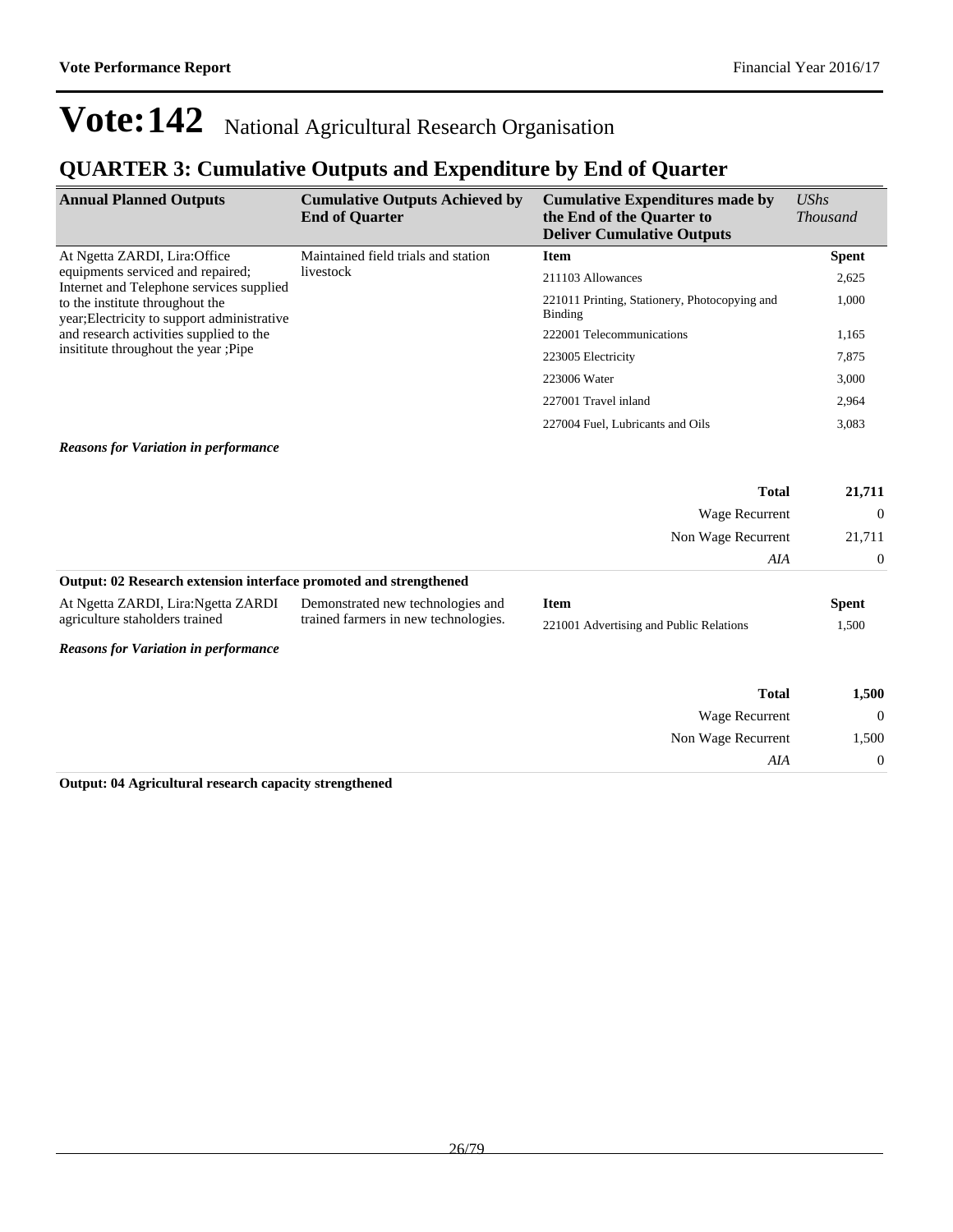## **QUARTER 3: Cumulative Outputs and Expenditure by End of Quarter**

| <b>Annual Planned Outputs</b>                                                                                                    | <b>Cumulative Outputs Achieved by</b><br><b>End of Quarter</b>                                                                                                                                              | <b>Cumulative Expenditures made by</b><br>the End of the Quarter to<br><b>Deliver Cumulative Outputs</b> | <b>UShs</b><br><b>Thousand</b> |
|----------------------------------------------------------------------------------------------------------------------------------|-------------------------------------------------------------------------------------------------------------------------------------------------------------------------------------------------------------|----------------------------------------------------------------------------------------------------------|--------------------------------|
| At Ngetta ZARDI, Lira: Office and ICT                                                                                            | Ngetta ZARDI physical facilities                                                                                                                                                                            | <b>Item</b>                                                                                              | <b>Spent</b>                   |
| equipment available to support research<br>and administration; Tractors for the                                                  | (vehicles, office, compound kept clean)<br>laboratory and farm equipment) secure,<br>serviced and well maintained, in good<br>usable condition and Uninterrupted<br>administrative and research activities. | 211102 Contract Staff Salaries (Incl. Casuals,<br>Temporary)                                             | 17,991                         |
| institute operational throughout the year.;<br>Staff supported to participate in short<br>proffesional and other qualifications; |                                                                                                                                                                                                             | 213002 Incapacity, death benefits and funeral<br>expenses                                                | 6,000                          |
| Assorted statione                                                                                                                | Provisions made during the quarter                                                                                                                                                                          | 221003 Staff Training                                                                                    | 2,250                          |
|                                                                                                                                  | included fuel, stationery, staff wages,                                                                                                                                                                     | 221009 Welfare and Entertainment                                                                         | 11,561                         |
|                                                                                                                                  | staff welfare, staff facilitation and<br>maintenance of field trials and farm                                                                                                                               | 222002 Postage and Courier                                                                               | 375                            |
|                                                                                                                                  | animals. Paid utilities for the quarter                                                                                                                                                                     | 223004 Guard and Security services                                                                       | 13,396                         |
|                                                                                                                                  |                                                                                                                                                                                                             | 223005 Electricity                                                                                       | 4,808                          |
|                                                                                                                                  |                                                                                                                                                                                                             | 223006 Water                                                                                             | 6,011                          |
|                                                                                                                                  |                                                                                                                                                                                                             | 224004 Cleaning and Sanitation                                                                           | 3,005                          |
|                                                                                                                                  |                                                                                                                                                                                                             | 224006 Agricultural Supplies                                                                             | 16,120                         |
|                                                                                                                                  |                                                                                                                                                                                                             | 226001 Insurances                                                                                        | 225                            |
|                                                                                                                                  |                                                                                                                                                                                                             | 227001 Travel inland                                                                                     | 13,618                         |
|                                                                                                                                  |                                                                                                                                                                                                             | 227004 Fuel, Lubricants and Oils                                                                         | 11,261                         |
|                                                                                                                                  |                                                                                                                                                                                                             | 228001 Maintenance - Civil                                                                               | 8,145                          |
|                                                                                                                                  |                                                                                                                                                                                                             | 228002 Maintenance - Vehicles                                                                            | 13,244                         |
|                                                                                                                                  |                                                                                                                                                                                                             | 228003 Maintenance – Machinery, Equipment<br>& Furniture                                                 | 5,590                          |
| <b>Reasons for Variation in performance</b>                                                                                      |                                                                                                                                                                                                             |                                                                                                          |                                |

| <b>Total</b>                  | 133,600 |
|-------------------------------|---------|
| Wage Recurrent                | 6,750   |
| Non Wage Recurrent            | 34,239  |
| AIA                           | 92,611  |
| <b>Total For SubProgramme</b> | 156,811 |
| Wage Recurrent                | 6,750   |
| Non Wage Recurrent            | 57,450  |
| AIA                           | 92,611  |
|                               |         |

*Recurrent Programmes*

**Subprogram: 18 Nabium ZARDI**

*Outputs Provided*

#### **Output: 01 Generation of agricultural technologies**

| "Fuel available for administrative"<br>activities throughout the year<br>Assorted stationary, printed & binded | - Nabuin ZARDI offices and fields<br>maintained and secure<br>- Monitored on farm trials.<br>- Maintained on station animals and | Item<br>221011 Printing, Stationery, Photocopying and<br>Binding | <b>Spent</b><br>1.000 |
|----------------------------------------------------------------------------------------------------------------|----------------------------------------------------------------------------------------------------------------------------------|------------------------------------------------------------------|-----------------------|
| materials available in the institute<br>throughout the year                                                    | ponds.                                                                                                                           | 222001 Telecommunications                                        | 1.197                 |
| Human Resource and Administrative                                                                              | - Developed and submitted administrative 223005 Electricity                                                                      |                                                                  | 3.000                 |
| reports prepared and submitted to<br><b>NAROSEC</b>                                                            | reports to NARO Sec, Entebbe.                                                                                                    | 227001 Travel inland                                             | 2.964                 |
| Telephone se                                                                                                   |                                                                                                                                  | 227004 Fuel, Lubricants and Oils                                 | 6.083                 |
| <b>Reasons for Variation in performance</b>                                                                    |                                                                                                                                  |                                                                  |                       |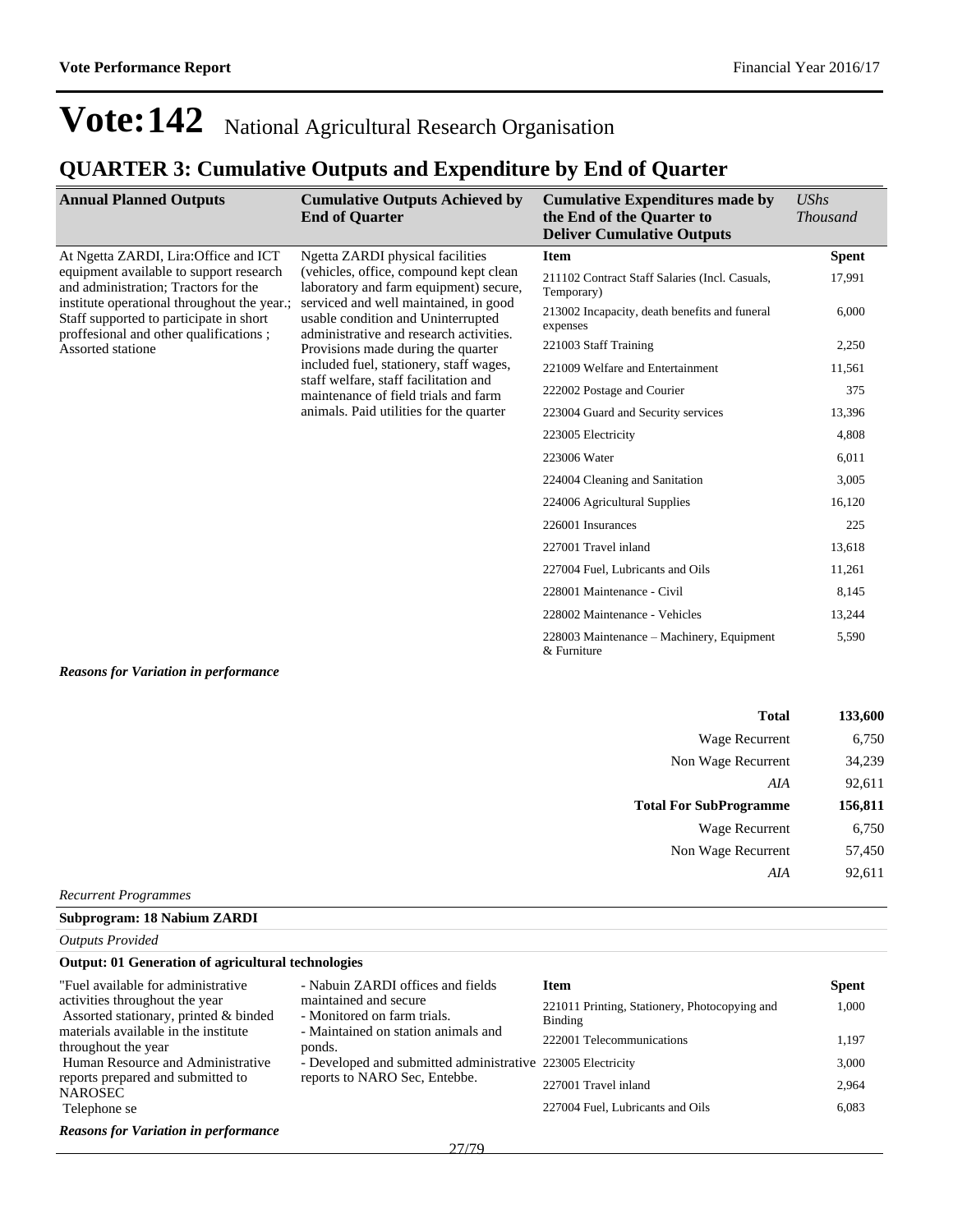## **QUARTER 3: Cumulative Outputs and Expenditure by End of Quarter**

| <b>Annual Planned Outputs</b>                                                                                                                                | <b>Cumulative Outputs Achieved by</b><br><b>End of Quarter</b>                                                                                                                                                                                        | <b>Cumulative Expenditures made by</b><br>the End of the Quarter to<br><b>Deliver Cumulative Outputs</b> | <b>UShs</b><br><b>Thousand</b> |
|--------------------------------------------------------------------------------------------------------------------------------------------------------------|-------------------------------------------------------------------------------------------------------------------------------------------------------------------------------------------------------------------------------------------------------|----------------------------------------------------------------------------------------------------------|--------------------------------|
| NA                                                                                                                                                           |                                                                                                                                                                                                                                                       |                                                                                                          |                                |
|                                                                                                                                                              |                                                                                                                                                                                                                                                       | <b>Total</b>                                                                                             | 14,244                         |
|                                                                                                                                                              |                                                                                                                                                                                                                                                       | Wage Recurrent                                                                                           | $\theta$                       |
|                                                                                                                                                              |                                                                                                                                                                                                                                                       | Non Wage Recurrent                                                                                       | 14,244                         |
|                                                                                                                                                              |                                                                                                                                                                                                                                                       | AIA                                                                                                      | $\boldsymbol{0}$               |
| Output: 02 Research extension interface promoted and strengthened                                                                                            |                                                                                                                                                                                                                                                       |                                                                                                          |                                |
| At Nabuin ZARDI, Napak: Institute<br>activities and programmes known to the<br>public.                                                                       | Participated in 2 agricultural shows, 2<br>radio talk shows.                                                                                                                                                                                          | <b>Item</b><br>221001 Advertising and Public Relations                                                   | <b>Spent</b><br>1,500          |
| <b>Reasons for Variation in performance</b>                                                                                                                  |                                                                                                                                                                                                                                                       |                                                                                                          |                                |
| NA                                                                                                                                                           |                                                                                                                                                                                                                                                       |                                                                                                          |                                |
|                                                                                                                                                              |                                                                                                                                                                                                                                                       | <b>Total</b>                                                                                             | 1,500                          |
|                                                                                                                                                              |                                                                                                                                                                                                                                                       | Wage Recurrent                                                                                           | $\theta$                       |
|                                                                                                                                                              |                                                                                                                                                                                                                                                       | Non Wage Recurrent                                                                                       | 1,500                          |
|                                                                                                                                                              |                                                                                                                                                                                                                                                       | AIA                                                                                                      | $\mathbf{0}$                   |
| Output: 04 Agricultural research capacity strengthened                                                                                                       |                                                                                                                                                                                                                                                       |                                                                                                          |                                |
| "At Nabuin ZARDI, Napak: Matters                                                                                                                             | Nabuin ZARDI physical facilities<br>(vehicles, office, compound kept clean                                                                                                                                                                            | <b>Item</b>                                                                                              | <b>Spent</b>                   |
| affecting NABU ZARDI brought to the<br>attention of NAROSEC top management<br>Claims for death benefit, incapacity and<br>funeral costs paid during the year | laboratory and farm equipment) secure,<br>serviced and well maintained, in good<br>usable condition and Uninterrupted<br>administrative and research activities.<br>Provisions made during the quarter<br>included fuel, stationary, staff wages (27) | 211102 Contract Staff Salaries (Incl. Casuals,<br>Temporary)                                             | 10,350                         |
|                                                                                                                                                              |                                                                                                                                                                                                                                                       | 213002 Incapacity, death benefits and funeral<br>expenses                                                | 6,000                          |
| Wages for contracted staff labour during                                                                                                                     |                                                                                                                                                                                                                                                       | 221003 Staff Training                                                                                    | 2,250                          |
| the year paid. Staff support                                                                                                                                 |                                                                                                                                                                                                                                                       | 221006 Commissions and related charges                                                                   | 2,400                          |
|                                                                                                                                                              | contracted staff), staff welfare, staff<br>facilitation, staff training-35 and                                                                                                                                                                        | 221009 Welfare and Entertainment                                                                         | 8,240                          |
|                                                                                                                                                              | maintenance of field trials and farm                                                                                                                                                                                                                  | 222002 Postage and Courier                                                                               | 375                            |
|                                                                                                                                                              | animals. Paid utilities for the quarter.                                                                                                                                                                                                              | 223004 Guard and Security services                                                                       | 10,915                         |
|                                                                                                                                                              |                                                                                                                                                                                                                                                       | 223005 Electricity                                                                                       | 3,440                          |
|                                                                                                                                                              |                                                                                                                                                                                                                                                       | 223006 Water                                                                                             | 1,080                          |
|                                                                                                                                                              |                                                                                                                                                                                                                                                       | 224001 Medical and Agricultural supplies                                                                 | 5,720                          |
|                                                                                                                                                              |                                                                                                                                                                                                                                                       | 224004 Cleaning and Sanitation                                                                           | 6,860                          |
|                                                                                                                                                              |                                                                                                                                                                                                                                                       | 224006 Agricultural Supplies                                                                             | 1,320                          |
|                                                                                                                                                              |                                                                                                                                                                                                                                                       | 226001 Insurances                                                                                        | 225                            |
|                                                                                                                                                              |                                                                                                                                                                                                                                                       | 227001 Travel inland                                                                                     | 9,834                          |
|                                                                                                                                                              |                                                                                                                                                                                                                                                       | 227004 Fuel, Lubricants and Oils                                                                         | 9,570                          |
|                                                                                                                                                              |                                                                                                                                                                                                                                                       | 228001 Maintenance - Civil                                                                               | 7,600                          |
|                                                                                                                                                              |                                                                                                                                                                                                                                                       | 228002 Maintenance - Vehicles                                                                            | 12,087                         |
|                                                                                                                                                              |                                                                                                                                                                                                                                                       | 228003 Maintenance – Machinery, Equipment<br>& Furniture                                                 | 3,440                          |
|                                                                                                                                                              |                                                                                                                                                                                                                                                       | 228004 Maintenance - Other                                                                               | 1,230                          |

*Reasons for Variation in performance* NA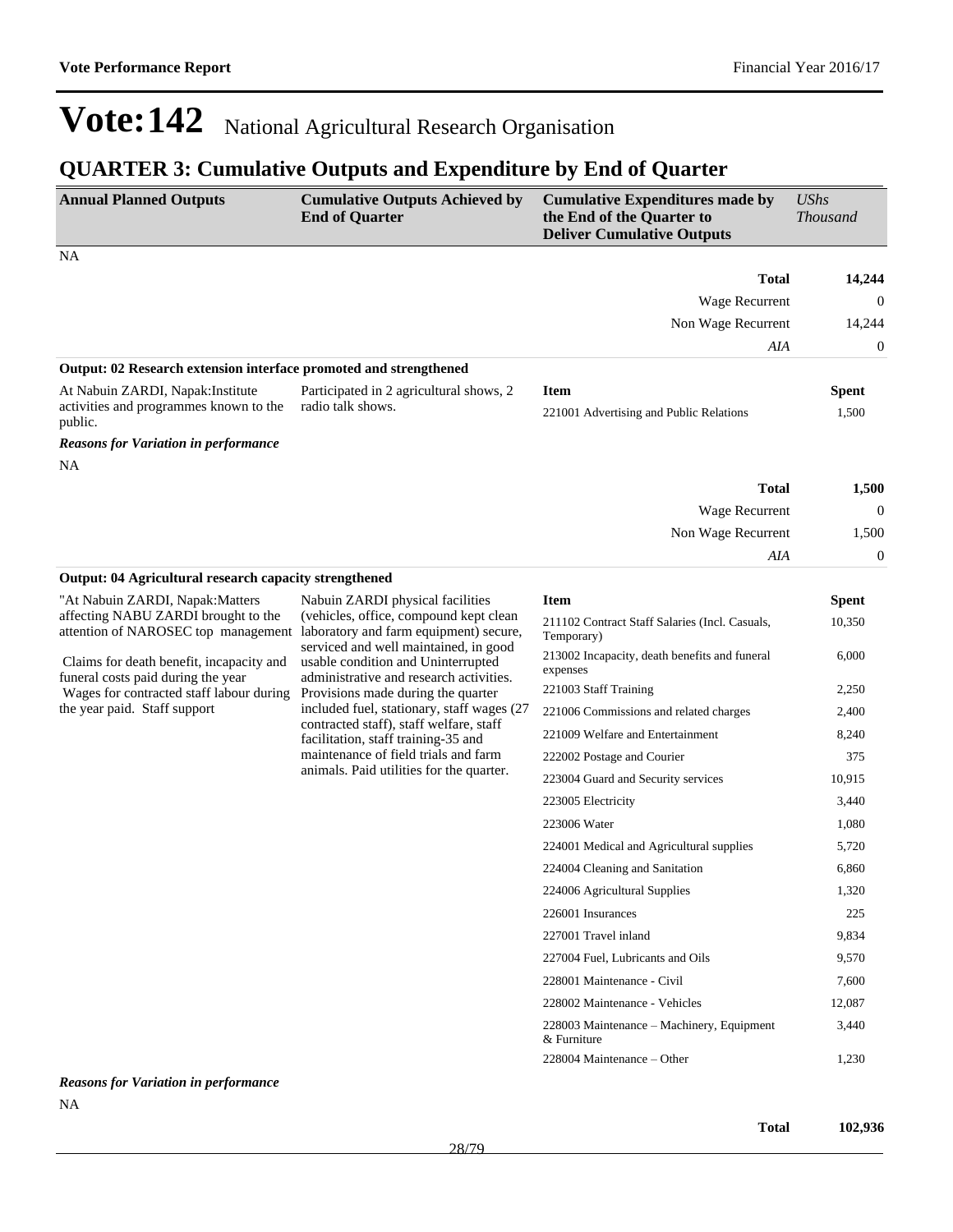### **QUARTER 3: Cumulative Outputs and Expenditure by End of Quarter**

| <b>Annual Planned Outputs</b>                                                                                                                                                                                            | <b>Cumulative Outputs Achieved by</b><br><b>End of Quarter</b>                                                                                         | <b>Cumulative Expenditures made by</b><br>the End of the Quarter to<br><b>Deliver Cumulative Outputs</b> | <b>UShs</b><br><b>Thousand</b> |
|--------------------------------------------------------------------------------------------------------------------------------------------------------------------------------------------------------------------------|--------------------------------------------------------------------------------------------------------------------------------------------------------|----------------------------------------------------------------------------------------------------------|--------------------------------|
|                                                                                                                                                                                                                          |                                                                                                                                                        | Wage Recurrent                                                                                           | 6,750                          |
|                                                                                                                                                                                                                          |                                                                                                                                                        | Non Wage Recurrent                                                                                       | 46,006                         |
|                                                                                                                                                                                                                          |                                                                                                                                                        | AIA                                                                                                      | 50,180                         |
|                                                                                                                                                                                                                          |                                                                                                                                                        | <b>Total For SubProgramme</b>                                                                            | 118,680                        |
|                                                                                                                                                                                                                          |                                                                                                                                                        | Wage Recurrent                                                                                           | 6,750                          |
|                                                                                                                                                                                                                          |                                                                                                                                                        | Non Wage Recurrent                                                                                       | 61,750                         |
|                                                                                                                                                                                                                          |                                                                                                                                                        | AIA                                                                                                      | 50,180                         |
| <b>Recurrent Programmes</b>                                                                                                                                                                                              |                                                                                                                                                        |                                                                                                          |                                |
| Subprogram: 19 Mbarara ZARDI                                                                                                                                                                                             |                                                                                                                                                        |                                                                                                          |                                |
| <b>Outputs Provided</b>                                                                                                                                                                                                  |                                                                                                                                                        |                                                                                                          |                                |
| <b>Output: 01 Generation of agricultural technologies</b>                                                                                                                                                                |                                                                                                                                                        |                                                                                                          |                                |
| Carry out facilitative activities and<br>deliver:                                                                                                                                                                        | - Monitored on farm trials.<br>- Maintained on station animals and                                                                                     | <b>Item</b>                                                                                              | <b>Spent</b>                   |
|                                                                                                                                                                                                                          | ponds.                                                                                                                                                 | 222001 Telecommunications                                                                                | 3,750                          |
| - Annual workplans and budgets;<br>- Monitoring and evaluation reports;                                                                                                                                                  | - Developed and submitted administrative<br>reports to NARO Sec, Entebbe.                                                                              | 223005 Electricity                                                                                       | 5,500                          |
| - Supervision reports;<br>- Procurement reports;<br>- Quarterly performance reports;<br>- Quality assurance reports;<br>- Operational office & adminis                                                                   |                                                                                                                                                        | 223006 Water                                                                                             | 5,000                          |
| <b>Reasons for Variation in performance</b>                                                                                                                                                                              |                                                                                                                                                        |                                                                                                          |                                |
| Nil.                                                                                                                                                                                                                     |                                                                                                                                                        |                                                                                                          |                                |
|                                                                                                                                                                                                                          |                                                                                                                                                        | <b>Total</b>                                                                                             | 14,250                         |
|                                                                                                                                                                                                                          |                                                                                                                                                        | Wage Recurrent                                                                                           | $\mathbf{0}$                   |
|                                                                                                                                                                                                                          |                                                                                                                                                        | Non Wage Recurrent                                                                                       | 14,250                         |
|                                                                                                                                                                                                                          |                                                                                                                                                        | AIA                                                                                                      | $\boldsymbol{0}$               |
| Output: 02 Research extension interface promoted and strengthened                                                                                                                                                        |                                                                                                                                                        |                                                                                                          |                                |
| - Research extension collaborations:<br>- Public awareness of research at<br>MbaZARDI;<br>- Demonstration sites for technologies<br>and protocols;<br>- Publications on finished research<br>technologies and protocols. | Participated in public agricultural<br>dessiemintion events(tJinjs agricultural<br>show and the World Food day<br>celebrations in Lira district, 2016. | <b>Item</b><br>221001 Advertising and Public Relations                                                   | <b>Spent</b><br>3,000          |
| <b>Reasons for Variation in performance</b>                                                                                                                                                                              |                                                                                                                                                        |                                                                                                          |                                |
| Nil.                                                                                                                                                                                                                     |                                                                                                                                                        |                                                                                                          |                                |
|                                                                                                                                                                                                                          |                                                                                                                                                        | <b>Total</b>                                                                                             | 3,000                          |
|                                                                                                                                                                                                                          |                                                                                                                                                        | Wage Recurrent                                                                                           | $\mathbf{0}$                   |
|                                                                                                                                                                                                                          |                                                                                                                                                        | Non Wage Recurrent                                                                                       | 3,000                          |
|                                                                                                                                                                                                                          |                                                                                                                                                        | AIA                                                                                                      | $\boldsymbol{0}$               |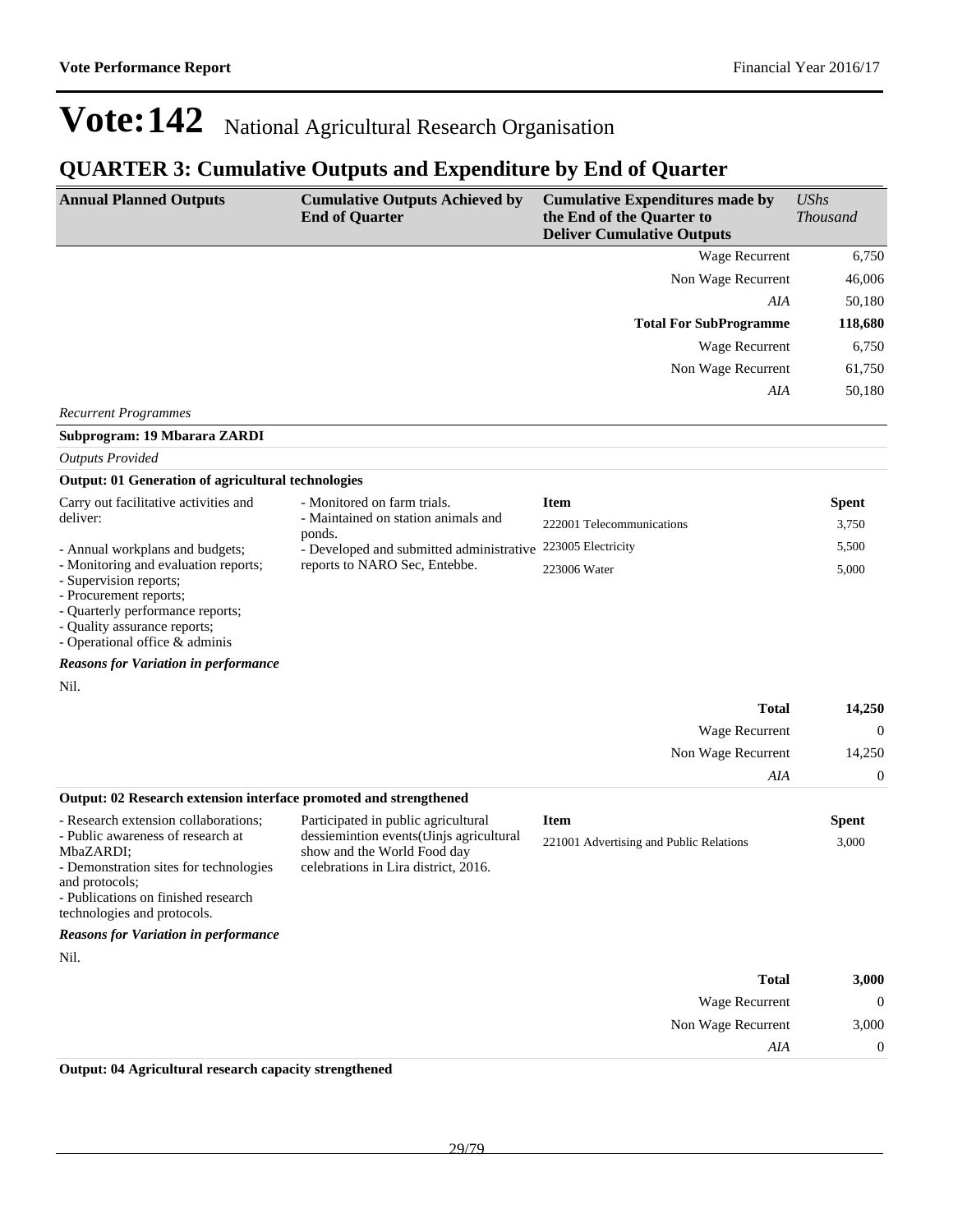*AIA* 65,009

## **Vote:142** National Agricultural Research Organisation

## **QUARTER 3: Cumulative Outputs and Expenditure by End of Quarter**

| <b>Annual Planned Outputs</b>                                       | <b>Cumulative Outputs Achieved by</b><br><b>End of Quarter</b>                                                                                                                                                                                   | <b>Cumulative Expenditures made by</b><br>the End of the Quarter to<br><b>Deliver Cumulative Outputs</b> | <b>UShs</b><br><b>Thousand</b> |
|---------------------------------------------------------------------|--------------------------------------------------------------------------------------------------------------------------------------------------------------------------------------------------------------------------------------------------|----------------------------------------------------------------------------------------------------------|--------------------------------|
| Physical infrastructure, Human financial                            | Mbarara ZARDI physical facilities                                                                                                                                                                                                                | <b>Item</b>                                                                                              | <b>Spent</b>                   |
| and informational resources managed,<br>maintained and strengthened | (vehicles, office, compound kept clean<br>laboratory and farm equipment) secure,<br>serviced and well maintained, in good<br>usable condition and Uninterrupted<br>administrative and research activities.<br>Provisions made during the quarter | 211102 Contract Staff Salaries (Incl. Casuals,<br>Temporary)                                             | 16,561                         |
|                                                                     |                                                                                                                                                                                                                                                  | 213002 Incapacity, death benefits and funeral<br>expenses                                                | 6,000                          |
|                                                                     |                                                                                                                                                                                                                                                  | 221002 Workshops and Seminars                                                                            | 2,000                          |
|                                                                     | included fuel, stationery, staff wages,                                                                                                                                                                                                          | 221006 Commissions and related charges                                                                   | 3,687                          |
|                                                                     | staff welfare, staff facilitation and<br>maintenance of field trials and farm<br>animals. Paid utilities for the period.                                                                                                                         | 221011 Printing, Stationery, Photocopying and<br>Binding                                                 | 4,187                          |
|                                                                     | - Monitored on farm trials.                                                                                                                                                                                                                      | 221012 Small Office Equipment                                                                            | 1,000                          |
|                                                                     | - Maintained on station animals and<br>ponds.                                                                                                                                                                                                    | 223005 Electricity                                                                                       | 4,075                          |
|                                                                     |                                                                                                                                                                                                                                                  | 223006 Water                                                                                             | 2,264                          |
|                                                                     |                                                                                                                                                                                                                                                  | 224001 Medical and Agricultural supplies                                                                 | 17,296                         |
|                                                                     | 224004 Cleaning and Sanitation<br>Gear                                                                                                                                                                                                           |                                                                                                          | 7,528                          |
|                                                                     |                                                                                                                                                                                                                                                  | 224005 Uniforms, Beddings and Protective                                                                 | 8,491                          |
|                                                                     |                                                                                                                                                                                                                                                  | 226001 Insurances                                                                                        | 375                            |
|                                                                     |                                                                                                                                                                                                                                                  | 227001 Travel inland                                                                                     | 12,801                         |
|                                                                     |                                                                                                                                                                                                                                                  | 227004 Fuel, Lubricants and Oils                                                                         | 6,821                          |
|                                                                     |                                                                                                                                                                                                                                                  | 228001 Maintenance - Civil                                                                               | 2,500                          |
|                                                                     |                                                                                                                                                                                                                                                  | 228002 Maintenance - Vehicles                                                                            | 9,673                          |
|                                                                     |                                                                                                                                                                                                                                                  | 228003 Maintenance – Machinery, Equipment<br>& Furniture                                                 | 500                            |
| <b>Reasons for Variation in performance</b>                         |                                                                                                                                                                                                                                                  |                                                                                                          |                                |
| Nil.                                                                |                                                                                                                                                                                                                                                  |                                                                                                          |                                |
|                                                                     |                                                                                                                                                                                                                                                  | <b>Total</b>                                                                                             | 105,759                        |
|                                                                     |                                                                                                                                                                                                                                                  | Wage Recurrent                                                                                           | 6,750                          |
|                                                                     |                                                                                                                                                                                                                                                  | Non Wage Recurrent                                                                                       | 34,000                         |
|                                                                     |                                                                                                                                                                                                                                                  | AIA                                                                                                      | 65,009                         |
|                                                                     |                                                                                                                                                                                                                                                  | <b>Total For SubProgramme</b>                                                                            | 123,009                        |
|                                                                     |                                                                                                                                                                                                                                                  | Wage Recurrent                                                                                           | 6,750                          |
|                                                                     |                                                                                                                                                                                                                                                  | Non Wage Recurrent                                                                                       | 51,250                         |

*Recurrent Programmes*

**Subprogram: 20 Buginyaya ZARDI**

*Outputs Provided*

**Output: 01 Generation of agricultural technologies**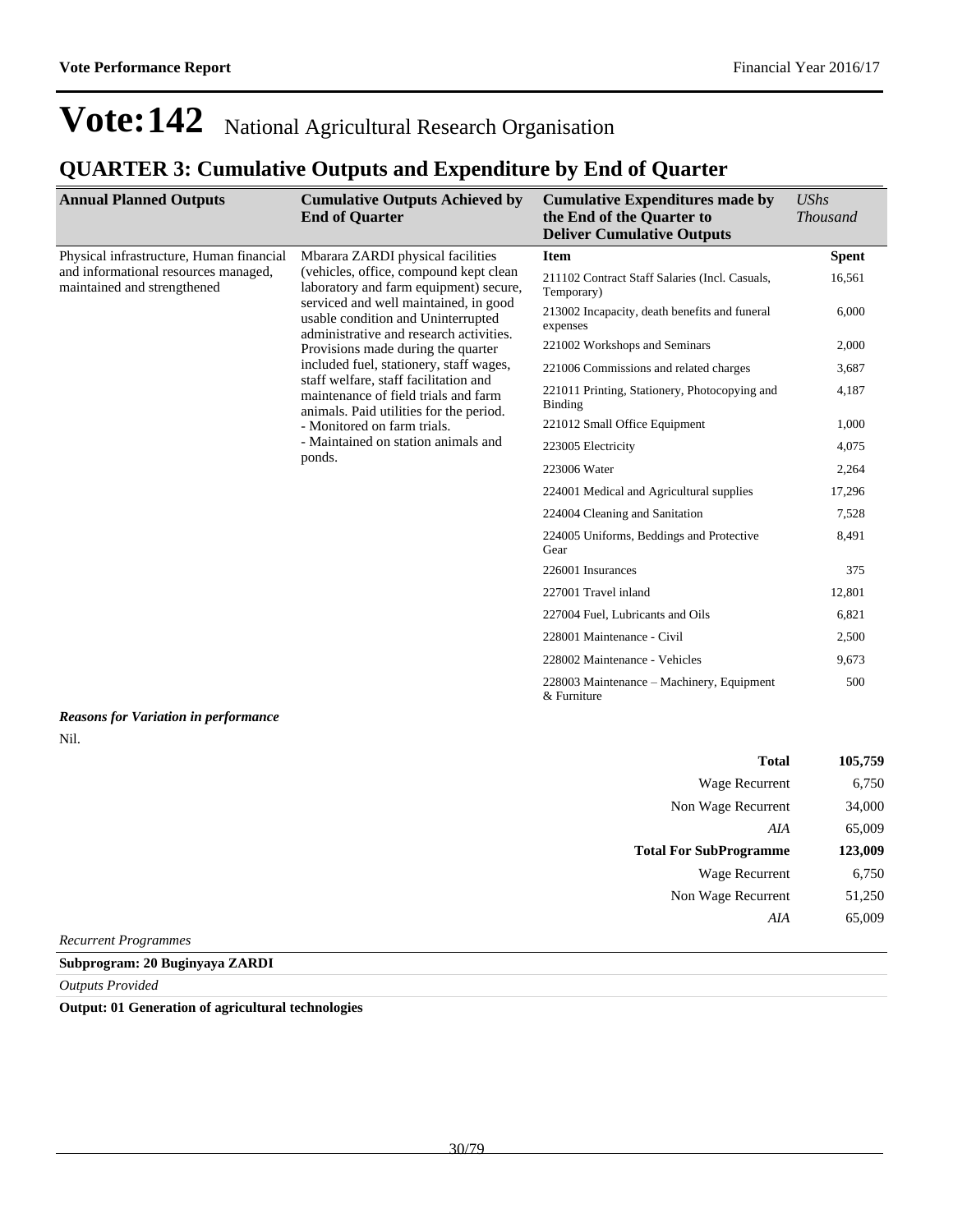*AIA* 0

## **Vote:142** National Agricultural Research Organisation

### **QUARTER 3: Cumulative Outputs and Expenditure by End of Quarter**

| <b>Annual Planned Outputs</b>                                                         | <b>Cumulative Outputs Achieved by</b><br><b>End of Quarter</b>        | <b>Cumulative Expenditures made by</b><br>the End of the Quarter to<br><b>Deliver Cumulative Outputs</b> | UShs<br><i>Thousand</i> |
|---------------------------------------------------------------------------------------|-----------------------------------------------------------------------|----------------------------------------------------------------------------------------------------------|-------------------------|
| At Buginyanya ZARDI,                                                                  | Buginyanya ZARDI coffee, apple and                                    | <b>Item</b>                                                                                              | <b>Spent</b>            |
| Buginyanya: Sustained availability and<br>access to quality arabica coffee seed;      | maize trial fields and farm animals<br>maintained during the quarter. | 211103 Allowances                                                                                        | 9,000                   |
| Sorghum varieties suitable for Mt. Elgon                                              |                                                                       | 223005 Electricity                                                                                       | 4,500                   |
| developed; Most adapted maize varieties<br>ascertained; Pasture species that increase |                                                                       | 223006 Water                                                                                             | 1,500                   |
| goat productivity identified and                                                      |                                                                       | 227001 Travel inland                                                                                     | 3,750                   |
|                                                                                       |                                                                       | 227004 Fuel, Lubricants and Oils                                                                         | 2,250                   |
| <b>Reasons for Variation in performance</b>                                           |                                                                       |                                                                                                          |                         |
| Nil                                                                                   |                                                                       |                                                                                                          |                         |
|                                                                                       |                                                                       | <b>Total</b>                                                                                             | 21,000                  |
|                                                                                       |                                                                       | Wage Recurrent                                                                                           | $\Omega$                |
|                                                                                       |                                                                       | Non Wage Recurrent                                                                                       | 21,000                  |

| Output: 02 Research extension interface promoted and strengthened     |                                       |                               |              |  |
|-----------------------------------------------------------------------|---------------------------------------|-------------------------------|--------------|--|
| At Buginyanya ZARDI,                                                  | Apple, potato seed gardens maintained | <b>Item</b>                   | <b>Spent</b> |  |
| Buginyanya: Improved availability of pre- and demonstrated            |                                       | 221002 Workshops and Seminars | 750          |  |
| basic seed potato; Banana planting<br>materials availed for increased |                                       | 227001 Travel inland          | 750          |  |
| productivity; Most adapted cassava                                    |                                       |                               |              |  |
| genotype ascertained; 5 tons of rice                                  |                                       |                               |              |  |

*Reasons for Variation in performance*

produced and made available for uptake

Nil

pathways; 100 fa

| 1,500          | <b>Total</b>       |
|----------------|--------------------|
| $\overline{0}$ | Wage Recurrent     |
| 1,500          | Non Wage Recurrent |
|                | AIA                |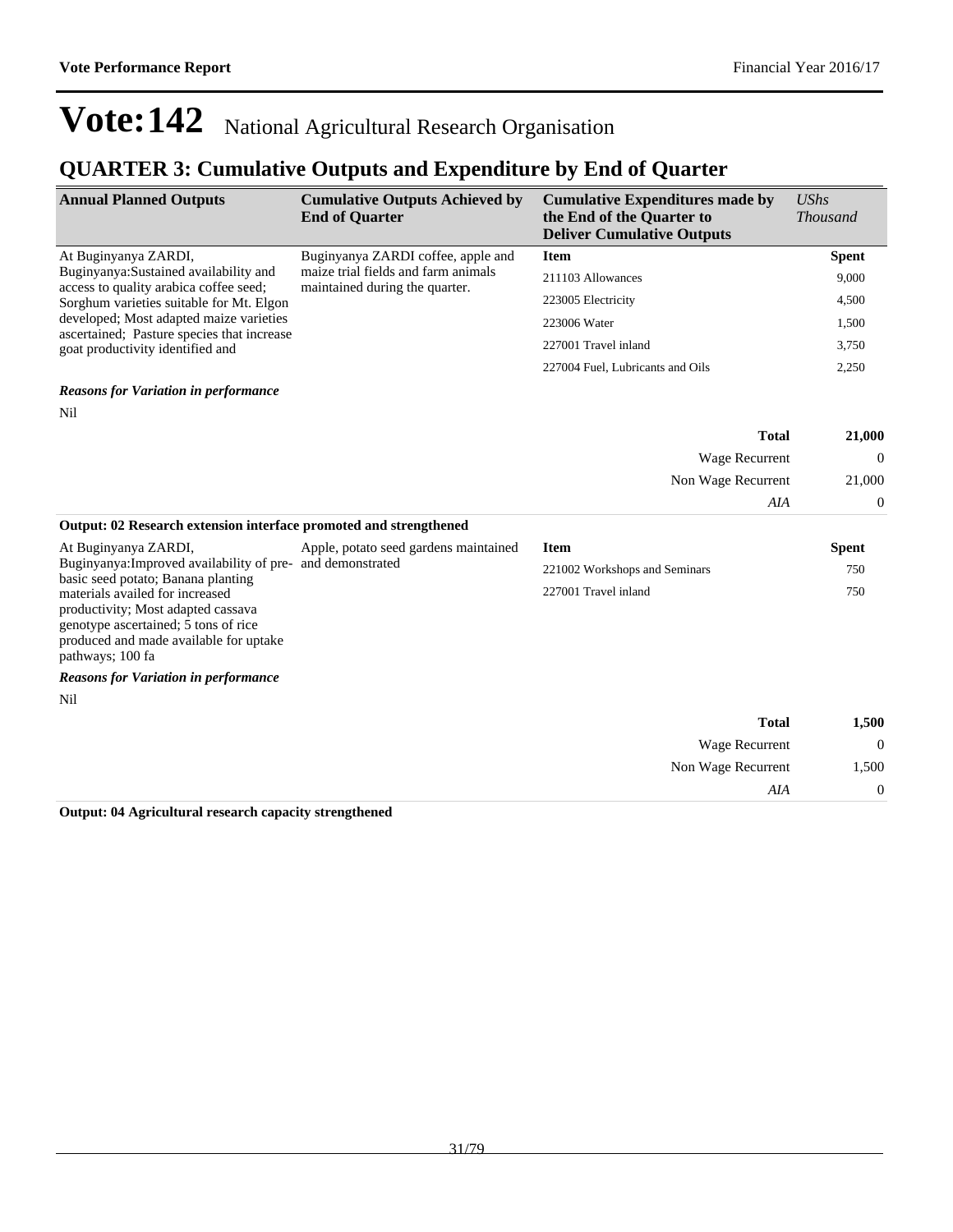### **QUARTER 3: Cumulative Outputs and Expenditure by End of Quarter**

| <b>Annual Planned Outputs</b>                                             | <b>Cumulative Outputs Achieved by</b><br><b>End of Quarter</b>                  | <b>Cumulative Expenditures made by</b><br>the End of the Quarter to<br><b>Deliver Cumulative Outputs</b> | <b>UShs</b><br><i>Thousand</i> |       |
|---------------------------------------------------------------------------|---------------------------------------------------------------------------------|----------------------------------------------------------------------------------------------------------|--------------------------------|-------|
| At Buginyanya ZARDI,                                                      | Buginyanya ZARDI physical facilities (at Item                                   |                                                                                                          | <b>Spent</b>                   |       |
| Buginyanya: Policy guidelines for<br>decision making generated; Efficient | Buginyanya, Bulegeni, Ikulwe campuses)<br>well maintained and in good habitable | 211102 Contract Staff Salaries (Incl. Casuals,<br>Temporary)                                             | 21,583                         |       |
| management of small and other<br>equipment for day to day running of the  | condition and Uninterrupted<br>administrative and research activities,          | 221006 Commissions and related charges                                                                   | 4,750                          |       |
| institute procured; Efficient and effective                               | staff wages, staff welfare and staff                                            | 221009 Welfare and Entertainment                                                                         | 7,350                          |       |
| management of the institute estate;<br>Provision of u                     | facilitation during the quarter. And<br>maintenance of trial fields and farm    | 221011 Printing, Stationery, Photocopying and<br>Binding                                                 | 5,000                          |       |
|                                                                           | animals during the quarter                                                      | 223004 Guard and Security services                                                                       | 13,000                         |       |
|                                                                           |                                                                                 | 223005 Electricity                                                                                       | 2,100                          |       |
|                                                                           |                                                                                 | 224001 Medical and Agricultural supplies                                                                 | 7,133                          |       |
|                                                                           |                                                                                 | 224004 Cleaning and Sanitation                                                                           | 6,600                          |       |
|                                                                           |                                                                                 | 227001 Travel inland                                                                                     | 18,383                         |       |
|                                                                           |                                                                                 | 227004 Fuel, Lubricants and Oils                                                                         | 8,700                          |       |
|                                                                           |                                                                                 |                                                                                                          | 228001 Maintenance - Civil     | 8,383 |
|                                                                           |                                                                                 | 228002 Maintenance - Vehicles                                                                            | 10,375                         |       |
|                                                                           |                                                                                 | 228003 Maintenance – Machinery, Equipment<br>& Furniture                                                 | 2,325                          |       |
|                                                                           |                                                                                 | 228004 Maintenance – Other                                                                               | 5,625                          |       |

#### *Reasons for Variation in performance* Nil

| <b>Total</b>                  | 121,308 |
|-------------------------------|---------|
| Wage Recurrent                | 6,750   |
| Non Wage Recurrent            | 35,500  |
| AIA                           | 79,058  |
|                               |         |
| <b>Total For SubProgramme</b> | 143,808 |
| Wage Recurrent                | 6,750   |
| Non Wage Recurrent            | 58,000  |
| AIA                           | 79,058  |

#### *Recurrent Programmes*

#### **Subprogram: 21 Rwebitaba ZARDI**

*Outputs Provided*

#### **Output: 01 Generation of agricultural technologies**

| "At Rwebitaba ZARDI, Kabarole: At<br>least 200 nursery operators in the zone<br>trained on various propagation | Institute apiary strengthened with bee<br>hives and other assorted equipment and<br>fish ponds expanded. | <b>Item</b><br>221011 Printing, Stationery, Photocopying and<br>Binding | <b>Spent</b><br>1,250 |
|----------------------------------------------------------------------------------------------------------------|----------------------------------------------------------------------------------------------------------|-------------------------------------------------------------------------|-----------------------|
| techniques, seedlings raised and<br>maintained                                                                 |                                                                                                          | 222001 Telecommunications                                               | 3,447                 |
| 3 technologies to increase hive and                                                                            |                                                                                                          | 223005 Electricity                                                      | 5,250                 |
| apiary colonisation capacities established<br>3 fish ponds and 1 rese                                          |                                                                                                          | 223006 Water                                                            | 2,250                 |
|                                                                                                                |                                                                                                          | 227001 Travel inland                                                    | 2,964                 |
|                                                                                                                |                                                                                                          | 227004 Fuel, Lubricants and Oils                                        | 6,083                 |
| <b>Reasons for Variation in performance</b>                                                                    |                                                                                                          |                                                                         |                       |

Nil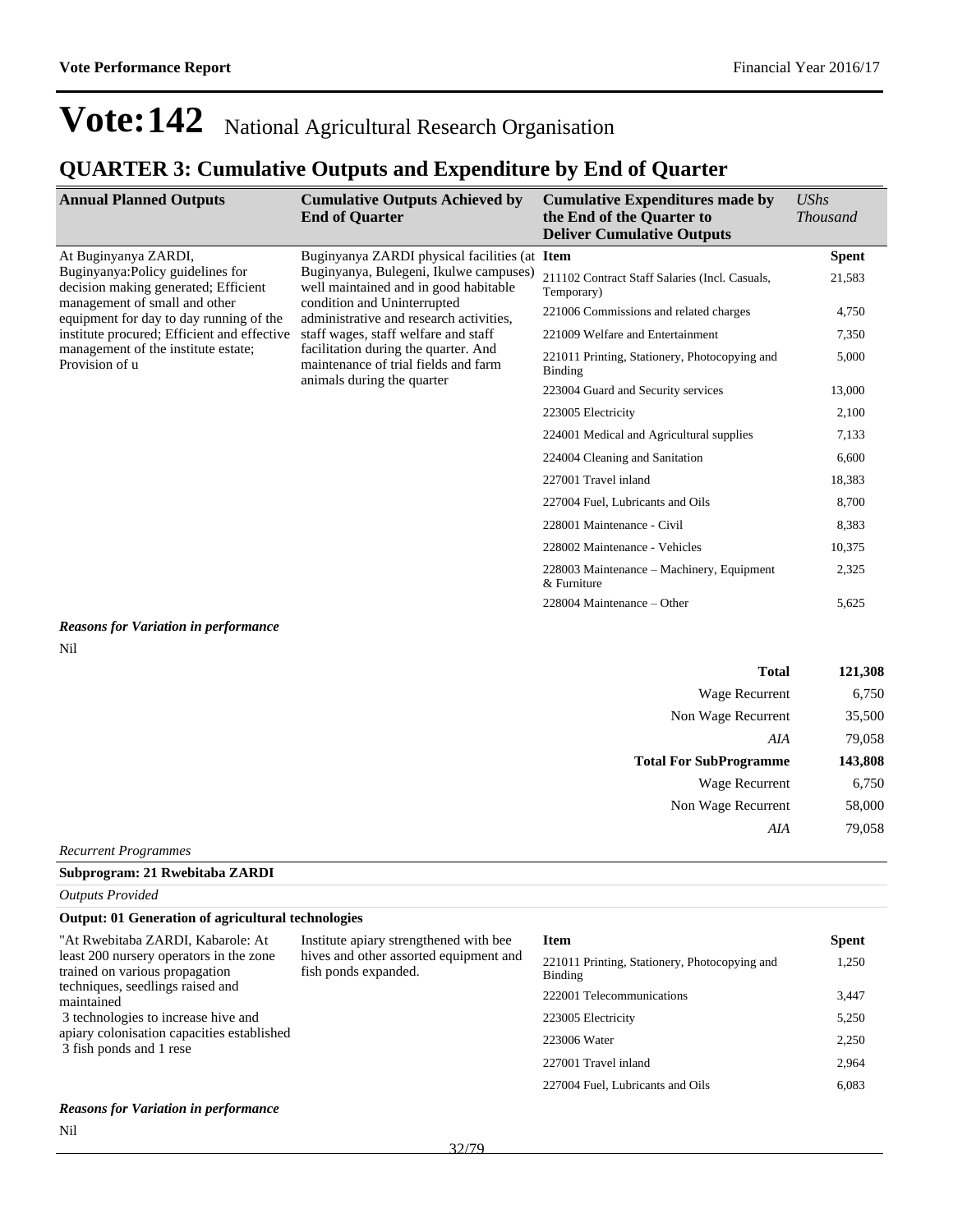### **QUARTER 3: Cumulative Outputs and Expenditure by End of Quarter**

| <b>Annual Planned Outputs</b>                                     | <b>Cumulative Outputs Achieved by</b><br><b>End of Quarter</b> | <b>Cumulative Expenditures made by</b><br>the End of the Quarter to<br><b>Deliver Cumulative Outputs</b> | <b>UShs</b><br><i>Thousand</i> |
|-------------------------------------------------------------------|----------------------------------------------------------------|----------------------------------------------------------------------------------------------------------|--------------------------------|
|                                                                   |                                                                | <b>Total</b>                                                                                             | 21,244                         |
|                                                                   |                                                                | Wage Recurrent                                                                                           | $\Omega$                       |
|                                                                   |                                                                | Non Wage Recurrent                                                                                       | 21,244                         |
|                                                                   |                                                                | AIA                                                                                                      | $\Omega$                       |
| Output: 02 Research extension interface promoted and strengthened |                                                                |                                                                                                          |                                |
| Public awareness of research at                                   | 15,000 tea cuttings availed to nursery                         | <b>Item</b>                                                                                              | <b>Spent</b>                   |
| RwebiZARDI.                                                       | operators                                                      | 221001 Advertising and Public Relations                                                                  | 1,500                          |
| <b>Reasons for Variation in performance</b>                       |                                                                |                                                                                                          |                                |
| Nil                                                               |                                                                |                                                                                                          |                                |
|                                                                   |                                                                | <b>Total</b>                                                                                             | 1,500                          |
|                                                                   |                                                                | Wage Recurrent                                                                                           | $\theta$                       |
|                                                                   |                                                                | Non Wage Recurrent                                                                                       | 1,500                          |
|                                                                   |                                                                | AIA                                                                                                      | $\overline{0}$                 |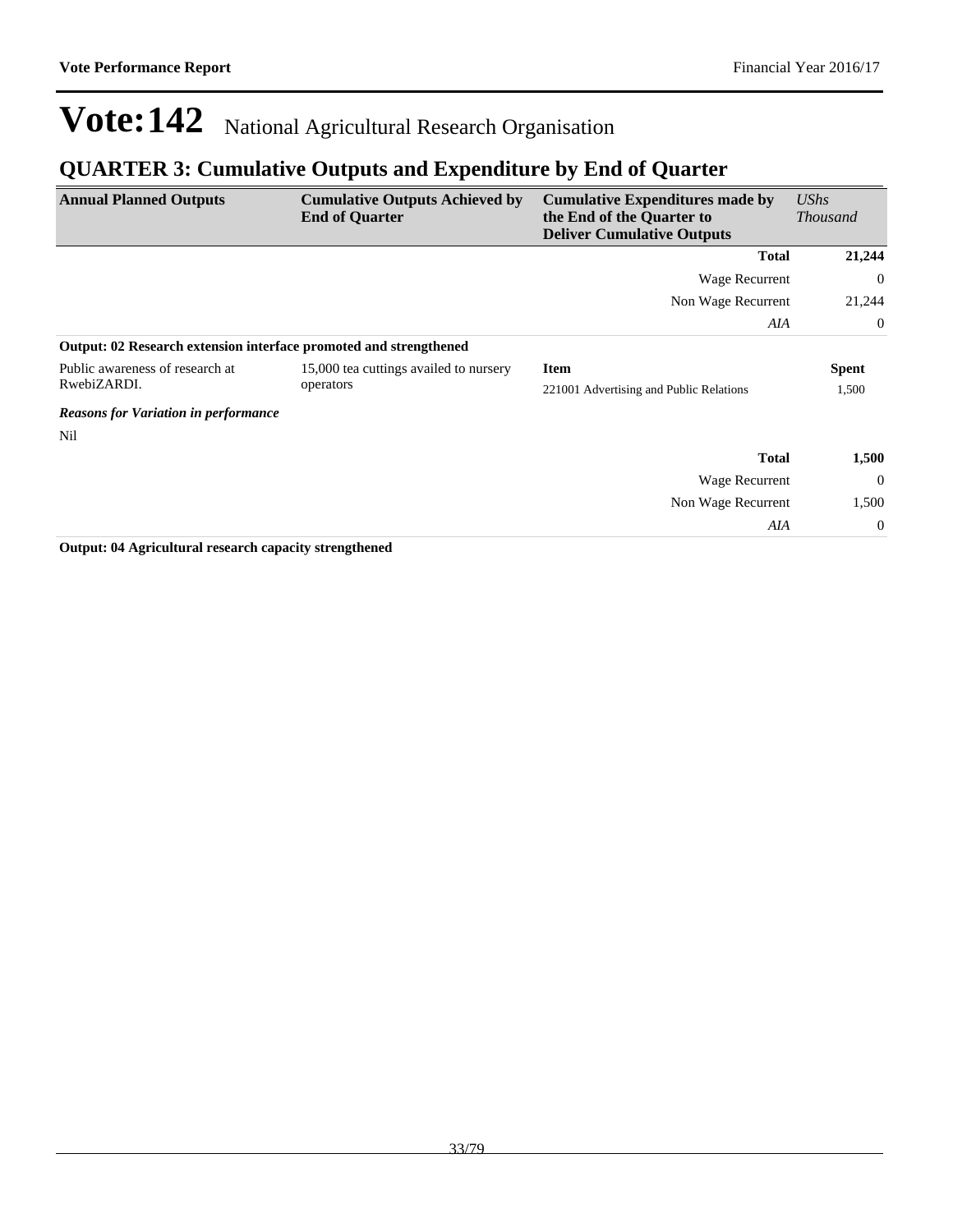## **QUARTER 3: Cumulative Outputs and Expenditure by End of Quarter**

| <b>Annual Planned Outputs</b>                                                                                    | <b>Cumulative Outputs Achieved by</b><br><b>End of Quarter</b>                                                                                                                                                                                                                                                                                                                                                                                       | <b>Cumulative Expenditures made by</b><br>the End of the Quarter to<br><b>Deliver Cumulative Outputs</b> | <b>UShs</b><br><b>Thousand</b> |
|------------------------------------------------------------------------------------------------------------------|------------------------------------------------------------------------------------------------------------------------------------------------------------------------------------------------------------------------------------------------------------------------------------------------------------------------------------------------------------------------------------------------------------------------------------------------------|----------------------------------------------------------------------------------------------------------|--------------------------------|
| "At Rwebitaba ZARDI, Kabarole: 25                                                                                | Rwebitaba ZARDI physical facilities                                                                                                                                                                                                                                                                                                                                                                                                                  | <b>Item</b>                                                                                              | <b>Spent</b>                   |
| scientists and support staff trained in<br>professional and other courses<br>8 security guards paid to safeguard | (vehicles, office, compound kept clean<br>laboratory and farm equipment) secure,<br>serviced and well maintained, in good<br>usable condition and Uninterrupted<br>administrative and research activities.<br>Provisions made during the quarter<br>included fuel, stationary, staff wages,<br>staff welfare, staff facilitation, staff<br>training and maintenance of field trials<br>and farm animals. Paid utilities for the<br>reporting period. | 211102 Contract Staff Salaries (Incl. Casuals,<br>Temporary)                                             | 15,533                         |
| institute property<br>Wages for hired labour during the year<br>paid<br>Progress reports produced for effective  |                                                                                                                                                                                                                                                                                                                                                                                                                                                      | 213002 Incapacity, death benefits and funeral<br>expenses                                                | 5,874                          |
|                                                                                                                  |                                                                                                                                                                                                                                                                                                                                                                                                                                                      | 221002 Workshops and Seminars                                                                            | 5,749                          |
|                                                                                                                  |                                                                                                                                                                                                                                                                                                                                                                                                                                                      | 221003 Staff Training                                                                                    | 1,000                          |
| manage                                                                                                           |                                                                                                                                                                                                                                                                                                                                                                                                                                                      | 221006 Commissions and related charges                                                                   | 3,593                          |
|                                                                                                                  |                                                                                                                                                                                                                                                                                                                                                                                                                                                      | 221007 Books, Periodicals & Newspapers                                                                   | 5,953                          |
|                                                                                                                  |                                                                                                                                                                                                                                                                                                                                                                                                                                                      | 221008 Computer supplies and Information<br>Technology (IT)                                              | 503                            |
|                                                                                                                  |                                                                                                                                                                                                                                                                                                                                                                                                                                                      | 221009 Welfare and Entertainment                                                                         | 8,137                          |
|                                                                                                                  |                                                                                                                                                                                                                                                                                                                                                                                                                                                      | 221011 Printing, Stationery, Photocopying and<br><b>Binding</b>                                          | 2,156                          |
|                                                                                                                  |                                                                                                                                                                                                                                                                                                                                                                                                                                                      | 222001 Telecommunications                                                                                | 776                            |
|                                                                                                                  |                                                                                                                                                                                                                                                                                                                                                                                                                                                      | 223004 Guard and Security services                                                                       | 19,872                         |
|                                                                                                                  |                                                                                                                                                                                                                                                                                                                                                                                                                                                      | 223005 Electricity                                                                                       | 8,623                          |
|                                                                                                                  |                                                                                                                                                                                                                                                                                                                                                                                                                                                      | 223006 Water                                                                                             | 7,186                          |
|                                                                                                                  |                                                                                                                                                                                                                                                                                                                                                                                                                                                      | 224001 Medical and Agricultural supplies                                                                 | 18,445                         |
|                                                                                                                  |                                                                                                                                                                                                                                                                                                                                                                                                                                                      | 224004 Cleaning and Sanitation                                                                           | 14,623                         |
|                                                                                                                  |                                                                                                                                                                                                                                                                                                                                                                                                                                                      | 224005 Uniforms, Beddings and Protective<br>Gear                                                         | 7,186                          |
|                                                                                                                  |                                                                                                                                                                                                                                                                                                                                                                                                                                                      | 224006 Agricultural Supplies                                                                             | 33,531                         |
|                                                                                                                  |                                                                                                                                                                                                                                                                                                                                                                                                                                                      | 226001 Insurances                                                                                        | 225                            |
|                                                                                                                  |                                                                                                                                                                                                                                                                                                                                                                                                                                                      | 227001 Travel inland                                                                                     | 12,303                         |
|                                                                                                                  |                                                                                                                                                                                                                                                                                                                                                                                                                                                      | 227004 Fuel, Lubricants and Oils                                                                         | 22,018                         |
|                                                                                                                  |                                                                                                                                                                                                                                                                                                                                                                                                                                                      | 228001 Maintenance - Civil                                                                               | 11,033                         |
|                                                                                                                  |                                                                                                                                                                                                                                                                                                                                                                                                                                                      | 228002 Maintenance - Vehicles                                                                            | 11,095                         |
|                                                                                                                  |                                                                                                                                                                                                                                                                                                                                                                                                                                                      | 228004 Maintenance – Other                                                                               | 862                            |
| <b>Reasons for Variation in performance</b>                                                                      |                                                                                                                                                                                                                                                                                                                                                                                                                                                      |                                                                                                          |                                |
| Nil                                                                                                              |                                                                                                                                                                                                                                                                                                                                                                                                                                                      |                                                                                                          |                                |

| <b>Total</b>                  | 216,278 |
|-------------------------------|---------|
| Wage Recurrent                | 6,750   |
| Non Wage Recurrent            | 36,506  |
| AIA                           | 173,022 |
| <b>Total For SubProgramme</b> | 239,022 |
| Wage Recurrent                | 6,750   |
|                               |         |
| Non Wage Recurrent            | 59,250  |
| AIA                           | 173,022 |

*Recurrent Programmes*

**Subprogram: 26 NARO Internal Audit**

*Outputs Provided*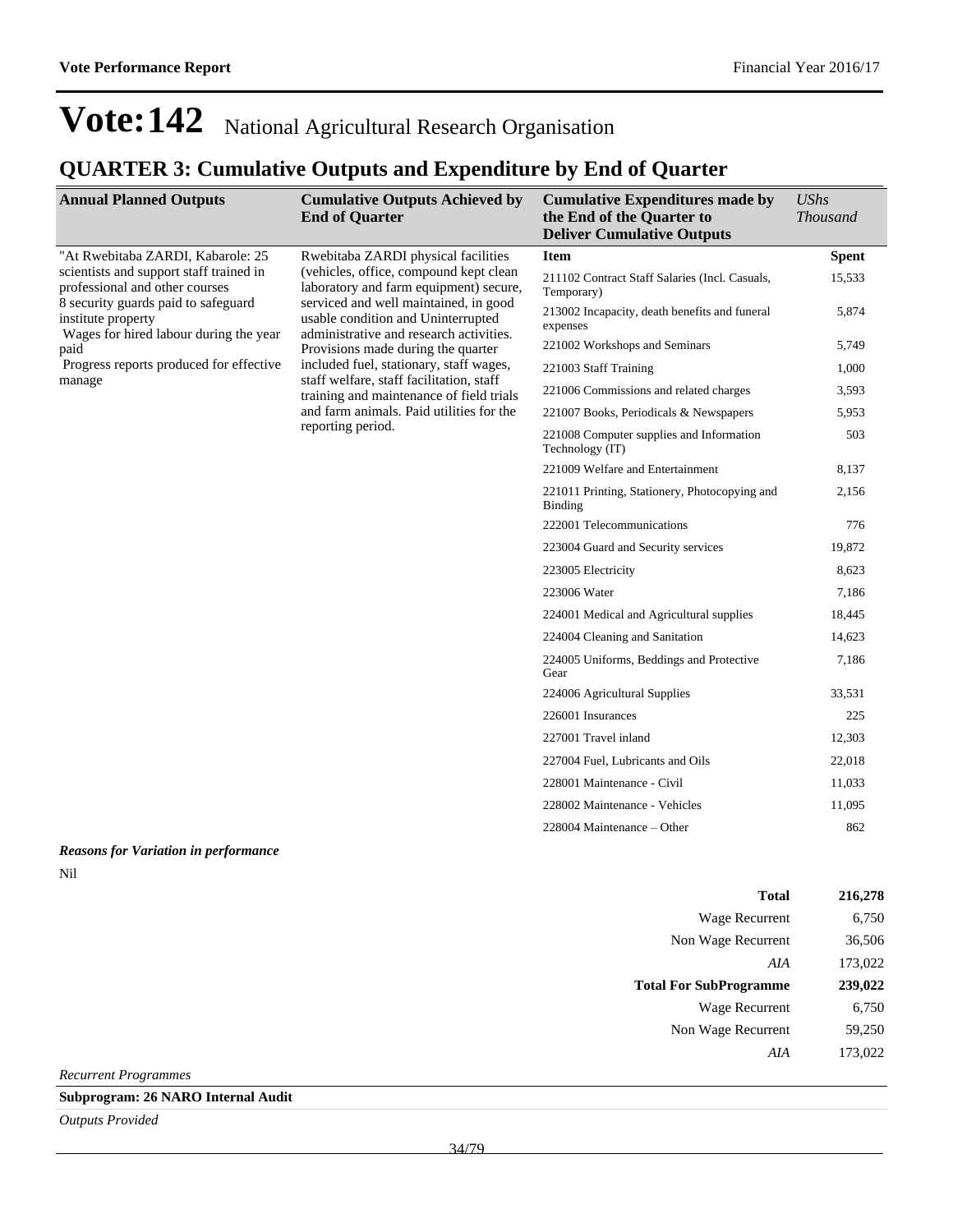### **QUARTER 3: Cumulative Outputs and Expenditure by End of Quarter**

| <b>Annual Planned Outputs</b>                                                                   | <b>Cumulative Outputs Achieved by</b><br><b>End of Quarter</b>        | <b>Cumulative Expenditures made by</b><br>the End of the Quarter to<br><b>Deliver Cumulative Outputs</b> | $\mathit{UShs}$<br><i>Thousand</i> |
|-------------------------------------------------------------------------------------------------|-----------------------------------------------------------------------|----------------------------------------------------------------------------------------------------------|------------------------------------|
| <b>Output: 03 Internal Audit</b>                                                                |                                                                       |                                                                                                          |                                    |
| Internal Controls reviewed and key risks                                                        | NARO staff Payroll audited for the                                    | <b>Item</b>                                                                                              | <b>Spent</b>                       |
| controlled.                                                                                     | months July, 2016-March 2017<br>-Audit Supervisory visits to 6 PARIs. | 221002 Workshops and Seminars                                                                            | 22,500                             |
| Adherence to laid down regulations and                                                          |                                                                       | 221003 Staff Training                                                                                    | 1,750                              |
| policies.                                                                                       |                                                                       | 221016 IFMS Recurrent costs                                                                              | 4,500                              |
| Minimized cases of disagreements with<br>auditors and management arising from<br>their reports. |                                                                       | 227001 Travel inland                                                                                     | 30,000                             |
| Payroll embracing all NARO staff                                                                |                                                                       |                                                                                                          |                                    |

**Total 58,750** Wage Recurrent 0 Non Wage Recurrent 58,750 *AIA* 0 **Total For SubProgramme 58,750** Wage Recurrent 0 Non Wage Recurrent 58,750 *AIA* 0

*Recurrent Programmes*

*Outputs Provided*

*Reasons for Variation in performance*

audited.

#### **Subprogram: 27 National Coffee Research Institute**

| <b>Output: 01 Generation of agricultural technologies</b>         |                                |                                                          |                  |
|-------------------------------------------------------------------|--------------------------------|----------------------------------------------------------|------------------|
| At NaCORI, Kituuza, Mukono: Effective                             | NACORI coffee and cocoa fields | <b>Item</b>                                              | <b>Spent</b>     |
| Institute Operations.                                             | maintained.                    | 221011 Printing, Stationery, Photocopying and<br>Binding | 2,114            |
|                                                                   |                                | 222001 Telecommunications                                | 4,050            |
|                                                                   |                                | 223005 Electricity                                       | 7,200            |
|                                                                   |                                | 227001 Travel inland                                     | 5,540            |
|                                                                   |                                | 227004 Fuel, Lubricants and Oils                         | 13,691           |
| <b>Reasons for Variation in performance</b>                       |                                |                                                          |                  |
| None                                                              |                                |                                                          |                  |
|                                                                   |                                | <b>Total</b>                                             | 32,595           |
|                                                                   |                                | Wage Recurrent                                           | $\boldsymbol{0}$ |
|                                                                   |                                | Non Wage Recurrent                                       | 32,595           |
|                                                                   |                                | AIA                                                      | $\theta$         |
| Output: 02 Research extension interface promoted and strengthened |                                |                                                          |                  |
|                                                                   |                                | <b>Item</b>                                              | <b>Spent</b>     |

*Reasons for Variation in performance*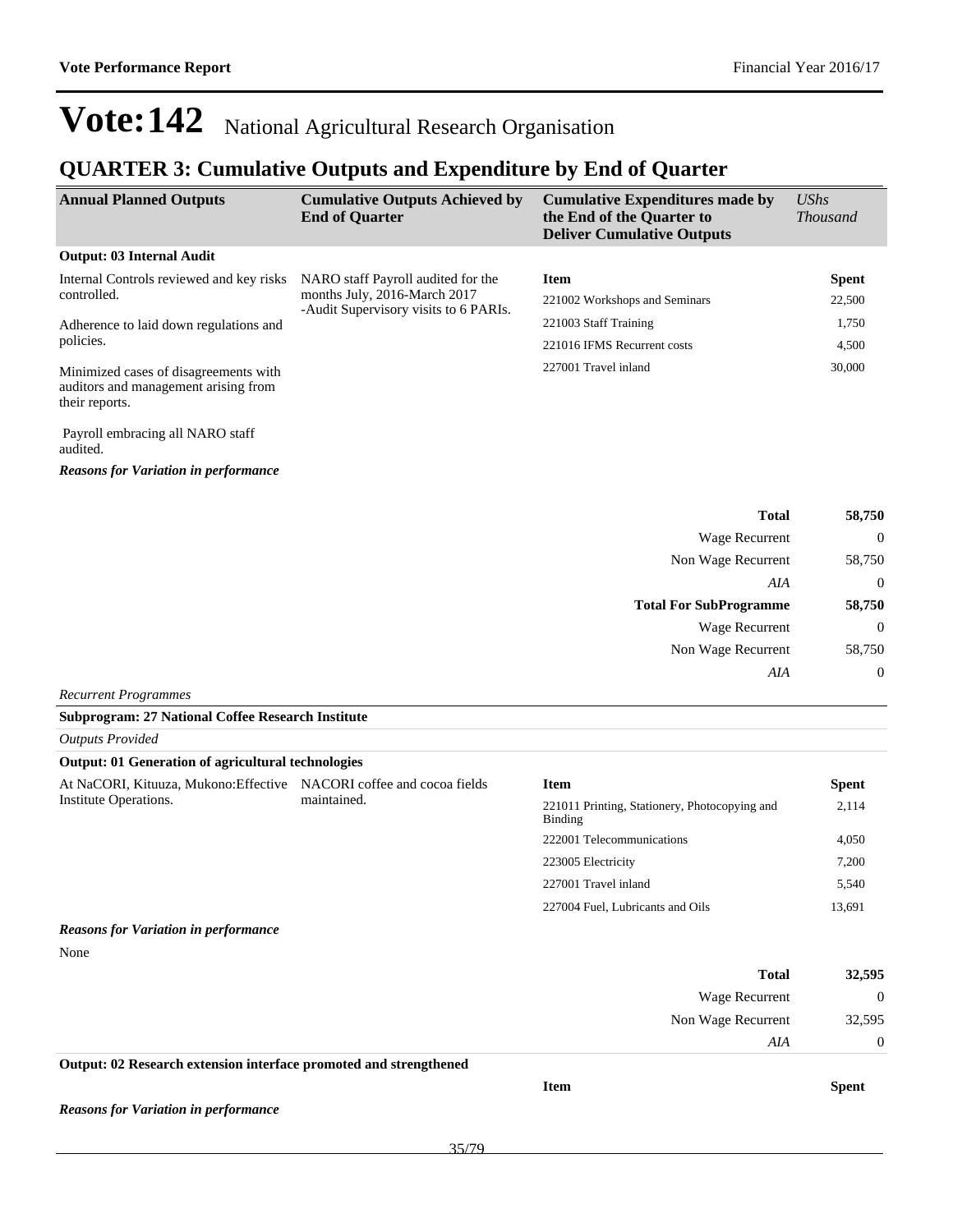### **QUARTER 3: Cumulative Outputs and Expenditure by End of Quarter**

| <b>Annual Planned Outputs</b>                                                                                               | <b>Cumulative Outputs Achieved by</b><br><b>End of Quarter</b>                                                                                                                                                                                                                                                                                                         | <b>Cumulative Expenditures made by</b><br>the End of the Quarter to<br><b>Deliver Cumulative Outputs</b> | <b>UShs</b><br><b>Thousand</b> |                  |
|-----------------------------------------------------------------------------------------------------------------------------|------------------------------------------------------------------------------------------------------------------------------------------------------------------------------------------------------------------------------------------------------------------------------------------------------------------------------------------------------------------------|----------------------------------------------------------------------------------------------------------|--------------------------------|------------------|
|                                                                                                                             |                                                                                                                                                                                                                                                                                                                                                                        | <b>Total</b>                                                                                             |                                | $\bf{0}$         |
|                                                                                                                             |                                                                                                                                                                                                                                                                                                                                                                        | Wage Recurrent                                                                                           |                                | $\mathbf{0}$     |
|                                                                                                                             |                                                                                                                                                                                                                                                                                                                                                                        | Non Wage Recurrent                                                                                       |                                | $\boldsymbol{0}$ |
|                                                                                                                             |                                                                                                                                                                                                                                                                                                                                                                        | AIA                                                                                                      |                                | $\boldsymbol{0}$ |
| Output: 04 Agricultural research capacity strengthened                                                                      |                                                                                                                                                                                                                                                                                                                                                                        |                                                                                                          |                                |                  |
| At NaCORI, Kituuza,                                                                                                         | NACORI physical facilities (vehicles,                                                                                                                                                                                                                                                                                                                                  | <b>Item</b>                                                                                              | <b>Spent</b>                   |                  |
| Mukono: Maintained institute<br>infrastructure; Funeral inadvertents                                                        | office, and laboratory and farm<br>equipment) secure, serviced and well<br>maintained, in good usable condition and<br>administrative and research activities,<br>uninterrupted. Provisions made during the<br>quarter included payment of utilities, fuel,<br>stationery, staff welfare, staff facilitation<br>and maintenance of field trials and<br>mother gardens. | 211102 Contract Staff Salaries (Incl. Casuals,<br>Temporary)                                             | 18,890                         |                  |
| facilitated; Skilled and motivated staff;<br>Strategic direction for the institute;<br>Effective and compliant procurement; |                                                                                                                                                                                                                                                                                                                                                                        | 213002 Incapacity, death benefits and funeral<br>expenses                                                | 6,000                          |                  |
| Maintained ICT equipment; Annual and                                                                                        |                                                                                                                                                                                                                                                                                                                                                                        | 221003 Staff Training                                                                                    | 4,000                          |                  |
| quarterly perfo                                                                                                             |                                                                                                                                                                                                                                                                                                                                                                        | 221006 Commissions and related charges                                                                   | 1,000                          |                  |
|                                                                                                                             |                                                                                                                                                                                                                                                                                                                                                                        | 221007 Books, Periodicals & Newspapers                                                                   | 1.785                          |                  |
|                                                                                                                             |                                                                                                                                                                                                                                                                                                                                                                        | 221008 Computer supplies and Information<br>Technology (IT)                                              | 525                            |                  |
|                                                                                                                             |                                                                                                                                                                                                                                                                                                                                                                        | 221009 Welfare and Entertainment                                                                         | 3,510                          |                  |
|                                                                                                                             |                                                                                                                                                                                                                                                                                                                                                                        | 221011 Printing, Stationery, Photocopying and<br>Binding                                                 | 1.000                          |                  |
|                                                                                                                             |                                                                                                                                                                                                                                                                                                                                                                        | 222002 Postage and Courier                                                                               | 338                            |                  |
|                                                                                                                             |                                                                                                                                                                                                                                                                                                                                                                        | 223004 Guard and Security services                                                                       | 3,180                          |                  |
|                                                                                                                             |                                                                                                                                                                                                                                                                                                                                                                        | 224006 Agricultural Supplies                                                                             | 5,846                          |                  |
|                                                                                                                             |                                                                                                                                                                                                                                                                                                                                                                        | 226001 Insurances                                                                                        | 900                            |                  |
|                                                                                                                             |                                                                                                                                                                                                                                                                                                                                                                        | 227001 Travel inland                                                                                     | 12,479                         |                  |
|                                                                                                                             |                                                                                                                                                                                                                                                                                                                                                                        | 227004 Fuel, Lubricants and Oils                                                                         | 9,199                          |                  |
|                                                                                                                             |                                                                                                                                                                                                                                                                                                                                                                        | 228001 Maintenance - Civil                                                                               | 10,459                         |                  |
|                                                                                                                             |                                                                                                                                                                                                                                                                                                                                                                        | 228002 Maintenance - Vehicles                                                                            | 13,613                         |                  |
| <b>Reasons for Variation in performance</b>                                                                                 |                                                                                                                                                                                                                                                                                                                                                                        |                                                                                                          |                                |                  |

None

| <b>Total</b>                  | 92,724  |
|-------------------------------|---------|
| Wage Recurrent                | 8,250   |
| Non Wage Recurrent            | 51,167  |
| AIA                           | 33,307  |
| <b>Total For SubProgramme</b> | 125,319 |
|                               |         |
| Wage Recurrent                | 8,250   |
| Non Wage Recurrent            | 83,762  |
| AIA                           | 33,307  |

*Development Projects*

**Project: 0382 Support for NARO**

*Outputs Provided*

**Output: 01 Generation of agricultural technologies**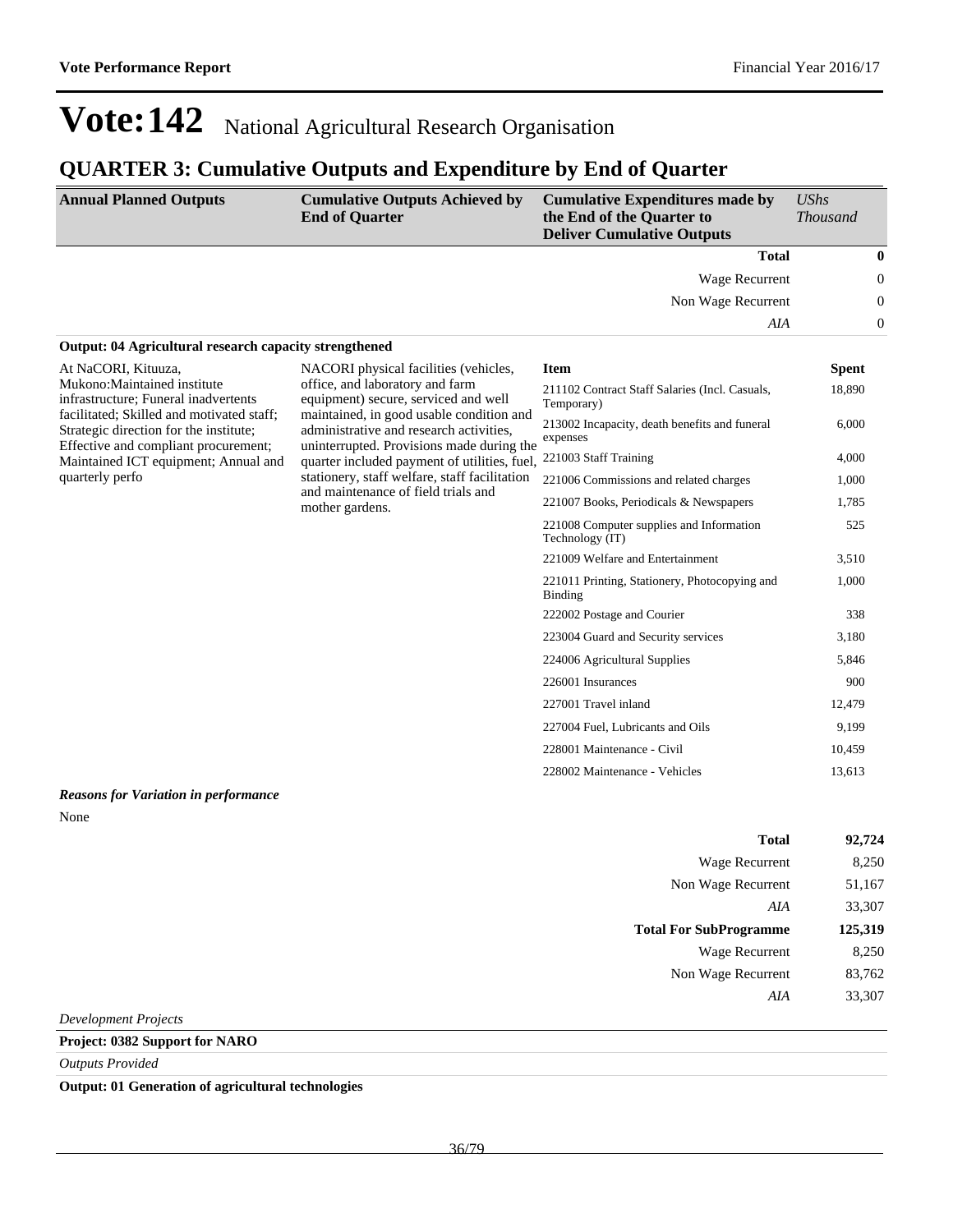### **QUARTER 3: Cumulative Outputs and Expenditure by End of Quarter**

| <b>Annual Planned Outputs</b>                                                                                                                                                                                                                   | <b>Cumulative Outputs Achieved by</b><br><b>End of Quarter</b> | <b>Cumulative Expenditures made by</b><br>the End of the Quarter to<br><b>Deliver Cumulative Outputs</b> | $\mathit{UShs}$<br><b>Thousand</b> |
|-------------------------------------------------------------------------------------------------------------------------------------------------------------------------------------------------------------------------------------------------|----------------------------------------------------------------|----------------------------------------------------------------------------------------------------------|------------------------------------|
| "At NaCRRI, Namulonge: Preliminary                                                                                                                                                                                                              |                                                                | <b>Item</b>                                                                                              | <b>Spent</b>                       |
| data on spacing, staking and fertilizer<br>type in agronomic performance trial<br>documented<br>Accessions conserved in-situ at<br>Namulonge, At least 2 hectares of basic<br>planting material of elite vitamin A-rich<br>sweet potato establi |                                                                | 211102 Contract Staff Salaries (Incl. Casuals,<br>Temporary)                                             | 50,000                             |
|                                                                                                                                                                                                                                                 |                                                                | 222001 Telecommunications                                                                                | 2,000                              |
|                                                                                                                                                                                                                                                 |                                                                | 224006 Agricultural Supplies                                                                             | 150,000                            |
|                                                                                                                                                                                                                                                 |                                                                | 227001 Travel inland                                                                                     | 75,000                             |
|                                                                                                                                                                                                                                                 |                                                                | 227004 Fuel, Lubricants and Oils                                                                         | 153.123                            |

#### *Reasons for Variation in performance*

| 430,123        | <b>Total</b>              |
|----------------|---------------------------|
| 430,123        | <b>GoU</b> Development    |
| $\mathbf{0}$   | <b>External Financing</b> |
| $\overline{0}$ | AIA                       |

| Output: 02 Research extension interface promoted and strengthened       |                                                          |              |
|-------------------------------------------------------------------------|----------------------------------------------------------|--------------|
| "At NaCRRI, Namulonge: At least two                                     | Item                                                     | <b>Spent</b> |
| major training needs identified and one<br>training approach developed  | 221001 Advertising and Public Relations                  | 110,000      |
| One Oil palm production practice                                        | 221002 Workshops and Seminars                            | 55,000       |
| exhibited during the Agricultural show at<br>Jinja                      | 221009 Welfare and Entertainment                         | 180,792      |
| At least 3 demonstration plots for new<br>soybean varieties established | 221011 Printing, Stationery, Photocopying and<br>Binding | 64,110       |
|                                                                         | 227001 Travel inland                                     | 188,831      |
|                                                                         | 227004 Fuel, Lubricants and Oils                         | 150,000      |
|                                                                         |                                                          |              |

*Reasons for Variation in performance*

| 748,732          | <b>Total</b>              |  |
|------------------|---------------------------|--|
| 748,732          | <b>GoU</b> Development    |  |
| $\boldsymbol{0}$ | <b>External Financing</b> |  |
| 0                | AIA                       |  |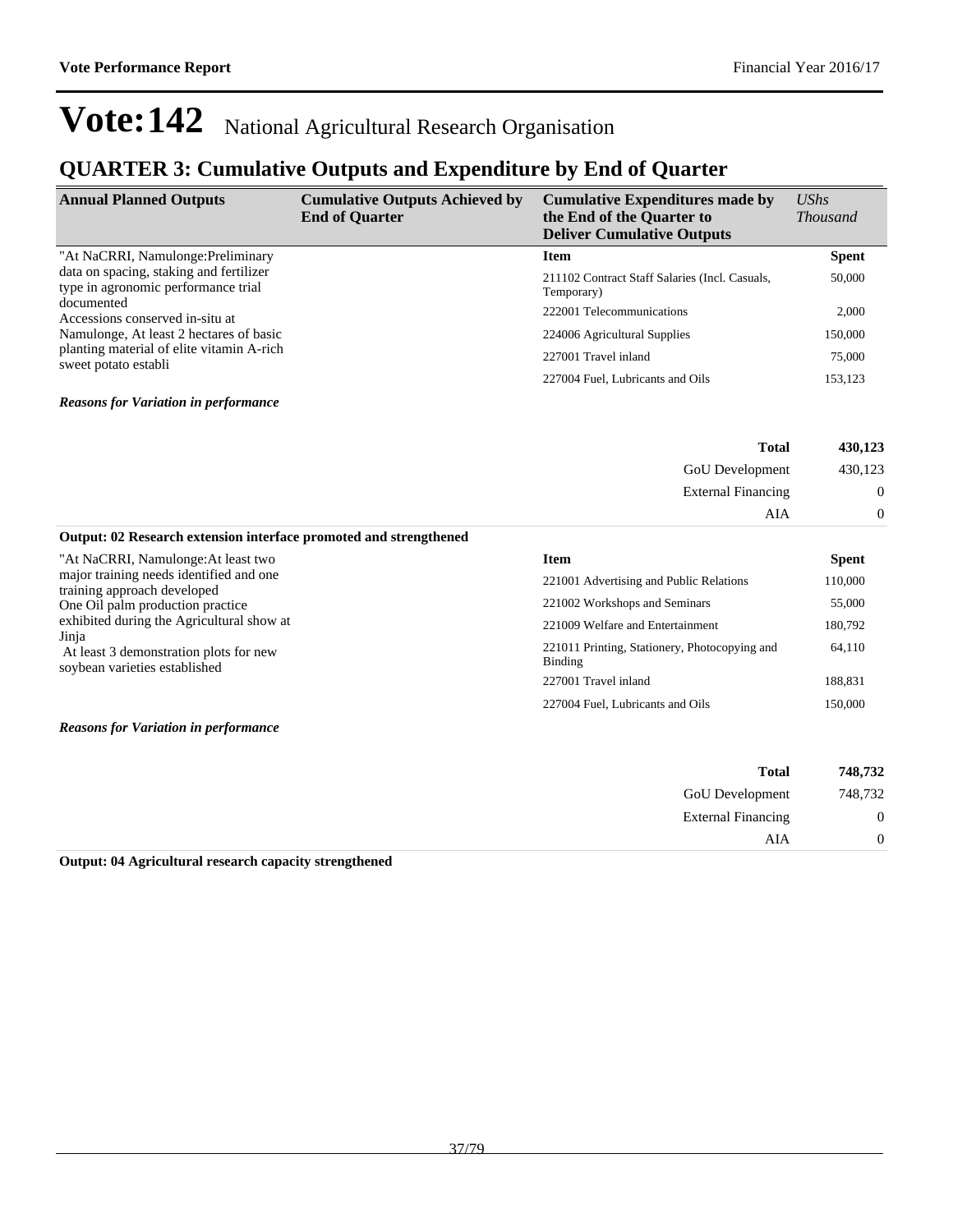breeds maintained at

Kachwekano,Kazardi 11 piglets

## **QUARTER 3: Cumulative Outputs and Expenditure by End of Quarter**

| <b>Annual Planned Outputs</b>                                                    | <b>Cumulative Outputs Achieved by</b><br><b>End of Quarter</b>                                                                                                                                                                                                                                                                                        | <b>Cumulative Expenditures made by</b><br>the End of the Quarter to<br><b>Deliver Cumulative Outputs</b> | $\mathit{UShs}$<br><b>Thousand</b> |
|----------------------------------------------------------------------------------|-------------------------------------------------------------------------------------------------------------------------------------------------------------------------------------------------------------------------------------------------------------------------------------------------------------------------------------------------------|----------------------------------------------------------------------------------------------------------|------------------------------------|
| At NaCRRI, Namulonge: A field                                                    | NARO Secretariat and PARI(s) physical                                                                                                                                                                                                                                                                                                                 | <b>Item</b>                                                                                              | <b>Spent</b>                       |
| monitoring Report for research activities<br>produced for 1st Quarter            | facilities (vehicles, office, and laboratory,<br>compound, and other office and farm                                                                                                                                                                                                                                                                  | 221001 Advertising and Public Relations                                                                  | 21,741                             |
| At NaFIRRI, Jinja: Instituite reports; co-                                       | equipment) secure, serviced and well                                                                                                                                                                                                                                                                                                                  | 221004 Recruitment Expenses                                                                              | 103,971                            |
| ordination and linkages with collaborators maintained, in good usable condition. | Facilitated governance, management,<br>administrative and research activities.<br>Provisions made during the quarter<br>included fuel, stationary, wages for<br>contract laborers, staff welfare, staff<br>facilitation and staff training(s) and<br>payment for utilities (water, electricity,<br>telephones and internet services Jan-Mar<br>2017). | 221006 Commissions and related charges                                                                   | 65,765                             |
| and partners enhanced; Transport and<br>utility systems maintained; Establis     |                                                                                                                                                                                                                                                                                                                                                       | 221009 Welfare and Entertainment                                                                         | 161,837                            |
|                                                                                  |                                                                                                                                                                                                                                                                                                                                                       | 221016 IFMS Recurrent costs                                                                              | 27,000                             |
|                                                                                  |                                                                                                                                                                                                                                                                                                                                                       | 222003 Information and communications<br>technology (ICT)                                                | 14,166                             |
|                                                                                  |                                                                                                                                                                                                                                                                                                                                                       | 223004 Guard and Security services                                                                       | 34,246                             |
|                                                                                  |                                                                                                                                                                                                                                                                                                                                                       | 225001 Consultancy Services- Short term                                                                  | 26,947                             |
|                                                                                  |                                                                                                                                                                                                                                                                                                                                                       | 227001 Travel inland                                                                                     | 144,860                            |
|                                                                                  | On farm animals<br>Kazardi-A stock of 200 goats are being<br>maintained semi intensively on station.<br>Muzardi-3 sows, 1 boer, and 6 exotic<br>cattle were maintained.170 livestock                                                                                                                                                                  | 227004 Fuel, Lubricants and Oils                                                                         | 119,800                            |
|                                                                                  |                                                                                                                                                                                                                                                                                                                                                       | 228002 Maintenance - Vehicles                                                                            | 115,000                            |

*Reasons for Variation in performance* Nil

|                                                                                                                                                                                                                                                 | <b>Total</b>                                                                                                                        | 835,334                                      |
|-------------------------------------------------------------------------------------------------------------------------------------------------------------------------------------------------------------------------------------------------|-------------------------------------------------------------------------------------------------------------------------------------|----------------------------------------------|
|                                                                                                                                                                                                                                                 | <b>GoU</b> Development                                                                                                              | 835.334                                      |
|                                                                                                                                                                                                                                                 | External Financing                                                                                                                  | $\Omega$                                     |
|                                                                                                                                                                                                                                                 | AIA                                                                                                                                 | $\Omega$                                     |
| <b>Output: 05 Generation of technologies for priority commodities</b>                                                                                                                                                                           |                                                                                                                                     |                                              |
| "At NaCRRI, Namulonge: Morphological<br>characterisation data documented<br>At least 3 different scions compatible to<br>alternative mango rootstocks identified<br>At least 3 scions compatible to alternative<br>citrus rootstocks identified | <b>Item</b><br>211102 Contract Staff Salaries (Incl. Casuals,<br>Temporary)<br>224006 Agricultural Supplies<br>227001 Travel inland | <b>Spent</b><br>75,000<br>189,037<br>152,126 |
| Second soybean pest and disea<br><b>Reasons for Variation in performance</b>                                                                                                                                                                    |                                                                                                                                     |                                              |

Ni

| <b>Total</b>              | 416,163        |
|---------------------------|----------------|
| <b>GoU</b> Development    | 416,163        |
| <b>External Financing</b> | $\overline{0}$ |
| AIA                       | $\theta$       |
| <b>Outputs Funded</b>     |                |

| Output: 51 Payments to International Organisations (CGIAR, ASARECA, WARDA) |                                                  |                                                                  |              |
|----------------------------------------------------------------------------|--------------------------------------------------|------------------------------------------------------------------|--------------|
| Research partnerships                                                      | Contribution made to CGIAR to                    | <b>Item</b>                                                      | <b>Spent</b> |
|                                                                            | strengthen research partnerships<br>strengthened | 262101 Contributions to International<br>Organisations (Current) | 202,000      |
|                                                                            | 38/79                                            | 264101 Contributions to Autonomous<br>Institutions               | 7.786        |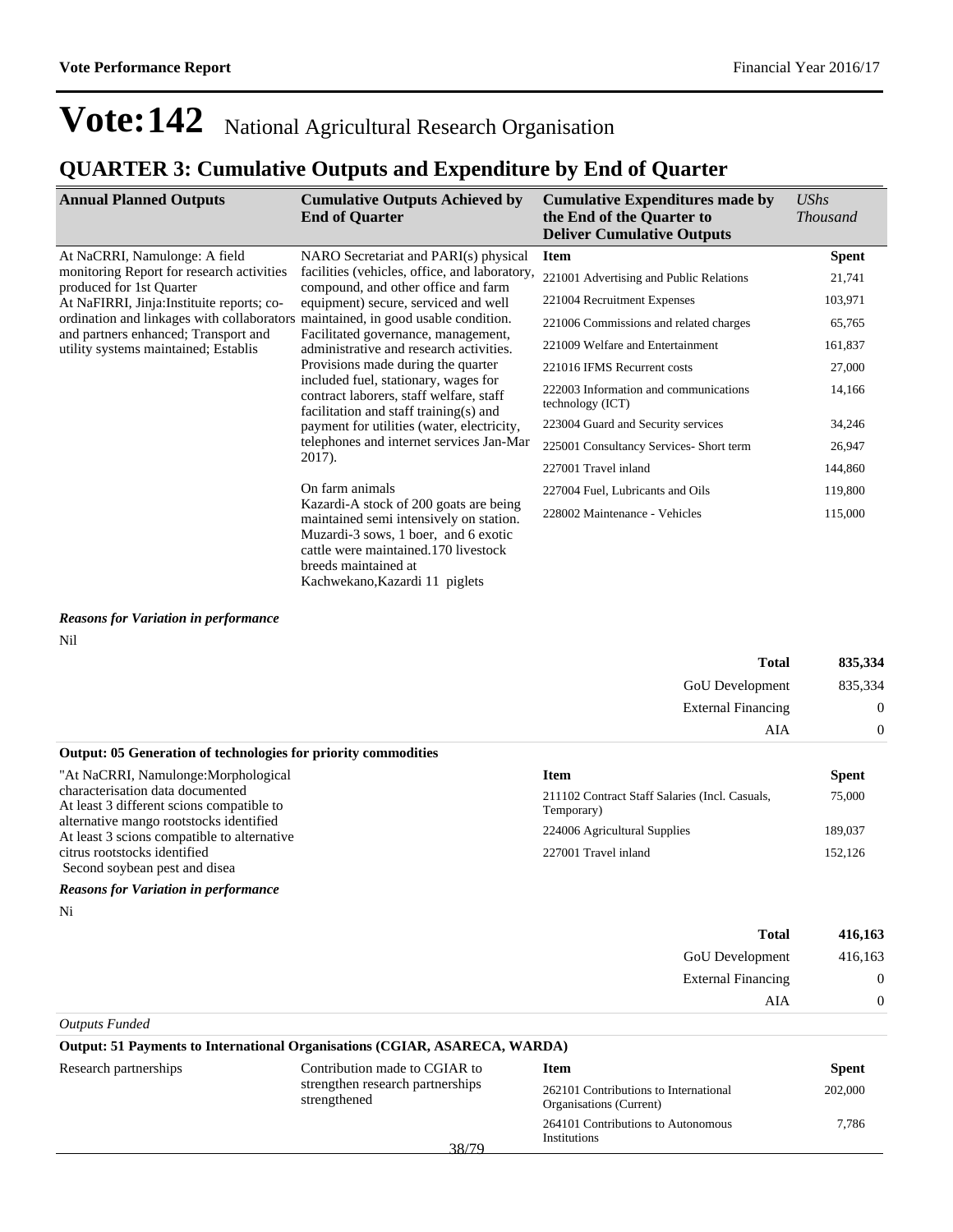### **QUARTER 3: Cumulative Outputs and Expenditure by End of Quarter**

| <b>Annual Planned Outputs</b>               | <b>Cumulative Outputs Achieved by</b><br><b>End of Quarter</b> | <b>Cumulative Expenditures made by</b><br>the End of the Quarter to<br><b>Deliver Cumulative Outputs</b> | <b>UShs</b><br><b>Thousand</b> |
|---------------------------------------------|----------------------------------------------------------------|----------------------------------------------------------------------------------------------------------|--------------------------------|
| <b>Reasons for Variation in performance</b> |                                                                |                                                                                                          |                                |
| Ni                                          |                                                                |                                                                                                          |                                |
|                                             |                                                                | <b>Total</b>                                                                                             | 209,786                        |
|                                             |                                                                | GoU Development                                                                                          | 209,786                        |
|                                             |                                                                | <b>External Financing</b>                                                                                | $\boldsymbol{0}$               |
|                                             |                                                                | AIA                                                                                                      | $\boldsymbol{0}$               |
| Capital Purchases                           |                                                                |                                                                                                          |                                |
|                                             |                                                                | <b>Total For SubProgramme</b>                                                                            | 2,640,138                      |
|                                             |                                                                | GoU Development                                                                                          | 2,640,138                      |
|                                             |                                                                | <b>External Financing</b>                                                                                | $\boldsymbol{0}$               |
|                                             |                                                                | AIA                                                                                                      | $\boldsymbol{0}$               |
|                                             |                                                                | <b>GRAND TOTAL</b>                                                                                       | 76,312,982                     |
|                                             |                                                                | Wage Recurrent                                                                                           | 16,854,171                     |
|                                             |                                                                | Non Wage Recurrent                                                                                       | 5,770,228                      |
|                                             |                                                                | GoU Development                                                                                          | 2,640,138                      |
|                                             |                                                                | <b>External Financing</b>                                                                                | 48,053,391                     |
|                                             |                                                                | AIA                                                                                                      | 2,995,054                      |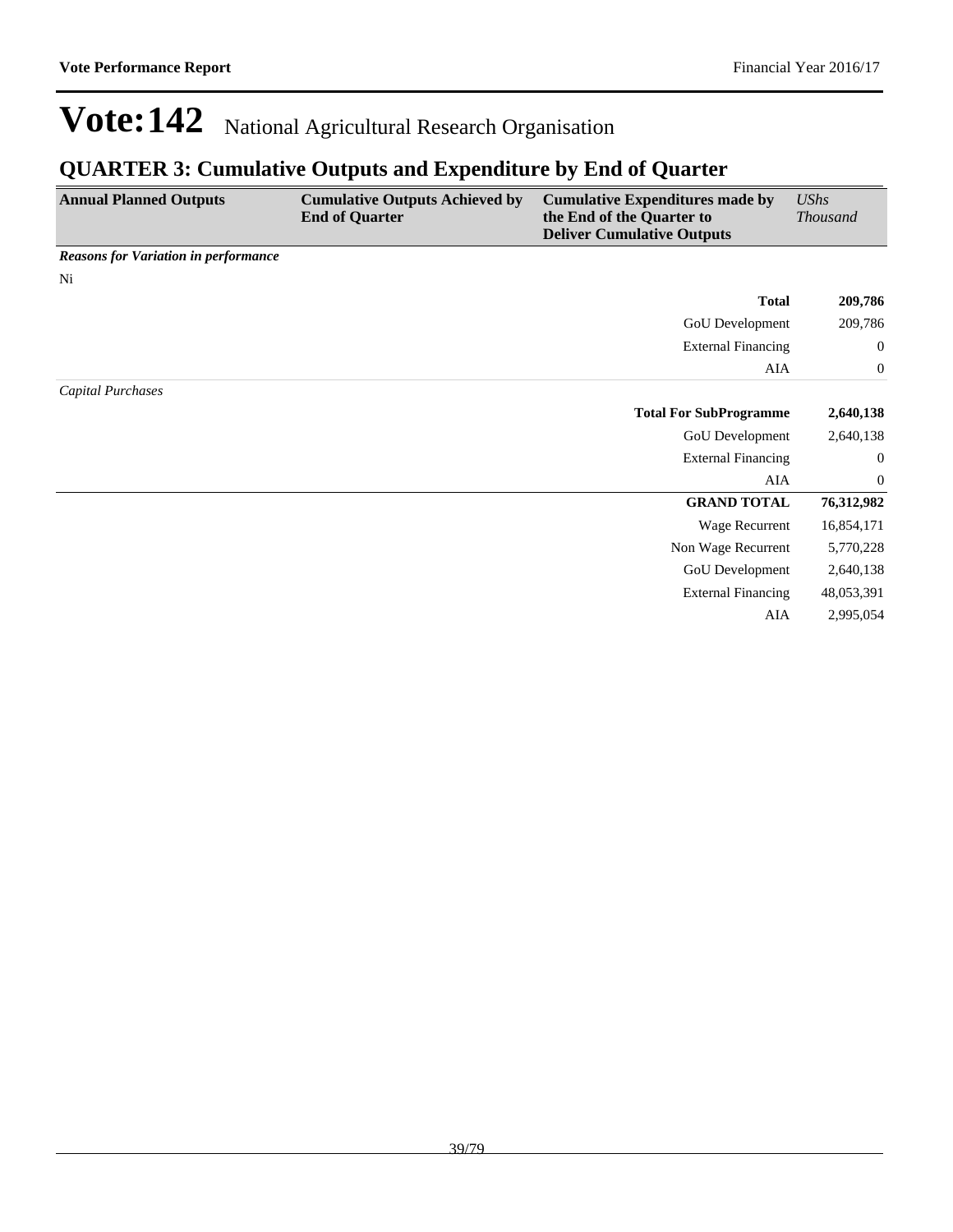### **QUARTER 3: Outputs and Expenditure in Quarter**

| <b>Outputs Planned in Quarter</b>                                                               | <b>Actual Outputs Achieved in</b><br><b>Ouarter</b> | <b>Expenditures incurred in the</b><br><b>Quarter to deliver outputs</b> | <b>UShs</b><br><b>Thousand</b> |
|-------------------------------------------------------------------------------------------------|-----------------------------------------------------|--------------------------------------------------------------------------|--------------------------------|
| Program: 51 Agricultural Research                                                               |                                                     |                                                                          |                                |
| <b>Recurrent Programmes</b>                                                                     |                                                     |                                                                          |                                |
| <b>Subprogram: 01 Headquarters</b>                                                              |                                                     |                                                                          |                                |
| <b>Outputs Provided</b>                                                                         |                                                     |                                                                          |                                |
| <b>Output: 01 Generation of agricultural technologies</b>                                       |                                                     |                                                                          |                                |
| Annual workplans and budgets;                                                                   | Conducted M and E supervisory visits in             | <b>Item</b>                                                              | <b>Spent</b>                   |
| Monitoring and evaluation reports;<br>Supervision reports;                                      | the PARIs.<br>-Conducted a NARO-wide quarterly      | 221001 Advertising and Public Relations                                  | 20,500                         |
| Procurement reports;                                                                            | review meeting.                                     | 221006 Commissions and related charges                                   | 45,337                         |
| Top Management reports;<br><b>Budget Committee reports.</b>                                     |                                                     | 221011 Printing, Stationery, Photocopying and<br>Binding                 | 33,268                         |
| Annual & semi-annual performance<br>reports.                                                    |                                                     | 222001 Telecommunications                                                | 5,835                          |
| Quality assurance reports.                                                                      |                                                     | 223005 Electricity                                                       | 7,722                          |
| Operational office & administ                                                                   |                                                     | 223006 Water                                                             | 9.600                          |
|                                                                                                 |                                                     | 227001 Travel inland                                                     | 40,205                         |
|                                                                                                 |                                                     | 227004 Fuel, Lubricants and Oils                                         | 25,909                         |
| <b>Reasons for Variation in performance</b>                                                     |                                                     |                                                                          |                                |
| NA                                                                                              |                                                     |                                                                          |                                |
|                                                                                                 |                                                     | <b>Total</b>                                                             | 188,375                        |
|                                                                                                 |                                                     | <b>Wage Recurrent</b>                                                    | $\mathbf{0}$                   |
|                                                                                                 |                                                     | Non Wage Recurrent                                                       | 188,375                        |
|                                                                                                 |                                                     | AIA                                                                      | $\boldsymbol{0}$               |
| Output: 02 Research extension interface promoted and strengthened                               |                                                     |                                                                          |                                |
| Awareness of NARO technologies and                                                              | Organized a follow up planning workshop Item        |                                                                          | <b>Spent</b>                   |
| protocols:<br>Research and development technologies & system.                                   | on the agricultural research information            | 221001 Advertising and Public Relations                                  | 7,500                          |
| protocols disseminated;<br>Formal partnerships established for<br>technology promotion;         |                                                     | 221002 Workshops and Seminars                                            | 47,447                         |
|                                                                                                 |                                                     | 221008 Computer supplies and Information<br>Technology (IT)              | 1,250                          |
| Research-Extension collaboration<br>promoted;<br>Operational mechanism for knowledge<br>managem |                                                     | 227001 Travel inland                                                     | 49,280                         |
| <b>Reasons for Variation in performance</b>                                                     |                                                     |                                                                          |                                |

NA

| 105,477        | <b>Total</b>       |
|----------------|--------------------|
| $\mathbf{0}$   | Wage Recurrent     |
| 105,477        | Non Wage Recurrent |
| $\overline{0}$ | AIA                |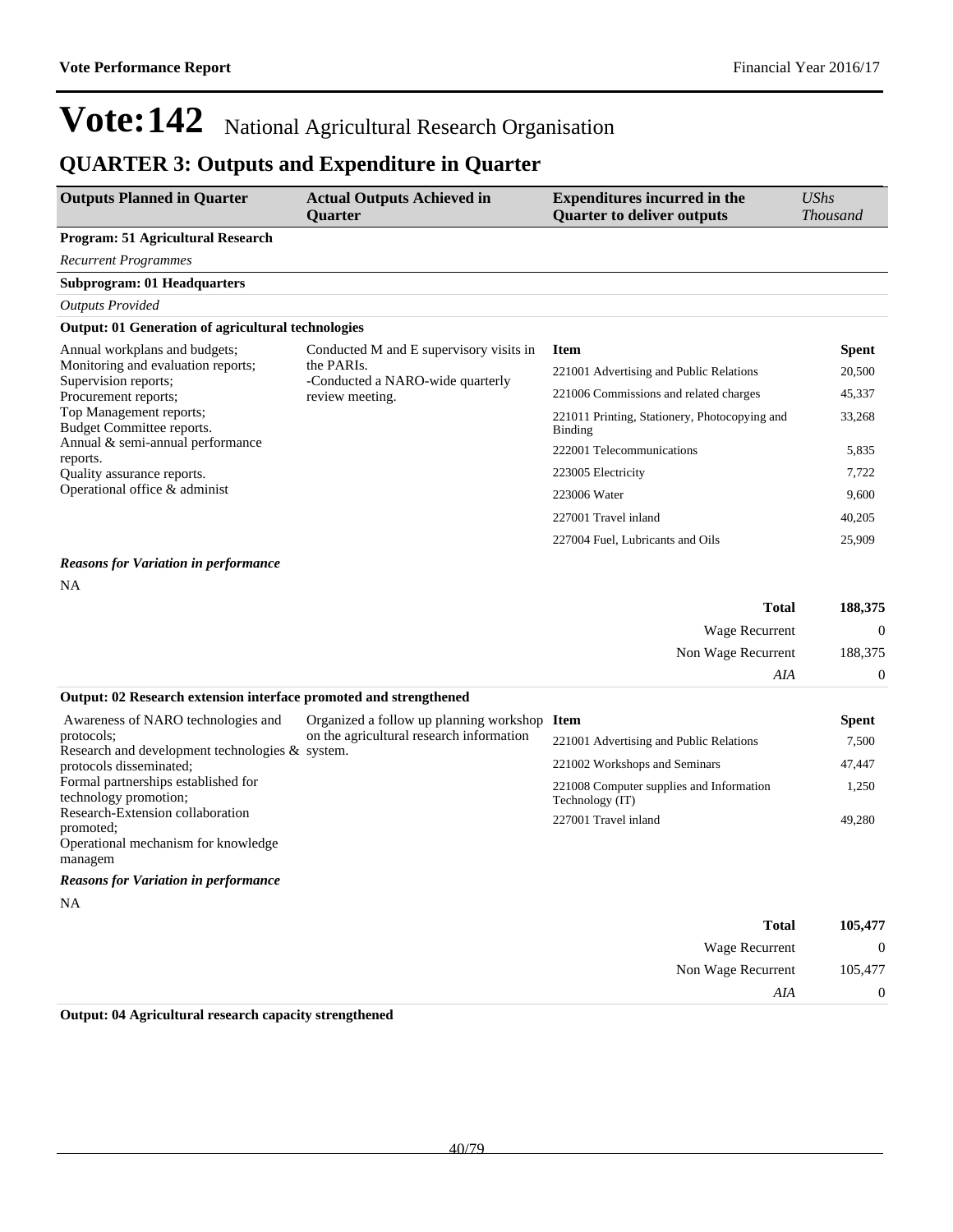## **QUARTER 3: Outputs and Expenditure in Quarter**

| <b>Outputs Planned in Quarter</b>                                              | <b>Actual Outputs Achieved in</b>                                                                                                                                                                                                                                                                                                                                                                                           | <b>Expenditures incurred in the</b>                          | <b>UShs</b>     |
|--------------------------------------------------------------------------------|-----------------------------------------------------------------------------------------------------------------------------------------------------------------------------------------------------------------------------------------------------------------------------------------------------------------------------------------------------------------------------------------------------------------------------|--------------------------------------------------------------|-----------------|
|                                                                                | <b>Quarter</b>                                                                                                                                                                                                                                                                                                                                                                                                              | <b>Quarter to deliver outputs</b>                            | <b>Thousand</b> |
| Renumerated human resource;<br>Recruitment of staff:<br>Staff social security; | Payment for NARO Staff salaries (900),<br>staff welfare (NARO Sec only), staff<br>training (Scientists trained 30 scientist in<br>managing for impact, 35 scientists trained<br>in project proposal writing and<br>management skills), 15% staff security<br>contribution remitted to NRBS, Staff<br>Gratuity for 900 computed and paid, Staff                                                                              | <b>Item</b>                                                  | <b>Spent</b>    |
|                                                                                |                                                                                                                                                                                                                                                                                                                                                                                                                             | 211102 Contract Staff Salaries (Incl. Casuals,<br>Temporary) | 16,725,882      |
| Staff health insured;<br>Staff death benefits; Staff welfare catered           |                                                                                                                                                                                                                                                                                                                                                                                                                             | 212101 Social Security Contributions                         | 1,931,149       |
| for:                                                                           |                                                                                                                                                                                                                                                                                                                                                                                                                             | 213001 Medical expenses (To employees)                       | 75,000          |
| Staff professional/research capacities<br>built;                               |                                                                                                                                                                                                                                                                                                                                                                                                                             | 213002 Incapacity, death benefits and funeral<br>expenses    | 101,362         |
| Books, Journals and Newspapers;<br>Maintained building infrastructur           | medical insurance paid.                                                                                                                                                                                                                                                                                                                                                                                                     | 213004 Gratuity Expenses                                     | 1,394,938       |
|                                                                                | - NARO Secretariat Physical facilities                                                                                                                                                                                                                                                                                                                                                                                      | 221001 Advertising and Public Relations                      | 9,125           |
|                                                                                | (vehicles, office, and compound) secure,<br>serviced and well maintained, in good<br>usable condition and administrative.<br>monitoring and supervisory activities<br>Conducted. Provisions made during the<br>quarter included staff facilitation, fuel,<br>stationary, and payment for newspaper<br>supplements adverts, newspapers,<br>payment for utilities (electricity,<br>telephone, airtime and internet services). | 221003 Staff Training                                        | 23,638          |
|                                                                                |                                                                                                                                                                                                                                                                                                                                                                                                                             | 221004 Recruitment Expenses                                  | 31,171          |
|                                                                                |                                                                                                                                                                                                                                                                                                                                                                                                                             | 221006 Commissions and related charges                       | 14,915          |
|                                                                                |                                                                                                                                                                                                                                                                                                                                                                                                                             | 221007 Books, Periodicals & Newspapers                       | 6,078           |
|                                                                                |                                                                                                                                                                                                                                                                                                                                                                                                                             | 221009 Welfare and Entertainment                             | 68,618          |
|                                                                                |                                                                                                                                                                                                                                                                                                                                                                                                                             | 221011 Printing, Stationery, Photocopying and<br>Binding     | 967             |
|                                                                                |                                                                                                                                                                                                                                                                                                                                                                                                                             | 221016 IFMS Recurrent costs                                  | 38,250          |
|                                                                                |                                                                                                                                                                                                                                                                                                                                                                                                                             | 222002 Postage and Courier                                   | 3,855           |
|                                                                                |                                                                                                                                                                                                                                                                                                                                                                                                                             | 222003 Information and communications<br>technology (ICT)    | 1,500           |
|                                                                                |                                                                                                                                                                                                                                                                                                                                                                                                                             | 223004 Guard and Security services                           | 45,000          |
|                                                                                |                                                                                                                                                                                                                                                                                                                                                                                                                             | 224004 Cleaning and Sanitation                               | 45,000          |
|                                                                                |                                                                                                                                                                                                                                                                                                                                                                                                                             | 227001 Travel inland                                         | 70,381          |
|                                                                                |                                                                                                                                                                                                                                                                                                                                                                                                                             | 227002 Travel abroad                                         | 37,500          |
|                                                                                |                                                                                                                                                                                                                                                                                                                                                                                                                             | 227004 Fuel, Lubricants and Oils                             | 75,000          |
|                                                                                |                                                                                                                                                                                                                                                                                                                                                                                                                             | 228002 Maintenance - Vehicles                                | 36.103          |

*Reasons for Variation in performance* NA

| <b>Total</b>              | 20,735,431 |
|---------------------------|------------|
| Wage Recurrent 16,725,882 |            |
| Non Wage Recurrent        | 4,009,549  |
| AIA                       | $\theta$   |
| Outputs Funded            |            |

| <b>Output: 51 Payments to International Organisations (CGIAR, ASARECA, WARDA)</b> |                                                                  |         |  |
|-----------------------------------------------------------------------------------|------------------------------------------------------------------|---------|--|
| GoU/NARO Membership to International NA                                           | Item                                                             | Spent   |  |
| and Autonomous Organisations.                                                     | 262101 Contributions to International<br>Organisations (Current) | 155,200 |  |

### *Reasons for Variation in performance*

NA

| Total              | 155,200  |
|--------------------|----------|
| Wage Recurrent     | $\theta$ |
| Non Wage Recurrent | 155,200  |
| AIA                | 0        |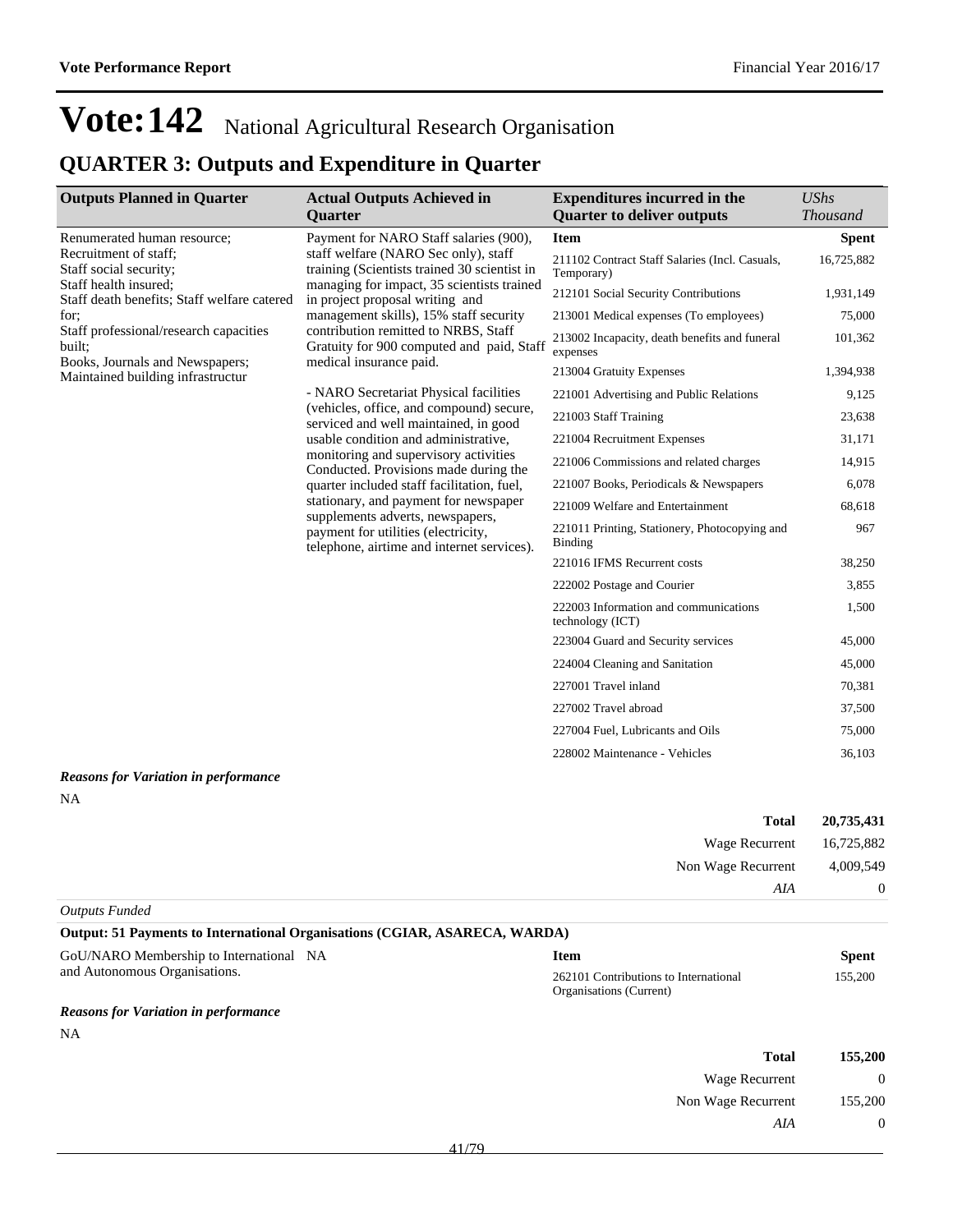### **QUARTER 3: Outputs and Expenditure in Quarter**

| <b>Outputs Planned in Quarter</b>                                                                                  | <b>Actual Outputs Achieved in</b><br>Quarter         | <b>Expenditures incurred in the</b><br><b>Quarter to deliver outputs</b> | <b>UShs</b><br><b>Thousand</b> |
|--------------------------------------------------------------------------------------------------------------------|------------------------------------------------------|--------------------------------------------------------------------------|--------------------------------|
| Arrears                                                                                                            |                                                      |                                                                          |                                |
| <b>Output: 99 Arrears</b>                                                                                          |                                                      |                                                                          |                                |
|                                                                                                                    |                                                      | <b>Item</b>                                                              | <b>Spent</b>                   |
| <b>Reasons for Variation in performance</b>                                                                        |                                                      |                                                                          |                                |
|                                                                                                                    |                                                      |                                                                          |                                |
|                                                                                                                    |                                                      | <b>Total</b>                                                             | $\bf{0}$                       |
|                                                                                                                    |                                                      | Wage Recurrent                                                           | $\boldsymbol{0}$               |
|                                                                                                                    |                                                      | Non Wage Recurrent                                                       | $\boldsymbol{0}$               |
|                                                                                                                    |                                                      | AIA                                                                      | $\mathbf{0}$                   |
|                                                                                                                    |                                                      | <b>Total For SubProgramme</b>                                            | 21,184,483                     |
|                                                                                                                    |                                                      | Wage Recurrent                                                           | 16,725,882                     |
|                                                                                                                    |                                                      | Non Wage Recurrent                                                       | 4,458,601                      |
|                                                                                                                    |                                                      | AIA                                                                      | $\boldsymbol{0}$               |
| <b>Recurrent Programmes</b>                                                                                        |                                                      |                                                                          |                                |
| <b>Subprogram: 07 National Crops Resources Research Institute</b>                                                  |                                                      |                                                                          |                                |
| <b>Outputs Provided</b>                                                                                            |                                                      |                                                                          |                                |
| <b>Output: 01 Generation of agricultural technologies</b>                                                          |                                                      |                                                                          |                                |
| "At NaCRRI, Namulonge: Fuel available                                                                              | 1 Chemical recommendation for control of Item        |                                                                          | <b>Spent</b>                   |
| for administrative activities during 3rd<br>quarter                                                                | fall army worm                                       | 223005 Electricity                                                       | 23,885                         |
| Assorted stationary available during 3rd                                                                           |                                                      | 227001 Travel inland                                                     | 17,100                         |
| quarter<br>Reports for 3rd quarter prepared and                                                                    |                                                      | 227004 Fuel, Lubricants and Oils                                         | 17,100                         |
| submitted to NAROSEC                                                                                               |                                                      |                                                                          |                                |
| Telephone services supplied to the                                                                                 |                                                      |                                                                          |                                |
| institute during 3rd                                                                                               |                                                      |                                                                          |                                |
| <b>Reasons for Variation in performance</b>                                                                        |                                                      |                                                                          |                                |
| Nil                                                                                                                |                                                      |                                                                          |                                |
|                                                                                                                    |                                                      | <b>Total</b>                                                             | 58,085                         |
|                                                                                                                    |                                                      | Wage Recurrent                                                           | $\boldsymbol{0}$               |
|                                                                                                                    |                                                      | Non Wage Recurrent                                                       | 58,085                         |
|                                                                                                                    |                                                      | AIA                                                                      | $\boldsymbol{0}$               |
| Output: 02 Research extension interface promoted and strengthened                                                  |                                                      |                                                                          |                                |
| "At NaCRRI, Namulonge: Participate in 1 29.157 MT of foundation seed produced<br>exhibition, Conduct 1 stakeholder | for Mksoy 1N, 2N, 3N, 4N and 5N), 2                  | <b>Item</b>                                                              | <b>Spent</b>                   |
| consultative meeting, Maintain 5                                                                                   | Sweetpotato varieties, 2 Maize striga                | 221001 Advertising and Public Relations                                  | 3,000                          |
| technology demo plots<br>Production of 300 pieces of NaCRRI                                                        | resistant varieties and 1 highland maize<br>variety. |                                                                          |                                |
| Corporate Ware and NaCRRI quarterly e-                                                                             |                                                      |                                                                          |                                |
| bulletin<br>Conduct 1 Staff training on Data                                                                       |                                                      |                                                                          |                                |
| Managem                                                                                                            |                                                      |                                                                          |                                |
| <b>Reasons for Variation in performance</b>                                                                        |                                                      |                                                                          |                                |
| Nil                                                                                                                |                                                      |                                                                          |                                |
|                                                                                                                    |                                                      | <b>Total</b>                                                             | 3,000                          |
|                                                                                                                    |                                                      | Wage Recurrent                                                           | $\boldsymbol{0}$               |
|                                                                                                                    | 42/79                                                |                                                                          |                                |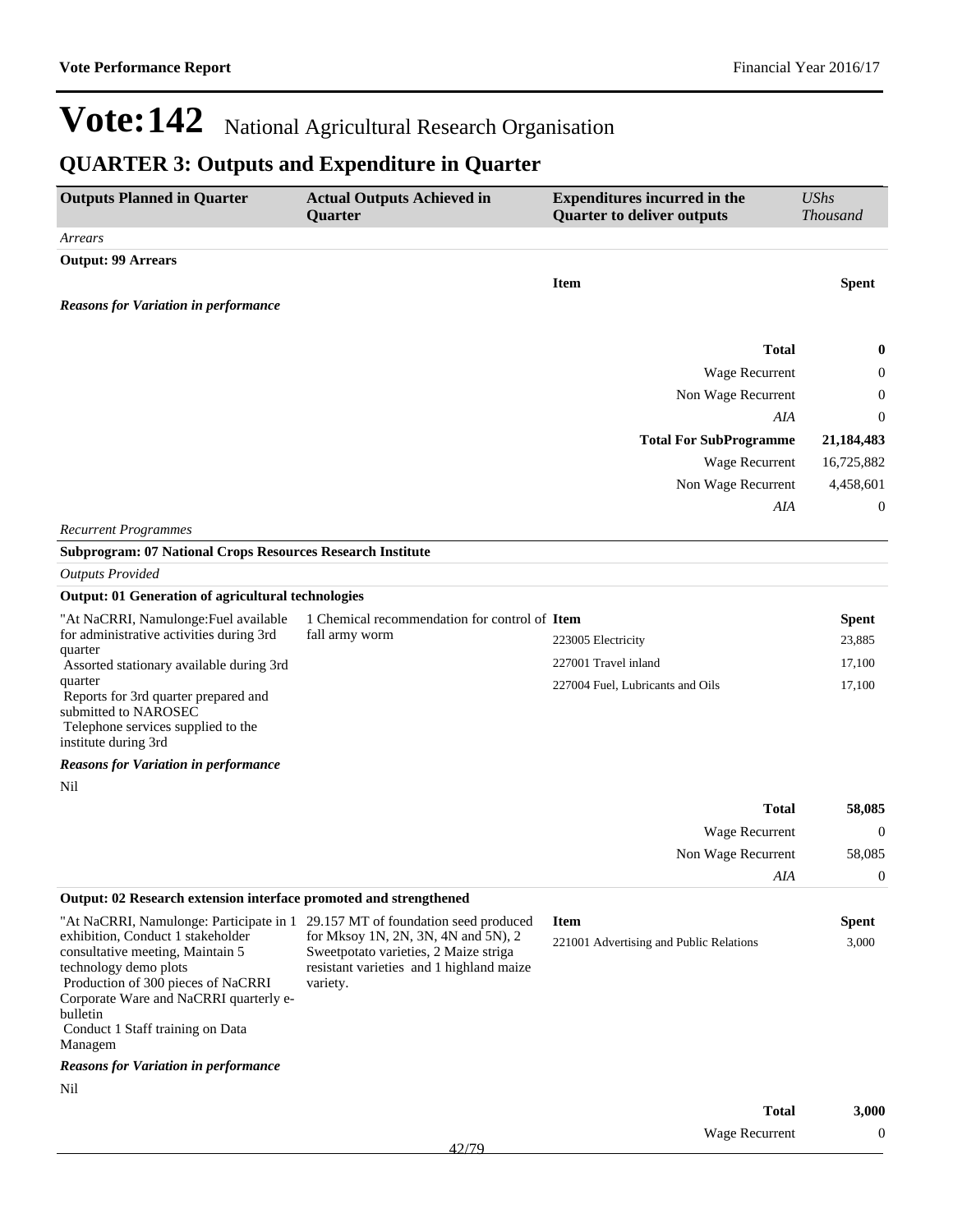### **QUARTER 3: Outputs and Expenditure in Quarter**

| <b>Outputs Planned in Quarter</b> | <b>Actual Outputs Achieved in</b><br><b>Ouarter</b> | <b>Expenditures incurred in the</b><br><b>Quarter to deliver outputs</b> | <i>UShs</i><br><i>Thousand</i> |
|-----------------------------------|-----------------------------------------------------|--------------------------------------------------------------------------|--------------------------------|
|                                   |                                                     | Non Wage Recurrent                                                       | 3.000                          |
|                                   |                                                     | AIA                                                                      |                                |

#### **Output: 04 Agricultural research capacity strengthened**

| "At NaCRRI, Namulonge: Claims for<br>death benefit, incapacity and funeral costs<br>during 3rd quarter paid | NACRRI physical facilities (vehicles,<br>office, compound, laboratory and other<br>farm equipment) secure, serviced and well<br>maintained, in good usable condition and<br>administrative and research activities<br>uninterrupted. Provisions made during the<br>quarter included internet, fuel, stationary,<br>staff wages (56 laborers), staff welfare, | <b>Item</b>                                                  | <b>Spent</b> |
|-------------------------------------------------------------------------------------------------------------|--------------------------------------------------------------------------------------------------------------------------------------------------------------------------------------------------------------------------------------------------------------------------------------------------------------------------------------------------------------|--------------------------------------------------------------|--------------|
|                                                                                                             |                                                                                                                                                                                                                                                                                                                                                              | 211102 Contract Staff Salaries (Incl. Casuals,<br>Temporary) | 41,119       |
| Hired labour wages for 3rd quarter paid<br>Staff supported to participate in                                |                                                                                                                                                                                                                                                                                                                                                              | 221002 Workshops and Seminars                                | 10,088       |
| professional training and other short<br>courses during 3rd quarter                                         |                                                                                                                                                                                                                                                                                                                                                              | 221008 Computer supplies and Information<br>Technology (IT)  | 2,083        |
| Hired la                                                                                                    |                                                                                                                                                                                                                                                                                                                                                              | 221009 Welfare and Entertainment                             | 8,748        |
|                                                                                                             | staff facilitation, payment for utilities<br>(13,822 units of electricity).                                                                                                                                                                                                                                                                                  | 221012 Small Office Equipment                                | 3,125        |
|                                                                                                             |                                                                                                                                                                                                                                                                                                                                                              | 222001 Telecommunications                                    | 1,562        |
|                                                                                                             |                                                                                                                                                                                                                                                                                                                                                              | 222002 Postage and Courier                                   | 149          |
|                                                                                                             |                                                                                                                                                                                                                                                                                                                                                              | 223004 Guard and Security services                           | 6,777        |
|                                                                                                             |                                                                                                                                                                                                                                                                                                                                                              | 223005 Electricity                                           | 60,489       |
|                                                                                                             |                                                                                                                                                                                                                                                                                                                                                              | 224001 Medical and Agricultural supplies                     | 8,274        |
|                                                                                                             |                                                                                                                                                                                                                                                                                                                                                              | 224004 Cleaning and Sanitation                               | 7,568        |
|                                                                                                             |                                                                                                                                                                                                                                                                                                                                                              | 224006 Agricultural Supplies                                 | 11,387       |
|                                                                                                             |                                                                                                                                                                                                                                                                                                                                                              | 225001 Consultancy Services- Short term                      | 2,604        |
|                                                                                                             |                                                                                                                                                                                                                                                                                                                                                              | 226001 Insurances                                            | 347          |
|                                                                                                             |                                                                                                                                                                                                                                                                                                                                                              | 227001 Travel inland                                         | 27,639       |
|                                                                                                             |                                                                                                                                                                                                                                                                                                                                                              | 227004 Fuel, Lubricants and Oils                             | 17,443       |
|                                                                                                             |                                                                                                                                                                                                                                                                                                                                                              | 228001 Maintenance - Civil                                   | 22,186       |
|                                                                                                             |                                                                                                                                                                                                                                                                                                                                                              | 228002 Maintenance - Vehicles                                | 21,234       |
|                                                                                                             |                                                                                                                                                                                                                                                                                                                                                              | 228003 Maintenance – Machinery, Equipment<br>& Furniture     | 13,020       |
|                                                                                                             |                                                                                                                                                                                                                                                                                                                                                              | 228004 Maintenance – Other                                   | 13.622       |

### *Reasons for Variation in performance*

Nil

| <b>Total</b>                  | 279,464 |
|-------------------------------|---------|
| Wage Recurrent                | 13,165  |
| Non Wage Recurrent            | 50,989  |
| AIA                           | 215,310 |
| <b>Total For SubProgramme</b> | 340,549 |
| Wage Recurrent                | 13,165  |
| Non Wage Recurrent            | 112,075 |
| AIA                           | 215,310 |
|                               |         |

*Recurrent Programmes*

**Subprogram: 08 National Fisheries Resources Research Institute**

*Outputs Provided*

**Output: 01 Generation of agricultural technologies**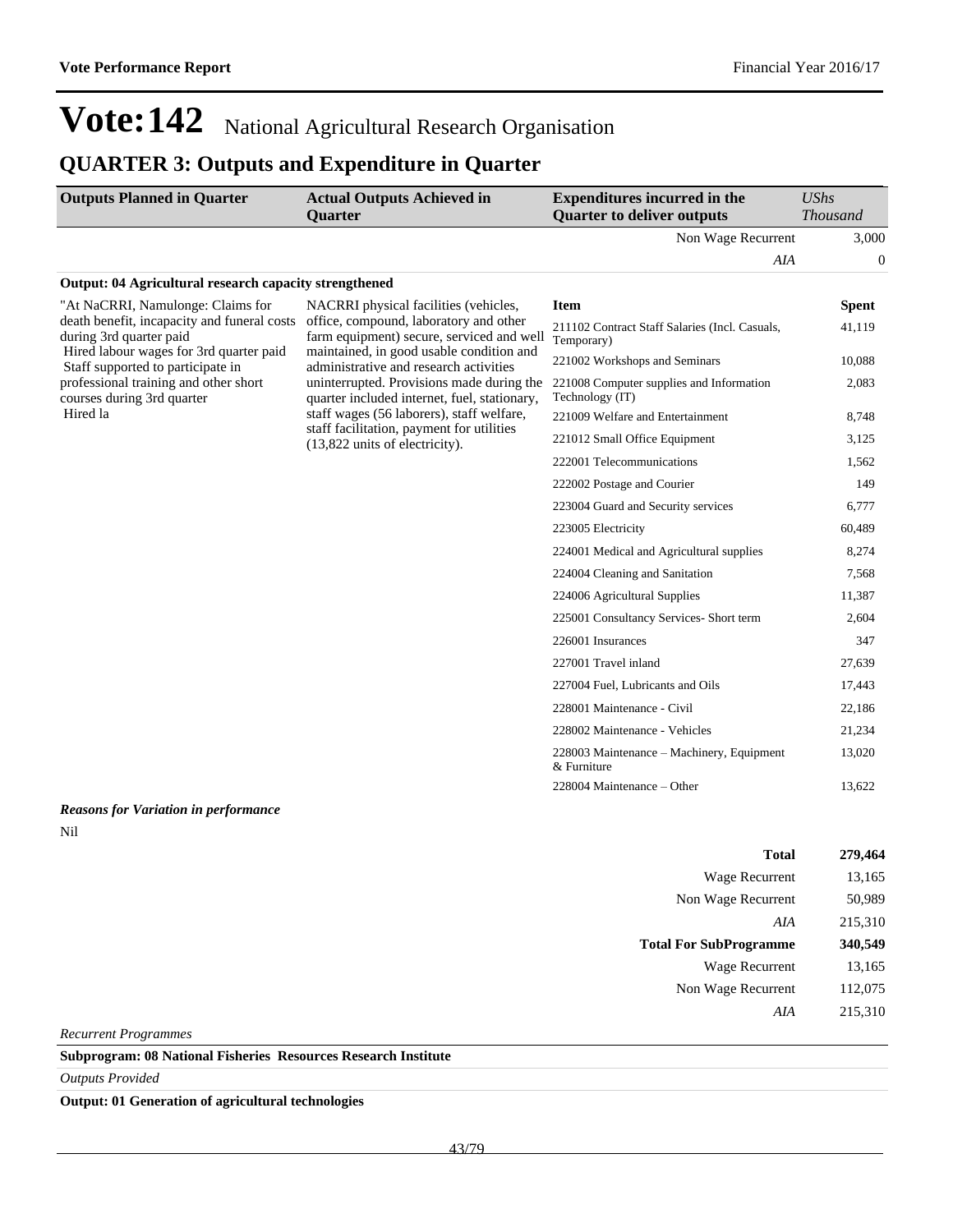### **QUARTER 3: Outputs and Expenditure in Quarter**

| <b>Outputs Planned in Quarter</b>                                                                              | <b>Actual Outputs Achieved in</b>                                          | <b>Expenditures incurred in the</b>     | $\mathit{UShs}$ |
|----------------------------------------------------------------------------------------------------------------|----------------------------------------------------------------------------|-----------------------------------------|-----------------|
|                                                                                                                | <b>Quarter</b>                                                             | <b>Quarter to deliver outputs</b>       | <b>Thousand</b> |
| At NaFIRRI, Jinja: Reports on networking                                                                       | - Held 2 networking benefits, team                                         | <b>Item</b>                             | <b>Spent</b>    |
| benefits, team building, current tools and<br>technologies evaluation, future tools and                        | building workshops using skype.<br>- Monitored and maintained cage farg in | 222001 Telecommunications               | 5,805           |
| technologies exploration produced;                                                                             | Lake victoria and Albert.                                                  | 223004 Guard and Security services      | 5,805           |
| Utilities accessed.                                                                                            |                                                                            | 223005 Electricity                      | 5,805           |
|                                                                                                                |                                                                            | 223006 Water                            | 5,805           |
|                                                                                                                |                                                                            | 227001 Travel inland                    | 17,415          |
|                                                                                                                |                                                                            | 227004 Fuel, Lubricants and Oils        | 11,610          |
| <b>Reasons for Variation in performance</b>                                                                    |                                                                            |                                         |                 |
| Nil                                                                                                            |                                                                            |                                         |                 |
|                                                                                                                |                                                                            | <b>Total</b>                            | 52,245          |
|                                                                                                                |                                                                            | Wage Recurrent                          | $\overline{0}$  |
|                                                                                                                |                                                                            | Non Wage Recurrent                      | 52,245          |
|                                                                                                                |                                                                            | AIA                                     | $\mathbf{0}$    |
| Output: 02 Research extension interface promoted and strengthened                                              |                                                                            |                                         |                 |
| At NaFIRRI, Jinja: Easy accessibility and                                                                      | Institute fish demos open to visiting                                      | <b>Item</b>                             | <b>Spent</b>    |
| visibility of institute location enhanced.                                                                     | public.                                                                    | 221001 Advertising and Public Relations | 3,000           |
| <b>Reasons for Variation in performance</b>                                                                    |                                                                            |                                         |                 |
| Nil                                                                                                            |                                                                            |                                         |                 |
|                                                                                                                |                                                                            | <b>Total</b>                            | 3,000           |
|                                                                                                                |                                                                            | Wage Recurrent                          | $\overline{0}$  |
|                                                                                                                |                                                                            | Non Wage Recurrent                      | 3,000           |
|                                                                                                                |                                                                            | AIA                                     | $\mathbf{0}$    |
| $\Omega$ and $\Omega$ and $\Omega$ and $\Omega$ are all the contracted and a contract of $\Omega$ and $\Omega$ |                                                                            |                                         |                 |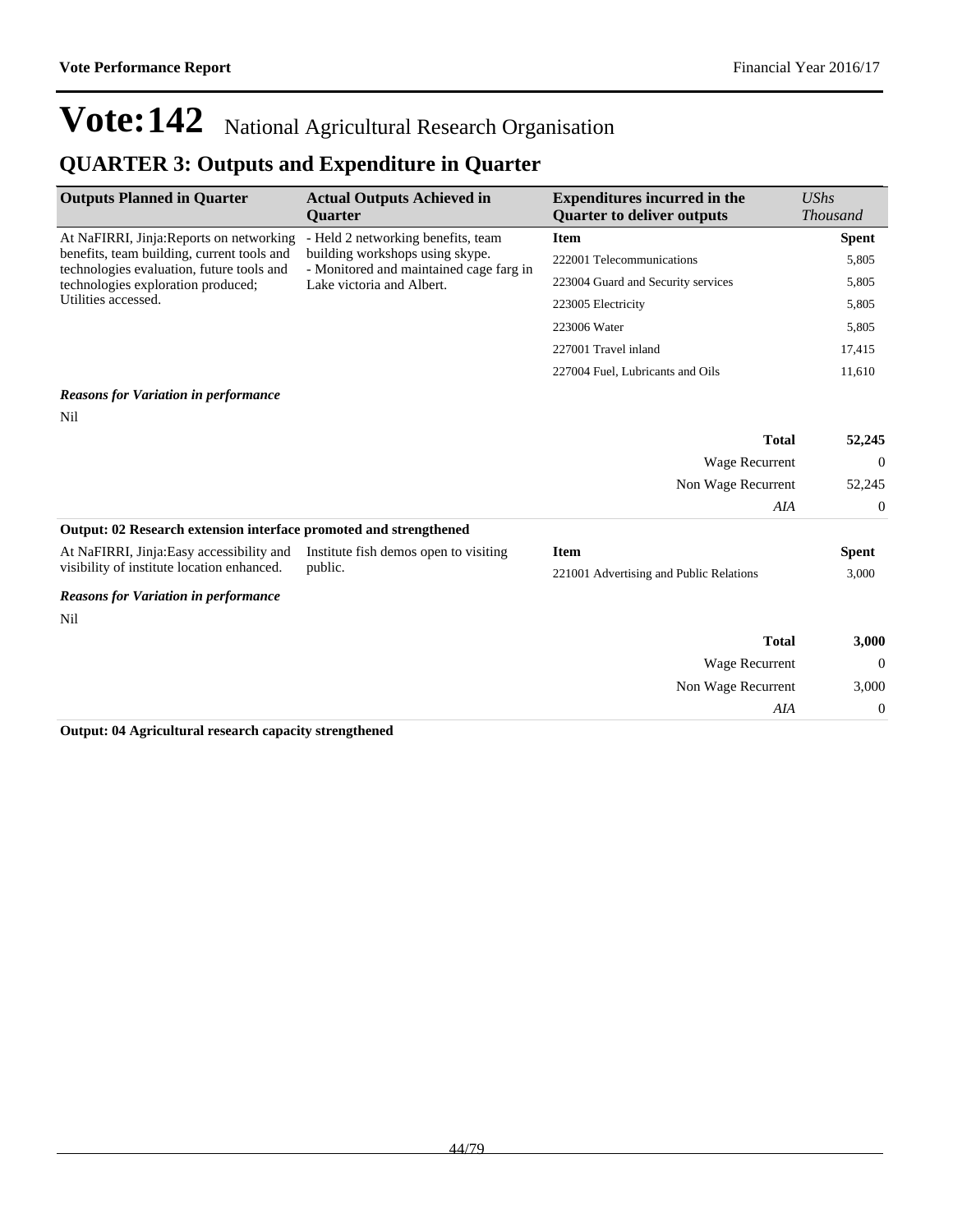### **QUARTER 3: Outputs and Expenditure in Quarter**

| <b>Outputs Planned in Quarter</b>                                                       | <b>Actual Outputs Achieved in</b>                                                                                                                                                                                     | <b>Expenditures incurred in the</b>                          | <b>UShs</b>     |
|-----------------------------------------------------------------------------------------|-----------------------------------------------------------------------------------------------------------------------------------------------------------------------------------------------------------------------|--------------------------------------------------------------|-----------------|
|                                                                                         | <b>Quarter</b>                                                                                                                                                                                                        | <b>Quarter to deliver outputs</b>                            | <b>Thousand</b> |
| At NaFIRRI, Jinja: Improved and better                                                  | NAFIRRI physical facilities (vehicles,                                                                                                                                                                                | <b>Item</b>                                                  | <b>Spent</b>    |
| managed ponds, cage sites, office and<br>research actvities; Staff welfare facilitated; | Marine vessels, office, and laboratory and<br>other farm equipment) secure, serviced<br>and well maintained, in good usable<br>condition and administrative and research<br>activities uninterrupted. Provisions made | 211102 Contract Staff Salaries (Incl. Casuals,<br>Temporary) | 28,163          |
| 25 Staff trained; Operational Office;<br>Establishment of IT Network and                |                                                                                                                                                                                                                       | 211103 Allowances                                            | 3,476           |
| Information Systems sharing between                                                     |                                                                                                                                                                                                                       | 221001 Advertising and Public Relations                      | 1,448           |
| NaFIRRI Jinja & Kajjansi;                                                               | during the quarter included fuel,<br>stationary, staff wages, staff welfare, staff                                                                                                                                    | 221009 Welfare and Entertainment                             | 4,827           |
|                                                                                         | facilitation, 35 staff trained in GIS skills<br>payment for utilities, maintenance of fish                                                                                                                            | 221011 Printing, Stationery, Photocopying and<br>Binding     | 2,414           |
|                                                                                         | cages on station and off station.                                                                                                                                                                                     | 222003 Information and communications<br>technology (ICT)    | 1,448           |
|                                                                                         |                                                                                                                                                                                                                       | 223004 Guard and Security services                           | 10,138          |
|                                                                                         |                                                                                                                                                                                                                       | 223005 Electricity                                           | 9,655           |
|                                                                                         |                                                                                                                                                                                                                       | 223006 Water                                                 | 8,448           |
|                                                                                         |                                                                                                                                                                                                                       | 224001 Medical and Agricultural supplies                     | 33,410          |
|                                                                                         |                                                                                                                                                                                                                       | 224004 Cleaning and Sanitation                               | 7,724           |
|                                                                                         |                                                                                                                                                                                                                       | 224006 Agricultural Supplies                                 | 11,586          |
|                                                                                         |                                                                                                                                                                                                                       | 225001 Consultancy Services- Short term                      | 3,621           |
|                                                                                         |                                                                                                                                                                                                                       | 227001 Travel inland                                         | 32,106          |
|                                                                                         |                                                                                                                                                                                                                       | 227004 Fuel, Lubricants and Oils                             | 30,466          |
|                                                                                         |                                                                                                                                                                                                                       | 228001 Maintenance - Civil                                   | 11,063          |
|                                                                                         |                                                                                                                                                                                                                       | 228002 Maintenance - Vehicles                                | 15,606          |
|                                                                                         |                                                                                                                                                                                                                       | 228003 Maintenance – Machinery, Equipment<br>& Furniture     | 5,069           |
|                                                                                         |                                                                                                                                                                                                                       | 228004 Maintenance - Other                                   | 2,897           |
| <b>Reasons for Variation in performance</b>                                             |                                                                                                                                                                                                                       |                                                              |                 |
| <b>NA</b>                                                                               |                                                                                                                                                                                                                       |                                                              |                 |

| 223,563 | <b>Total</b>                  |  |
|---------|-------------------------------|--|
| 8,250   | Wage Recurrent                |  |
| 49,005  | Non Wage Recurrent            |  |
| 166,308 | AIA                           |  |
| 278,808 | <b>Total For SubProgramme</b> |  |
| 8,250   | <b>Wage Recurrent</b>         |  |
| 104,250 | Non Wage Recurrent            |  |
| 166,308 | AIA                           |  |
|         |                               |  |

*Recurrent Programmes*

**Subprogram: 09 National Forestry Resources Research Institute**

*Outputs Provided*

**Output: 01 Generation of agricultural technologies**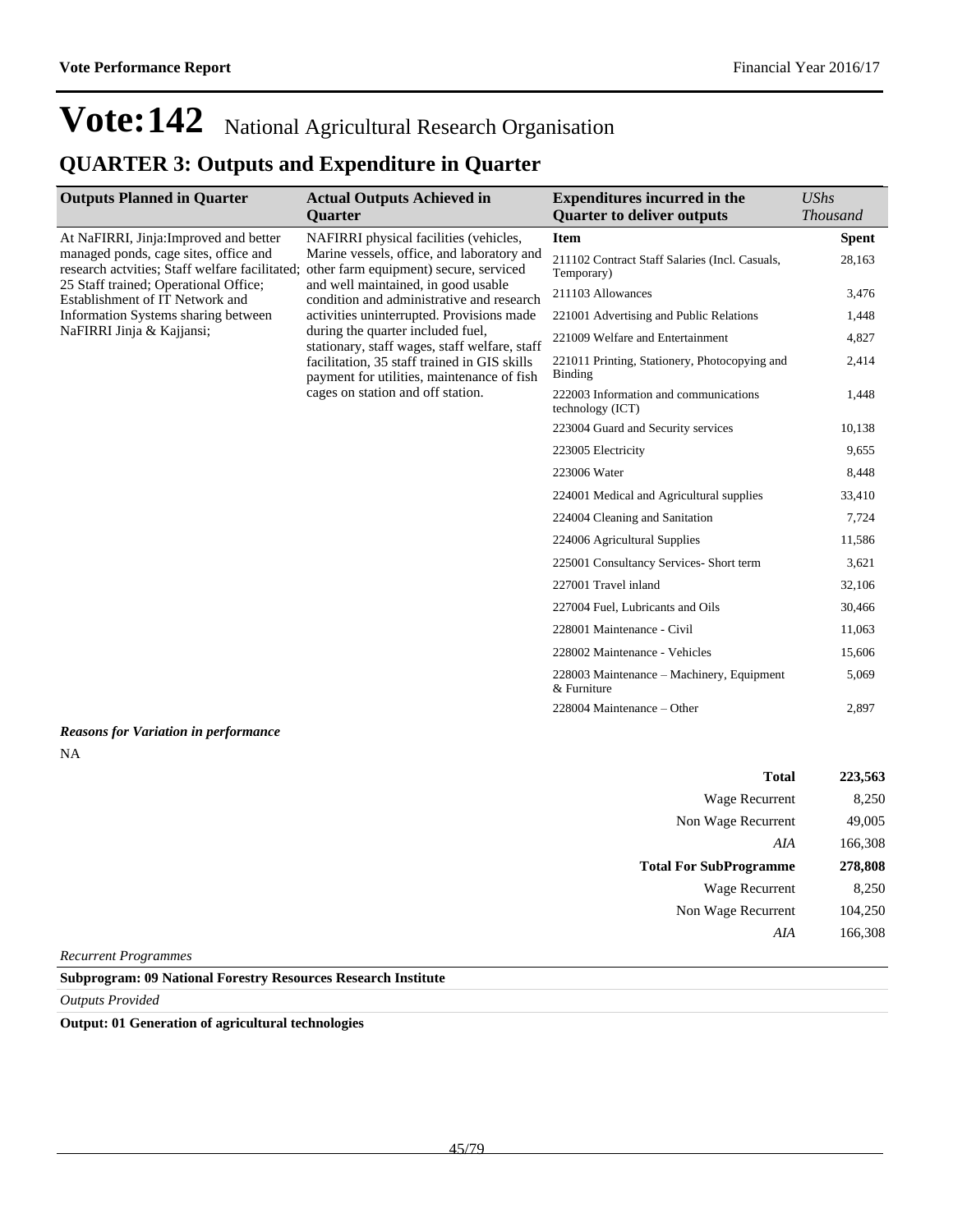*AIA* 0

# **Vote:142** National Agricultural Research Organisation

### **QUARTER 3: Outputs and Expenditure in Quarter**

| <b>Outputs Planned in Quarter</b>                                                                                                                                                 | <b>Actual Outputs Achieved in</b><br><b>Quarter</b> | <b>Expenditures incurred in the</b><br><b>Quarter to deliver outputs</b> | <b>UShs</b><br><b>Thousand</b> |
|-----------------------------------------------------------------------------------------------------------------------------------------------------------------------------------|-----------------------------------------------------|--------------------------------------------------------------------------|--------------------------------|
| At NaFORRI, Kifu, Mukono:2 functional -                                                                                                                                           |                                                     | <b>Item</b>                                                              | <b>Spent</b>                   |
| telephones lines and 1 intercom system<br>maintained; Assorted Printing,                                                                                                          |                                                     | 221011 Printing, Stationery, Photocopying and<br>Binding                 | 1,952                          |
| Photocopying services, Stationery, and<br>other small office equipment acquired; 1                                                                                                |                                                     | 222001 Telecommunications                                                | 5,854                          |
| report on effectiveness and efficiency of                                                                                                                                         |                                                     | 223004 Guard and Security services                                       | 5,854                          |
| research activities; 1 q                                                                                                                                                          |                                                     | 223005 Electricity                                                       | 5,854                          |
|                                                                                                                                                                                   |                                                     | 227001 Travel inland                                                     | 17,562                         |
|                                                                                                                                                                                   |                                                     | 227004 Fuel, Lubricants and Oils                                         | 17,561                         |
| <b>Reasons for Variation in performance</b>                                                                                                                                       |                                                     |                                                                          |                                |
| <b>NA</b>                                                                                                                                                                         |                                                     |                                                                          |                                |
|                                                                                                                                                                                   |                                                     | <b>Total</b>                                                             | 54,638                         |
|                                                                                                                                                                                   |                                                     | Wage Recurrent                                                           | $\boldsymbol{0}$               |
|                                                                                                                                                                                   |                                                     | Non Wage Recurrent                                                       | 54,638                         |
|                                                                                                                                                                                   |                                                     | AIA                                                                      | 0                              |
| Output: 02 Research extension interface promoted and strengthened                                                                                                                 |                                                     |                                                                          |                                |
| At NaFORRI, Kifu, Mukono:1 Local                                                                                                                                                  | 10,000 plants raised in greenhouse                  | <b>Item</b>                                                              | <b>Spent</b>                   |
| Council Sensitisation meeting on forest<br>conservation and management for<br>Kabembe and Namirembe villages in<br>Mukono district; 1 World Forest Day; 250<br>brochures acquired | (avocado, citrus and mangoes).                      | 221001 Advertising and Public Relations                                  | 3,000                          |
| <b>Reasons for Variation in performance</b>                                                                                                                                       |                                                     |                                                                          |                                |
| <b>NA</b>                                                                                                                                                                         |                                                     |                                                                          |                                |
|                                                                                                                                                                                   |                                                     | <b>Total</b>                                                             | 3,000                          |
|                                                                                                                                                                                   |                                                     | Wage Recurrent                                                           | $\Omega$                       |
|                                                                                                                                                                                   |                                                     | Non Wage Recurrent                                                       | 3,000                          |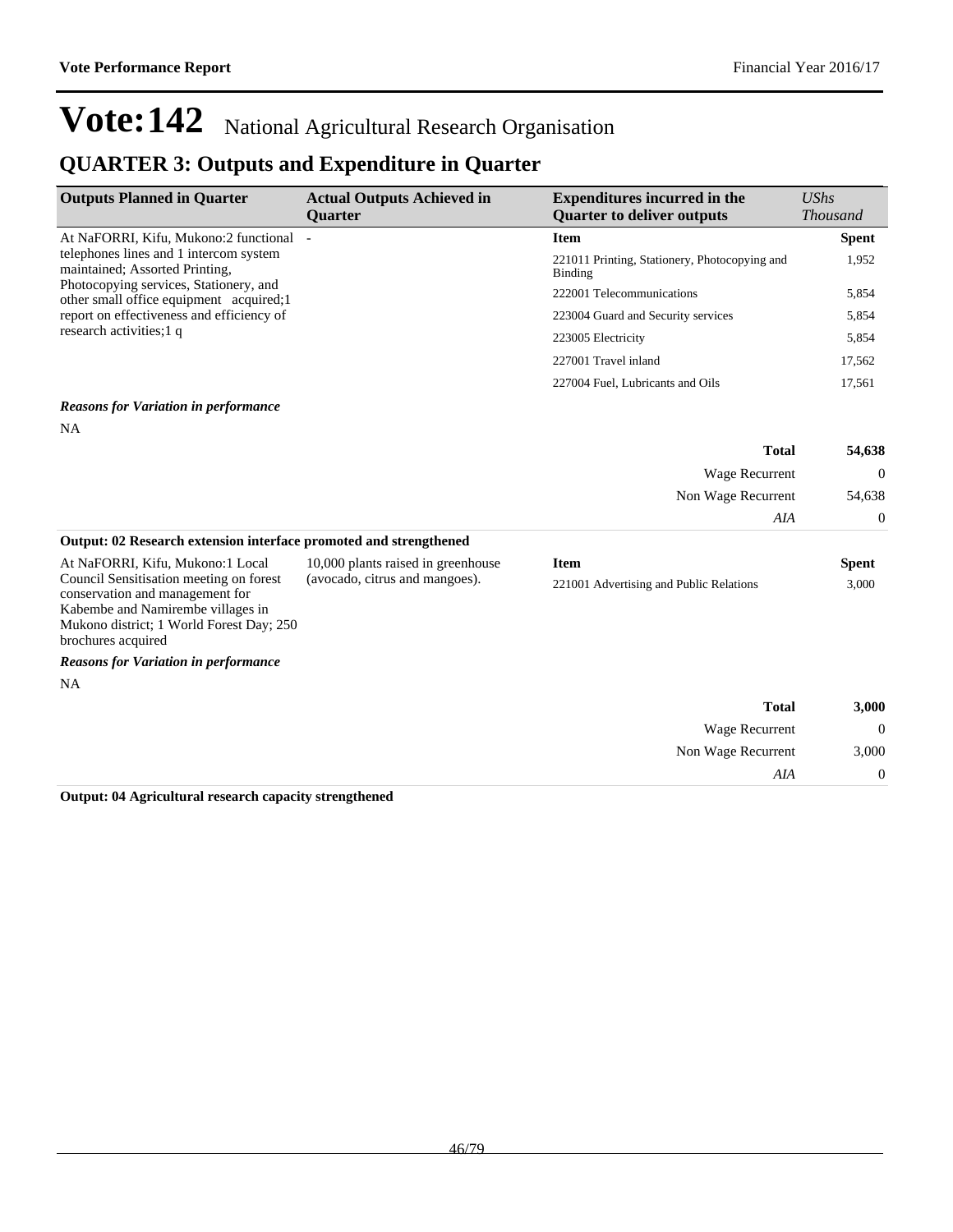### **QUARTER 3: Outputs and Expenditure in Quarter**

| <b>Outputs Planned in Quarter</b>                                                                                                                                                            | <b>Actual Outputs Achieved in</b><br><b>Ouarter</b>                                                                                                                               | <b>Expenditures incurred in the</b><br><b>Quarter to deliver outputs</b> | UShs<br><b>Thousand</b> |
|----------------------------------------------------------------------------------------------------------------------------------------------------------------------------------------------|-----------------------------------------------------------------------------------------------------------------------------------------------------------------------------------|--------------------------------------------------------------------------|-------------------------|
| At NaFORRI, Kifu, Mukono:1 Institute                                                                                                                                                         | NAFORRI physical facilities (vehicles,                                                                                                                                            | <b>Item</b>                                                              | <b>Spent</b>            |
| management team, 1 Advisory Committee, office, and laboratory and other farm<br>1 Finance Committee, 1 Budget<br>Committee, 1 Report Writing Committee<br>and 1 Scientific committee meeting | equipment) secure, serviced and well                                                                                                                                              | 211102 Contract Staff Salaries (Incl. Casuals,<br>Temporary)             | 29,617                  |
|                                                                                                                                                                                              | maintained, in good usable condition and<br>administrative and research activities                                                                                                | 221001 Advertising and Public Relations                                  | 2,054                   |
| minutes prepared; Institute assets and                                                                                                                                                       | uninterrupted. Provisions made during the                                                                                                                                         | 221002 Workshops and Seminars                                            | 1,901                   |
| activity sites secure; 4 reports and                                                                                                                                                         | quarter included fuel, stationary, staff<br>wages, staff welfare, staff facilitation, staff<br>training (11 staff trained in various short<br>courses (2 M4I; 3 Research proposal | 221008 Computer supplies and Information<br>Technology (IT)              | 943                     |
|                                                                                                                                                                                              |                                                                                                                                                                                   | 221009 Welfare and Entertainment                                         | 4,035                   |
|                                                                                                                                                                                              | development; 4 Data analysis; 2 Forest<br>Restoration; 1 Management and                                                                                                           | 221011 Printing, Stationery, Photocopying and<br><b>Binding</b>          | 1,163                   |
|                                                                                                                                                                                              | Leadership), payment for utilities, and                                                                                                                                           | 223004 Guard and Security services                                       | 9,237                   |
|                                                                                                                                                                                              | maintenance of field trials.                                                                                                                                                      | 223005 Electricity                                                       | 4,177                   |
|                                                                                                                                                                                              |                                                                                                                                                                                   | 224001 Medical and Agricultural supplies                                 | 8,557                   |
|                                                                                                                                                                                              |                                                                                                                                                                                   | 224004 Cleaning and Sanitation                                           | 3,927                   |
|                                                                                                                                                                                              |                                                                                                                                                                                   | 224006 Agricultural Supplies                                             | 42,551                  |
|                                                                                                                                                                                              |                                                                                                                                                                                   | 227001 Travel inland                                                     | 26,095                  |
|                                                                                                                                                                                              |                                                                                                                                                                                   | 227004 Fuel, Lubricants and Oils                                         | 22,558                  |
|                                                                                                                                                                                              |                                                                                                                                                                                   | 228001 Maintenance - Civil                                               | 6,335                   |
|                                                                                                                                                                                              |                                                                                                                                                                                   | 228002 Maintenance - Vehicles                                            | 15,247                  |
|                                                                                                                                                                                              |                                                                                                                                                                                   | 228003 Maintenance – Machinery, Equipment<br>& Furniture                 | 1,385                   |
| <b>Degraps for Variation in performance</b>                                                                                                                                                  |                                                                                                                                                                                   |                                                                          |                         |

#### *Reasons for Variation in performance* NA

| 179,780 | <b>Total</b>                  |
|---------|-------------------------------|
| 8,250   | <b>Wage Recurrent</b>         |
| 42,708  | Non Wage Recurrent            |
| 128,823 | AIA                           |
| 237,418 | <b>Total For SubProgramme</b> |
| 8,250   | Wage Recurrent                |
| 100,346 | Non Wage Recurrent            |
| 128,823 | AIA                           |
|         |                               |

*Recurrent Programmes*

#### **Subprogram: 10 National Livestock Resources Research**

#### *Outputs Provided*

### **Output: 01 Generation of agricultural technologies**

|                                                                                          |                                                                                                                                        | At NaLIRRI, Tororo: On-station livestock Pasture productivity (biomass production, | <b>Item</b>                        | Spent  |
|------------------------------------------------------------------------------------------|----------------------------------------------------------------------------------------------------------------------------------------|------------------------------------------------------------------------------------|------------------------------------|--------|
| quarter.                                                                                 | herds kept in good health during the third biomass nutritive quality, termite activity,<br>floristic compostion, basal cover etc.) was | 222001 Telecommunications                                                          | 5,834                              |        |
|                                                                                          |                                                                                                                                        | determined. The information shall guide                                            | 223004 Guard and Security services | 5,834  |
|                                                                                          | formulation sustainable grazing mgt.                                                                                                   | 223005 Electricity                                                                 | 7.778                              |        |
|                                                                                          |                                                                                                                                        |                                                                                    | 223006 Water                       | 5,834  |
|                                                                                          |                                                                                                                                        |                                                                                    | 227001 Travel inland               | 21,000 |
|                                                                                          |                                                                                                                                        |                                                                                    | 227004 Fuel, Lubricants and Oils   | 20,823 |
| $\bf{D}$ and are $\bf{L}$ and $\bf{V}$ and at $\bf{L}$ are $\bf{L}$ are another control. |                                                                                                                                        |                                                                                    |                                    |        |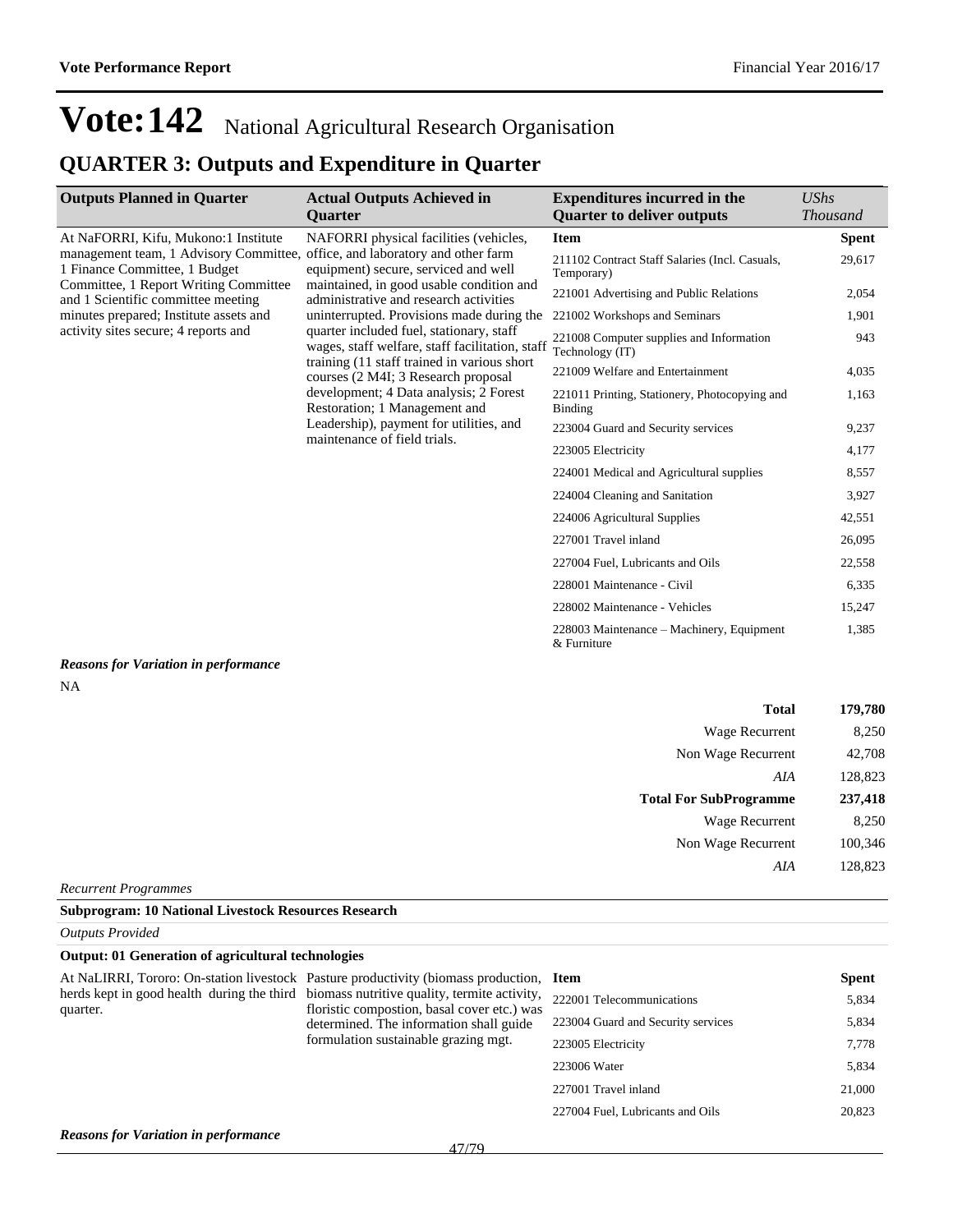## **QUARTER 3: Outputs and Expenditure in Quarter**

| <b>Outputs Planned in Quarter</b>                                             | <b>Actual Outputs Achieved in</b><br><b>Quarter</b>                                                                                                                                                                                                                   | <b>Expenditures incurred in the</b><br><b>Quarter to deliver outputs</b> | <b>UShs</b><br><b>Thousand</b> |
|-------------------------------------------------------------------------------|-----------------------------------------------------------------------------------------------------------------------------------------------------------------------------------------------------------------------------------------------------------------------|--------------------------------------------------------------------------|--------------------------------|
| NA                                                                            |                                                                                                                                                                                                                                                                       |                                                                          |                                |
|                                                                               |                                                                                                                                                                                                                                                                       | <b>Total</b>                                                             | 67,102                         |
|                                                                               |                                                                                                                                                                                                                                                                       | Wage Recurrent                                                           | $\boldsymbol{0}$               |
|                                                                               |                                                                                                                                                                                                                                                                       | Non Wage Recurrent                                                       | 67,102                         |
|                                                                               |                                                                                                                                                                                                                                                                       | AIA                                                                      | $\boldsymbol{0}$               |
| Output: 02 Research extension interface promoted and strengthened             |                                                                                                                                                                                                                                                                       |                                                                          |                                |
| outputs.                                                                      | At NaLIRRI, Tororo: Advertise NaLIRRI - 50 farmers from Kumi district trained in<br>poultry breeding, management and record<br>taking<br>- 200 farmers (123 females) trained on<br>sustainble goat breeding and rearing<br>techniques in Hoima and Nakapirit district | <b>Item</b><br>221001 Advertising and Public Relations                   | <b>Spent</b><br>3,000          |
| <b>Reasons for Variation in performance</b><br><b>NA</b>                      |                                                                                                                                                                                                                                                                       |                                                                          |                                |
|                                                                               |                                                                                                                                                                                                                                                                       | <b>Total</b>                                                             | 3,000                          |
|                                                                               |                                                                                                                                                                                                                                                                       | Wage Recurrent                                                           | $\Omega$                       |
|                                                                               |                                                                                                                                                                                                                                                                       | Non Wage Recurrent                                                       | 3,000                          |
|                                                                               |                                                                                                                                                                                                                                                                       | AIA                                                                      | $\boldsymbol{0}$               |
| Output: 04 Agricultural research capacity strengthened                        |                                                                                                                                                                                                                                                                       |                                                                          |                                |
| "At NaLIRRI, Tororo: Office,                                                  | NALIRRI physical facilities (vehicles,                                                                                                                                                                                                                                | <b>Item</b>                                                              | <b>Spent</b>                   |
| laboratories, access roads and compound<br>mantained during the third quarter | office, compound, laboratory and other<br>farm equipment) secure, serviced and well                                                                                                                                                                                   | 211102 Contract Staff Salaries (Incl. Casuals,<br>Temporary)             | 55,311                         |
| Maintain cars in NaLIRRI<br>Wages to contract workers paid during             | maintained, in good usable condition and<br>administrative and research activities                                                                                                                                                                                    | 221009 Welfare and Entertainment                                         | 5,730                          |
| the third quarter                                                             | uninterrupted. Provisions made during the                                                                                                                                                                                                                             | 223005 Electricity                                                       | 7,841                          |
| Electricity, water, telephone services and                                    | quarter included internet, fuel, stationery,                                                                                                                                                                                                                          | 223006 Water                                                             | 2,470                          |
| internet sevices supp                                                         | staff wages, staff welfare, staff facilitation,<br>staff training (10 staff trained in various                                                                                                                                                                        | 224001 Medical and Agricultural supplies                                 | 8,150                          |
|                                                                               | short courses 4 staff trained in Data                                                                                                                                                                                                                                 | 224004 Cleaning and Sanitation                                           | 12,952                         |
|                                                                               | analysis, 2 staff trained in proposal<br>development and management and 4 staff<br>trained in laboratory management),                                                                                                                                                 | 224005 Uniforms, Beddings and Protective<br>Gear                         | 8,170                          |
|                                                                               | payment for utilities.                                                                                                                                                                                                                                                | 227001 Travel inland                                                     | 13,860                         |
|                                                                               |                                                                                                                                                                                                                                                                       | 227004 Fuel, Lubricants and Oils                                         | 16,286                         |
|                                                                               |                                                                                                                                                                                                                                                                       | 228001 Maintenance - Civil                                               | 30,789                         |
|                                                                               |                                                                                                                                                                                                                                                                       | 228002 Maintenance - Vehicles                                            | 16,260                         |
|                                                                               |                                                                                                                                                                                                                                                                       | 228004 Maintenance – Other                                               | 2,240                          |

#### *Reasons for Variation in performance* NA

| Total                         | 180,059 |
|-------------------------------|---------|
| Wage Recurrent                | 8,250   |
| Non Wage Recurrent            | 34.148  |
| AIA                           | 137,661 |
| <b>Total For SubProgramme</b> | 250,161 |
| Wage Recurrent                | 8.250   |
|                               |         |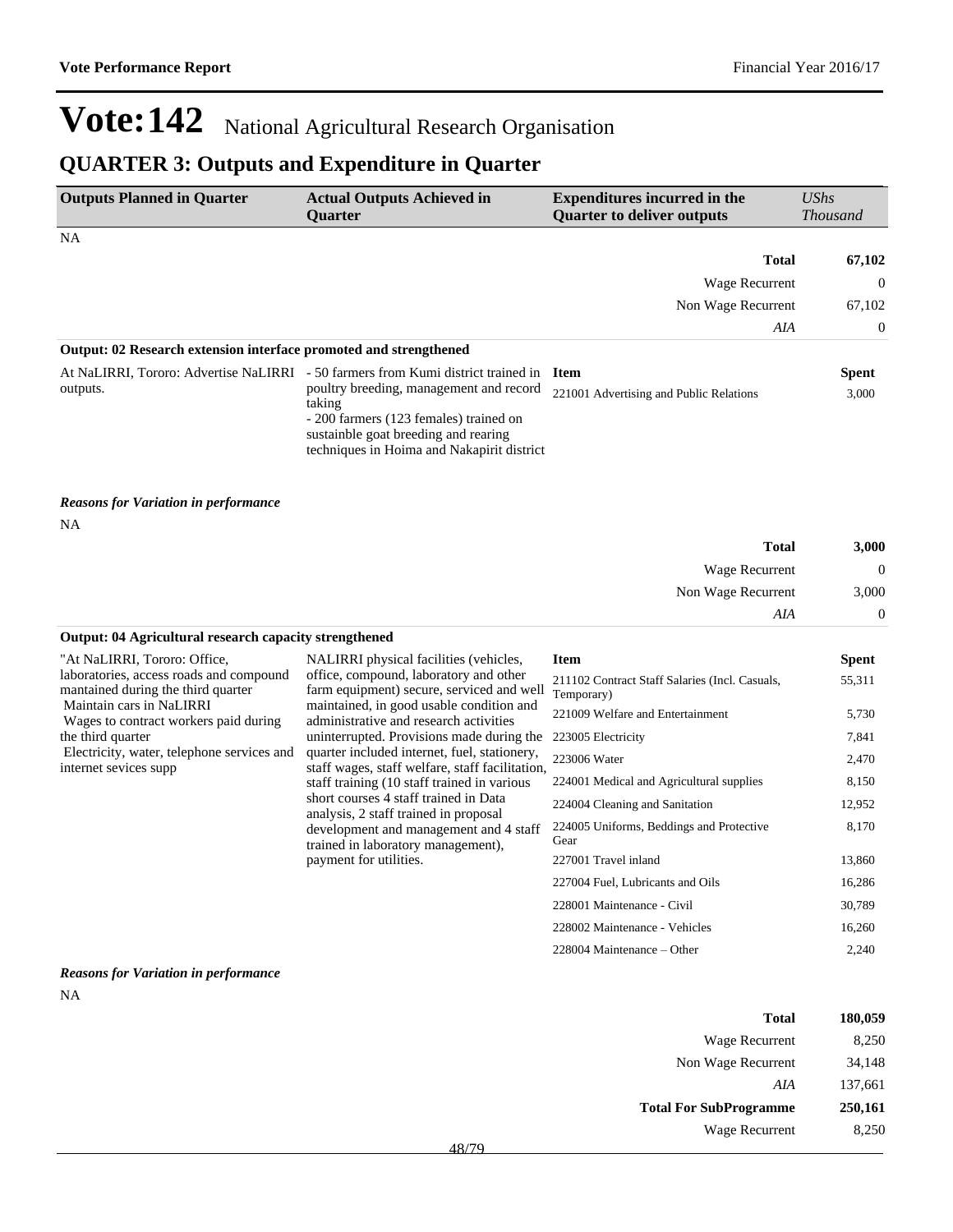## **QUARTER 3: Outputs and Expenditure in Quarter**

| <b>Outputs Planned in Quarter</b>                                                       | <b>Actual Outputs Achieved in</b><br><b>Ouarter</b>                               | <b>Expenditures incurred in the</b><br><b>Quarter to deliver outputs</b> | $\mathit{UShs}$<br><b>Thousand</b> |
|-----------------------------------------------------------------------------------------|-----------------------------------------------------------------------------------|--------------------------------------------------------------------------|------------------------------------|
|                                                                                         |                                                                                   | Non Wage Recurrent                                                       | 104,250                            |
|                                                                                         |                                                                                   | AIA                                                                      | 137,661                            |
| <b>Recurrent Programmes</b>                                                             |                                                                                   |                                                                          |                                    |
| Subprogram: 11 National Semi arid Resources Research                                    |                                                                                   |                                                                          |                                    |
| <b>Outputs Provided</b>                                                                 |                                                                                   |                                                                          |                                    |
| <b>Output: 01 Generation of agricultural technologies</b>                               |                                                                                   |                                                                          |                                    |
| "At NaSARRI, Serere: Final report on                                                    | Cotton breeder seed multiplied.                                                   | <b>Item</b>                                                              | <b>Spent</b>                       |
| cotton seed oil profiling documented and<br>availed to end users: Data on effectiveness | Harvesting was done and ginning on-<br>going. Quantities of seed produced will be | 222001 Telecommunications                                                | 5,834                              |
| of 3 host plants in the control of lygus                                                | determined after ginning.                                                         | 223004 Guard and Security services                                       | 5,834                              |
| bugs, bollworms and stainers generated                                                  |                                                                                   | 223005 Electricity                                                       | 5,834                              |
| First printing of the field guide to<br>management of maj                               |                                                                                   | 223006 Water                                                             | 5,834                              |
|                                                                                         |                                                                                   | 227001 Travel inland                                                     | 18,000                             |
|                                                                                         |                                                                                   | 227004 Fuel, Lubricants and Oils                                         | 17,002                             |
| <b>Reasons for Variation in performance</b>                                             |                                                                                   |                                                                          |                                    |
|                                                                                         |                                                                                   |                                                                          |                                    |
|                                                                                         |                                                                                   | <b>Total</b>                                                             | 58,337                             |
|                                                                                         |                                                                                   | Wage Recurrent                                                           | $\Omega$                           |
|                                                                                         |                                                                                   | Non Wage Recurrent                                                       | 58,337                             |
|                                                                                         |                                                                                   | AIA                                                                      | $\theta$                           |
| Output: 02 Research extension interface promoted and strengthened                       |                                                                                   |                                                                          |                                    |
| "At NaSARRI, Serere:One multi-                                                          | Placement of pullout news supplements in Item                                     |                                                                          | <b>Spent</b>                       |

| stakeholders workshop to identify research both local and national media, acquisition<br>needs on sorghum seed systems value | of airtime to disseminate positive         | 221001 Advertising and Public Relations | 3,000 |
|------------------------------------------------------------------------------------------------------------------------------|--------------------------------------------|-----------------------------------------|-------|
|                                                                                                                              |                                            |                                         |       |
| chain in Central Uganda                                                                                                      | information about the Institute activities |                                         |       |
| 250 copies of Ateso version of the                                                                                           | and achievements                           |                                         |       |
| sorghum production manual produced and                                                                                       |                                            |                                         |       |
| distributed                                                                                                                  |                                            |                                         |       |
| Data, report on sorghum germplasm r                                                                                          |                                            |                                         |       |
| <b>Reasons for Variation in performance</b>                                                                                  |                                            |                                         |       |
|                                                                                                                              |                                            |                                         |       |

| 3,000 | <b>Total</b>       |
|-------|--------------------|
|       | Wage Recurrent     |
| 3,000 | Non Wage Recurrent |
|       | AIA                |
|       |                    |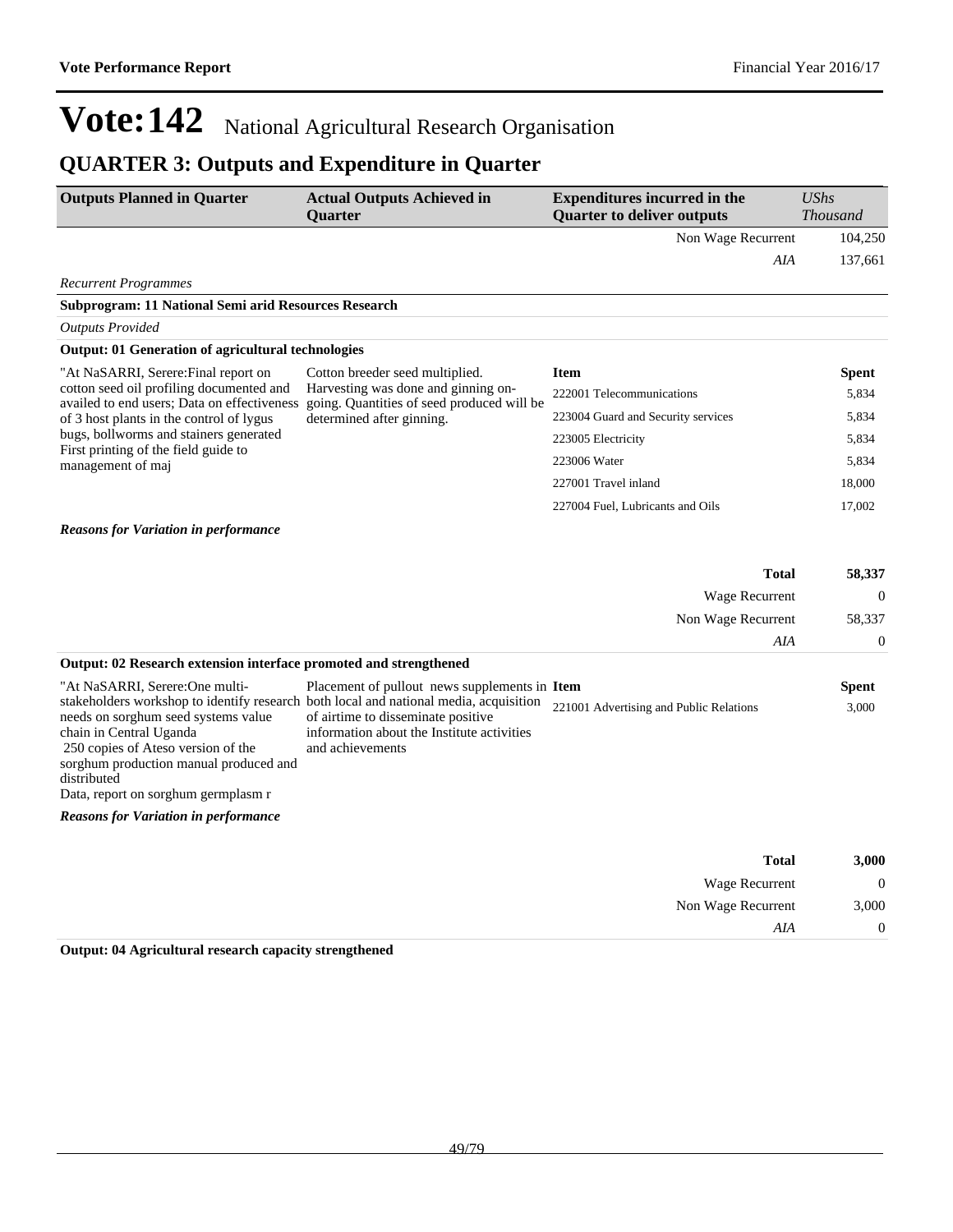### **QUARTER 3: Outputs and Expenditure in Quarter**

| <b>Outputs Planned in Quarter</b>                                                                                               | <b>Actual Outputs Achieved in</b><br><b>Ouarter</b>                                                                                                                                                                                                                                                                                                                                                                                                                              | <b>Expenditures incurred in the</b><br><b>Ouarter to deliver outputs</b> | UShs<br><b>Thousand</b> |
|---------------------------------------------------------------------------------------------------------------------------------|----------------------------------------------------------------------------------------------------------------------------------------------------------------------------------------------------------------------------------------------------------------------------------------------------------------------------------------------------------------------------------------------------------------------------------------------------------------------------------|--------------------------------------------------------------------------|-------------------------|
| "At NaSARRI, Serere: Telephone bills                                                                                            | NASARRI physical facilities (vehicles,<br>office, compound, roads (3km), and other<br>farm equipment) secure, serviced and well<br>maintained, in good usable condition and<br>administrative and research activities<br>uninterrupted. Provisions made during the<br>quarter included internet, fuel, stationery,<br>staff wages (26 laborers), staff welfare,<br>staff facilitation, fuel, and payment for<br>utilities (telephone for 6 months,<br>Electricity for 3 months). | <b>Item</b>                                                              | <b>Spent</b>            |
| paid<br>Procurement of stationery, printing and<br>binding of quarterly reports<br>1071 litres of fuel, repair and service done |                                                                                                                                                                                                                                                                                                                                                                                                                                                                                  | 211102 Contract Staff Salaries (Incl. Casuals,<br>Temporary)             | 15,125                  |
|                                                                                                                                 |                                                                                                                                                                                                                                                                                                                                                                                                                                                                                  | 211103 Allowances                                                        | 6,000                   |
| Contract labour paid, Electricity bills paid<br>Installation of inverters                                                       |                                                                                                                                                                                                                                                                                                                                                                                                                                                                                  | 213002 Incapacity, death benefits and funeral<br>expenses                | 2,050                   |
|                                                                                                                                 |                                                                                                                                                                                                                                                                                                                                                                                                                                                                                  | 221003 Staff Training                                                    | 1,500                   |
|                                                                                                                                 |                                                                                                                                                                                                                                                                                                                                                                                                                                                                                  | 221009 Welfare and Entertainment                                         | 2,500                   |
|                                                                                                                                 |                                                                                                                                                                                                                                                                                                                                                                                                                                                                                  | 223004 Guard and Security services                                       | 5,250                   |
|                                                                                                                                 |                                                                                                                                                                                                                                                                                                                                                                                                                                                                                  | 223005 Electricity                                                       | 6,000                   |
|                                                                                                                                 |                                                                                                                                                                                                                                                                                                                                                                                                                                                                                  | 224004 Cleaning and Sanitation                                           | 9,825                   |
|                                                                                                                                 |                                                                                                                                                                                                                                                                                                                                                                                                                                                                                  | 227001 Travel inland                                                     | 23,958                  |
|                                                                                                                                 |                                                                                                                                                                                                                                                                                                                                                                                                                                                                                  | 227004 Fuel, Lubricants and Oils                                         | 24,539                  |
|                                                                                                                                 |                                                                                                                                                                                                                                                                                                                                                                                                                                                                                  | 228001 Maintenance - Civil                                               | 6,875                   |
|                                                                                                                                 |                                                                                                                                                                                                                                                                                                                                                                                                                                                                                  | 228002 Maintenance - Vehicles                                            | 4,375                   |
|                                                                                                                                 |                                                                                                                                                                                                                                                                                                                                                                                                                                                                                  | 228004 Maintenance – Other                                               | 1,875                   |

#### *Reasons for Variation in performance*

NA

| <b>Total</b>                  | 109,872 |
|-------------------------------|---------|
| Wage Recurrent                | 8,250   |
| Non Wage Recurrent            | 42,914  |
| AIA                           | 58,708  |
| <b>Total For SubProgramme</b> | 171,208 |
| Wage Recurrent                | 8,250   |
| Non Wage Recurrent            | 104,250 |
| AIA                           | 58,708  |

#### *Recurrent Programmes*

### **Subprogram: 12 National Laboratories Research**

*Outputs Provided*

### **Output: 01 Generation of agricultural technologies**

| At NARL, Kawanda, Wakiso: Preliminary                                              | - Additional larval samples collected from Item              |                                    | <b>Spent</b> |
|------------------------------------------------------------------------------------|--------------------------------------------------------------|------------------------------------|--------------|
| data on level of persistence and rate of<br>spread of the egg parasitoid Telenomus | Luwero and Nakaseke.<br>- 10 lines of Nakitembe with 90-100% | 222001 Telecommunications          | 10,335       |
| isis in eastern Uganda; Preliminary                                                | resistance to weevil damage selected.                        | 223004 Guard and Security services | 6,890        |
| information on the technical performance                                           |                                                              | 223005 Electricity                 | 10,751       |
| of the first prototype; Protein-carbohydrate<br>based protocepts; P                |                                                              | 223006 Water                       | 3,000        |
|                                                                                    |                                                              | 227001 Travel inland               | 14,400       |
|                                                                                    |                                                              | 227004 Fuel, Lubricants and Oils   | 13,125       |
| $\mathbf{r}$ , $\mathbf{r}$ , $\mathbf{r}$ , $\mathbf{r}$ , $\mathbf{r}$<br>$\sim$ |                                                              |                                    |              |

#### *Reasons for Variation in performance*

NA

| 58,500 | <b>Total</b>                |  |
|--------|-----------------------------|--|
| 0      | Wage Recurrent              |  |
| 58,500 | Non Wage Recurrent<br>50/70 |  |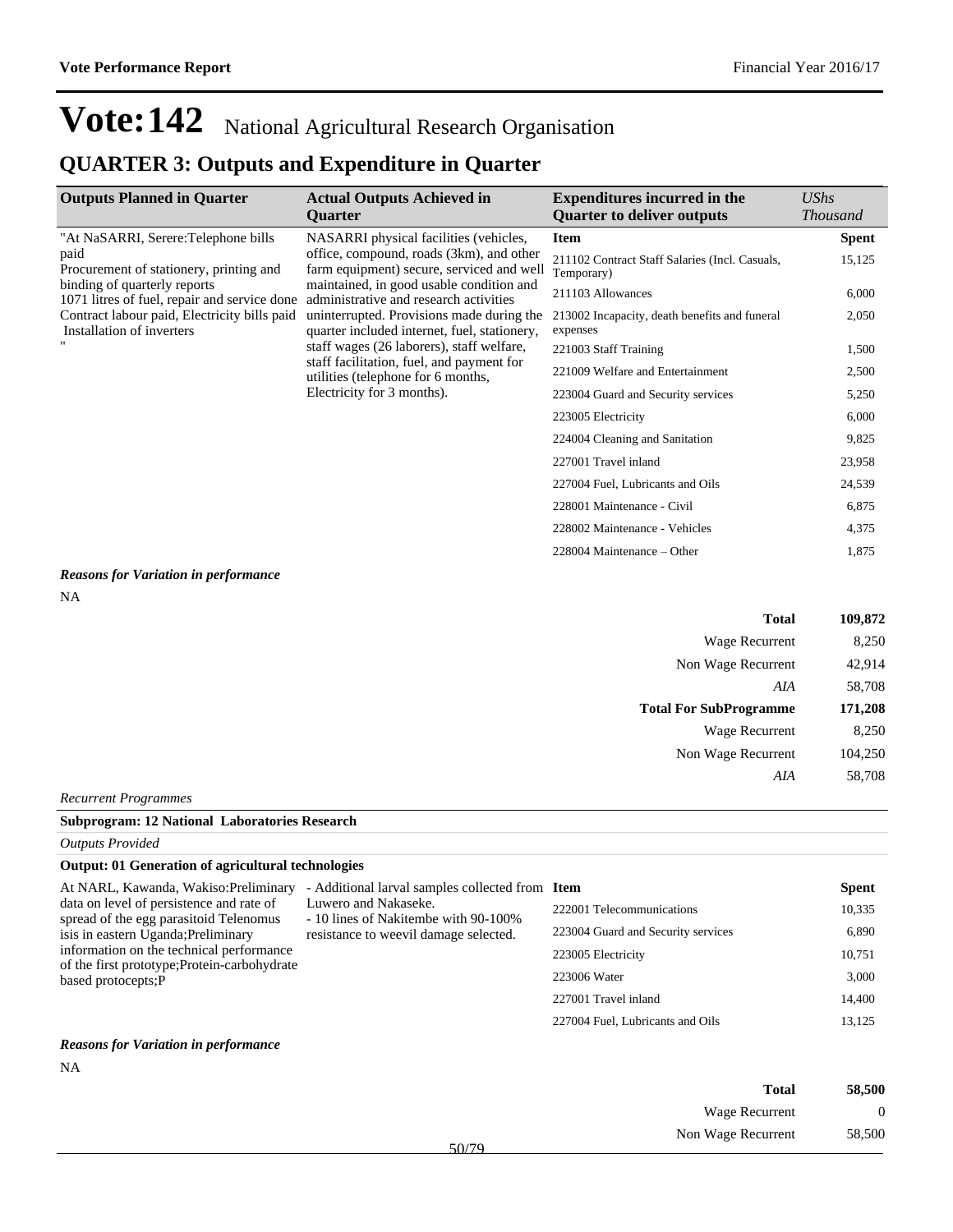### **QUARTER 3: Outputs and Expenditure in Quarter**

| <b>Outputs Planned in Quarter</b>                                      | <b>Actual Outputs Achieved in</b><br><b>Ouarter</b> | <b>Expenditures incurred in the</b><br><b>Ouarter to deliver outputs</b> | $\mathit{UShs}$ | <i>Thousand</i> |
|------------------------------------------------------------------------|-----------------------------------------------------|--------------------------------------------------------------------------|-----------------|-----------------|
|                                                                        |                                                     |                                                                          | AIA             | $\theta$        |
| Output: 02 Research extension interface promoted and strengthened      |                                                     |                                                                          |                 |                 |
| At NARL, Kawanda, Wakiso: Adverts,                                     | - One field monitoring and evaluation               | Item                                                                     |                 | <b>Spent</b>    |
| radio and TV talkshows, newspaper<br>suppliments, bronchures paid for. | made to Eastern and nothern Uganda                  | 221001 Advertising and Public Relations                                  |                 | 3,000           |
| <b>Reasons for Variation in performance</b>                            |                                                     |                                                                          |                 |                 |
| <b>NA</b>                                                              |                                                     |                                                                          |                 |                 |
|                                                                        |                                                     |                                                                          | <b>Total</b>    | 3,000           |
|                                                                        |                                                     | Wage Recurrent                                                           |                 | $\theta$        |
|                                                                        |                                                     | Non Wage Recurrent                                                       |                 | 3,000           |
|                                                                        |                                                     |                                                                          | AIA             | $\overline{0}$  |

#### **Output: 04 Agricultural research capacity strengthened**

| At NARL, Kawanda, Wakiso: Ouarterly                                           | NARL physical facilities (vehicles, office, Item                                     |                                                              | <b>Spent</b> |
|-------------------------------------------------------------------------------|--------------------------------------------------------------------------------------|--------------------------------------------------------------|--------------|
| payment of Utility Bills, Water, UMEME<br>& Telecommunications; Purchase of   | compound (6000 Square meters) and<br>laboratory and other farm equipment)            | 211102 Contract Staff Salaries (Incl. Casuals,<br>Temporary) | 143,125      |
| approx. coffins and other assorted<br>construction materials; 2 Technician, 3 | secure, serviced and well maintained, in<br>good usable condition and administrative | 221002 Workshops and Seminars                                | 110,000      |
| support staff and Finance & Audit staff                                       | and research activities uninterrupted.                                               | 221003 Staff Training                                        | 3,003        |
| facilitated for training on Pr                                                | Provisions made during the quarter<br>included fuel, stationery, staff welfare,      | 221006 Commissions and related charges                       | 1,723        |
|                                                                               | staff facilitation, Payment for utilities                                            | 221007 Books, Periodicals & Newspapers                       | 4,073        |
|                                                                               | (electricity January-March 2017),<br>maintenance of trials on station.               | 221008 Computer supplies and Information<br>Technology (IT)  | 9,000        |
|                                                                               | Procurement of lab. and field reagents, and<br>workshop materials.                   | 221009 Welfare and Entertainment                             | 19,470       |
|                                                                               |                                                                                      | 221011 Printing, Stationery, Photocopying and<br>Binding     | 17,000       |
|                                                                               |                                                                                      | 222003 Information and communications<br>technology (ICT)    | 9,000        |
|                                                                               |                                                                                      | 223005 Electricity                                           | 97,590       |
|                                                                               |                                                                                      | 223006 Water                                                 | 3,800        |
|                                                                               |                                                                                      | 224001 Medical and Agricultural supplies                     | 108,333      |
|                                                                               |                                                                                      | 224004 Cleaning and Sanitation                               | 11,250       |
|                                                                               |                                                                                      | 227001 Travel inland                                         | 53,375       |
|                                                                               |                                                                                      | 227004 Fuel, Lubricants and Oils                             | 38,200       |
|                                                                               |                                                                                      | 228001 Maintenance - Civil                                   | 159,530      |
|                                                                               |                                                                                      | 228002 Maintenance - Vehicles                                | 58,503       |
|                                                                               |                                                                                      | 228004 Maintenance – Other                                   | 79,000       |

#### *Reasons for Variation in performance* NA

| <b>Total</b>                  | 925,973 |
|-------------------------------|---------|
| Wage Recurrent                | 13,125  |
| Non Wage Recurrent            | 50,925  |
| AIA                           | 861,923 |
| <b>Total For SubProgramme</b> | 987,473 |
| Wage Recurrent                | 13,125  |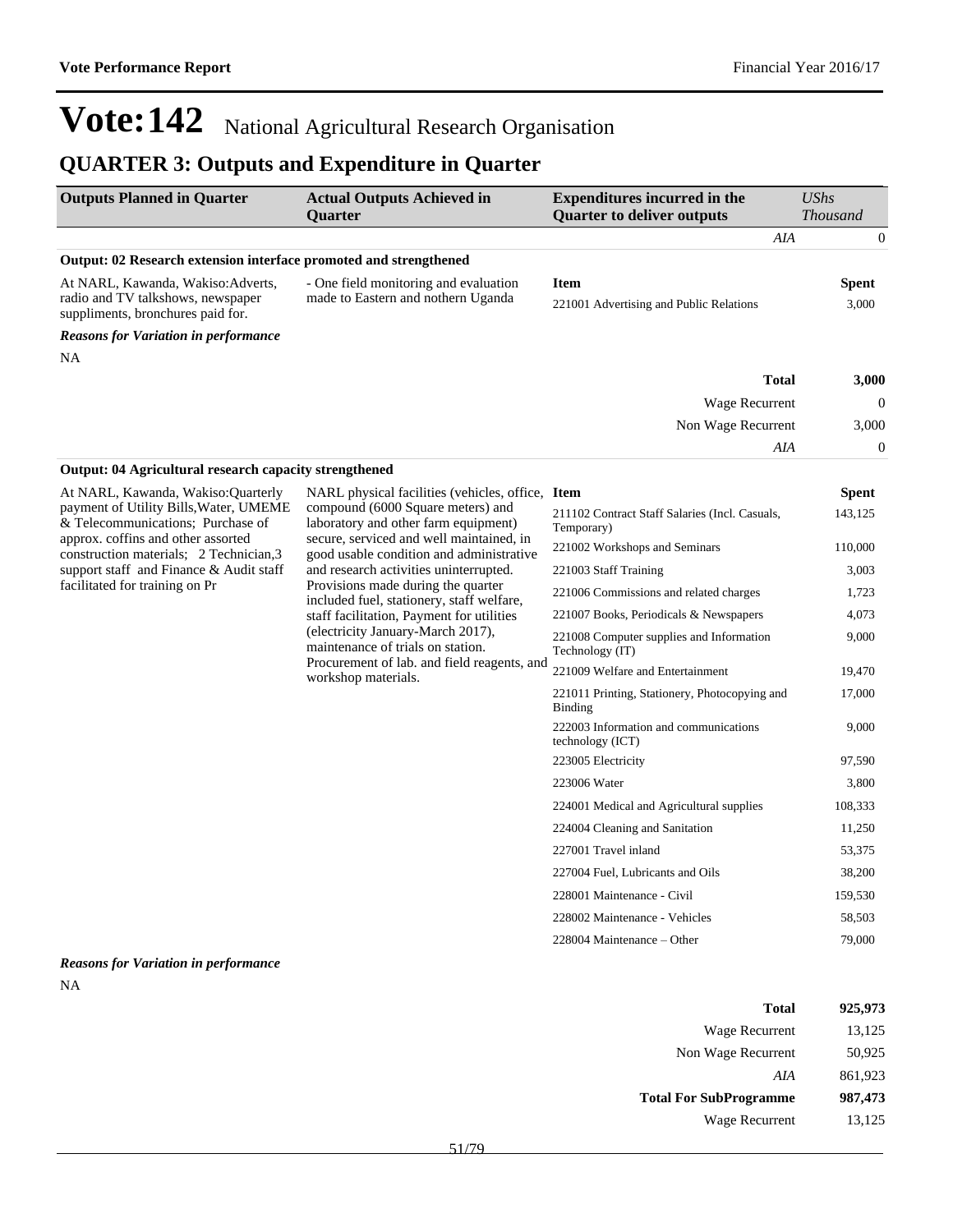### **QUARTER 3: Outputs and Expenditure in Quarter**

| <b>Outputs Planned in Quarter</b>                                                | <b>Actual Outputs Achieved in</b>                                                                                                | <b>Expenditures incurred in the</b>                      | <b>UShs</b>      |
|----------------------------------------------------------------------------------|----------------------------------------------------------------------------------------------------------------------------------|----------------------------------------------------------|------------------|
|                                                                                  | <b>Quarter</b>                                                                                                                   | <b>Quarter to deliver outputs</b>                        | <b>Thousand</b>  |
|                                                                                  |                                                                                                                                  | Non Wage Recurrent                                       | 112,425          |
|                                                                                  |                                                                                                                                  | AIA                                                      | 861,923          |
| <b>Recurrent Programmes</b>                                                      |                                                                                                                                  |                                                          |                  |
| Subprogram: 13 Abi ZARDI                                                         |                                                                                                                                  |                                                          |                  |
| <b>Outputs Provided</b>                                                          |                                                                                                                                  |                                                          |                  |
| <b>Output: 01 Generation of agricultural technologies</b>                        |                                                                                                                                  |                                                          |                  |
| "At Abi ZARDI, Arua: Fuel available for                                          | Abi ZARDI on station livestock and fish                                                                                          | <b>Item</b>                                              | Spent            |
| administrative activities during 3rd quarter maintained and other field research | activities, field visits to monitor different                                                                                    | 221011 Printing, Stationery, Photocopying and<br>Binding | 1,000            |
| Assorted stationary available during 3rd<br>quarter                              | research activities.                                                                                                             | 222001 Telecommunications                                | 1,245            |
| Human Resource and administrative                                                |                                                                                                                                  | 223005 Electricity                                       | 4,500            |
| reports for 3rd quarter prepared and                                             |                                                                                                                                  | 223006 Water                                             | 3,000            |
| submitted to NAROSEC<br>Telephone services supp                                  |                                                                                                                                  | 227001 Travel inland                                     | 2,160            |
|                                                                                  |                                                                                                                                  | 227004 Fuel, Lubricants and Oils                         | 5,400            |
| <b>Reasons for Variation in performance</b>                                      |                                                                                                                                  |                                                          |                  |
| NA                                                                               |                                                                                                                                  |                                                          |                  |
|                                                                                  |                                                                                                                                  | Total                                                    | 17,305           |
|                                                                                  |                                                                                                                                  | Wage Recurrent                                           | $\boldsymbol{0}$ |
|                                                                                  |                                                                                                                                  | Non Wage Recurrent                                       | 17,305           |
|                                                                                  |                                                                                                                                  | AIA                                                      | $\theta$         |
| Output: 02 Research extension interface promoted and strengthened                |                                                                                                                                  |                                                          |                  |
| At Abi ZARDI, Arua: Institute activities                                         | Pre-seasonal inter-active meetings with                                                                                          | <b>Item</b>                                              | Spent            |
| and programmes advertised during 3rd<br>quarter.                                 | farmers. 3 farmer groups identified for<br>hosting multiplication fields for Seso 1<br>and Seso 3 sorghum multiplication fields. | 221001 Advertising and Public Relations                  | 1,500            |
| <b>Reasons for Variation in performance</b>                                      |                                                                                                                                  |                                                          |                  |
| NA                                                                               |                                                                                                                                  |                                                          |                  |
|                                                                                  |                                                                                                                                  | <b>Total</b>                                             | 1,500            |
|                                                                                  |                                                                                                                                  | <b>Wage Recurrent</b>                                    | $\Omega$         |
|                                                                                  |                                                                                                                                  | Non Wage Recurrent                                       | 1,500            |
|                                                                                  |                                                                                                                                  | AIA                                                      | $\boldsymbol{0}$ |
| Output: 04 Agricultural research capacity strengthened                           |                                                                                                                                  |                                                          |                  |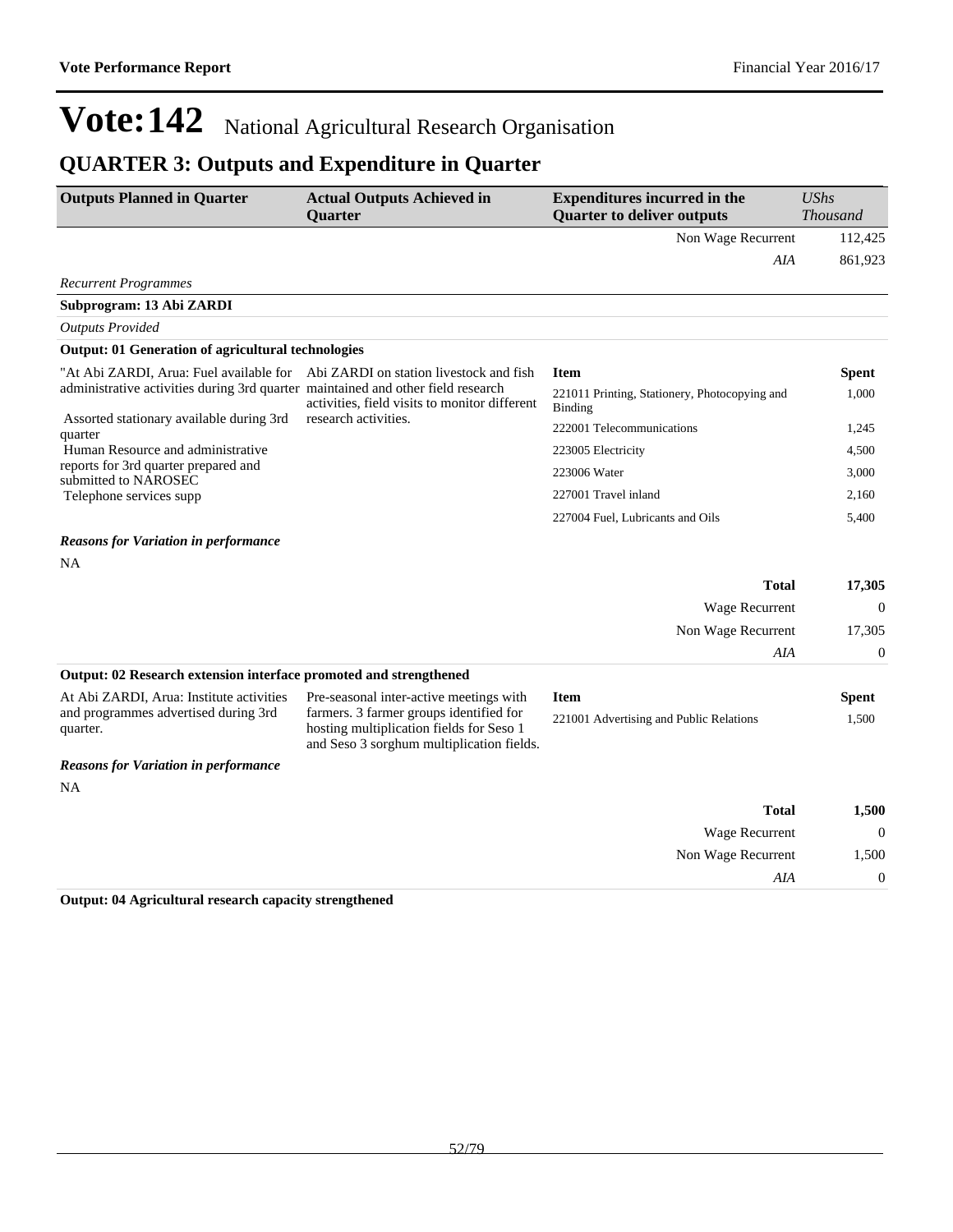### **QUARTER 3: Outputs and Expenditure in Quarter**

| <b>Outputs Planned in Quarter</b>                                                                                            | <b>Actual Outputs Achieved in</b>                                                                                                     | <b>Expenditures incurred in the</b>                             | <b>UShs</b>     |
|------------------------------------------------------------------------------------------------------------------------------|---------------------------------------------------------------------------------------------------------------------------------------|-----------------------------------------------------------------|-----------------|
|                                                                                                                              | Quarter                                                                                                                               | <b>Quarter to deliver outputs</b>                               | <b>Thousand</b> |
| At Abi ZARDI, Arua: Contracts awarded                                                                                        | Abi ZARDI physical facilities (vehicles,                                                                                              | <b>Item</b>                                                     | <b>Spent</b>    |
| to successful bidders during 3rd quarter<br>Matters affecting Abi ZARDI in 3rd                                               | office, compound (perimeter fence) and<br>laboratory and other farm equipment                                                         | 211102 Contract Staff Salaries (Incl. Casuals,<br>Temporary)    | 12,818          |
| quarter brought to the attention of NARO<br>management. Claims for death benefit,<br>incapacity and funeral costs during 3rd | (generator/borehole)) secure, serviced and<br>well maintained, in good usable condition<br>and administrative and research activities | 213002 Incapacity, death benefits and funeral<br>expenses       | 1,500           |
| quarter paid                                                                                                                 | uninterrupted. Provisions made during the                                                                                             | 221003 Staff Training                                           | 6,750           |
| Hired                                                                                                                        | quarter included fuel, stationery, paid part                                                                                          | 221006 Commissions and related charges                          | 690             |
|                                                                                                                              | staff wages, staff welfare, staff facilitation,<br>Payment for ICT, airtime and utilities                                             | 221009 Welfare and Entertainment                                | 8,550           |
|                                                                                                                              | (electricity and water (Water for animals<br>sourced during the dry period,                                                           | 221011 Printing, Stationery, Photocopying and<br><b>Binding</b> | 1,000           |
|                                                                                                                              | maintenance of fish cages, paddocks on<br>station and off station.                                                                    | 222002 Postage and Courier                                      | 375             |
|                                                                                                                              |                                                                                                                                       | 223004 Guard and Security services                              | 11,625          |
|                                                                                                                              |                                                                                                                                       | 223005 Electricity                                              | 3,000           |
|                                                                                                                              |                                                                                                                                       | 223006 Water                                                    | 2,250           |
|                                                                                                                              |                                                                                                                                       | 224001 Medical and Agricultural supplies                        | 5,042           |
|                                                                                                                              |                                                                                                                                       | 224004 Cleaning and Sanitation                                  | 1,800           |
|                                                                                                                              |                                                                                                                                       | 224006 Agricultural Supplies                                    | 8,250           |
|                                                                                                                              |                                                                                                                                       | 226001 Insurances                                               | 450             |
|                                                                                                                              |                                                                                                                                       | 227001 Travel inland                                            | 16,836          |
|                                                                                                                              |                                                                                                                                       | 227004 Fuel, Lubricants and Oils                                | 7,550           |
|                                                                                                                              |                                                                                                                                       | 228001 Maintenance - Civil                                      | 4,171           |
|                                                                                                                              |                                                                                                                                       | 228002 Maintenance - Vehicles                                   | 11,300          |
|                                                                                                                              |                                                                                                                                       | 228003 Maintenance – Machinery, Equipment<br>& Furniture        | 2,400           |
| <b>Reasons for Variation in performance</b><br>NA                                                                            |                                                                                                                                       |                                                                 |                 |

| 106,357 | <b>Total</b>                  |
|---------|-------------------------------|
| 6,750   | Wage Recurrent                |
| 36,565  | Non Wage Recurrent            |
| 63,042  | AIA                           |
| 125,162 | <b>Total For SubProgramme</b> |
| 6,750   | Wage Recurrent                |
| 55,370  | Non Wage Recurrent            |
| 63,042  | AIA                           |
|         |                               |

*Recurrent Programmes*

### **Subprogram: 14 Bulindi ZARDI**

*Outputs Provided*

**Output: 01 Generation of agricultural technologies**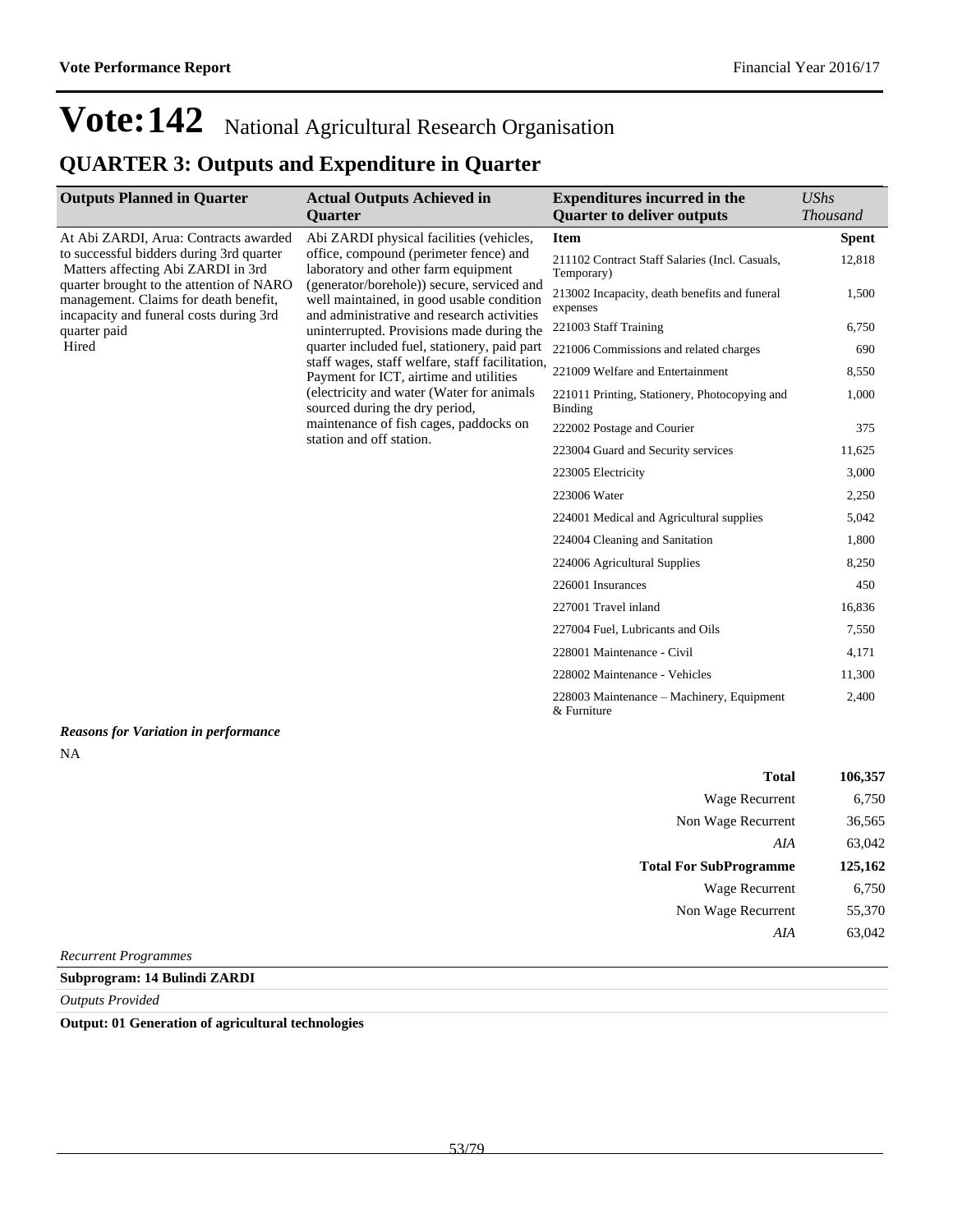*AIA* 0

## **Vote:142** National Agricultural Research Organisation

### **QUARTER 3: Outputs and Expenditure in Quarter**

| <b>Outputs Planned in Quarter</b>                                           | <b>Actual Outputs Achieved in</b><br><b>Ouarter</b>    | <b>Expenditures incurred in the</b><br><b>Quarter to deliver outputs</b> | $\mathit{UShs}$<br><i>Thousand</i> |
|-----------------------------------------------------------------------------|--------------------------------------------------------|--------------------------------------------------------------------------|------------------------------------|
| "At Bulindi ZARDI, Hoima:1 acres of                                         | Conducted pre-seasonal planting meetings Item          |                                                                          | <b>Spent</b>                       |
| coffee mother garden maintained and<br>6250 seedlings generated             | and monitored farmers fields during the<br>dry season. | 221011 Printing, Stationery, Photocopying and<br>Binding                 | 700                                |
| • At least 5,000 seedlings Pinus caribae<br>and at least 5,000 seedlings of |                                                        | 222001 Telecommunications                                                | 2,700                              |
| Maesiopsis eminii generate and availed                                      |                                                        | 223005 Electricity                                                       | 3,600                              |
| them to farmers in LACZ<br>$\mathbf{H}$                                     |                                                        | 227001 Travel inland                                                     | 18.900                             |

*Reasons for Variation in performance*

|                                                                                                                                                                                                                                                |                                                        |                      | <b>Total</b>       | 25,900         |
|------------------------------------------------------------------------------------------------------------------------------------------------------------------------------------------------------------------------------------------------|--------------------------------------------------------|----------------------|--------------------|----------------|
|                                                                                                                                                                                                                                                |                                                        |                      | Wage Recurrent     | $\theta$       |
|                                                                                                                                                                                                                                                |                                                        |                      | Non Wage Recurrent | 25,900         |
|                                                                                                                                                                                                                                                |                                                        |                      | AIA                | $\theta$       |
| Output: 02 Research extension interface promoted and strengthened                                                                                                                                                                              |                                                        |                      |                    |                |
| "At Bulindi ZARDI, Hoima: Atleast 500                                                                                                                                                                                                          | Conducted pre-seasonal planting meetings               | <b>Item</b>          |                    | <b>Spent</b>   |
| brochures, 500 fact sheets and 3 posters<br>produced and accesed by 1000 farmers. •<br>At least 2500 Banana suckers harvested<br>from 4 acres<br>• Atleast 40 farmers accessing succers to<br>plant 0.125 acres each<br>$\cdot$ At least 5,000 | and monitored farmers fields during the<br>dry season. | 227001 Travel inland |                    | 6,825          |
| <b>Reasons for Variation in performance</b>                                                                                                                                                                                                    |                                                        |                      |                    |                |
| Nil                                                                                                                                                                                                                                            |                                                        |                      |                    |                |
|                                                                                                                                                                                                                                                |                                                        |                      | <b>Total</b>       | 6,825          |
|                                                                                                                                                                                                                                                |                                                        |                      | Wage Recurrent     | $\overline{0}$ |
|                                                                                                                                                                                                                                                |                                                        |                      | Non Wage Recurrent | 6,825          |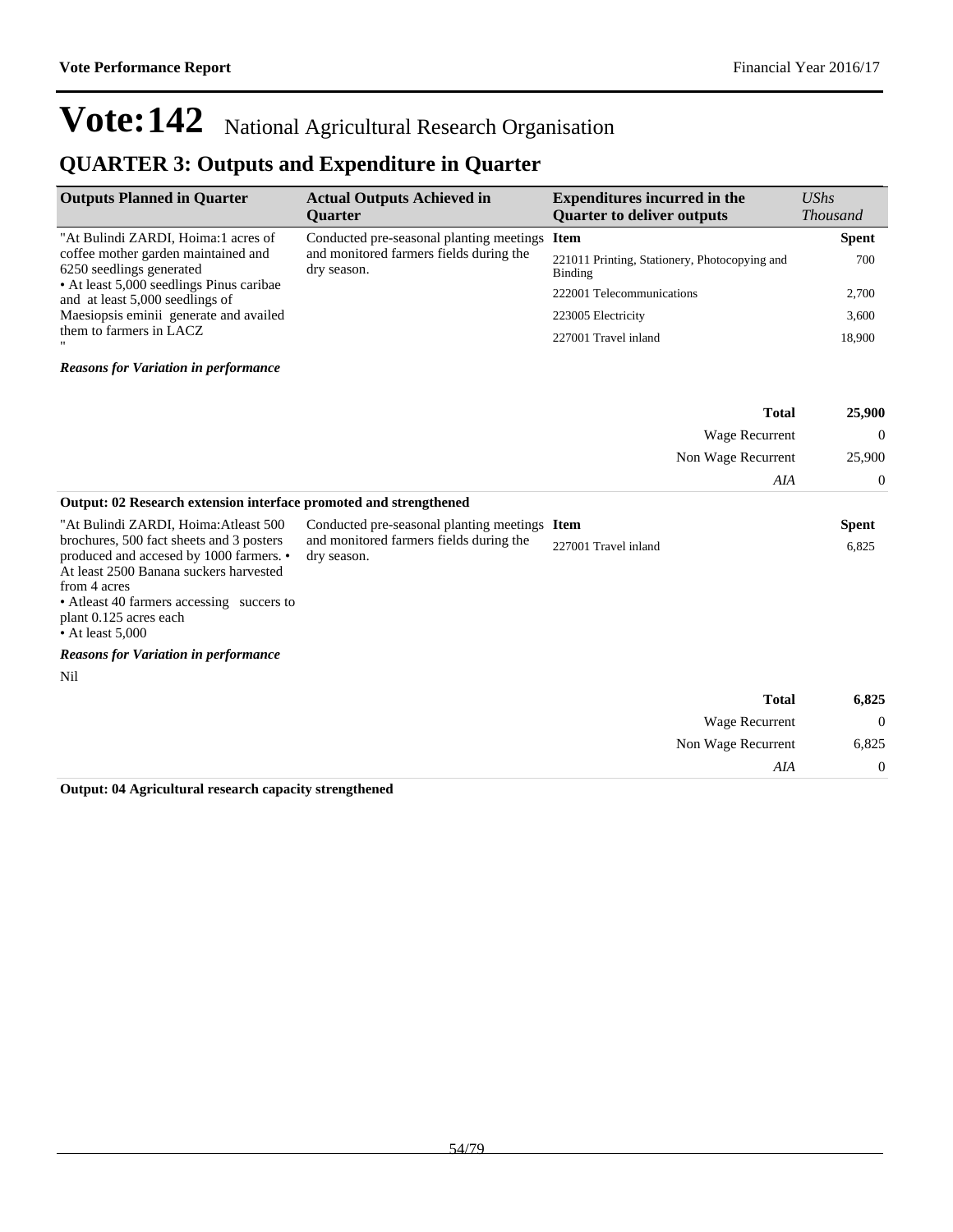## **QUARTER 3: Outputs and Expenditure in Quarter**

| <b>Outputs Planned in Quarter</b>                                                      | <b>Actual Outputs Achieved in</b><br><b>Ouarter</b>                                                                             | <b>Expenditures incurred in the</b><br><b>Quarter to deliver outputs</b> | <b>UShs</b><br><i>Thousand</i> |
|----------------------------------------------------------------------------------------|---------------------------------------------------------------------------------------------------------------------------------|--------------------------------------------------------------------------|--------------------------------|
| "At Bulindi ZARDI, Hoima: At least 6                                                   | Bulindi physical facilities (vehicles,                                                                                          | <b>Item</b>                                                              | <b>Spent</b>                   |
| staff attend short courses for improved<br>management of research projects             | office, and laboratory and farm<br>equipment) secure, serviced and well                                                         | 211102 Contract Staff Salaries (Incl. Casuals,<br>Temporary)             | 17,209                         |
| At least 12 contract staff paid their wages.<br>Incapacity, death benefit, and funeral | maintained, in good usable condition and<br>Uninterrupted administrative and research<br>activities. Provisions made during the | 213002 Incapacity, death benefits and funeral<br>expenses                | 3,000                          |
| costs for Bulindi ZARDI compasated in                                                  | quarter included fuel, stationery, staff                                                                                        | 221009 Welfare and Entertainment                                         | 3,253                          |
| 3rd Quarter. Atleas                                                                    | wages paid (12 contract laborers), staff<br>welfare, staff facilitation, 6 staff trained (2)                                    | 221011 Printing, Stationery, Photocopying and<br><b>Binding</b>          | 6,094                          |
|                                                                                        | in project proposal writing.<br>4 in data collection and analysis) and                                                          | 221012 Small Office Equipment                                            | 200                            |
|                                                                                        | maintenance of field trials and farm                                                                                            | 223004 Guard and Security services                                       | 22,190                         |
|                                                                                        | animals.                                                                                                                        | 223005 Electricity                                                       | 6,409                          |
|                                                                                        |                                                                                                                                 | 224001 Medical and Agricultural supplies                                 | 9,702                          |
|                                                                                        |                                                                                                                                 | 224004 Cleaning and Sanitation                                           | 18,403                         |
|                                                                                        |                                                                                                                                 | 224005 Uniforms, Beddings and Protective<br>Gear                         | 6,069                          |
|                                                                                        |                                                                                                                                 | 224006 Agricultural Supplies                                             | 19,013                         |
|                                                                                        |                                                                                                                                 | 226001 Insurances                                                        | 300                            |
|                                                                                        |                                                                                                                                 | 227001 Travel inland                                                     | 13,782                         |
|                                                                                        |                                                                                                                                 | 227004 Fuel, Lubricants and Oils                                         | 7,270                          |
|                                                                                        |                                                                                                                                 | 228001 Maintenance - Civil                                               | 4,335                          |
|                                                                                        |                                                                                                                                 | 228002 Maintenance - Vehicles                                            | 12,533                         |
|                                                                                        |                                                                                                                                 |                                                                          |                                |

### *Reasons for Variation in performance* Nil

| <b>Total</b>                  | 149,761 |
|-------------------------------|---------|
| Wage Recurrent                | 6,750   |
| Non Wage Recurrent            | 33,725  |
| AIA                           | 109,286 |
| <b>Total For SubProgramme</b> | 182,486 |
| Wage Recurrent                | 6,750   |
| Non Wage Recurrent            | 66,450  |
| AIA                           | 109,286 |
| $D_{acurrent} D_{vaavannac}$  |         |

*Recurrent Programmes*

**Subprogram: 15 Kachwekano ZARDI**

| <b>Outputs Provided</b>                                   |                                                                                      |                                                          |              |
|-----------------------------------------------------------|--------------------------------------------------------------------------------------|----------------------------------------------------------|--------------|
| <b>Output: 01 Generation of agricultural technologies</b> |                                                                                      |                                                          |              |
| Healthy mother gardens.                                   | - Maintained the apple and pear mother                                               | <b>Item</b>                                              | <b>Spent</b> |
|                                                           | gardens.<br>The M&E team visited all stations and on                                 | 221011 Printing, Stationery, Photocopying and<br>Binding | 500          |
|                                                           | farm trials. Report is available and the<br>land utilization plan is being developed | 222001 Telecommunications                                | 1,197        |
|                                                           |                                                                                      | 223005 Electricity                                       | 6,750        |
|                                                           |                                                                                      | 223006 Water                                             | 3,750        |
|                                                           |                                                                                      | 227001 Travel inland                                     | 2,964        |
|                                                           |                                                                                      | 227004 Fuel, Lubricants and Oils                         | 6,083        |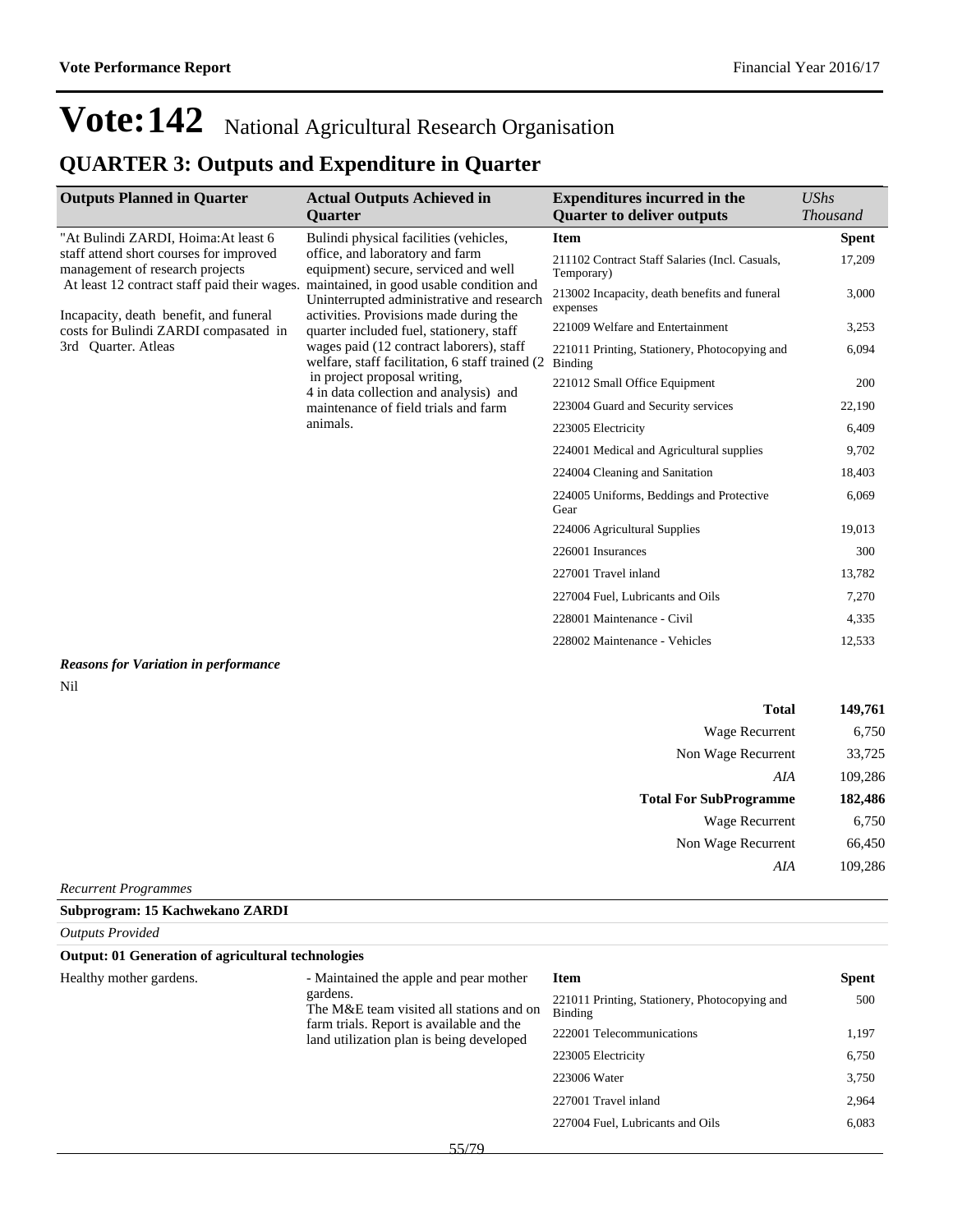### **QUARTER 3: Outputs and Expenditure in Quarter**

| <b>Outputs Planned in Quarter</b>                                                                                                    | <b>Actual Outputs Achieved in</b><br><b>Ouarter</b>                                                                                | <b>Expenditures incurred in the</b><br><b>Quarter to deliver outputs</b> | <b>UShs</b><br><b>Thousand</b> |
|--------------------------------------------------------------------------------------------------------------------------------------|------------------------------------------------------------------------------------------------------------------------------------|--------------------------------------------------------------------------|--------------------------------|
| <b>Reasons for Variation in performance</b>                                                                                          |                                                                                                                                    |                                                                          |                                |
| Nil                                                                                                                                  |                                                                                                                                    | <b>Total</b>                                                             |                                |
|                                                                                                                                      |                                                                                                                                    | Wage Recurrent                                                           | 21,244<br>$\theta$             |
|                                                                                                                                      |                                                                                                                                    | Non Wage Recurrent                                                       | 21,244                         |
|                                                                                                                                      |                                                                                                                                    | AIA                                                                      | $\mathbf{0}$                   |
| Output: 02 Research extension interface promoted and strengthened                                                                    |                                                                                                                                    |                                                                          |                                |
| Public awareness of research at                                                                                                      | maintained aquaculture demo.                                                                                                       | <b>Item</b>                                                              | <b>Spent</b>                   |
| KaZARDI.                                                                                                                             |                                                                                                                                    | 221001 Advertising and Public Relations                                  | 750                            |
| <b>Reasons for Variation in performance</b>                                                                                          |                                                                                                                                    |                                                                          |                                |
| Nil                                                                                                                                  |                                                                                                                                    |                                                                          |                                |
|                                                                                                                                      |                                                                                                                                    | <b>Total</b>                                                             | 750                            |
|                                                                                                                                      |                                                                                                                                    | Wage Recurrent                                                           | $\boldsymbol{0}$               |
|                                                                                                                                      |                                                                                                                                    | Non Wage Recurrent                                                       | 750                            |
|                                                                                                                                      |                                                                                                                                    | AIA                                                                      | $\mathbf{0}$                   |
| <b>Output: 04 Agricultural research capacity strengthened</b>                                                                        |                                                                                                                                    |                                                                          |                                |
| At Kachwenkano ZARDI, Kabale: Report                                                                                                 | Kachwekano ZARDI physical facilities                                                                                               | <b>Item</b>                                                              | <b>Spent</b>                   |
| for the third quarter available; At least 200<br>units of Water, 2000 units of electricity<br>and 2000 units airtime provided in the | (vehicles, office, compound(10,000m2<br>kept clean laboratory and farm equipment)<br>secure, serviced and well maintained, in      | 211102 Contract Staff Salaries (Incl. Casuals,<br>Temporary)             | 24,860                         |
| third quarter; Vehicles and motorcycles                                                                                              | good usable condition and Uninterrupted                                                                                            | 221006 Commissions and related charges                                   | 5,433                          |
| Serviced and maintained good condition;                                                                                              | administrative and research activities.                                                                                            | 221009 Welfare and Entertainment                                         | 4,257                          |
| Improve                                                                                                                              | Provisions made during the quarter<br>included fuel, stationery, staff wages, staff<br>welfare, staff facilitation and maintenance | 221011 Printing, Stationery, Photocopying and<br>Binding                 | 2,500                          |
|                                                                                                                                      | of field trials and farm animals. Paid                                                                                             | 223004 Guard and Security services                                       | 7,779                          |
|                                                                                                                                      | utilities (200 units of Water, 2000 units of 223005 Electricity                                                                    |                                                                          | 4,346                          |
|                                                                                                                                      | electricity and 2000 units airtime<br>provided in the quarter                                                                      | 223006 Water                                                             | 2,531                          |
|                                                                                                                                      |                                                                                                                                    | 224001 Medical and Agricultural supplies                                 | 32,950                         |
|                                                                                                                                      |                                                                                                                                    | 224004 Cleaning and Sanitation                                           | 13,198                         |
|                                                                                                                                      |                                                                                                                                    | 227001 Travel inland                                                     | 21,112                         |
|                                                                                                                                      |                                                                                                                                    | 227004 Fuel, Lubricants and Oils                                         | 12,192                         |
|                                                                                                                                      |                                                                                                                                    | 228001 Maintenance - Civil                                               | 9,064                          |
|                                                                                                                                      |                                                                                                                                    | 228002 Maintenance - Vehicles                                            | 16,134                         |
|                                                                                                                                      |                                                                                                                                    | $228004$ Maintenance – Other                                             | 2,079                          |
| <b>Reasons for Variation in performance</b>                                                                                          |                                                                                                                                    |                                                                          |                                |
| Nil                                                                                                                                  |                                                                                                                                    |                                                                          |                                |

| 158,436 | <b>Total</b>                  |
|---------|-------------------------------|
| 6,750   | Wage Recurrent                |
| 40,256  | Non Wage Recurrent            |
| 111,430 | AIA                           |
|         |                               |
| 180,430 | <b>Total For SubProgramme</b> |
| 6,750   | Wage Recurrent                |
| 62,250  | Non Wage Recurrent            |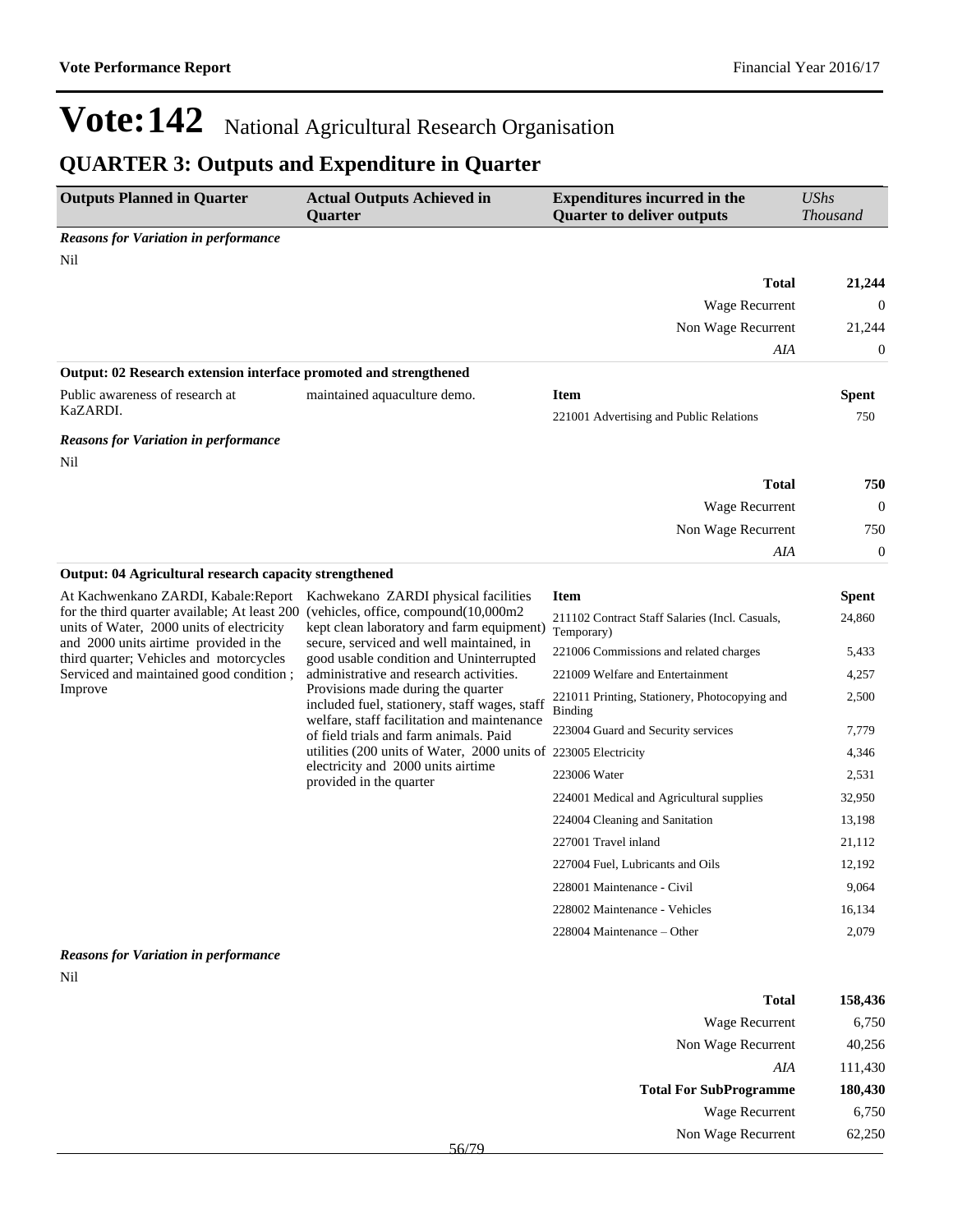## **QUARTER 3: Outputs and Expenditure in Quarter**

| <b>Outputs Planned in Quarter</b>                                                   | <b>Actual Outputs Achieved in</b><br>Quarter                                                                                                              | <b>Expenditures incurred in the</b><br><b>Quarter to deliver outputs</b> | <b>UShs</b><br><b>Thousand</b> |
|-------------------------------------------------------------------------------------|-----------------------------------------------------------------------------------------------------------------------------------------------------------|--------------------------------------------------------------------------|--------------------------------|
|                                                                                     |                                                                                                                                                           | AIA                                                                      | 111,430                        |
| <b>Recurrent Programmes</b>                                                         |                                                                                                                                                           |                                                                          |                                |
| Subprogram: 16 Mukono ZARDI                                                         |                                                                                                                                                           |                                                                          |                                |
| <b>Outputs Provided</b>                                                             |                                                                                                                                                           |                                                                          |                                |
| <b>Output: 01 Generation of agricultural technologies</b>                           |                                                                                                                                                           |                                                                          |                                |
| At Mukono ZARDI, Mukono:Two                                                         | Maintained banana and coffee, cocoa<br>mother gardens at Mukono and<br>Kamenyamiggo.                                                                      | <b>Item</b>                                                              | <b>Spent</b>                   |
| experiments established to evaluate the<br>yield, pest and disease performance of 3 |                                                                                                                                                           | 221008 Computer supplies and Information<br>Technology (IT)              | 1,000                          |
| varietes of beans and 3 of sweet potat0                                             | Maintained                                                                                                                                                | 221011 Printing, Stationery, Photocopying and<br><b>Binding</b>          | 1,000                          |
|                                                                                     |                                                                                                                                                           | 222001 Telecommunications                                                | 1,197                          |
|                                                                                     |                                                                                                                                                           | 223005 Electricity                                                       | 8,250                          |
|                                                                                     |                                                                                                                                                           | 227001 Travel inland                                                     | 3,900                          |
|                                                                                     |                                                                                                                                                           | 227004 Fuel, Lubricants and Oils                                         | 4,583                          |
| <b>Reasons for Variation in performance</b>                                         |                                                                                                                                                           |                                                                          |                                |
|                                                                                     |                                                                                                                                                           | <b>Total</b>                                                             | 19,930                         |
|                                                                                     |                                                                                                                                                           | Wage Recurrent                                                           | $\theta$                       |
|                                                                                     |                                                                                                                                                           | Non Wage Recurrent                                                       | 19,930                         |
|                                                                                     |                                                                                                                                                           | AIA                                                                      | $\mathbf 0$                    |
| Output: 02 Research extension interface promoted and strengthened                   |                                                                                                                                                           |                                                                          |                                |
| At Mukono ZARDI, Mukono: Public                                                     | Follow-up on previous programme in                                                                                                                        | <b>Item</b>                                                              | <b>Spent</b>                   |
| technology contest shows initiated;                                                 | Luwero primary schools done. Bananas<br>planted in all schools had performed well<br>with afew requiring gap filling.<br>Vegetables were to be replanted. | 221001 Advertising and Public Relations                                  | 1.500                          |
| <b>Reasons for Variation in performance</b>                                         |                                                                                                                                                           |                                                                          |                                |
|                                                                                     |                                                                                                                                                           | <b>Total</b>                                                             | 1,500                          |
|                                                                                     |                                                                                                                                                           | Wage Recurrent                                                           | $\Omega$                       |
|                                                                                     |                                                                                                                                                           | Non Wage Recurrent                                                       | 1,500                          |
|                                                                                     |                                                                                                                                                           | AIA                                                                      | $\theta$                       |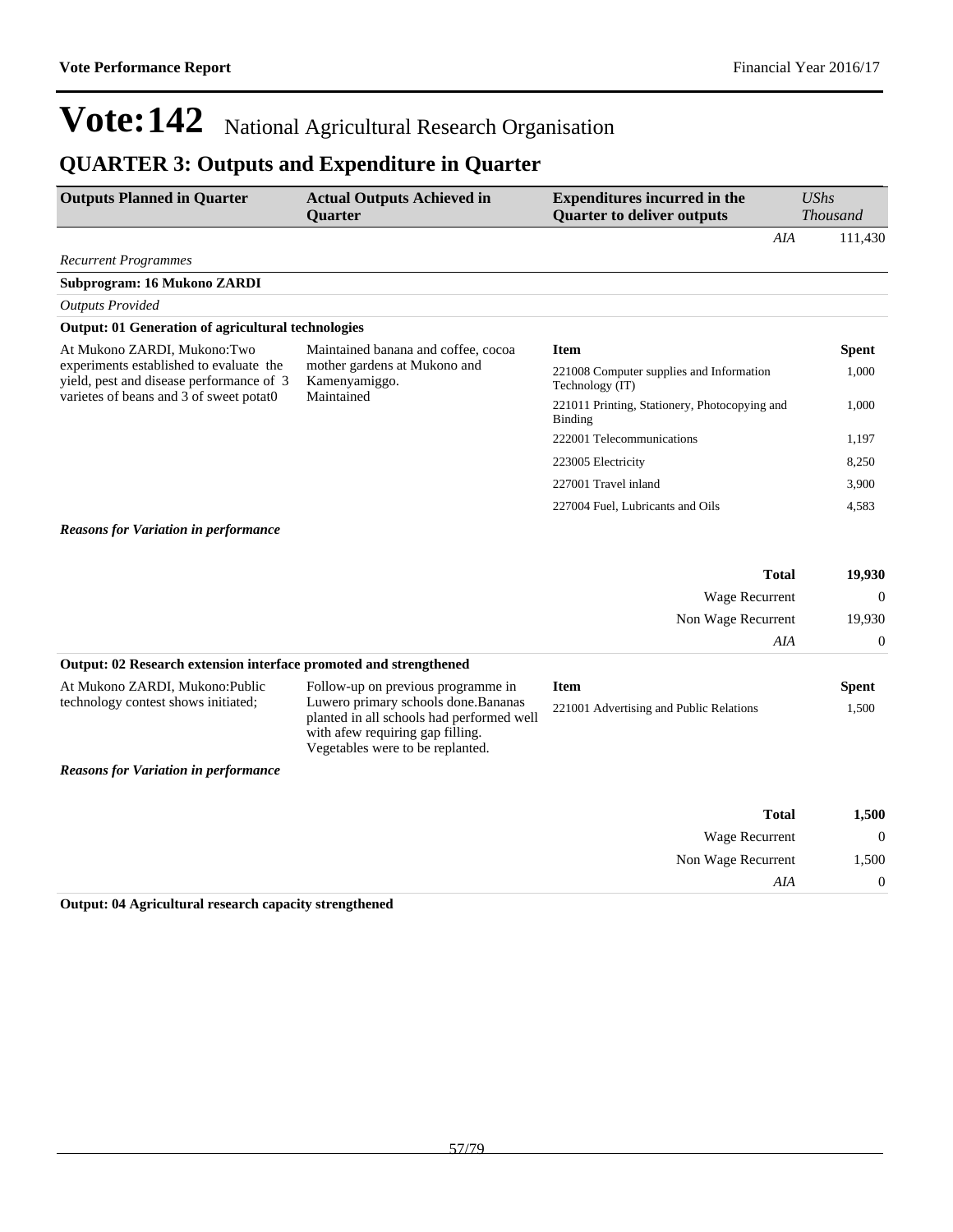### **QUARTER 3: Outputs and Expenditure in Quarter**

| <b>Outputs Planned in Quarter</b>                                                                                                                                                                             | <b>Actual Outputs Achieved in</b>                                                                                                                                                                                                                                                                                                                                                   | <b>Expenditures incurred in the</b>                             | <b>UShs</b>     |
|---------------------------------------------------------------------------------------------------------------------------------------------------------------------------------------------------------------|-------------------------------------------------------------------------------------------------------------------------------------------------------------------------------------------------------------------------------------------------------------------------------------------------------------------------------------------------------------------------------------|-----------------------------------------------------------------|-----------------|
|                                                                                                                                                                                                               | <b>Ouarter</b>                                                                                                                                                                                                                                                                                                                                                                      | <b>Quarter to deliver outputs</b>                               | <b>Thousand</b> |
| At Mukono ZARDI, Mukono: Project<br>proposals and/or publishable articles;<br>institute secured; strategic oversight;<br>vehicles insured; staff welfare facilitated;<br>ICT hardware maintained; wages paid. | Mukono ZARDI physical facilities<br>(vehicles, office, compound kept clean,<br>laboratory and farm equipment) secure,<br>serviced and well maintained, in good<br>usable condition and Uninterrupted<br>administrative and research activities.<br>Provisions made during the quarter<br>included fuel, stationery, staff wages (64<br>contract workers paid), staff welfare, staff | <b>Item</b>                                                     | <b>Spent</b>    |
|                                                                                                                                                                                                               |                                                                                                                                                                                                                                                                                                                                                                                     | 211102 Contract Staff Salaries (Incl. Casuals,<br>Temporary)    | 60,573          |
|                                                                                                                                                                                                               |                                                                                                                                                                                                                                                                                                                                                                                     | 213002 Incapacity, death benefits and funeral<br>expenses       | 7,398           |
|                                                                                                                                                                                                               |                                                                                                                                                                                                                                                                                                                                                                                     | 221003 Staff Training                                           | 2,250           |
|                                                                                                                                                                                                               |                                                                                                                                                                                                                                                                                                                                                                                     | 221008 Computer supplies and Information<br>Technology (IT)     | 8,388           |
|                                                                                                                                                                                                               | facilitation and maintenance of field trials<br>and farm animals. Paid electricity.                                                                                                                                                                                                                                                                                                 | 221009 Welfare and Entertainment                                | 26,156          |
|                                                                                                                                                                                                               |                                                                                                                                                                                                                                                                                                                                                                                     | 221011 Printing, Stationery, Photocopying and<br><b>Binding</b> | 13,106          |
|                                                                                                                                                                                                               |                                                                                                                                                                                                                                                                                                                                                                                     | 222001 Telecommunications                                       | 2,359           |
|                                                                                                                                                                                                               |                                                                                                                                                                                                                                                                                                                                                                                     | 222002 Postage and Courier                                      | 375             |
|                                                                                                                                                                                                               |                                                                                                                                                                                                                                                                                                                                                                                     | 223004 Guard and Security services                              | 33,866          |
|                                                                                                                                                                                                               |                                                                                                                                                                                                                                                                                                                                                                                     | 223005 Electricity                                              | 33,552          |
|                                                                                                                                                                                                               |                                                                                                                                                                                                                                                                                                                                                                                     | 224001 Medical and Agricultural supplies                        | 195,490         |
|                                                                                                                                                                                                               |                                                                                                                                                                                                                                                                                                                                                                                     | 224004 Cleaning and Sanitation                                  | 14,679          |
|                                                                                                                                                                                                               |                                                                                                                                                                                                                                                                                                                                                                                     | 224005 Uniforms, Beddings and Protective<br>Gear                | 13,106          |
|                                                                                                                                                                                                               |                                                                                                                                                                                                                                                                                                                                                                                     | 224006 Agricultural Supplies                                    | 41,940          |
|                                                                                                                                                                                                               |                                                                                                                                                                                                                                                                                                                                                                                     | 226001 Insurances                                               | 225             |
|                                                                                                                                                                                                               |                                                                                                                                                                                                                                                                                                                                                                                     | 227001 Travel inland                                            | 31,030          |
|                                                                                                                                                                                                               |                                                                                                                                                                                                                                                                                                                                                                                     | 227004 Fuel, Lubricants and Oils                                | 42,199          |
|                                                                                                                                                                                                               |                                                                                                                                                                                                                                                                                                                                                                                     | 228001 Maintenance - Civil                                      | 105,724         |
|                                                                                                                                                                                                               |                                                                                                                                                                                                                                                                                                                                                                                     | 228002 Maintenance - Vehicles                                   | 36,082          |
|                                                                                                                                                                                                               |                                                                                                                                                                                                                                                                                                                                                                                     | 228003 Maintenance – Machinery, Equipment<br>& Furniture        | 10,484          |
|                                                                                                                                                                                                               |                                                                                                                                                                                                                                                                                                                                                                                     | 228004 Maintenance – Other                                      | 15,465          |
|                                                                                                                                                                                                               |                                                                                                                                                                                                                                                                                                                                                                                     |                                                                 |                 |

*Reasons for Variation in performance*

| <b>Total</b>                  | 694,447 |
|-------------------------------|---------|
| <b>Wage Recurrent</b>         | 6,750   |
| Non Wage Recurrent            | 38,320  |
| AIA                           | 649,377 |
|                               |         |
| <b>Total For SubProgramme</b> | 715,877 |
| Wage Recurrent                | 6.750   |
| Non Wage Recurrent            | 59,750  |
| A I A                         | 649.377 |

*Recurrent Programmes*

**Subprogram: 17 Ngetta ZARDI**

*Outputs Provided*

**Output: 01 Generation of agricultural technologies**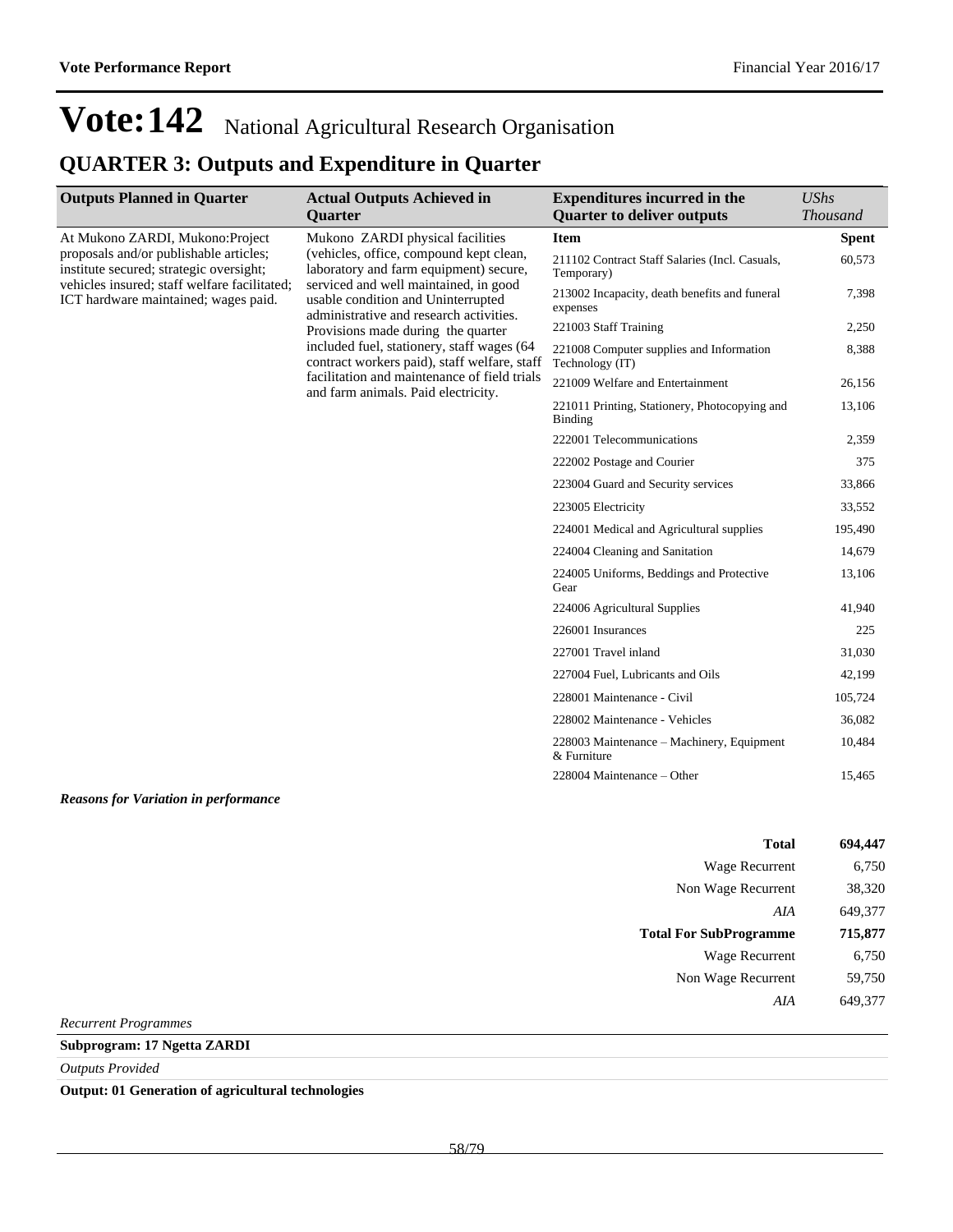### **QUARTER 3: Outputs and Expenditure in Quarter**

| <b>Actual Outputs Achieved in</b><br><b>Ouarter</b> | <b>Expenditures incurred in the</b><br><b>Quarter to deliver outputs</b>               | UShs<br><b>Thousand</b> |
|-----------------------------------------------------|----------------------------------------------------------------------------------------|-------------------------|
| Second season laboratory analysis report            | <b>Item</b>                                                                            | <b>Spent</b>            |
| generated.                                          | 211103 Allowances                                                                      | 2,625                   |
|                                                     | 221011 Printing, Stationery, Photocopying and<br>Binding                               | 1,000                   |
|                                                     | 222001 Telecommunications                                                              | 1,165                   |
|                                                     | 223005 Electricity                                                                     | 7,875                   |
|                                                     | 223006 Water                                                                           | 3,000                   |
|                                                     | 227001 Travel inland                                                                   | 2,964                   |
|                                                     | 227004 Fuel, Lubricants and Oils                                                       | 3,083                   |
|                                                     | At Ngetta ZARDI, Lira: Office equipments<br>on feeding potential of shrub tree forages |                         |

### *Reasons for Variation in performance*

|                                                                                        |                                        | <b>Total</b>                            | 21,711       |
|----------------------------------------------------------------------------------------|----------------------------------------|-----------------------------------------|--------------|
|                                                                                        |                                        | Wage Recurrent                          | $\Omega$     |
|                                                                                        |                                        | Non Wage Recurrent                      | 21.711       |
|                                                                                        |                                        | AIA                                     | $\Omega$     |
| Output: 02 Research extension interface promoted and strengthened                      |                                        |                                         |              |
| At Ngetta ZARDI, Lira: Farmers,                                                        | 51 farmers trained in new and improved | Item                                    | <b>Spent</b> |
| extension workers and other stakeholders<br>trained and sensitized on new technologies | technologies.                          | 221001 Advertising and Public Relations | 1,500        |

during quarter 3

*Reasons for Variation in performance*

| 1,500            | <b>Total</b>          |  |
|------------------|-----------------------|--|
| $\boldsymbol{0}$ | <b>Wage Recurrent</b> |  |
| 1,500            | Non Wage Recurrent    |  |
| $\overline{0}$   | AIA                   |  |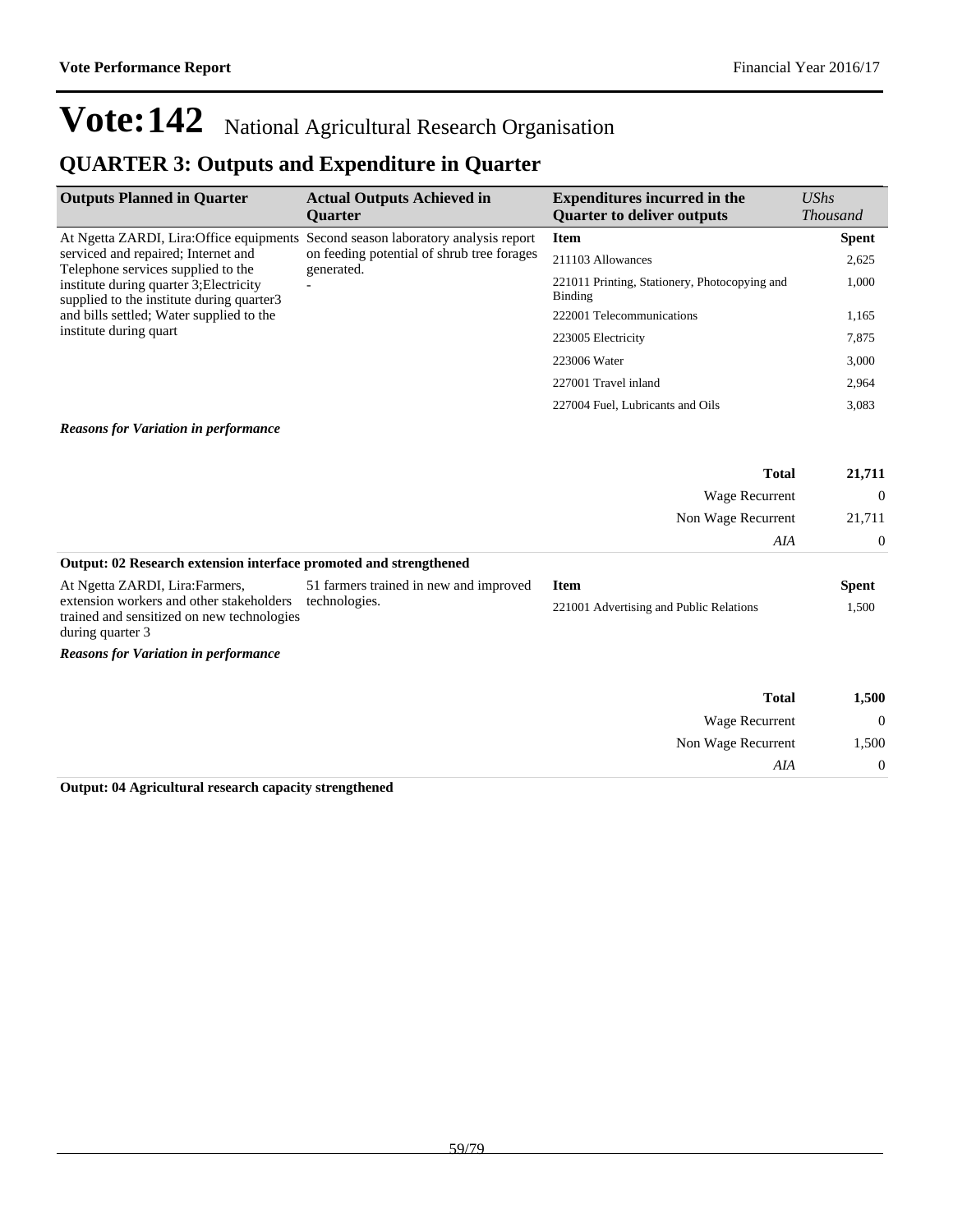### **QUARTER 3: Outputs and Expenditure in Quarter**

| <b>Outputs Planned in Quarter</b>                                                                                                         | <b>Actual Outputs Achieved in</b><br><b>Ouarter</b>                                                                                                                                                                                                                                                                                                                                                                                                          | <b>Expenditures incurred in the</b><br><b>Quarter to deliver outputs</b> | <b>UShs</b><br><b>Thousand</b> |
|-------------------------------------------------------------------------------------------------------------------------------------------|--------------------------------------------------------------------------------------------------------------------------------------------------------------------------------------------------------------------------------------------------------------------------------------------------------------------------------------------------------------------------------------------------------------------------------------------------------------|--------------------------------------------------------------------------|--------------------------------|
| At Ngetta ZARDI, Lira: ICT Equipment<br>maintained; 2 institute tractors serviced<br>and maintained; Staff supported to                   | Ngetta ZARDI physical facilities<br>(vehicles, office, compound kept clean)<br>laboratory and farm equipment) secure,<br>serviced and well maintained, in good<br>usable condition and Uninterrupted<br>administrative and research activities.<br>Provisions made during the quarter<br>included fuel, stationery, staff wages, staff<br>welfare, staff facilitation and maintenance<br>of field trials and farm animals. Paid<br>utilities for the quarter | <b>Item</b>                                                              | <b>Spent</b>                   |
|                                                                                                                                           |                                                                                                                                                                                                                                                                                                                                                                                                                                                              | 211102 Contract Staff Salaries (Incl. Casuals,<br>Temporary)             | 17,991                         |
| participate in short professional and other<br>qualifications during quarter 3; Assorted<br>stationery for office use (printing, binding) |                                                                                                                                                                                                                                                                                                                                                                                                                                                              | 213002 Incapacity, death benefits and funeral<br>expenses                | 6,000                          |
| <i>&amp;stationery</i>                                                                                                                    |                                                                                                                                                                                                                                                                                                                                                                                                                                                              | 221003 Staff Training                                                    | 2,250                          |
|                                                                                                                                           |                                                                                                                                                                                                                                                                                                                                                                                                                                                              | 221009 Welfare and Entertainment                                         | 11,561                         |
|                                                                                                                                           |                                                                                                                                                                                                                                                                                                                                                                                                                                                              | 222002 Postage and Courier                                               | 375                            |
|                                                                                                                                           |                                                                                                                                                                                                                                                                                                                                                                                                                                                              | 223004 Guard and Security services                                       | 13,396                         |
|                                                                                                                                           |                                                                                                                                                                                                                                                                                                                                                                                                                                                              | 223005 Electricity                                                       | 4,808                          |
|                                                                                                                                           |                                                                                                                                                                                                                                                                                                                                                                                                                                                              | 223006 Water                                                             | 6,011                          |
|                                                                                                                                           |                                                                                                                                                                                                                                                                                                                                                                                                                                                              | 224004 Cleaning and Sanitation                                           | 3,005                          |
|                                                                                                                                           |                                                                                                                                                                                                                                                                                                                                                                                                                                                              | 224006 Agricultural Supplies                                             | 16,120                         |
|                                                                                                                                           |                                                                                                                                                                                                                                                                                                                                                                                                                                                              | 226001 Insurances                                                        | 225                            |
|                                                                                                                                           |                                                                                                                                                                                                                                                                                                                                                                                                                                                              | 227001 Travel inland                                                     | 13,618                         |
|                                                                                                                                           |                                                                                                                                                                                                                                                                                                                                                                                                                                                              | 227004 Fuel, Lubricants and Oils                                         | 11,261                         |
|                                                                                                                                           |                                                                                                                                                                                                                                                                                                                                                                                                                                                              | 228001 Maintenance - Civil                                               | 8,145                          |
|                                                                                                                                           |                                                                                                                                                                                                                                                                                                                                                                                                                                                              | 228002 Maintenance - Vehicles                                            | 13,244                         |
|                                                                                                                                           |                                                                                                                                                                                                                                                                                                                                                                                                                                                              | 228003 Maintenance – Machinery, Equipment<br>& Furniture                 | 5,590                          |

#### *Reasons for Variation in performance*

| 133,600 | <b>Total</b>                  |
|---------|-------------------------------|
| 6,750   | Wage Recurrent                |
| 34,239  | Non Wage Recurrent            |
| 92,611  | AIA                           |
| 156,811 | <b>Total For SubProgramme</b> |
| 6,750   | Wage Recurrent                |
| 57,450  | Non Wage Recurrent            |
| 92,611  | AIA                           |
|         |                               |

#### *Recurrent Programmes*

### **Subprogram: 18 Nabium ZARDI**

*Outputs Provided*

#### **Output: 01 Generation of agricultural technologies**

| " Fuel available for administrative                                       | - Nabuin ZARDI offices and fields                     | <b>Item</b>                                              | <b>Spent</b> |
|---------------------------------------------------------------------------|-------------------------------------------------------|----------------------------------------------------------|--------------|
| activities during 3rd quarter<br>Assorted stationary available during 3rd | maintained and secure.<br>- Monitored on farm trials. | 221011 Printing, Stationery, Photocopying and<br>Binding | 1.000        |
| quarter<br>Human Resource and administrative                              | - Maintained on station animals and<br>ponds.         | 222001 Telecommunications                                | 1.197        |
| reports for 3rd quarter prepared and                                      | - Developed and submitted administrative              | 223005 Electricity                                       | 3.000        |
| submitted to NAROSEC<br>Telephone services supplied to the institu        | reports to NARO Sec, Entebbe.                         | 227001 Travel inland                                     | 2.964        |
|                                                                           |                                                       | 227004 Fuel, Lubricants and Oils                         | 6.083        |

#### *Reasons for Variation in performance*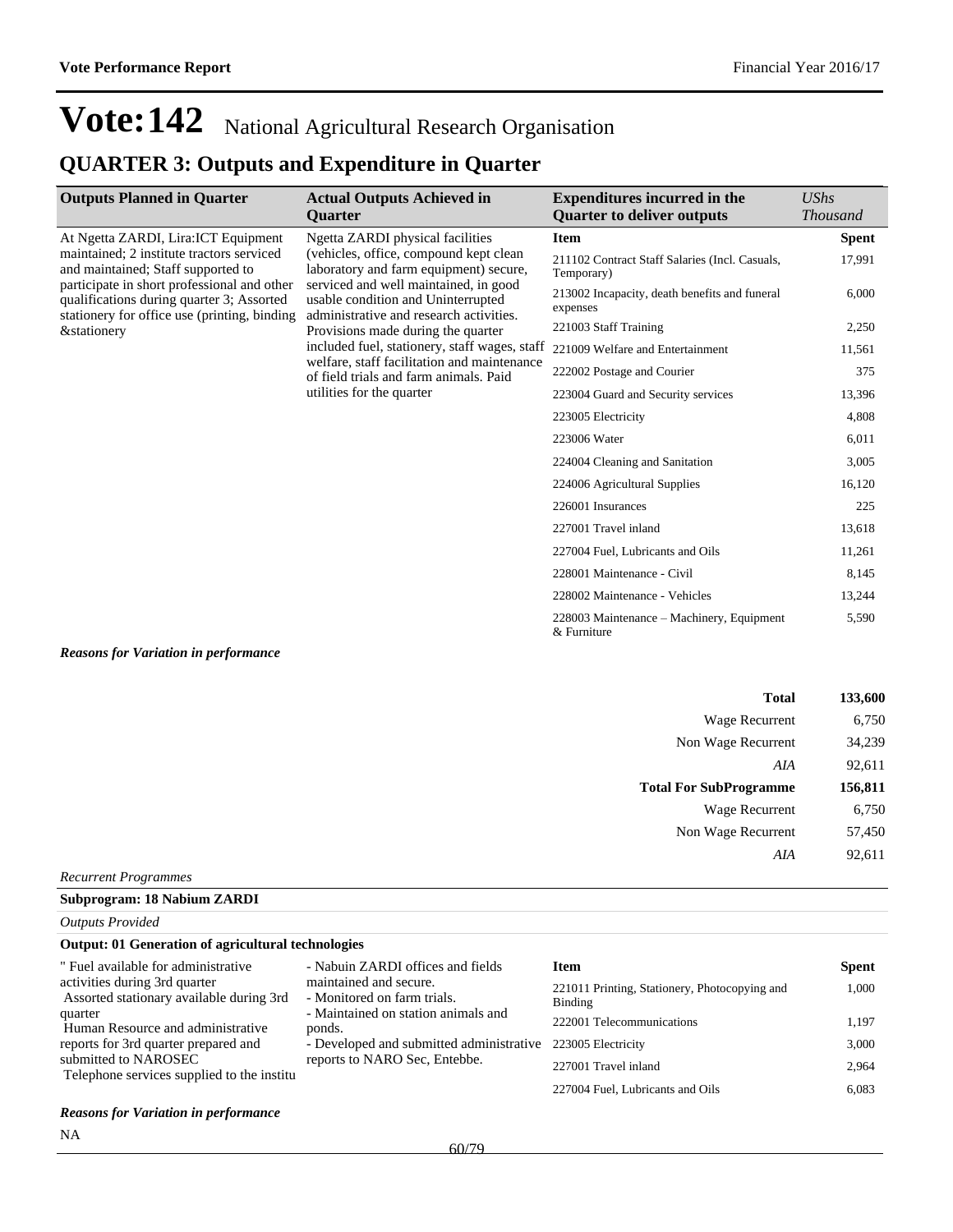### **QUARTER 3: Outputs and Expenditure in Quarter**

| <b>Outputs Planned in Quarter</b>                                 | <b>Actual Outputs Achieved in</b>                                                                                                                                                                                                                                        | <b>Expenditures incurred in the</b>     | <b>UShs</b>     |
|-------------------------------------------------------------------|--------------------------------------------------------------------------------------------------------------------------------------------------------------------------------------------------------------------------------------------------------------------------|-----------------------------------------|-----------------|
|                                                                   | <b>Ouarter</b>                                                                                                                                                                                                                                                           | <b>Quarter to deliver outputs</b>       | <b>Thousand</b> |
|                                                                   |                                                                                                                                                                                                                                                                          | <b>Total</b>                            | 14,244          |
|                                                                   |                                                                                                                                                                                                                                                                          | Wage Recurrent                          | $\overline{0}$  |
|                                                                   |                                                                                                                                                                                                                                                                          | Non Wage Recurrent                      | 14,244          |
|                                                                   |                                                                                                                                                                                                                                                                          | AIA                                     | 0               |
| Output: 02 Research extension interface promoted and strengthened |                                                                                                                                                                                                                                                                          |                                         |                 |
| At Nabuin ZARDI, Napak: Institute                                 | Participated in Agricultural shows: (1)                                                                                                                                                                                                                                  | <b>Item</b>                             | <b>Spent</b>    |
| activities and programmes advertised<br>during 3rd quarter.       | World Food Day, Lira; N, (2) Karamoja<br>Agricultural trade show in Moroto, Radio<br>talk show for Coalition of pastoralist<br>Civil Society Organisation held at Nenah<br>FM, local adversement for recruitment of<br>ATAAS volunteers and enumerators were<br>procured | 221001 Advertising and Public Relations | 1,500           |
| <b>Reasons for Variation in performance</b>                       |                                                                                                                                                                                                                                                                          |                                         |                 |
| <b>NA</b>                                                         |                                                                                                                                                                                                                                                                          |                                         |                 |
|                                                                   |                                                                                                                                                                                                                                                                          | <b>Total</b>                            | 1,500           |
|                                                                   |                                                                                                                                                                                                                                                                          | Wage Recurrent                          | $\Omega$        |
|                                                                   |                                                                                                                                                                                                                                                                          | Non Wage Recurrent                      | 1,500           |
|                                                                   |                                                                                                                                                                                                                                                                          | AIA                                     | $\theta$        |
| Output: 04 Agricultural research capacity strengthened            |                                                                                                                                                                                                                                                                          |                                         |                 |
| "At Nabuin ZARDI, Napak:Matters                                   | Nabuin ZARDI physical facilities                                                                                                                                                                                                                                         | <b>Item</b>                             | <b>Spent</b>    |

affecting NabuZARDI in 3rd quarter brought to the attention of NARO management

 Claims for death benefit, incapacity and funeral costs during 3rd quarter paid Hired labour wages for 3rd quarter paid. Staff supported to

(vehicles, office, compound kept clean laboratory and farm equipment) secure, serviced and well maintained, in good usable condition and Uninterrupted administrative and research activities. Provisions made during the quarter included fuel, stationery, staff wages (27 contracted staff), staff welfare, staff facilitation, staff training-35 and maintenance of field trials and farm animals. Paid utilities for the quarter.

| <b>Item</b>                                                  | <b>Spent</b> |
|--------------------------------------------------------------|--------------|
| 211102 Contract Staff Salaries (Incl. Casuals,<br>Temporary) | 10,350       |
| 213002 Incapacity, death benefits and funeral<br>expenses    | 6,000        |
| 221003 Staff Training                                        | 2,250        |
| 221006 Commissions and related charges                       | 2,400        |
| 221009 Welfare and Entertainment                             | 8,240        |
| 222002 Postage and Courier                                   | 375          |
| 223004 Guard and Security services                           | 10,915       |
| 223005 Electricity                                           | 3,440        |
| 223006 Water                                                 | 1,080        |
| 224001 Medical and Agricultural supplies                     | 5,720        |
| 224004 Cleaning and Sanitation                               | 6,860        |
| 224006 Agricultural Supplies                                 | 1,320        |
| 226001 Insurances                                            | 225          |
| 227001 Travel inland                                         | 9,834        |
| 227004 Fuel, Lubricants and Oils                             | 9,570        |
| 228001 Maintenance - Civil                                   | 7,600        |
| 228002 Maintenance - Vehicles                                | 12,087       |
| 228003 Maintenance – Machinery, Equipment<br>& Furniture     | 3,440        |
| 228004 Maintenance – Other                                   | 1,230        |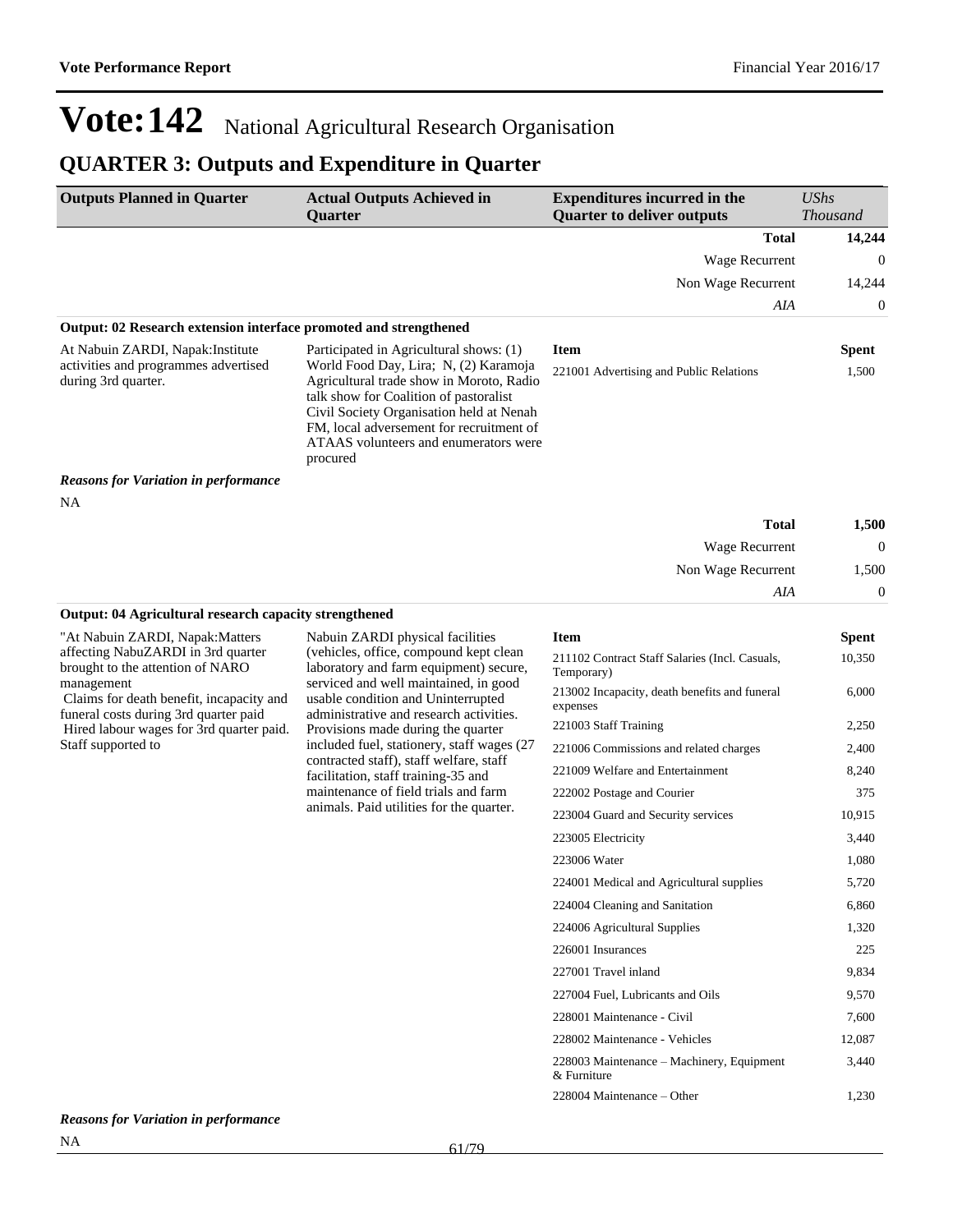## **QUARTER 3: Outputs and Expenditure in Quarter**

| <b>Outputs Planned in Quarter</b>                                 | <b>Actual Outputs Achieved in</b>                                                                                                                                | <b>Expenditures incurred in the</b>     | <b>UShs</b>      |
|-------------------------------------------------------------------|------------------------------------------------------------------------------------------------------------------------------------------------------------------|-----------------------------------------|------------------|
|                                                                   | <b>Ouarter</b>                                                                                                                                                   | <b>Quarter to deliver outputs</b>       | <b>Thousand</b>  |
|                                                                   |                                                                                                                                                                  | <b>Total</b>                            | 102,936          |
|                                                                   |                                                                                                                                                                  | Wage Recurrent                          | 6,750            |
|                                                                   |                                                                                                                                                                  | Non Wage Recurrent                      | 46,006           |
|                                                                   |                                                                                                                                                                  | AIA                                     | 50,180           |
|                                                                   |                                                                                                                                                                  | <b>Total For SubProgramme</b>           | 118,680          |
|                                                                   |                                                                                                                                                                  | Wage Recurrent                          | 6,750            |
|                                                                   |                                                                                                                                                                  | Non Wage Recurrent                      | 61,750           |
|                                                                   |                                                                                                                                                                  | AIA                                     | 50,180           |
| <b>Recurrent Programmes</b>                                       |                                                                                                                                                                  |                                         |                  |
| Subprogram: 19 Mbarara ZARDI                                      |                                                                                                                                                                  |                                         |                  |
| <b>Outputs Provided</b>                                           |                                                                                                                                                                  |                                         |                  |
| <b>Output: 01 Generation of agricultural technologies</b>         |                                                                                                                                                                  |                                         |                  |
|                                                                   | - Monitored on farm trials.                                                                                                                                      | <b>Item</b>                             | Spent            |
|                                                                   | - Maintained on station animals and<br>ponds.                                                                                                                    | 222001 Telecommunications               | 3,750            |
|                                                                   | - Developed and submitted administrative                                                                                                                         | 223005 Electricity                      | 5,500            |
|                                                                   | reports to NARO Sec, Entebbe.<br>- The most critical factor influencing poor<br>calf performance identified, i.e. poor<br>feeding and other husbandry practices. | 223006 Water                            | 5,000            |
| <b>Reasons for Variation in performance</b>                       |                                                                                                                                                                  |                                         |                  |
| Nil.                                                              |                                                                                                                                                                  |                                         |                  |
|                                                                   |                                                                                                                                                                  | <b>Total</b>                            | 14,250           |
|                                                                   |                                                                                                                                                                  | Wage Recurrent                          | $\theta$         |
|                                                                   |                                                                                                                                                                  | Non Wage Recurrent                      | 14,250           |
|                                                                   |                                                                                                                                                                  | AIA                                     | $\boldsymbol{0}$ |
| Output: 02 Research extension interface promoted and strengthened |                                                                                                                                                                  |                                         |                  |
|                                                                   | Maintained and demonstrated improved                                                                                                                             | <b>Item</b>                             | <b>Spent</b>     |
|                                                                   | technologies on station.                                                                                                                                         | 221001 Advertising and Public Relations | 3,000            |
| <b>Reasons for Variation in performance</b>                       |                                                                                                                                                                  |                                         |                  |
| Nil.                                                              |                                                                                                                                                                  |                                         |                  |
|                                                                   |                                                                                                                                                                  | <b>Total</b>                            | 3,000            |
|                                                                   |                                                                                                                                                                  | Wage Recurrent                          | $\theta$         |
|                                                                   |                                                                                                                                                                  | Non Wage Recurrent                      | 3,000            |
|                                                                   |                                                                                                                                                                  | AIA                                     | $\mathbf{0}$     |
|                                                                   |                                                                                                                                                                  |                                         |                  |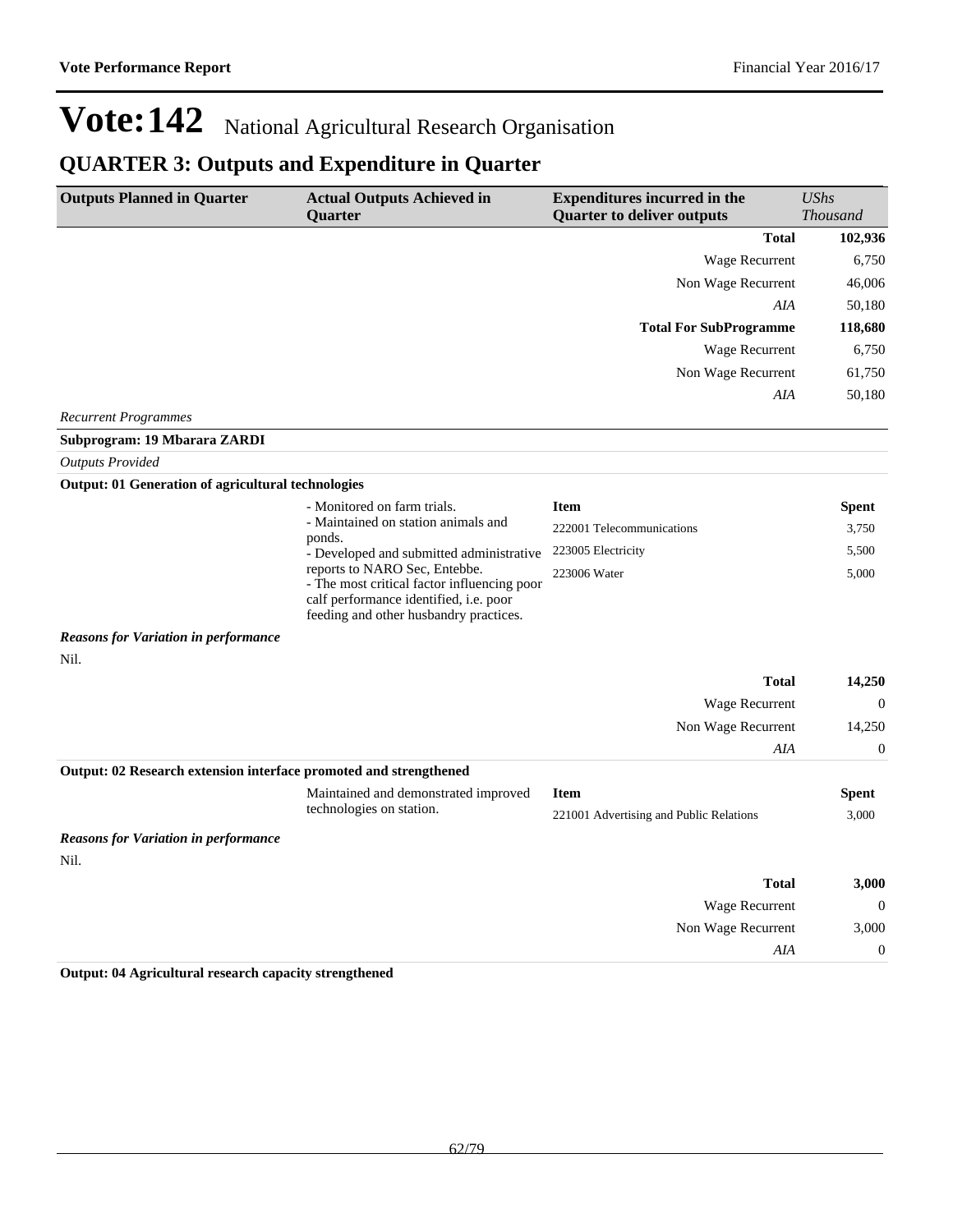### **QUARTER 3: Outputs and Expenditure in Quarter**

| <b>Quarter to deliver outputs</b><br>Quarter<br>Mbarara ZARDI physical facilities<br><b>Item</b><br>(vehicles, office, compound kept clean<br>211102 Contract Staff Salaries (Incl. Casuals,<br>laboratory and farm equipment) secure,<br>Temporary)<br>serviced and well maintained, in good<br>213002 Incapacity, death benefits and funeral<br>usable condition and Uninterrupted<br>expenses<br>administrative and research activities.<br>221002 Workshops and Seminars<br>Provisions made during the quarter<br>included fuel, stationery, staff wages, staff<br>221006 Commissions and related charges<br>welfare, staff facilitation and maintenance<br>221011 Printing, Stationery, Photocopying and<br>of field trials and farm animals. Paid<br>Binding<br>utilities for the quarter.<br>221012 Small Office Equipment<br>- Monitored on farm trials.<br>- Maintained on station animals and<br>223005 Electricity<br>ponds.<br>223006 Water<br>224001 Medical and Agricultural supplies<br>224004 Cleaning and Sanitation<br>224005 Uniforms, Beddings and Protective<br>Gear<br>226001 Insurances<br>227001 Travel inland<br>227004 Fuel, Lubricants and Oils<br>228001 Maintenance - Civil<br>228002 Maintenance - Vehicles<br>228003 Maintenance – Machinery, Equipment<br>& Furniture<br><b>Reasons for Variation in performance</b><br>Nil.<br><b>Total</b><br>Wage Recurrent<br>Non Wage Recurrent<br>AIA | <b>UShs</b>     |
|-----------------------------------------------------------------------------------------------------------------------------------------------------------------------------------------------------------------------------------------------------------------------------------------------------------------------------------------------------------------------------------------------------------------------------------------------------------------------------------------------------------------------------------------------------------------------------------------------------------------------------------------------------------------------------------------------------------------------------------------------------------------------------------------------------------------------------------------------------------------------------------------------------------------------------------------------------------------------------------------------------------------------------------------------------------------------------------------------------------------------------------------------------------------------------------------------------------------------------------------------------------------------------------------------------------------------------------------------------------------------------------------------------------------------------|-----------------|
|                                                                                                                                                                                                                                                                                                                                                                                                                                                                                                                                                                                                                                                                                                                                                                                                                                                                                                                                                                                                                                                                                                                                                                                                                                                                                                                                                                                                                             | <b>Thousand</b> |
|                                                                                                                                                                                                                                                                                                                                                                                                                                                                                                                                                                                                                                                                                                                                                                                                                                                                                                                                                                                                                                                                                                                                                                                                                                                                                                                                                                                                                             | <b>Spent</b>    |
|                                                                                                                                                                                                                                                                                                                                                                                                                                                                                                                                                                                                                                                                                                                                                                                                                                                                                                                                                                                                                                                                                                                                                                                                                                                                                                                                                                                                                             | 16,561          |
|                                                                                                                                                                                                                                                                                                                                                                                                                                                                                                                                                                                                                                                                                                                                                                                                                                                                                                                                                                                                                                                                                                                                                                                                                                                                                                                                                                                                                             | 6,000           |
|                                                                                                                                                                                                                                                                                                                                                                                                                                                                                                                                                                                                                                                                                                                                                                                                                                                                                                                                                                                                                                                                                                                                                                                                                                                                                                                                                                                                                             | 2,000           |
|                                                                                                                                                                                                                                                                                                                                                                                                                                                                                                                                                                                                                                                                                                                                                                                                                                                                                                                                                                                                                                                                                                                                                                                                                                                                                                                                                                                                                             | 3,687           |
|                                                                                                                                                                                                                                                                                                                                                                                                                                                                                                                                                                                                                                                                                                                                                                                                                                                                                                                                                                                                                                                                                                                                                                                                                                                                                                                                                                                                                             | 4,187           |
|                                                                                                                                                                                                                                                                                                                                                                                                                                                                                                                                                                                                                                                                                                                                                                                                                                                                                                                                                                                                                                                                                                                                                                                                                                                                                                                                                                                                                             | 1,000           |
|                                                                                                                                                                                                                                                                                                                                                                                                                                                                                                                                                                                                                                                                                                                                                                                                                                                                                                                                                                                                                                                                                                                                                                                                                                                                                                                                                                                                                             | 4,075           |
|                                                                                                                                                                                                                                                                                                                                                                                                                                                                                                                                                                                                                                                                                                                                                                                                                                                                                                                                                                                                                                                                                                                                                                                                                                                                                                                                                                                                                             | 2,264           |
|                                                                                                                                                                                                                                                                                                                                                                                                                                                                                                                                                                                                                                                                                                                                                                                                                                                                                                                                                                                                                                                                                                                                                                                                                                                                                                                                                                                                                             | 17,296          |
|                                                                                                                                                                                                                                                                                                                                                                                                                                                                                                                                                                                                                                                                                                                                                                                                                                                                                                                                                                                                                                                                                                                                                                                                                                                                                                                                                                                                                             | 7,528           |
|                                                                                                                                                                                                                                                                                                                                                                                                                                                                                                                                                                                                                                                                                                                                                                                                                                                                                                                                                                                                                                                                                                                                                                                                                                                                                                                                                                                                                             | 8,491           |
|                                                                                                                                                                                                                                                                                                                                                                                                                                                                                                                                                                                                                                                                                                                                                                                                                                                                                                                                                                                                                                                                                                                                                                                                                                                                                                                                                                                                                             | 375             |
|                                                                                                                                                                                                                                                                                                                                                                                                                                                                                                                                                                                                                                                                                                                                                                                                                                                                                                                                                                                                                                                                                                                                                                                                                                                                                                                                                                                                                             | 12,801          |
|                                                                                                                                                                                                                                                                                                                                                                                                                                                                                                                                                                                                                                                                                                                                                                                                                                                                                                                                                                                                                                                                                                                                                                                                                                                                                                                                                                                                                             | 6,821           |
|                                                                                                                                                                                                                                                                                                                                                                                                                                                                                                                                                                                                                                                                                                                                                                                                                                                                                                                                                                                                                                                                                                                                                                                                                                                                                                                                                                                                                             | 2,500           |
|                                                                                                                                                                                                                                                                                                                                                                                                                                                                                                                                                                                                                                                                                                                                                                                                                                                                                                                                                                                                                                                                                                                                                                                                                                                                                                                                                                                                                             | 9,673           |
|                                                                                                                                                                                                                                                                                                                                                                                                                                                                                                                                                                                                                                                                                                                                                                                                                                                                                                                                                                                                                                                                                                                                                                                                                                                                                                                                                                                                                             | 500             |
|                                                                                                                                                                                                                                                                                                                                                                                                                                                                                                                                                                                                                                                                                                                                                                                                                                                                                                                                                                                                                                                                                                                                                                                                                                                                                                                                                                                                                             |                 |
|                                                                                                                                                                                                                                                                                                                                                                                                                                                                                                                                                                                                                                                                                                                                                                                                                                                                                                                                                                                                                                                                                                                                                                                                                                                                                                                                                                                                                             |                 |
|                                                                                                                                                                                                                                                                                                                                                                                                                                                                                                                                                                                                                                                                                                                                                                                                                                                                                                                                                                                                                                                                                                                                                                                                                                                                                                                                                                                                                             | 105,759         |
|                                                                                                                                                                                                                                                                                                                                                                                                                                                                                                                                                                                                                                                                                                                                                                                                                                                                                                                                                                                                                                                                                                                                                                                                                                                                                                                                                                                                                             | 6,750           |
|                                                                                                                                                                                                                                                                                                                                                                                                                                                                                                                                                                                                                                                                                                                                                                                                                                                                                                                                                                                                                                                                                                                                                                                                                                                                                                                                                                                                                             | 34,000          |
|                                                                                                                                                                                                                                                                                                                                                                                                                                                                                                                                                                                                                                                                                                                                                                                                                                                                                                                                                                                                                                                                                                                                                                                                                                                                                                                                                                                                                             | 65,009          |
| <b>Total For SubProgramme</b>                                                                                                                                                                                                                                                                                                                                                                                                                                                                                                                                                                                                                                                                                                                                                                                                                                                                                                                                                                                                                                                                                                                                                                                                                                                                                                                                                                                               | 123,009         |
| Wage Recurrent                                                                                                                                                                                                                                                                                                                                                                                                                                                                                                                                                                                                                                                                                                                                                                                                                                                                                                                                                                                                                                                                                                                                                                                                                                                                                                                                                                                                              | 6,750           |
| Non Wage Recurrent                                                                                                                                                                                                                                                                                                                                                                                                                                                                                                                                                                                                                                                                                                                                                                                                                                                                                                                                                                                                                                                                                                                                                                                                                                                                                                                                                                                                          | 51,250          |
| AIA                                                                                                                                                                                                                                                                                                                                                                                                                                                                                                                                                                                                                                                                                                                                                                                                                                                                                                                                                                                                                                                                                                                                                                                                                                                                                                                                                                                                                         | 65,009          |
| <b>Recurrent Programmes</b>                                                                                                                                                                                                                                                                                                                                                                                                                                                                                                                                                                                                                                                                                                                                                                                                                                                                                                                                                                                                                                                                                                                                                                                                                                                                                                                                                                                                 |                 |

| Supprogram; 20 Dugi |  |
|---------------------|--|
|                     |  |

### *Outputs Provided*

#### **Output: 01 Generation of agricultural technologies**

At Buginyanya ZARDI, Buginyanya:Arabica coffee fields and nurseries protected; 5 sorghum lines proposed for farmer evaluations; Most yielding maize varieties determined; Production and packaging of improved pasture seed (Chloris gayana, Brachiaria sp and

2.5Ha of new coffee fields established at Buginyanya and Bulegeni stations (3615 assorted coffee seedlings planted.

| <b>Item</b>                      | <b>Spent</b> |
|----------------------------------|--------------|
| 211103 Allowances                | 9.000        |
| 223005 Electricity               | 4.500        |
| 223006 Water                     | 1,500        |
| 227001 Travel inland             | 3.750        |
| 227004 Fuel, Lubricants and Oils | 2.250        |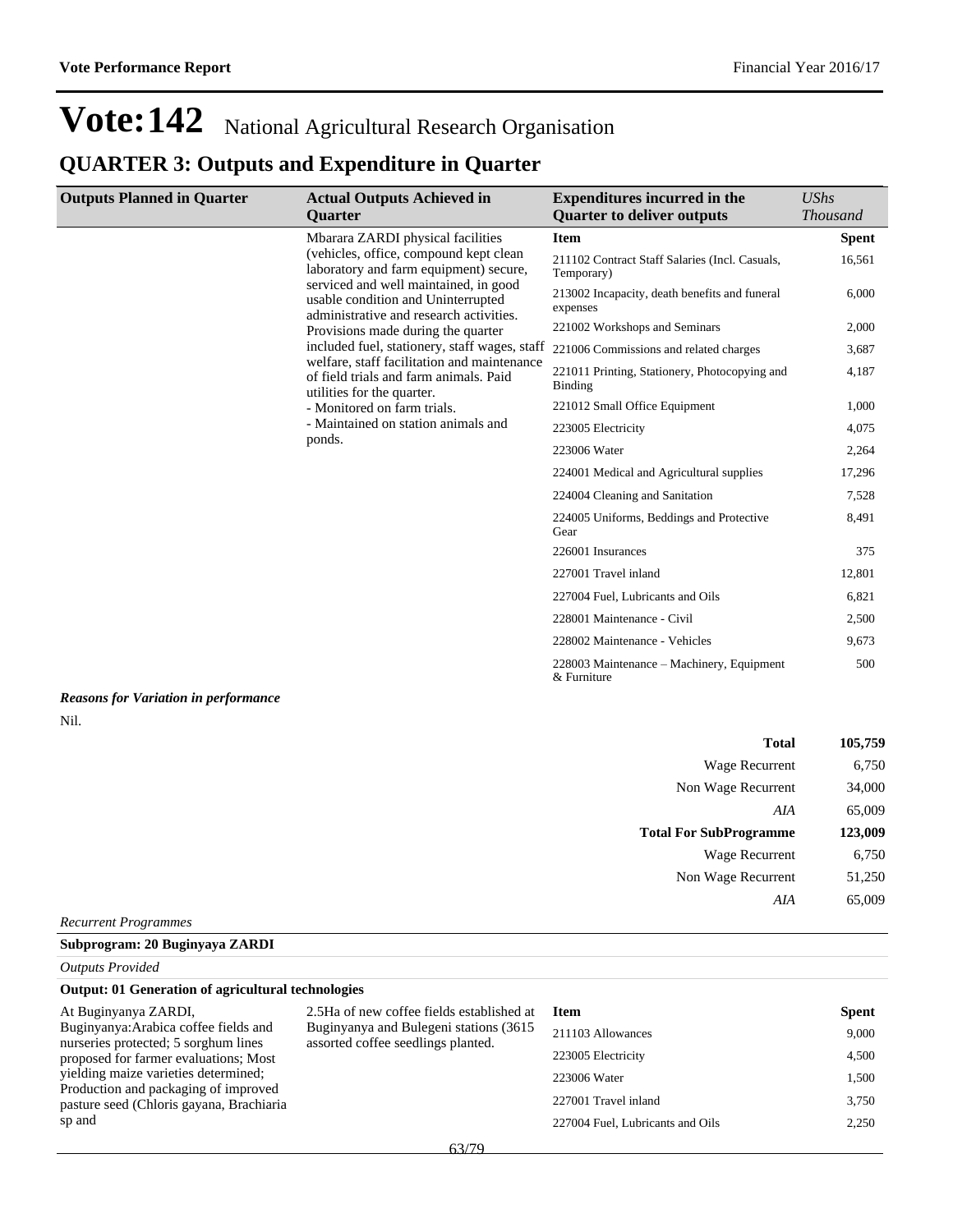## **QUARTER 3: Outputs and Expenditure in Quarter**

| <b>Outputs Planned in Quarter</b>                                                                                                                                               | <b>Actual Outputs Achieved in</b><br>Quarter                                                                                    | <b>Expenditures incurred in the</b><br><b>Quarter to deliver outputs</b> | <b>UShs</b><br><b>Thousand</b> |
|---------------------------------------------------------------------------------------------------------------------------------------------------------------------------------|---------------------------------------------------------------------------------------------------------------------------------|--------------------------------------------------------------------------|--------------------------------|
| <b>Reasons for Variation in performance</b>                                                                                                                                     |                                                                                                                                 |                                                                          |                                |
| Nil                                                                                                                                                                             |                                                                                                                                 |                                                                          |                                |
|                                                                                                                                                                                 |                                                                                                                                 | <b>Total</b>                                                             | 21,000                         |
|                                                                                                                                                                                 |                                                                                                                                 | Wage Recurrent                                                           | $\theta$                       |
|                                                                                                                                                                                 |                                                                                                                                 | Non Wage Recurrent                                                       | 21,000                         |
|                                                                                                                                                                                 |                                                                                                                                 | AIA                                                                      | 0                              |
| Output: 02 Research extension interface promoted and strengthened                                                                                                               |                                                                                                                                 |                                                                          |                                |
| At Buginyanya ZARDI,                                                                                                                                                            | Maintained seed gardens of potatoes                                                                                             | <b>Item</b>                                                              | <b>Spent</b>                   |
| Buginyanya: Establishment of potato<br>plantlets and seed potato structure                                                                                                      |                                                                                                                                 | 221002 Workshops and Seminars                                            | 750                            |
| maintenance; 1000 banana suckers<br>supplied for replanting; Most preferred<br>CBSVD resistant cassava variety<br>determined: 1 ha of rice foundation seed<br>established and a |                                                                                                                                 | 227001 Travel inland                                                     | 750                            |
| <b>Reasons for Variation in performance</b>                                                                                                                                     |                                                                                                                                 |                                                                          |                                |
| Nil                                                                                                                                                                             |                                                                                                                                 |                                                                          |                                |
|                                                                                                                                                                                 |                                                                                                                                 | <b>Total</b>                                                             | 1,500                          |
|                                                                                                                                                                                 |                                                                                                                                 | Wage Recurrent                                                           | $\mathbf{0}$                   |
|                                                                                                                                                                                 |                                                                                                                                 | Non Wage Recurrent                                                       | 1,500                          |
|                                                                                                                                                                                 |                                                                                                                                 | AIA                                                                      | 0                              |
| Output: 04 Agricultural research capacity strengthened                                                                                                                          |                                                                                                                                 |                                                                          |                                |
| At Buginyanya ZARDI,                                                                                                                                                            | Buginyanya ZARDI physical facilities at                                                                                         | <b>Item</b>                                                              | <b>Spent</b>                   |
| Buginyanya: Equipment and infrastructure<br>maintained; Utilities availed; Continous<br>professional development (CPDs) and                                                     | (Buginyanya, Bulegeni, Ikulwe campuses)<br>physical facilities (vehicles, office,                                               | 211102 Contract Staff Salaries (Incl. Casuals,<br>Temporary)             | 21,583                         |
| other selected group trainings;                                                                                                                                                 | compound kept clean laboratory and farm<br>equipment) secure, serviced and well                                                 | 221006 Commissions and related charges                                   | 4,750                          |
| Agricultural showparticipation; Annual                                                                                                                                          | maintained, in good usable condition and                                                                                        | 221009 Welfare and Entertainment                                         | 7,350                          |
| reviews and plans; Performance reports.                                                                                                                                         | Uninterrupted administrative and research<br>activities. Provisions made during the<br>quarter included fuel, stationery, staff | 221011 Printing, Stationery, Photocopying and<br>Binding                 | 5,000                          |
|                                                                                                                                                                                 | wages, staff welfare, staff facilitation, and                                                                                   | 223004 Guard and Security services                                       | 13,000                         |
|                                                                                                                                                                                 | maintenance of field trials and farm                                                                                            | 223005 Electricity                                                       | 2,100                          |
|                                                                                                                                                                                 | animals. Paid utilities for the reporting<br>period.                                                                            | 224001 Medical and Agricultural supplies                                 | 7,133                          |
|                                                                                                                                                                                 |                                                                                                                                 | 224004 Cleaning and Sanitation                                           | 6,600                          |
|                                                                                                                                                                                 |                                                                                                                                 | 227001 Travel inland                                                     | 18,383                         |
|                                                                                                                                                                                 |                                                                                                                                 | 227004 Fuel, Lubricants and Oils                                         | 8,700                          |
|                                                                                                                                                                                 |                                                                                                                                 | 228001 Maintenance - Civil                                               | 8,383                          |
|                                                                                                                                                                                 |                                                                                                                                 | 228002 Maintenance - Vehicles                                            | 10,375                         |
|                                                                                                                                                                                 |                                                                                                                                 | 228003 Maintenance - Machinery, Equipment<br>& Furniture                 | 2,325                          |
|                                                                                                                                                                                 |                                                                                                                                 | 228004 Maintenance - Other                                               | 5,625                          |

### *Reasons for Variation in performance* Nil

| 121,308 | <b>Total</b>       |       |
|---------|--------------------|-------|
| 6,750   | Wage Recurrent     |       |
| 35,500  | Non Wage Recurrent | 64/79 |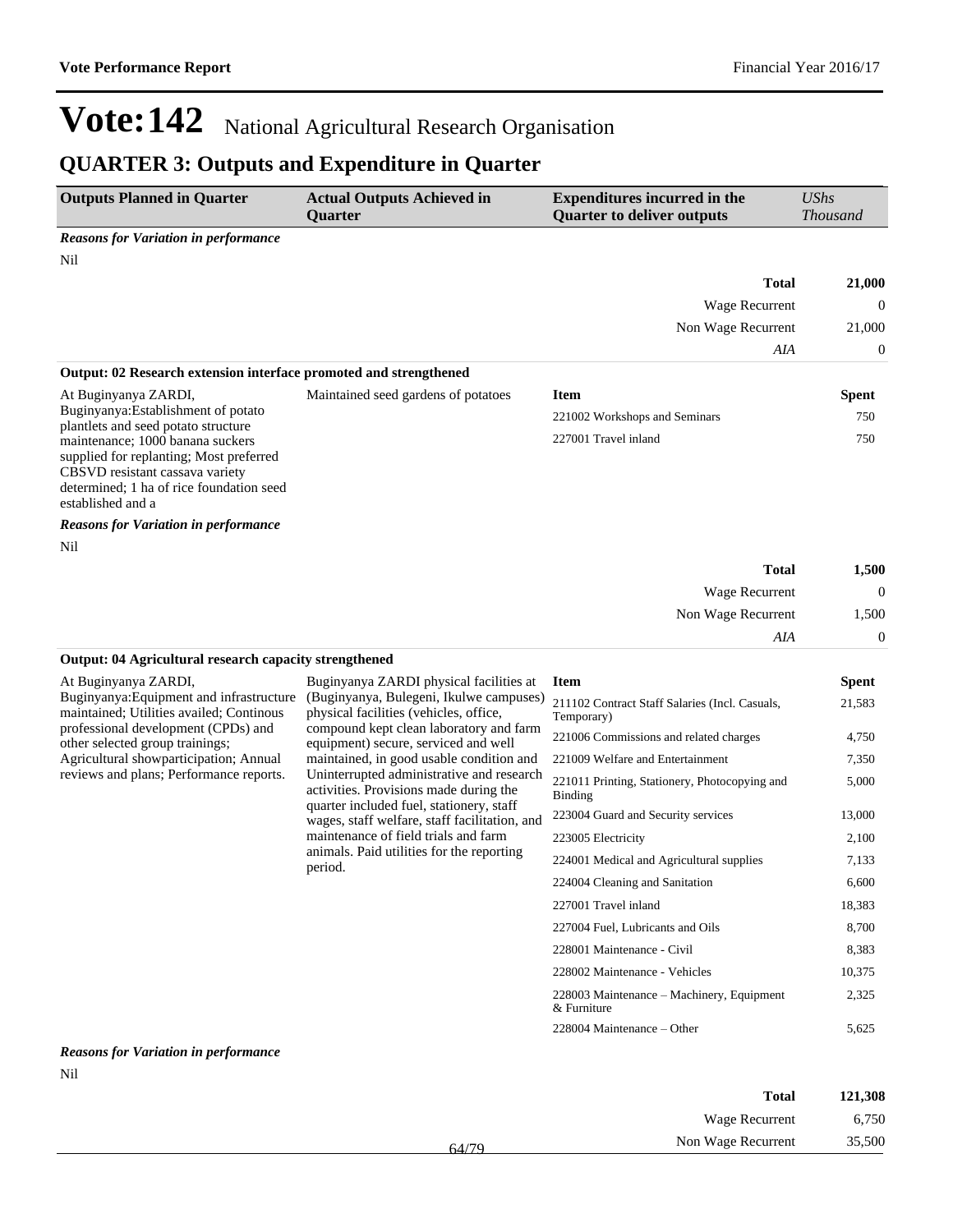### **QUARTER 3: Outputs and Expenditure in Quarter**

| <b>Outputs Planned in Quarter</b>                                                                                                                                                 | <b>Actual Outputs Achieved in</b><br><b>Quarter</b> | <b>Expenditures incurred in the</b><br><b>Quarter to deliver outputs</b> | $\mathit{UShs}$<br><b>Thousand</b> |
|-----------------------------------------------------------------------------------------------------------------------------------------------------------------------------------|-----------------------------------------------------|--------------------------------------------------------------------------|------------------------------------|
|                                                                                                                                                                                   |                                                     | AIA                                                                      | 79,058                             |
|                                                                                                                                                                                   |                                                     | <b>Total For SubProgramme</b>                                            | 143,808                            |
|                                                                                                                                                                                   |                                                     | Wage Recurrent                                                           | 6,750                              |
|                                                                                                                                                                                   |                                                     | Non Wage Recurrent                                                       | 58,000                             |
|                                                                                                                                                                                   |                                                     | AIA                                                                      | 79,058                             |
| <b>Recurrent Programmes</b>                                                                                                                                                       |                                                     |                                                                          |                                    |
| Subprogram: 21 Rwebitaba ZARDI                                                                                                                                                    |                                                     |                                                                          |                                    |
| <b>Outputs Provided</b>                                                                                                                                                           |                                                     |                                                                          |                                    |
| <b>Output: 01 Generation of agricultural technologies</b>                                                                                                                         |                                                     |                                                                          |                                    |
| "At Rwebitaba ZARDI, Kabarole:Raise                                                                                                                                               | Apiary unit strengthened                            | <b>Item</b>                                                              | <b>Spent</b>                       |
| 2,000 plantlets for on-station and on-farm<br>evaluation and sale to farmers<br>Performance of the established 5 bee<br>forage plants assessed in Kamwenge and<br>Kasese district |                                                     | 221011 Printing, Stationery, Photocopying and<br>Binding                 | 1,250                              |
|                                                                                                                                                                                   |                                                     | 222001 Telecommunications                                                | 3,447                              |
|                                                                                                                                                                                   |                                                     | 223005 Electricity                                                       | 5,250                              |
| 2 existing ponds and 1 reservoir<br>maintained for e                                                                                                                              |                                                     | 223006 Water                                                             | 2,250                              |
|                                                                                                                                                                                   |                                                     | 227001 Travel inland                                                     | 2,964                              |
|                                                                                                                                                                                   |                                                     | 227004 Fuel, Lubricants and Oils                                         | 6,083                              |
| <b>Reasons for Variation in performance</b>                                                                                                                                       |                                                     |                                                                          |                                    |
| Nil                                                                                                                                                                               |                                                     |                                                                          |                                    |
|                                                                                                                                                                                   |                                                     | <b>Total</b>                                                             | 21,244                             |
|                                                                                                                                                                                   |                                                     | Wage Recurrent                                                           | 0                                  |

|                                                                   |                                       | Non Wage Recurrent                      | 21,244<br>$\Omega$ |
|-------------------------------------------------------------------|---------------------------------------|-----------------------------------------|--------------------|
|                                                                   |                                       | AIA                                     |                    |
| Output: 02 Research extension interface promoted and strengthened |                                       |                                         |                    |
| Public awareness of research at                                   | 2,000 tea cuttings availed to nursery | Item                                    | <b>Spent</b>       |
| RwebiZARDI.                                                       | operators                             | 221001 Advertising and Public Relations | 1,500              |
| <b>Reasons for Variation in performance</b>                       |                                       |                                         |                    |
| Nil                                                               |                                       |                                         |                    |

| 1,500        | <b>Total</b>       |
|--------------|--------------------|
| $\mathbf{0}$ | Wage Recurrent     |
| 1,500        | Non Wage Recurrent |
| $\theta$     | AIA                |
|              |                    |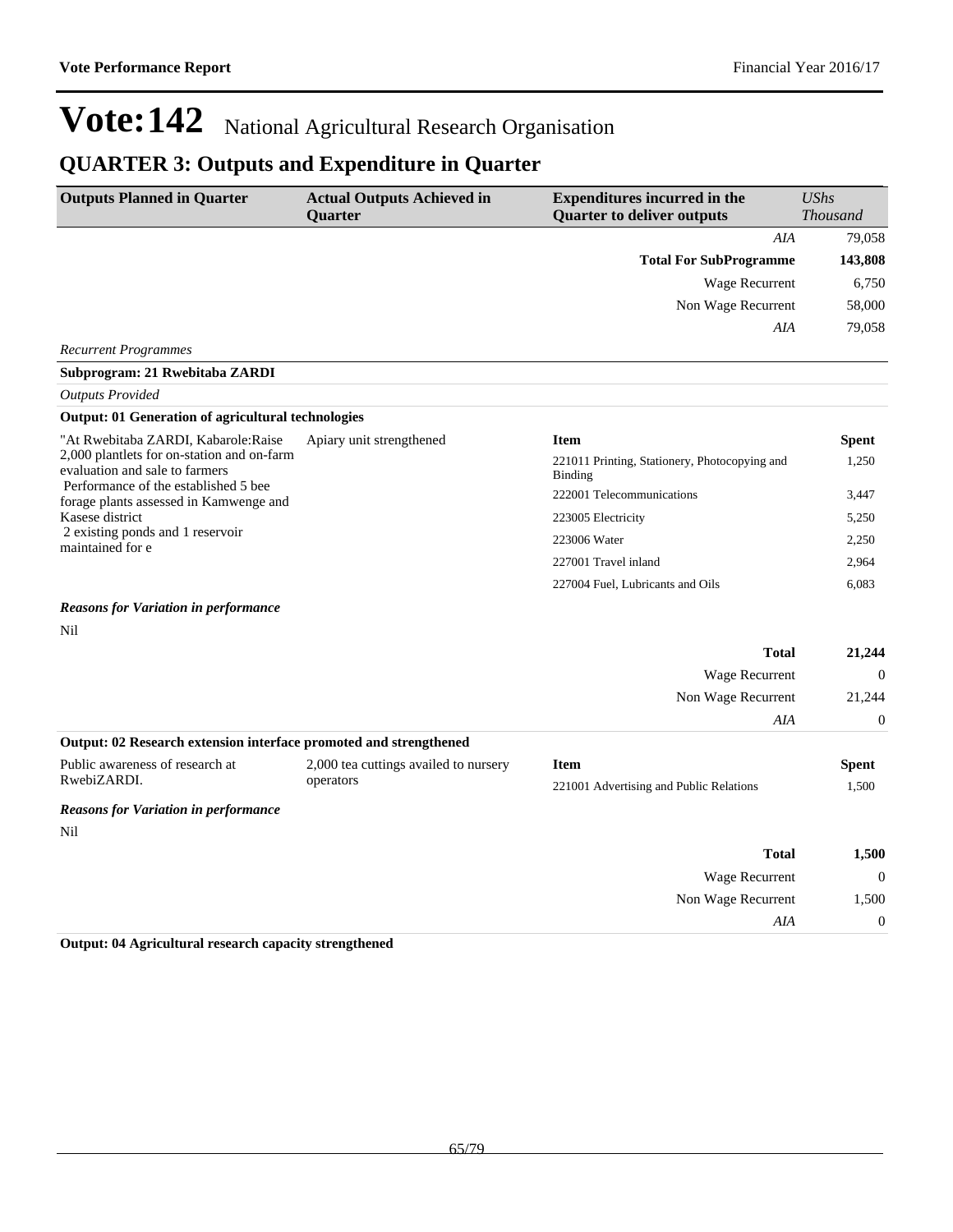### **QUARTER 3: Outputs and Expenditure in Quarter**

| <b>Outputs Planned in Quarter</b>                                                                                                                                                                                                                                                             | <b>Actual Outputs Achieved in</b>                                                                                                                                                                                                                                                                                                                                                             | <b>Expenditures incurred in the</b>                          | <b>UShs</b>     |
|-----------------------------------------------------------------------------------------------------------------------------------------------------------------------------------------------------------------------------------------------------------------------------------------------|-----------------------------------------------------------------------------------------------------------------------------------------------------------------------------------------------------------------------------------------------------------------------------------------------------------------------------------------------------------------------------------------------|--------------------------------------------------------------|-----------------|
|                                                                                                                                                                                                                                                                                               | <b>Quarter</b>                                                                                                                                                                                                                                                                                                                                                                                | <b>Quarter to deliver outputs</b>                            | <b>Thousand</b> |
| "At Rwebitaba ZARDI, Kabarole:                                                                                                                                                                                                                                                                | Rwebitaba ZARDI physical facilities                                                                                                                                                                                                                                                                                                                                                           | <b>Item</b>                                                  | <b>Spent</b>    |
| Security Guards paid to protect Institute<br>assets<br>Labour wages for January to March 2017<br>paid<br>Quarterly and bi-annual reports; and work administrative and research activities.<br>plans prepared and timely submitted to<br><b>NAROSEC</b><br>40 staff members provided with brea | (vehicles, office, compound kept clean<br>laboratory and farm equipment) secure,<br>serviced and well maintained, in good<br>usable condition and Uninterrupted<br>Provisions made during the quarter<br>included fuel, stationary, staff wages, staff<br>welfare, staff facilitation, staff training<br>and maintenance of field trials and farm<br>animals. Paid utilities for the quarter. | 211102 Contract Staff Salaries (Incl. Casuals,<br>Temporary) | 15,533          |
|                                                                                                                                                                                                                                                                                               |                                                                                                                                                                                                                                                                                                                                                                                               | 213002 Incapacity, death benefits and funeral<br>expenses    | 5,874           |
|                                                                                                                                                                                                                                                                                               |                                                                                                                                                                                                                                                                                                                                                                                               | 221002 Workshops and Seminars                                | 5,749           |
|                                                                                                                                                                                                                                                                                               |                                                                                                                                                                                                                                                                                                                                                                                               | 221003 Staff Training                                        | 1,000           |
|                                                                                                                                                                                                                                                                                               |                                                                                                                                                                                                                                                                                                                                                                                               | 221006 Commissions and related charges                       | 3,593           |
|                                                                                                                                                                                                                                                                                               |                                                                                                                                                                                                                                                                                                                                                                                               | 221007 Books, Periodicals & Newspapers                       | 5,953           |
|                                                                                                                                                                                                                                                                                               |                                                                                                                                                                                                                                                                                                                                                                                               | 221008 Computer supplies and Information<br>Technology (IT)  | 503             |
|                                                                                                                                                                                                                                                                                               |                                                                                                                                                                                                                                                                                                                                                                                               | 221009 Welfare and Entertainment                             | 8,137           |
|                                                                                                                                                                                                                                                                                               |                                                                                                                                                                                                                                                                                                                                                                                               | 221011 Printing, Stationery, Photocopying and<br>Binding     | 2,156           |
|                                                                                                                                                                                                                                                                                               |                                                                                                                                                                                                                                                                                                                                                                                               | 222001 Telecommunications                                    | 776             |
|                                                                                                                                                                                                                                                                                               |                                                                                                                                                                                                                                                                                                                                                                                               | 223004 Guard and Security services                           | 19,872          |
|                                                                                                                                                                                                                                                                                               |                                                                                                                                                                                                                                                                                                                                                                                               | 223005 Electricity                                           | 8,623           |
|                                                                                                                                                                                                                                                                                               |                                                                                                                                                                                                                                                                                                                                                                                               | 223006 Water                                                 | 7,186           |
|                                                                                                                                                                                                                                                                                               |                                                                                                                                                                                                                                                                                                                                                                                               | 224001 Medical and Agricultural supplies                     | 18,445          |
|                                                                                                                                                                                                                                                                                               |                                                                                                                                                                                                                                                                                                                                                                                               | 224004 Cleaning and Sanitation                               | 14,623          |
|                                                                                                                                                                                                                                                                                               |                                                                                                                                                                                                                                                                                                                                                                                               | 224005 Uniforms, Beddings and Protective<br>Gear             | 7,186           |
|                                                                                                                                                                                                                                                                                               |                                                                                                                                                                                                                                                                                                                                                                                               | 224006 Agricultural Supplies                                 | 33,531          |
|                                                                                                                                                                                                                                                                                               |                                                                                                                                                                                                                                                                                                                                                                                               | 226001 Insurances                                            | 225             |
|                                                                                                                                                                                                                                                                                               |                                                                                                                                                                                                                                                                                                                                                                                               | 227001 Travel inland                                         | 12,303          |
|                                                                                                                                                                                                                                                                                               |                                                                                                                                                                                                                                                                                                                                                                                               | 227004 Fuel, Lubricants and Oils                             | 22,018          |
|                                                                                                                                                                                                                                                                                               |                                                                                                                                                                                                                                                                                                                                                                                               | 228001 Maintenance - Civil                                   | 11,033          |
|                                                                                                                                                                                                                                                                                               |                                                                                                                                                                                                                                                                                                                                                                                               | 228002 Maintenance - Vehicles                                | 11,095          |
|                                                                                                                                                                                                                                                                                               |                                                                                                                                                                                                                                                                                                                                                                                               | $228004$ Maintenance – Other                                 | 862             |
|                                                                                                                                                                                                                                                                                               |                                                                                                                                                                                                                                                                                                                                                                                               |                                                              |                 |

#### *Reasons for Variation in performance* Nil

| <b>Total</b>                  | 216,278 |
|-------------------------------|---------|
| Wage Recurrent                | 6,750   |
| Non Wage Recurrent            | 36,506  |
| AIA                           | 173,022 |
| <b>Total For SubProgramme</b> | 239,022 |
|                               |         |
| <b>Wage Recurrent</b>         | 6,750   |
| Non Wage Recurrent            | 59,250  |

*Recurrent Programmes*

**Subprogram: 26 NARO Internal Audit**

*Outputs Provided*

**Output: 03 Internal Audit**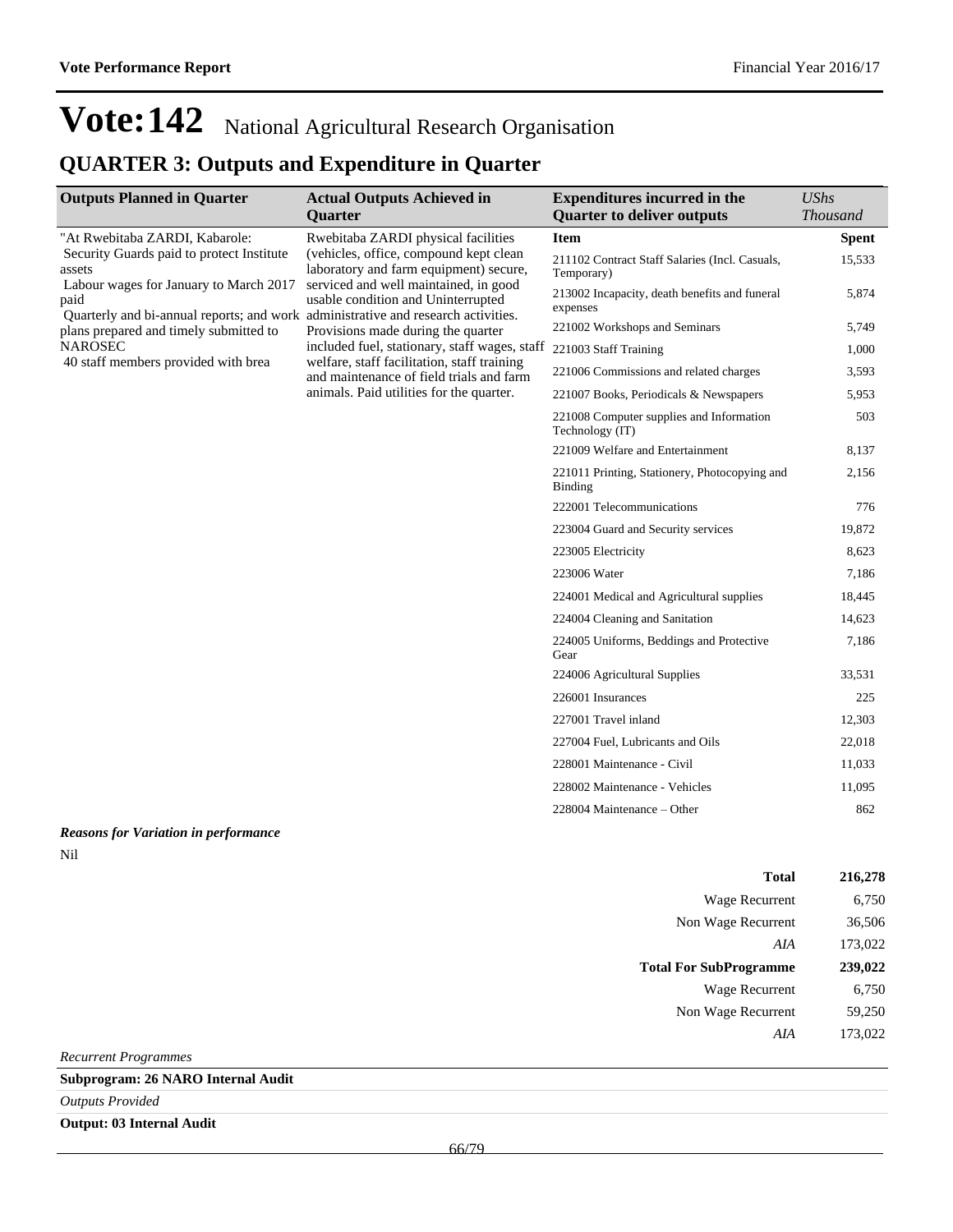## **QUARTER 3: Outputs and Expenditure in Quarter**

| <b>Outputs Planned in Quarter</b>                                 | <b>Actual Outputs Achieved in</b><br>Quarter  | <b>Expenditures incurred in the</b><br><b>Quarter to deliver outputs</b> | <b>UShs</b><br><b>Thousand</b> |
|-------------------------------------------------------------------|-----------------------------------------------|--------------------------------------------------------------------------|--------------------------------|
|                                                                   | NARO staff Payroll audited for the            | <b>Item</b>                                                              | <b>Spent</b>                   |
|                                                                   | months January, February, and March<br>2017.  | 221002 Workshops and Seminars                                            | 22,500                         |
|                                                                   | -Conducted audit Supervisory visits to 3      | 221003 Staff Training                                                    | 1,750                          |
|                                                                   | PARIs.                                        | 221016 IFMS Recurrent costs                                              | 4,500                          |
|                                                                   |                                               | 227001 Travel inland                                                     | 30,000                         |
| <b>Reasons for Variation in performance</b>                       |                                               |                                                                          |                                |
|                                                                   |                                               | <b>Total</b>                                                             | 58,750                         |
|                                                                   |                                               | Wage Recurrent                                                           | $\boldsymbol{0}$               |
|                                                                   |                                               | Non Wage Recurrent                                                       | 58,750                         |
|                                                                   |                                               | AIA                                                                      | $\boldsymbol{0}$               |
|                                                                   |                                               | <b>Total For SubProgramme</b>                                            | 58,750                         |
|                                                                   |                                               | Wage Recurrent                                                           | $\boldsymbol{0}$               |
|                                                                   |                                               | Non Wage Recurrent                                                       | 58,750                         |
|                                                                   |                                               | AIA                                                                      | $\boldsymbol{0}$               |
| <b>Recurrent Programmes</b>                                       |                                               |                                                                          |                                |
| <b>Subprogram: 27 National Coffee Research Institute</b>          |                                               |                                                                          |                                |
| <b>Outputs Provided</b>                                           |                                               |                                                                          |                                |
| <b>Output: 01 Generation of agricultural technologies</b>         |                                               |                                                                          |                                |
| At NaCORI, Kituuza, Mukono: Effective<br>Institute Operations.    | NACORI coffee and cocoa fields<br>maintained. | <b>Item</b>                                                              | <b>Spent</b>                   |
|                                                                   |                                               | 221011 Printing, Stationery, Photocopying and<br><b>Binding</b>          | 2,114                          |
|                                                                   |                                               | 222001 Telecommunications                                                | 4,050                          |
|                                                                   |                                               | 223005 Electricity                                                       | 7,200                          |
|                                                                   |                                               | 227001 Travel inland                                                     | 5,540                          |
|                                                                   |                                               | 227004 Fuel, Lubricants and Oils                                         | 13,691                         |
| <b>Reasons for Variation in performance</b>                       |                                               |                                                                          |                                |
| None                                                              |                                               | <b>Total</b>                                                             | 32,595                         |
|                                                                   |                                               | <b>Wage Recurrent</b>                                                    | $\overline{0}$                 |
|                                                                   |                                               | Non Wage Recurrent                                                       | 32,595                         |
|                                                                   |                                               | AIA                                                                      | $\boldsymbol{0}$               |
| Output: 02 Research extension interface promoted and strengthened |                                               |                                                                          |                                |
|                                                                   |                                               | <b>Item</b>                                                              | <b>Spent</b>                   |
| <b>Reasons for Variation in performance</b>                       |                                               |                                                                          |                                |
|                                                                   |                                               | <b>Total</b>                                                             | $\boldsymbol{0}$               |
|                                                                   |                                               | Wage Recurrent                                                           | 0                              |
|                                                                   |                                               | Non Wage Recurrent                                                       | 0                              |
|                                                                   |                                               | AIA                                                                      | $\boldsymbol{0}$               |
| Output: 04 Agricultural research capacity strengthened            |                                               |                                                                          |                                |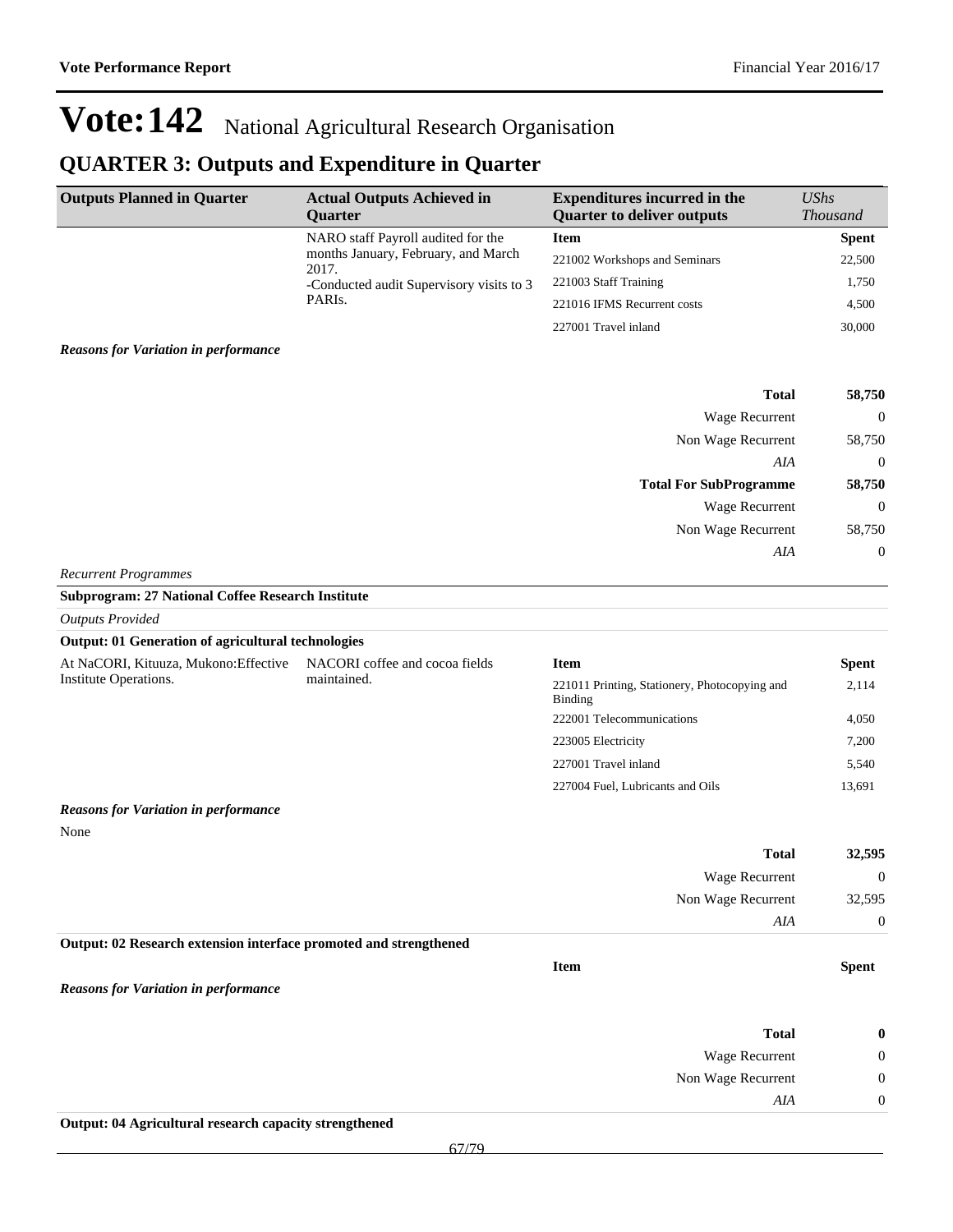### **QUARTER 3: Outputs and Expenditure in Quarter**

| <b>Outputs Planned in Quarter</b>                                                                                                                                                                          | <b>Actual Outputs Achieved in</b><br><b>Ouarter</b>                                                                                                                                                                                                                                                                                                                    | <b>Expenditures incurred in the</b><br><b>Quarter to deliver outputs</b> | <b>UShs</b><br><b>Thousand</b> |
|------------------------------------------------------------------------------------------------------------------------------------------------------------------------------------------------------------|------------------------------------------------------------------------------------------------------------------------------------------------------------------------------------------------------------------------------------------------------------------------------------------------------------------------------------------------------------------------|--------------------------------------------------------------------------|--------------------------------|
| At NaCORI, Kituuza, Mukono: Maintained NACORI physical facilities (vehicles,                                                                                                                               |                                                                                                                                                                                                                                                                                                                                                                        | <b>Item</b>                                                              | <b>Spent</b>                   |
| institute infrastructure: Funeral<br>inadvertents facilitated; Skilled and<br>motivated staff; Strategic direction for the<br>institute; Effective and compliant<br>procurement; Maintained ICT equipment; | office, and laboratory and farm<br>equipment) secure, serviced and well<br>maintained, in good usable condition and<br>administrative and research activities,<br>uninterrupted. Provisions made during the<br>quarter included payment of utilities, fuel,<br>stationery, staff welfare, staff facilitation<br>and maintenance of field trials and mother<br>gardens. | 211102 Contract Staff Salaries (Incl. Casuals,<br>Temporary)             | 18,890                         |
|                                                                                                                                                                                                            |                                                                                                                                                                                                                                                                                                                                                                        | 213002 Incapacity, death benefits and funeral<br>expenses                | 6,000                          |
| Annual and quarterly perfo                                                                                                                                                                                 |                                                                                                                                                                                                                                                                                                                                                                        | 221003 Staff Training                                                    | 4,000                          |
|                                                                                                                                                                                                            |                                                                                                                                                                                                                                                                                                                                                                        | 221006 Commissions and related charges                                   | 1,000                          |
|                                                                                                                                                                                                            |                                                                                                                                                                                                                                                                                                                                                                        | 221007 Books, Periodicals & Newspapers                                   | 1,785                          |
|                                                                                                                                                                                                            |                                                                                                                                                                                                                                                                                                                                                                        | 221008 Computer supplies and Information<br>Technology (IT)              | 525                            |
|                                                                                                                                                                                                            |                                                                                                                                                                                                                                                                                                                                                                        | 221009 Welfare and Entertainment                                         | 3,510                          |
|                                                                                                                                                                                                            |                                                                                                                                                                                                                                                                                                                                                                        | 221011 Printing, Stationery, Photocopying and<br>Binding                 | 1,000                          |
|                                                                                                                                                                                                            |                                                                                                                                                                                                                                                                                                                                                                        | 222002 Postage and Courier                                               | 338                            |
|                                                                                                                                                                                                            |                                                                                                                                                                                                                                                                                                                                                                        | 223004 Guard and Security services                                       | 3,180                          |
|                                                                                                                                                                                                            |                                                                                                                                                                                                                                                                                                                                                                        | 224006 Agricultural Supplies                                             | 5,846                          |
|                                                                                                                                                                                                            |                                                                                                                                                                                                                                                                                                                                                                        | 226001 Insurances                                                        | 900                            |
|                                                                                                                                                                                                            |                                                                                                                                                                                                                                                                                                                                                                        | 227001 Travel inland                                                     | 12,479                         |
|                                                                                                                                                                                                            |                                                                                                                                                                                                                                                                                                                                                                        | 227004 Fuel, Lubricants and Oils                                         | 9,199                          |
|                                                                                                                                                                                                            |                                                                                                                                                                                                                                                                                                                                                                        | 228001 Maintenance - Civil                                               | 10,459                         |
|                                                                                                                                                                                                            |                                                                                                                                                                                                                                                                                                                                                                        | 228002 Maintenance - Vehicles                                            | 13,613                         |
|                                                                                                                                                                                                            |                                                                                                                                                                                                                                                                                                                                                                        |                                                                          |                                |

### *Reasons for Variation in performance* None

| <b>Total</b>                  | 92,725  |
|-------------------------------|---------|
| Wage Recurrent                | 8,250   |
| Non Wage Recurrent            | 51,167  |
| AIA                           | 33,307  |
| <b>Total For SubProgramme</b> | 125,319 |
| Wage Recurrent                | 8,250   |
| Non Wage Recurrent            | 83,762  |
| AIA                           | 33,307  |
| <b>Development Projects</b>   |         |

**Project: 0382 Support for NARO**

*Outputs Provided*

**Output: 01 Generation of agricultural technologies**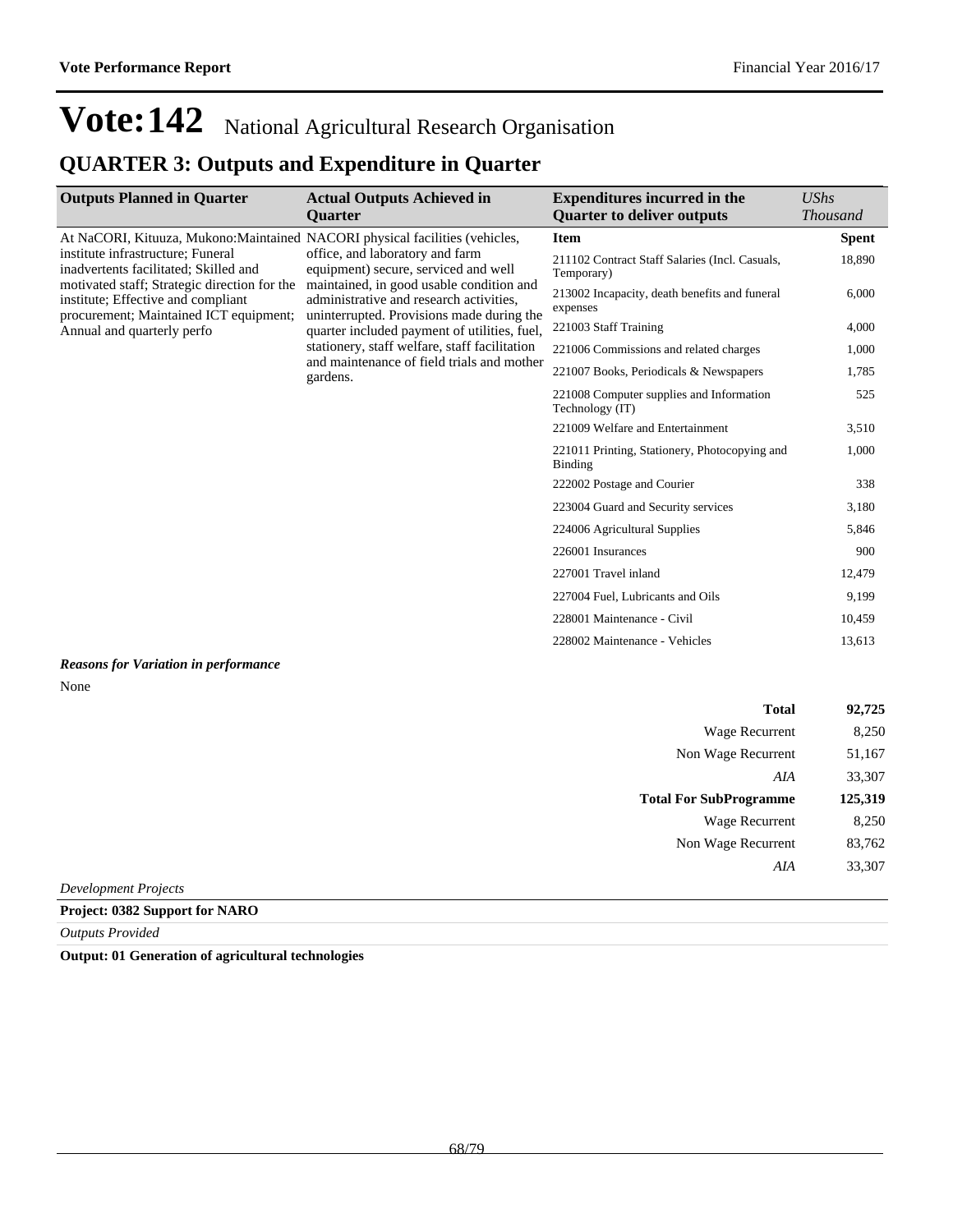## **QUARTER 3: Outputs and Expenditure in Quarter**

| <b>Outputs Planned in Quarter</b>                                              | <b>Actual Outputs Achieved in</b><br>Quarter                                                                                                                                                                                                                                                                                                                                                                                                                                                                                                                                                                                                                                                                                                                                                                                                                                                                       | <b>Expenditures incurred in the</b><br><b>Quarter to deliver outputs</b> | <b>UShs</b><br><b>Thousand</b> |
|--------------------------------------------------------------------------------|--------------------------------------------------------------------------------------------------------------------------------------------------------------------------------------------------------------------------------------------------------------------------------------------------------------------------------------------------------------------------------------------------------------------------------------------------------------------------------------------------------------------------------------------------------------------------------------------------------------------------------------------------------------------------------------------------------------------------------------------------------------------------------------------------------------------------------------------------------------------------------------------------------------------|--------------------------------------------------------------------------|--------------------------------|
| "At NaCRRI, Namulonge: Preliminary                                             | Cotton                                                                                                                                                                                                                                                                                                                                                                                                                                                                                                                                                                                                                                                                                                                                                                                                                                                                                                             | <b>Item</b>                                                              | <b>Spent</b>                   |
| data on spacing, staking and fertilizer type<br>in agronomic performance trial | - Cotton breeder seed of constituent lines<br>multiplied. Harvesting was done and<br>ginning on-going. Quantities of seed<br>produced will be determined after ginning<br>- Established that intercropping cotton<br>with cowpeas then pluck cowpea leaves<br>once, twice & thrice reduced cowpea<br>yields by 70.3, 81.2 $&$ 95.2 % respectively<br>compared to 9.3 % in the un-plucked<br>treatment.                                                                                                                                                                                                                                                                                                                                                                                                                                                                                                             | 211102 Contract Staff Salaries (Incl. Casuals,<br>Temporary)             | 50,000                         |
| documented<br>Accessions conserved in-situ at                                  |                                                                                                                                                                                                                                                                                                                                                                                                                                                                                                                                                                                                                                                                                                                                                                                                                                                                                                                    | 222001 Telecommunications                                                | 2,000                          |
| Namulonge, At least 2 hectares of basic                                        |                                                                                                                                                                                                                                                                                                                                                                                                                                                                                                                                                                                                                                                                                                                                                                                                                                                                                                                    | 224006 Agricultural Supplies                                             | 150,000                        |
| planting material of elite vitamin A-rich                                      |                                                                                                                                                                                                                                                                                                                                                                                                                                                                                                                                                                                                                                                                                                                                                                                                                                                                                                                    | 227001 Travel inland                                                     | 75,000                         |
| sweet potato establi                                                           |                                                                                                                                                                                                                                                                                                                                                                                                                                                                                                                                                                                                                                                                                                                                                                                                                                                                                                                    | 227004 Fuel, Lubricants and Oils                                         | 153,123                        |
| <b>Reasons for Variation in performance</b>                                    | - Established that in sorghum<br>• the application and integration of phyto-<br>sanitary measures and use of neem dust<br>were found effective in managing<br>sorghum midge in Nabuin zone<br>• Sorhum-beans intercrop increases yields<br>of sorghum by 34%. (Sole sorghum yield<br>$=$ 535Kg/acre, intercrop yield $=$<br>814Kg/acre).<br>• The moisture content test from honey<br>samples in Teso sub-region were on<br>average 22% while Karamoja sub-region<br>was19% compared to recommended 20%<br>suggesting good local practices by the<br>local farmers.<br>Pearl millet<br>• 25 pearl millet lines screened and 5<br>selected for both earliness and tolerance<br>to egort disease<br>Soils<br>• Geospatial soil fertility maps generated<br>for Amuria, Serere, Kaberamaido.<br>Tea<br>• Information on tea pests and diseases<br>incidence, prevalence and severity in<br>Kisoro district generated. |                                                                          |                                |
|                                                                                |                                                                                                                                                                                                                                                                                                                                                                                                                                                                                                                                                                                                                                                                                                                                                                                                                                                                                                                    |                                                                          |                                |
|                                                                                |                                                                                                                                                                                                                                                                                                                                                                                                                                                                                                                                                                                                                                                                                                                                                                                                                                                                                                                    | <b>Total</b>                                                             | 430,123                        |
|                                                                                |                                                                                                                                                                                                                                                                                                                                                                                                                                                                                                                                                                                                                                                                                                                                                                                                                                                                                                                    | GoU Development                                                          | 430,123                        |
|                                                                                |                                                                                                                                                                                                                                                                                                                                                                                                                                                                                                                                                                                                                                                                                                                                                                                                                                                                                                                    | <b>External Financing</b>                                                | $\boldsymbol{0}$               |
|                                                                                |                                                                                                                                                                                                                                                                                                                                                                                                                                                                                                                                                                                                                                                                                                                                                                                                                                                                                                                    | AIA                                                                      | $\boldsymbol{0}$               |

**Output: 02 Research extension interface promoted and strengthened**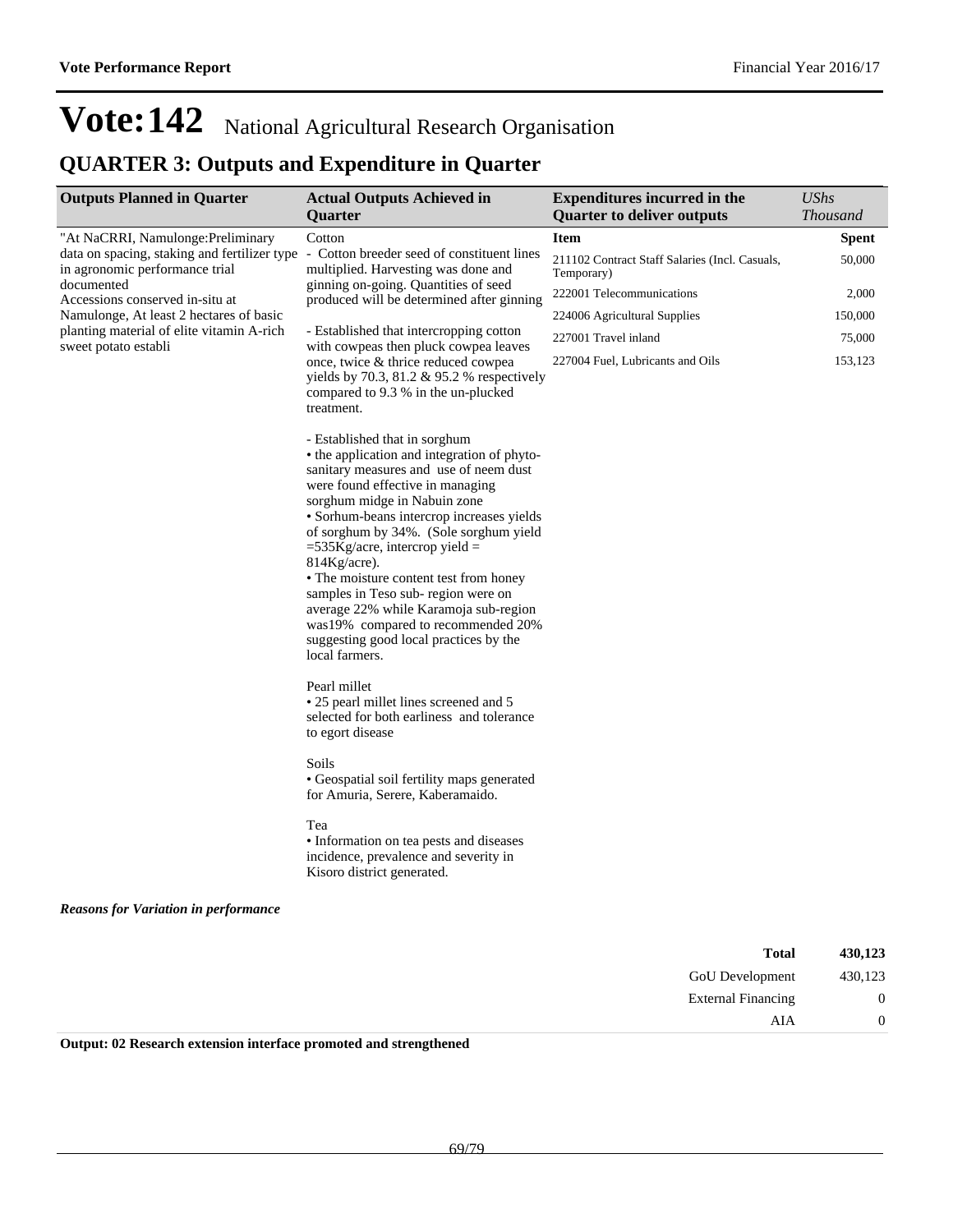### **QUARTER 3: Outputs and Expenditure in Quarter**

| <b>Outputs Planned in Quarter</b>                                                                                                                 | <b>Actual Outputs Achieved in</b><br><b>Ouarter</b>                                                                                                                                                                                                                                                                | <b>Expenditures incurred in the</b><br><b>Quarter to deliver outputs</b> | <b>UShs</b><br><b>Thousand</b> |
|---------------------------------------------------------------------------------------------------------------------------------------------------|--------------------------------------------------------------------------------------------------------------------------------------------------------------------------------------------------------------------------------------------------------------------------------------------------------------------|--------------------------------------------------------------------------|--------------------------------|
| "At NaCRRI, Namulonge: At least two<br>major training needs identified and one<br>training approach developed<br>One Oil palm production practice | Potato<br>• 28,374 Potato plantlets generated, 5.5<br>and tons of prebasic seed were generated<br>and 50 tons of basic seed produced.                                                                                                                                                                              | Item                                                                     | <b>Spent</b>                   |
|                                                                                                                                                   |                                                                                                                                                                                                                                                                                                                    | 221001 Advertising and Public Relations                                  | 110,000                        |
|                                                                                                                                                   |                                                                                                                                                                                                                                                                                                                    | 221002 Workshops and Seminars                                            | 55,000                         |
| exhibited during the Agricultural show at                                                                                                         |                                                                                                                                                                                                                                                                                                                    | 221009 Welfare and Entertainment                                         | 180,792                        |
| Jinja<br>At least 3 demonstration plots for new<br>soybean varieties established                                                                  | Apples<br>• 1249 Apple seedlings of Golden Dorset<br>and 4138 Apple seedlings of Anna have<br>been grafted. 912 rootstocks harvested and<br>potted.<br>- 2.5 existing apple rootstock mother<br>garden maintained at Buginyanya station.                                                                           | 221011 Printing, Stationery, Photocopying and<br><b>Binding</b>          | 64,110                         |
|                                                                                                                                                   |                                                                                                                                                                                                                                                                                                                    | 227001 Travel inland                                                     | 188,831                        |
|                                                                                                                                                   |                                                                                                                                                                                                                                                                                                                    | 227004 Fuel, Lubricants and Oils                                         | 150,000                        |
|                                                                                                                                                   | Urban and Peri urban farming<br>• UAP farming demos established on<br>station at MUZARDI. These include<br>compost manure making demo and<br>various small gardening innovations e.g.<br>food towers, sack, bag, box and bucket<br>gardens.<br>Agroforestry<br>- the MUZARDI Agroforestry nursery was<br>renovated |                                                                          |                                |

#### *Reasons for Variation in performance*

| 748,732        | <b>Total</b>              |
|----------------|---------------------------|
| 748,732        | GoU Development           |
| $\overline{0}$ | <b>External Financing</b> |
| $\overline{0}$ | AIA                       |

#### **Output: 04 Agricultural research capacity strengthened**

At NaCRRI, Namulonge: A field monitoring Report for research activities produced for 1st Quarter At NaFIRRI, Jinja:Instituite reports; coordination and linkages with collaborators and partners enhanced; Transport and utility systems maintained; Establis

#### facilities (vehicles, office, and laboratory, compound, and other office and farm equipment) secure, serviced and well maintained, in good usable condition. Facilitated governance, management, administrative and research activities. Provisions made during the quarter included fuel, stationary, wages for contract laborers, staff welfare, staff facilitation and staff training(s) and payment for utilities (water, electricity, telephones and internet services Jan-Mar 2017).

NARO Secretariat and PARI(s) physical

on station animals maintained KAZARDI-A stock of 200 goats, 11 piglets. MUZARDI-3 sows, 1 boer, and 6 exotic cattle.

#### **Item Spent**

| 221001 Advertising and Public Relations                   | 21,741  |
|-----------------------------------------------------------|---------|
| 221004 Recruitment Expenses                               | 103,971 |
| 221006 Commissions and related charges                    | 65,765  |
| 221009 Welfare and Entertainment                          | 161,837 |
| 221016 IFMS Recurrent costs                               | 27,000  |
| 222003 Information and communications<br>technology (ICT) | 14,166  |
| 223004 Guard and Security services                        | 34,246  |
| 225001 Consultancy Services- Short term                   | 26,947  |
| 227001 Travel inland                                      | 144,860 |
| 227004 Fuel, Lubricants and Oils                          | 119,800 |
| 228002 Maintenance - Vehicles                             | 115,000 |

*Reasons for Variation in performance* Nil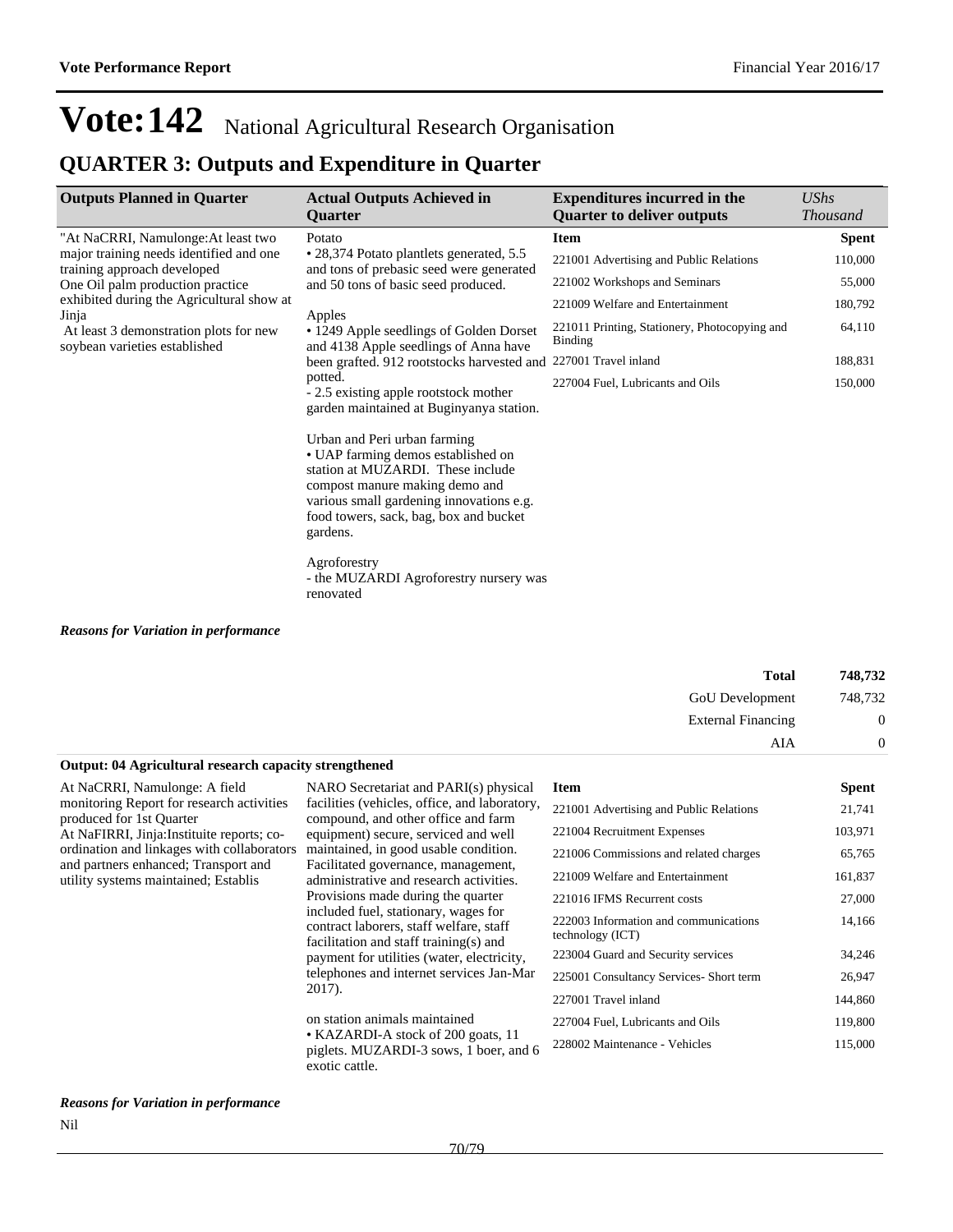## **QUARTER 3: Outputs and Expenditure in Quarter**

| <b>Outputs Planned in Quarter</b>                                                                                                                               | <b>Actual Outputs Achieved in</b><br>Quarter                                                                                                                                                                                                                                                                                                               | <b>Expenditures incurred in the</b><br><b>Quarter to deliver outputs</b> | <b>UShs</b><br>Thousand |
|-----------------------------------------------------------------------------------------------------------------------------------------------------------------|------------------------------------------------------------------------------------------------------------------------------------------------------------------------------------------------------------------------------------------------------------------------------------------------------------------------------------------------------------|--------------------------------------------------------------------------|-------------------------|
|                                                                                                                                                                 |                                                                                                                                                                                                                                                                                                                                                            | <b>Total</b>                                                             | 835,334                 |
|                                                                                                                                                                 |                                                                                                                                                                                                                                                                                                                                                            | GoU Development                                                          | 835,334                 |
|                                                                                                                                                                 |                                                                                                                                                                                                                                                                                                                                                            | <b>External Financing</b>                                                | $\boldsymbol{0}$        |
|                                                                                                                                                                 |                                                                                                                                                                                                                                                                                                                                                            | AIA                                                                      | $\bf{0}$                |
| Output: 05 Generation of technologies for priority commodities                                                                                                  |                                                                                                                                                                                                                                                                                                                                                            |                                                                          |                         |
| "At NaCRRI, Namulonge:Morphological<br>characterisation data documented<br>At least 3 different scions compatible to<br>alternative mango rootstocks identified | Fish<br>• Monitored and evaluated the on-farm<br>growth performance of the Lake Victoria<br>Nile tilapia strain at three selected farms in                                                                                                                                                                                                                 | <b>Item</b>                                                              | <b>Spent</b>            |
|                                                                                                                                                                 |                                                                                                                                                                                                                                                                                                                                                            | 211102 Contract Staff Salaries (Incl. Casuals,<br>Temporary)             | 75,000                  |
| At least 3 scions compatible to alternative                                                                                                                     | Kore, Gulu and Amuru Districts                                                                                                                                                                                                                                                                                                                             | 224006 Agricultural Supplies                                             | 189,037                 |
| citrus rootstocks identified<br>Second soybean pest and disea                                                                                                   | • Aquaculture unit strengthened with 6<br>earthen ponds for stocking with fish at<br>Bulegeni. And a water reservoir<br>constructed<br>• 7000 fish seed generated for research<br>uptake in subsequent experiments, 200<br>table size nile tilapia sold off to fish<br>buyers and Kyanamira facility ponds<br>• 3 Earthen fish ponds constructed<br>Nabuin | 227001 Travel inland                                                     | 152,126                 |
|                                                                                                                                                                 | Dairy cattle<br>• 6 tons of Napier grass based silage<br>prepared. 8 tons of maize based silage<br>prepared.2 tons of Brachiaria brizantha<br>hay prepared.                                                                                                                                                                                                |                                                                          |                         |
|                                                                                                                                                                 | Coffee<br>• 2.5Ha of new coffee fields established at<br>Buginyanya and Bulegeni stations.                                                                                                                                                                                                                                                                 |                                                                          |                         |
|                                                                                                                                                                 | Cassava<br>• Established that 52TME more tolerant to<br>drought.                                                                                                                                                                                                                                                                                           |                                                                          |                         |
|                                                                                                                                                                 | Tea<br>• Information on tea pests and diseases<br>incidence, prevalence and severity in<br>Kisoro district generated.                                                                                                                                                                                                                                      |                                                                          |                         |
|                                                                                                                                                                 | Fruits<br>• the bio-pesticide from Tephrosia, neem<br>,Latana and Moringa reduced fruit flies<br>infestation in oranges by 10.5%                                                                                                                                                                                                                           |                                                                          |                         |
| <b>Reasons for Variation in performance</b>                                                                                                                     |                                                                                                                                                                                                                                                                                                                                                            |                                                                          |                         |
| Ni                                                                                                                                                              |                                                                                                                                                                                                                                                                                                                                                            |                                                                          |                         |
|                                                                                                                                                                 |                                                                                                                                                                                                                                                                                                                                                            | <b>Total</b>                                                             | 416,163                 |

| GoU Development           | 416,163 |
|---------------------------|---------|
| <b>External Financing</b> |         |
|                           | AIA     |
|                           |         |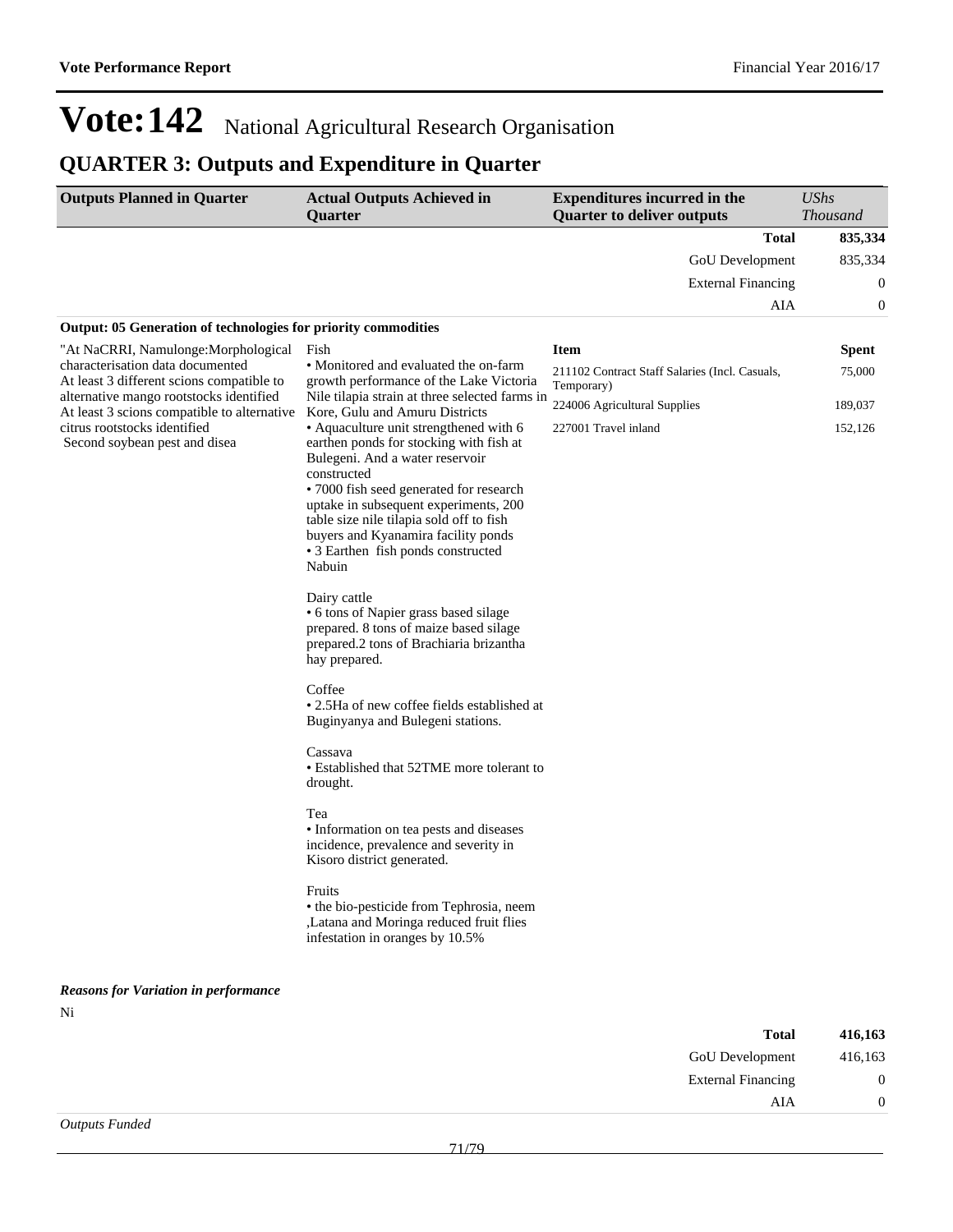### **QUARTER 3: Outputs and Expenditure in Quarter**

| <b>Outputs Planned in Quarter</b>                                                 | <b>Actual Outputs Achieved in</b><br><b>Quarter</b>                               | <b>Expenditures incurred in the</b><br><b>Quarter to deliver outputs</b> | UShs<br><b>Thousand</b> |
|-----------------------------------------------------------------------------------|-----------------------------------------------------------------------------------|--------------------------------------------------------------------------|-------------------------|
| <b>Output: 51 Payments to International Organisations (CGIAR, ASARECA, WARDA)</b> |                                                                                   |                                                                          |                         |
| Research partnerships                                                             | Contribution made to CGIAR to<br>strengthen research partnerships<br>strengthened | <b>Item</b>                                                              | <b>Spent</b>            |
|                                                                                   |                                                                                   | 262101 Contributions to International<br>Organisations (Current)         | 202,000                 |
|                                                                                   |                                                                                   | 264101 Contributions to Autonomous<br>Institutions                       | 7,786                   |
| <b>Reasons for Variation in performance</b>                                       |                                                                                   |                                                                          |                         |
| Ni                                                                                |                                                                                   |                                                                          |                         |
|                                                                                   |                                                                                   | <b>Total</b>                                                             | 209,786                 |
|                                                                                   |                                                                                   | GoU Development                                                          | 209,786                 |
|                                                                                   |                                                                                   | <b>External Financing</b>                                                | $\overline{0}$          |
|                                                                                   |                                                                                   | AIA                                                                      | $\overline{0}$          |
| Capital Purchases                                                                 |                                                                                   |                                                                          |                         |
|                                                                                   |                                                                                   | <b>Total For SubProgramme</b>                                            | 2,640,138               |
|                                                                                   |                                                                                   | GoU Development                                                          | 2,640,138               |
|                                                                                   |                                                                                   | <b>External Financing</b>                                                | $\mathbf{0}$            |
|                                                                                   |                                                                                   | <b>AIA</b>                                                               | $\boldsymbol{0}$        |
|                                                                                   |                                                                                   | <b>GRAND TOTAL</b>                                                       | 76,312,983              |
|                                                                                   |                                                                                   | <b>Wage Recurrent</b>                                                    | 16,854,171              |
|                                                                                   |                                                                                   | Non Wage Recurrent                                                       | 5,770,228               |
|                                                                                   |                                                                                   | GoU Development                                                          | 2,640,138               |
|                                                                                   |                                                                                   | <b>External Financing</b>                                                | 48,053,391              |
|                                                                                   |                                                                                   | AIA                                                                      | 2,995,054               |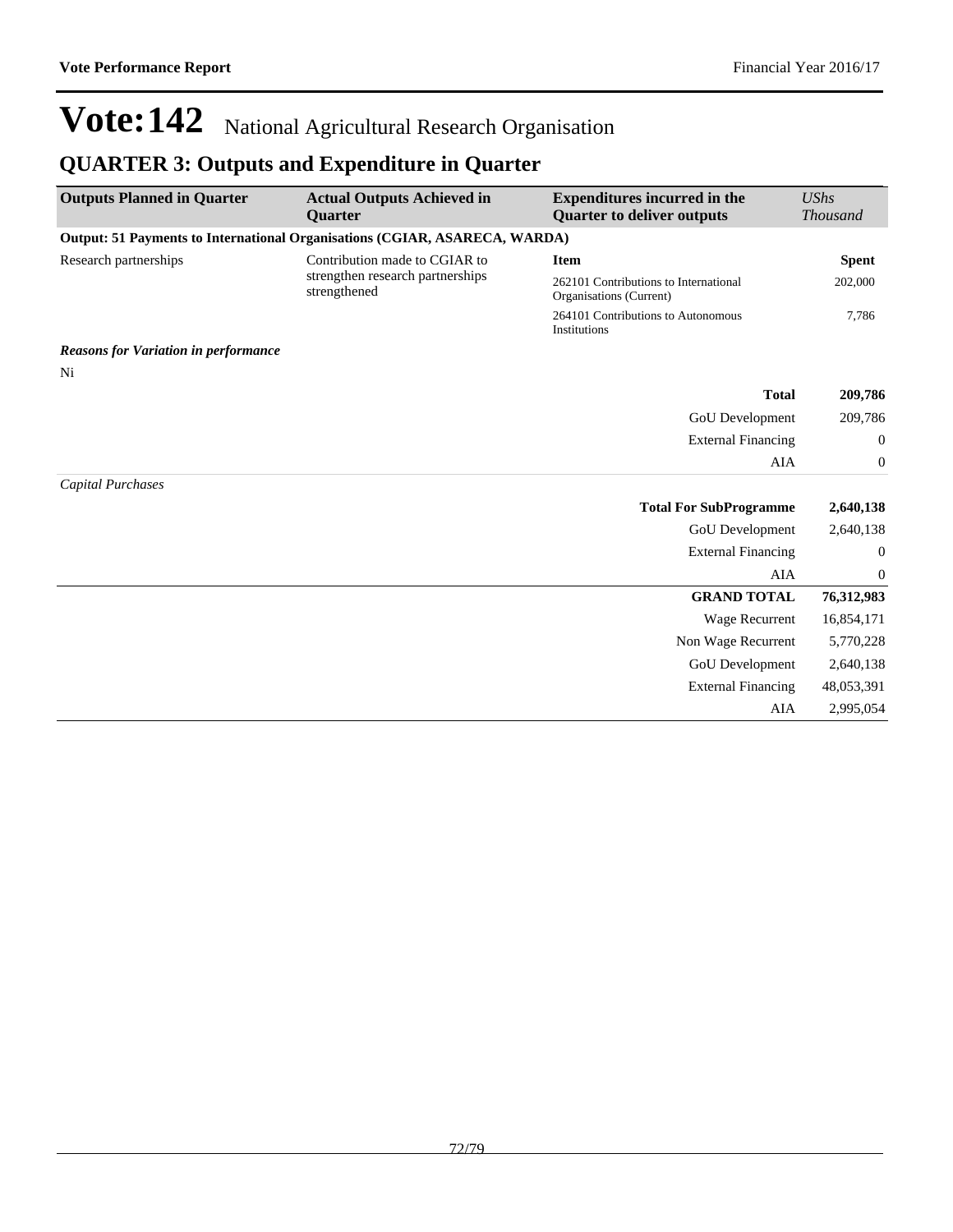### **QUARTER 4: Revised Workplan**

| <b>UShs Thousand</b>                                                                                                                                                                                                                                                                 | <b>Planned Outputs for the</b><br><b>Ouarter</b>                                                                                                                                                                                                                                | <b>Estimated Funds Available in Quarter</b><br>(from balance brought forward and actual/expected releaes) |  |  |
|--------------------------------------------------------------------------------------------------------------------------------------------------------------------------------------------------------------------------------------------------------------------------------------|---------------------------------------------------------------------------------------------------------------------------------------------------------------------------------------------------------------------------------------------------------------------------------|-----------------------------------------------------------------------------------------------------------|--|--|
| Program: 51 Agricultural Research                                                                                                                                                                                                                                                    |                                                                                                                                                                                                                                                                                 |                                                                                                           |  |  |
| Recurrent Programmes                                                                                                                                                                                                                                                                 |                                                                                                                                                                                                                                                                                 |                                                                                                           |  |  |
| Subprogram: 01 Headquarters                                                                                                                                                                                                                                                          |                                                                                                                                                                                                                                                                                 |                                                                                                           |  |  |
| <b>Outputs Provided</b>                                                                                                                                                                                                                                                              |                                                                                                                                                                                                                                                                                 |                                                                                                           |  |  |
|                                                                                                                                                                                                                                                                                      | <b>Output: 01 Generation of agricultural technologies</b>                                                                                                                                                                                                                       |                                                                                                           |  |  |
| reports; Supervision reports;<br>Procurement reports;<br>Top Management reports;<br>Budget Committee reports.<br>Annual & semi-annual performance reports.<br>Quality assurance reports.<br>Operational office & administ                                                            | Annual workplans and budgets; Monitoring and evaluation                                                                                                                                                                                                                         |                                                                                                           |  |  |
|                                                                                                                                                                                                                                                                                      | Output: 02 Research extension interface promoted and strengthened                                                                                                                                                                                                               |                                                                                                           |  |  |
| disseminated;<br>Research-Extension collaboration promoted;                                                                                                                                                                                                                          | Awareness of NARO technologies and protocols;<br>Research and development technologies & protocols<br>Formal partnerships established for technology promotion;<br>Operational mechanism for knowledge managem<br><b>Output: 04 Agricultural research capacity strengthened</b> |                                                                                                           |  |  |
| Renumerated human resource;<br>Recruitment of staff;<br>Staff social security;<br>Staff health insured;<br>Staff death benefits; Staff welfare catered for;<br>Staff professional/research capacities built;<br>Books, Journals and Newspapers;<br>Maintained building infrastructur |                                                                                                                                                                                                                                                                                 |                                                                                                           |  |  |
| <b>Outputs Funded</b>                                                                                                                                                                                                                                                                |                                                                                                                                                                                                                                                                                 |                                                                                                           |  |  |
|                                                                                                                                                                                                                                                                                      |                                                                                                                                                                                                                                                                                 | Output: 51 Payments to International Organisations (CGIAR, ASARECA, WARDA)                                |  |  |
| Organisations.                                                                                                                                                                                                                                                                       | GoU/NARO Membership to International and Autonomous                                                                                                                                                                                                                             |                                                                                                           |  |  |
|                                                                                                                                                                                                                                                                                      | <b>Subprogram: 07 National Crops Resources Research Institute</b>                                                                                                                                                                                                               |                                                                                                           |  |  |
| <b>Outputs Provided</b>                                                                                                                                                                                                                                                              |                                                                                                                                                                                                                                                                                 |                                                                                                           |  |  |
|                                                                                                                                                                                                                                                                                      | <b>Output: 01 Generation of agricultural technologies</b>                                                                                                                                                                                                                       |                                                                                                           |  |  |
| activities during 4th quarter                                                                                                                                                                                                                                                        | "At NaCRRI, Namulonge: Fuel available for administrative<br>Assorted stationary available during 4th quarter<br>Reports for 4th quarter prepared and submitted to                                                                                                               |                                                                                                           |  |  |

NAROSEC Telephone services supplied to the institute during 4th

"

#### **Output: 02 Research extension interface promoted and strengthened**

"At NaCRRI, Namulonge:Participate in 1 exhibition, Maintain 5 technology demo plots Production of 250 copies of NaCRRI News Letter and NaCRRI quarterly e-bulletin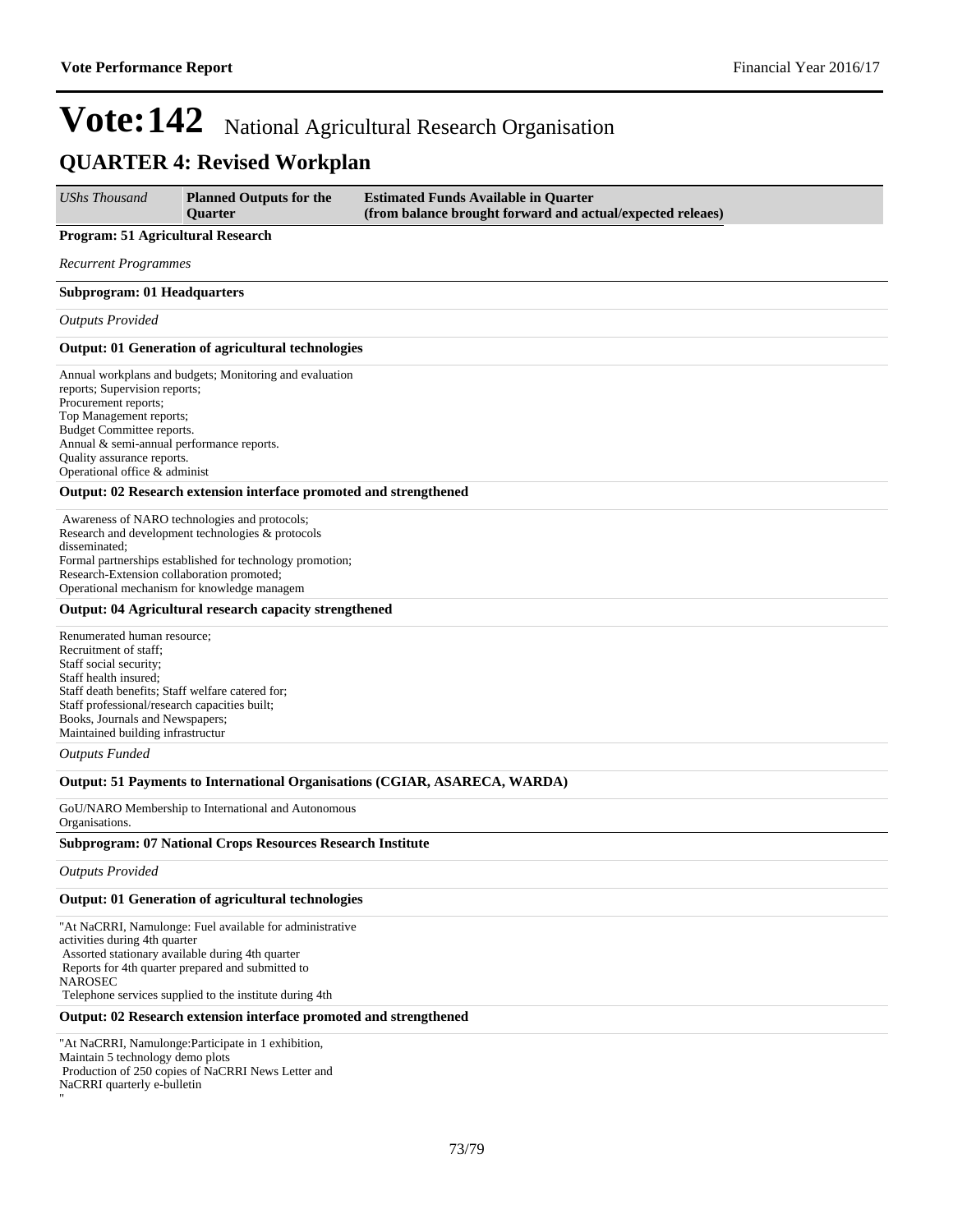### **QUARTER 4: Revised Workplan**

*UShs Thousand* **Planned Outputs for the Quarter Estimated Funds Available in Quarter (from balance brought forward and actual/expected releaes)**

#### **Output: 04 Agricultural research capacity strengthened**

"At NaCRRI, Namulonge:Claims for death benefit, incapacity and funeral costs during 4th quarter paid Hired labour wages for 4th quarter paid Staff supported to participate in professional training and other short courses during 4th quarter Hired lab

#### **Subprogram: 09 National Forestry Resources Research Institute**

*Outputs Provided*

#### **Output: 01 Generation of agricultural technologies**

At NaFORRI, Kifu, Mukono:2 functional telephones lines and 1 intercom system maintained; Assorted Printing, Photocopying services, Stationery, and other small office equipment acquired; 1 report on effectiveness and efficiency of research activities;1

#### **Output: 02 Research extension interface promoted and strengthened**

At NaFORRI, Kifu, Mukono:World Environment Day; 250 brochures acquired; 2 TV and 4 radio presentations held

#### **Output: 04 Agricultural research capacity strengthened**

At NaFORRI, Kifu, Mukono:1 Institute management team, 1 Advisory Committee, 1 Finance Committee, 1 Budget Committee, 1 Report Writing Committee and 1 Scientific committee meeting minutes prepared; Institute assets and activity sites secure; 4 reports and

#### **Subprogram: 12 National Laboratories Research**

*Outputs Provided*

#### **Output: 01 Generation of agricultural technologies**

At NARL, Kawanda, Wakiso:Information on level of persistence and rate of spread of T. isis in mid-western Uganda; Information on technical performance of briquette making machine prototype;Protein-carbohydrate based products;Quality management manuals (on

#### **Output: 02 Research extension interface promoted and strengthened**

At NARL, Kawanda, Wakiso:Adverts, radio and TV talkshows, newspaper suppliments, bronchures paid for.

#### **Output: 04 Agricultural research capacity strengthened**

At NARL, Kawanda, Wakiso:Quarterly payment of Utility Bills,Water, UMEME & Telecommunications; Purchase of approx. coffins and other assorted construction materials; 2 Technician,3 support staff and Finance & Audit staff facilitated for training on Pr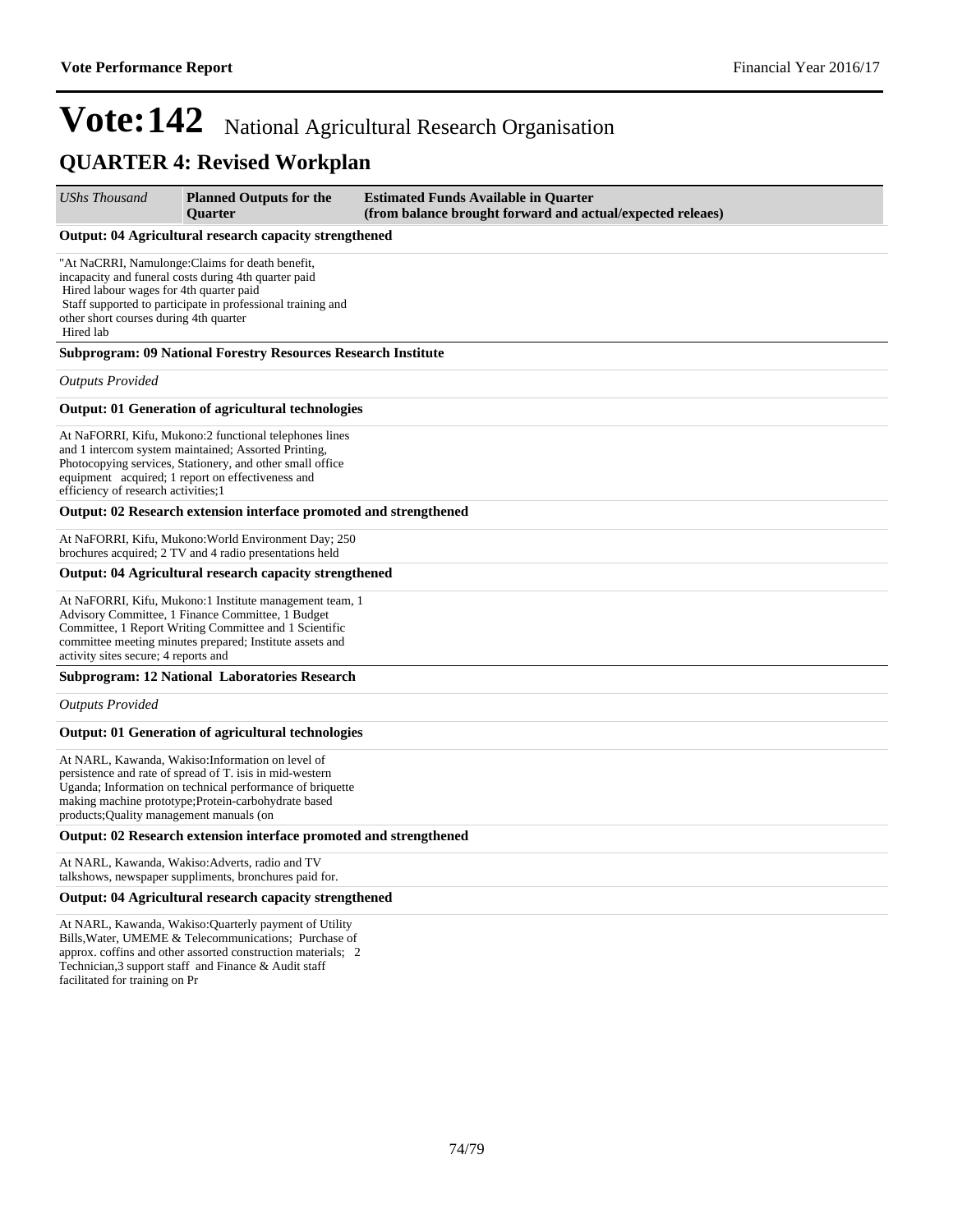### **QUARTER 4: Revised Workplan**

| <b>UShs Thousand</b>                                                                           | <b>Planned Outputs for the</b><br>Quarter                                                                                                                                                                                           | <b>Estimated Funds Available in Quarter</b><br>(from balance brought forward and actual/expected releaes) |
|------------------------------------------------------------------------------------------------|-------------------------------------------------------------------------------------------------------------------------------------------------------------------------------------------------------------------------------------|-----------------------------------------------------------------------------------------------------------|
| Subprogram: 13 Abi ZARDI                                                                       |                                                                                                                                                                                                                                     |                                                                                                           |
| <b>Outputs Provided</b>                                                                        |                                                                                                                                                                                                                                     |                                                                                                           |
|                                                                                                | <b>Output: 01 Generation of agricultural technologies</b>                                                                                                                                                                           |                                                                                                           |
| activities during 4th quarter<br>prepared and submitted to NAROSEC<br>Telephone services suppl | "At Abi ZARDI, Arua: Fuel available for administrative<br>Assorted stationary available during 4th quarter<br>Human Resource and administrative reports for 4th quarter                                                             |                                                                                                           |
|                                                                                                | Output: 02 Research extension interface promoted and strengthened                                                                                                                                                                   |                                                                                                           |
| advertised during 4th quarter.                                                                 | At Abi ZARDI, Arua: Institute activities and programmes                                                                                                                                                                             |                                                                                                           |
|                                                                                                | <b>Output: 04 Agricultural research capacity strengthened</b>                                                                                                                                                                       |                                                                                                           |
| bidders during 3rd quarter<br>Hired                                                            | At Abi ZARDI, Arua: Contracts awarded to successful<br>Matters affecting Abi ZARDI in 3rd quarter brought to the<br>attention of NARO management. Claims for death benefit,<br>incapacity and funeral costs during 3rd quarter paid |                                                                                                           |
| Subprogram: 14 Bulindi ZARDI                                                                   |                                                                                                                                                                                                                                     |                                                                                                           |
| <b>Outputs Provided</b>                                                                        |                                                                                                                                                                                                                                     |                                                                                                           |
|                                                                                                | <b>Output: 01 Generation of agricultural technologies</b>                                                                                                                                                                           |                                                                                                           |
| maintained and 25,000 seedlings generated<br>to farmers in LACZ                                | "At Bulindi ZARDI, Hoima:1 acres of coffee mother garden<br>• At least 5,000 seedlings Pinus caribae and at least 5,000<br>seedlings of Maesiopsis eminii generate and availed them                                                 |                                                                                                           |
|                                                                                                | Output: 02 Research extension interface promoted and strengthened                                                                                                                                                                   |                                                                                                           |
|                                                                                                | "At Bulindi ZARDI, Hoima: Atleast 500 brochures, 500 fact<br>sheets and 3 posters produced and accesed by 1000 farmers.<br>• At least 10000 Banana suckers harvested from 4 acres                                                   |                                                                                                           |
| each<br>$\cdot$ A                                                                              | • Atleast 160 farmers accessing succers to plant 0.125 acres                                                                                                                                                                        |                                                                                                           |
|                                                                                                | Output: 04 Agricultural research capacity strengthened                                                                                                                                                                              |                                                                                                           |
| At least 12 contract staff paid their wages.<br>ZARDI compasated in 4th Quarter<br>Assorted    | "At Bulindi ZARDI, Hoima: At least 6 staff attend short<br>courses for improved management of research projects<br>Incapacity, death benefit, and funeral costs for Bulindi                                                         |                                                                                                           |
| Subprogram: 15 Kachwekano ZARDI                                                                |                                                                                                                                                                                                                                     |                                                                                                           |
|                                                                                                |                                                                                                                                                                                                                                     |                                                                                                           |

*Outputs Provided*

#### **Output: 01 Generation of agricultural technologies**

Healthy mother gardens.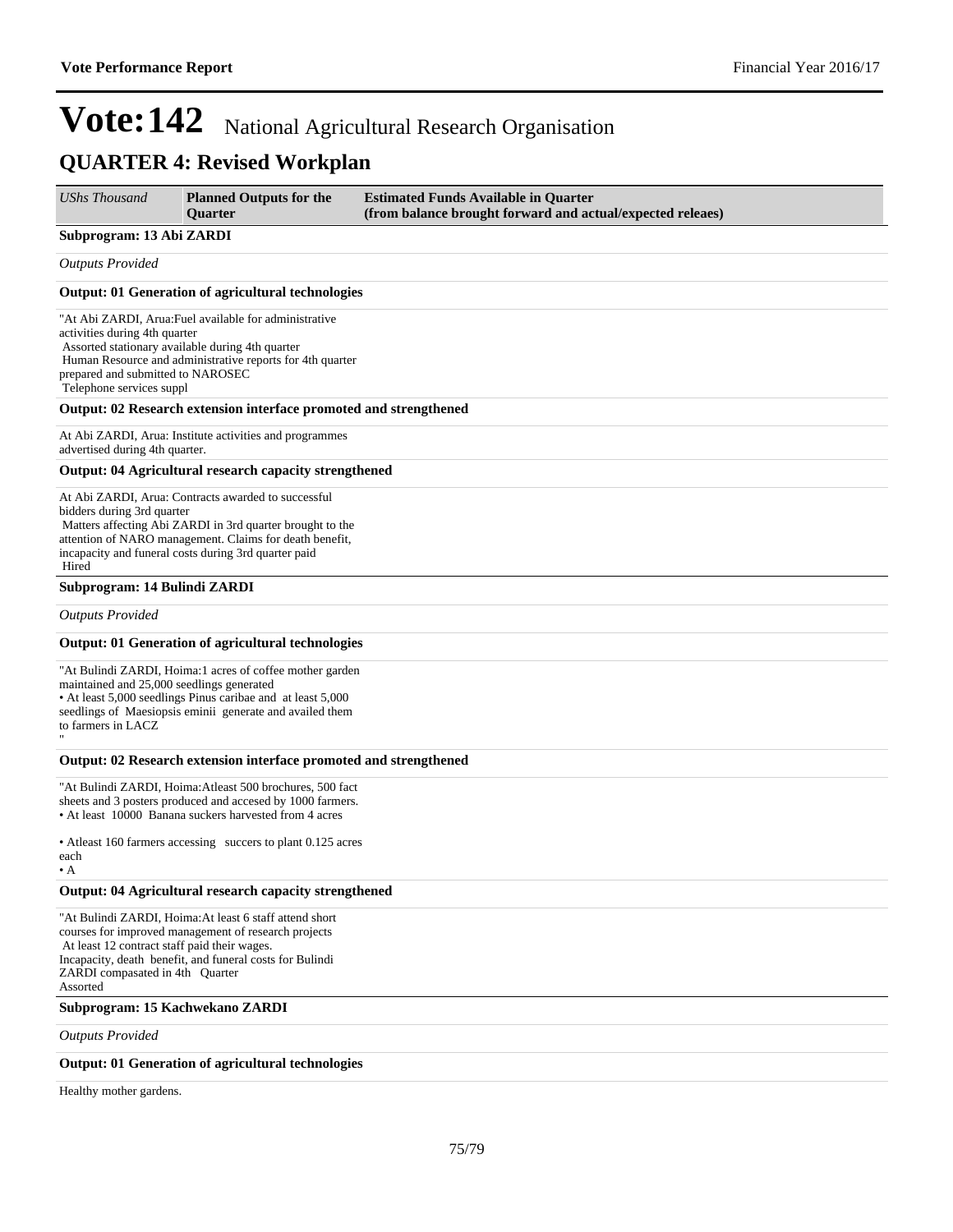### **QUARTER 4: Revised Workplan**

*UShs Thousand* **Planned Outputs for the Quarter Estimated Funds Available in Quarter (from balance brought forward and actual/expected releaes)**

#### **Output: 02 Research extension interface promoted and strengthened**

Public awareness of research at KaZARDI.

#### **Output: 04 Agricultural research capacity strengthened**

At Kachwenkano ZARDI, Kabale:Report for the fourth quarter available; At least 200 units of Water, 2000 units of electricity and 2000 units airtime provided in the fourth quarter; Vehicles and motorcycles Serviced and maintained good condition ; Improv

#### **Subprogram: 16 Mukono ZARDI**

*Outputs Provided*

#### **Output: 01 Generation of agricultural technologies**

At Mukono ZARDI, Mukono:2 data sets collected on yield, pest and disease performance of 3 bean and 3 sweet potato varieties

#### **Output: 02 Research extension interface promoted and strengthened**

At Mukono ZARDI, Mukono:Public technology contest shows conducted;

#### **Output: 04 Agricultural research capacity strengthened**

At Mukono ZARDI, Mukono:Institute secured; strategic oversight; vehicles insured;staff welfare facilitated; ICT hardware maintained; wages paid.

#### **Subprogram: 17 Ngetta ZARDI**

*Outputs Provided*

#### **Output: 01 Generation of agricultural technologies**

At Ngetta ZARDI, Lira:Office equipments serviced and repaired; Internet and Telephone services supplied to the institute during quarter 4; Electricity supplied to the institute during quarter4 and bills settled; Water supplied to the institute during quar

#### **Output: 02 Research extension interface promoted and strengthened**

At Ngetta ZARDI, Lira:Farmers, extension workers and other stakeholders trained and sensitized on new technologies during quarter 4

#### **Output: 04 Agricultural research capacity strengthened**

At Ngetta ZARDI, Lira:Office and ICT equipment available to support research and administration; 2 institute tractors serviced and maintained; Staff supported to participate in short professional and other qualifications during quarter 4; Assorted statio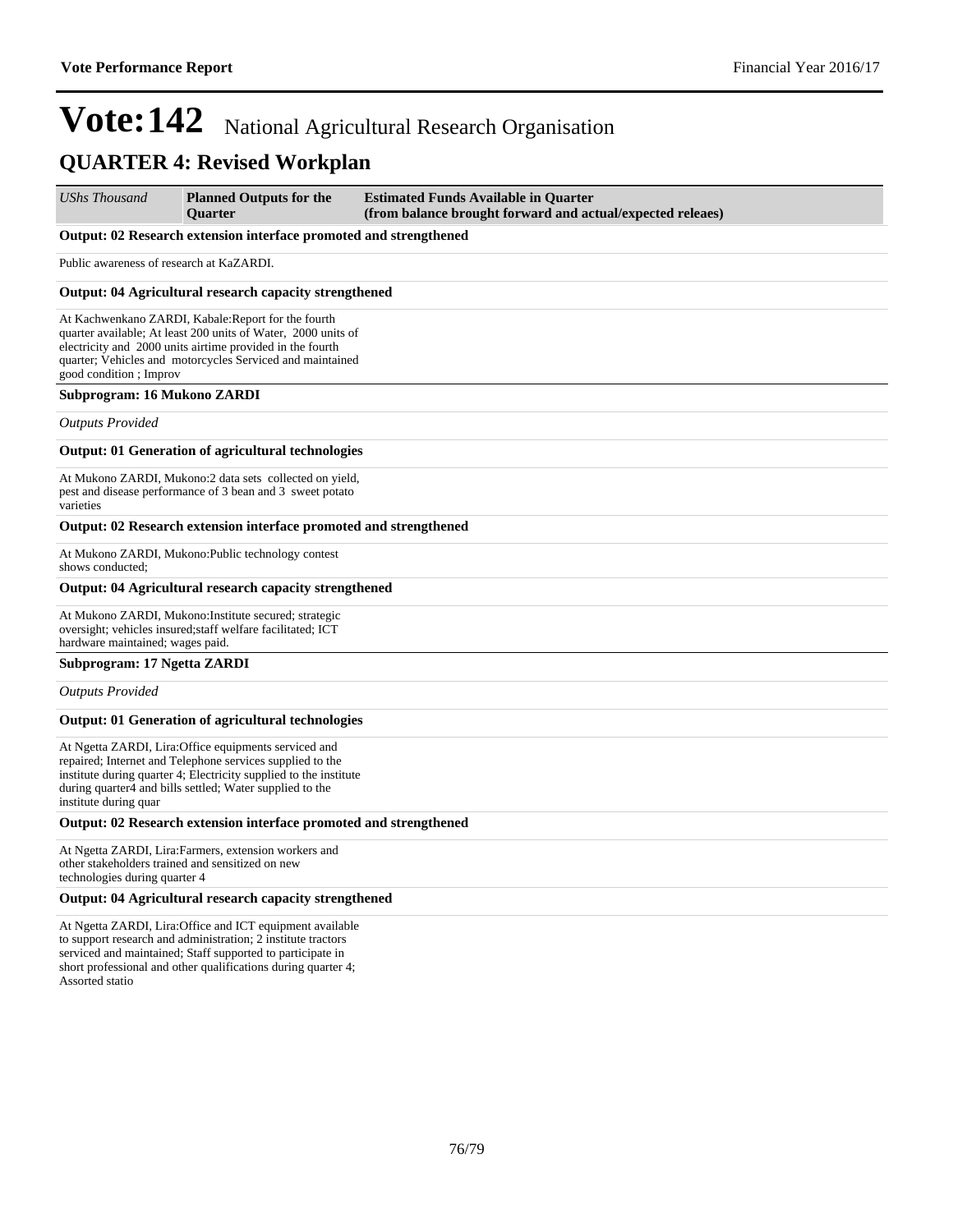### **QUARTER 4: Revised Workplan**

| <b>UShs Thousand</b>                                                                       | <b>Planned Outputs for the</b><br><b>Ouarter</b>                                                                                                                                                                                             | <b>Estimated Funds Available in Quarter</b><br>(from balance brought forward and actual/expected releaes) |
|--------------------------------------------------------------------------------------------|----------------------------------------------------------------------------------------------------------------------------------------------------------------------------------------------------------------------------------------------|-----------------------------------------------------------------------------------------------------------|
| <b>Subprogram: 18 Nabium ZARDI</b>                                                         |                                                                                                                                                                                                                                              |                                                                                                           |
| <b>Outputs Provided</b>                                                                    |                                                                                                                                                                                                                                              |                                                                                                           |
|                                                                                            | <b>Output: 01 Generation of agricultural technologies</b>                                                                                                                                                                                    |                                                                                                           |
| quarter<br>prepared and submitted to NAROSEC<br>Telephone services supplied to the institu | " Fuel available for administrative activities during 4th<br>Assorted stationary available during 4th quarter<br>Human Resource and administrative reports for 4th quarter                                                                   |                                                                                                           |
|                                                                                            | Output: 02 Research extension interface promoted and strengthened                                                                                                                                                                            |                                                                                                           |
| programmes advertised during 4th quarter.                                                  | At Nabuin ZARDI, Napak: Institute activities and                                                                                                                                                                                             |                                                                                                           |
|                                                                                            | Output: 04 Agricultural research capacity strengthened                                                                                                                                                                                       |                                                                                                           |
|                                                                                            | "At Nabuin ZARDI, Napak: Matters affecting Nabu ZARDI<br>in 4th quarter brought to the attention of NARO management                                                                                                                          |                                                                                                           |
| 4th quarter paid                                                                           | Claims for death benefit, incapacity and funeral costs during<br>Hired labour wages for 4th quarter paid. Staff supported to                                                                                                                 |                                                                                                           |
| Subprogram: 19 Mbarara ZARDI                                                               |                                                                                                                                                                                                                                              |                                                                                                           |
| <b>Outputs Provided</b>                                                                    |                                                                                                                                                                                                                                              |                                                                                                           |
|                                                                                            | Output: 04 Agricultural research capacity strengthened                                                                                                                                                                                       |                                                                                                           |
| Subprogram: 20 Buginyaya ZARDI                                                             |                                                                                                                                                                                                                                              |                                                                                                           |
| <b>Outputs Provided</b>                                                                    |                                                                                                                                                                                                                                              |                                                                                                           |
|                                                                                            | <b>Output: 01 Generation of agricultural technologies</b>                                                                                                                                                                                    |                                                                                                           |
| packaging of improved pastur                                                               | At Buginyanya ZARDI, Buginyanya: Performance of arabica<br>coffee seed fields and nurseries at hard green stage; Sorghum<br>growing promoted through demonstrations on farm; 15<br>varieties at germination stage on station; Production and |                                                                                                           |
|                                                                                            | Output: 02 Research extension interface promoted and strengthened                                                                                                                                                                            |                                                                                                           |
| of rice foundation seed produ                                                              | At Buginyanya ZARDI, Buginyanya:15,000 minitubers<br>available for field multiplication; Information on banana<br>bacterial wilt in mother gardens; Most adapted genotype<br>ascertained through participatory variety selection; 2.5 tons   |                                                                                                           |
|                                                                                            | Output: 04 Agricultural research capacity strengthened                                                                                                                                                                                       |                                                                                                           |
|                                                                                            | At Buginyanya ZARDI, Buginyanya: Equipment and<br>infrastructure maintained; Utilities availed; Continous                                                                                                                                    |                                                                                                           |

professional development (CPDs) and other selected group trainings; Agricultural showparticipation; Annual reviews and plans; Performance reports.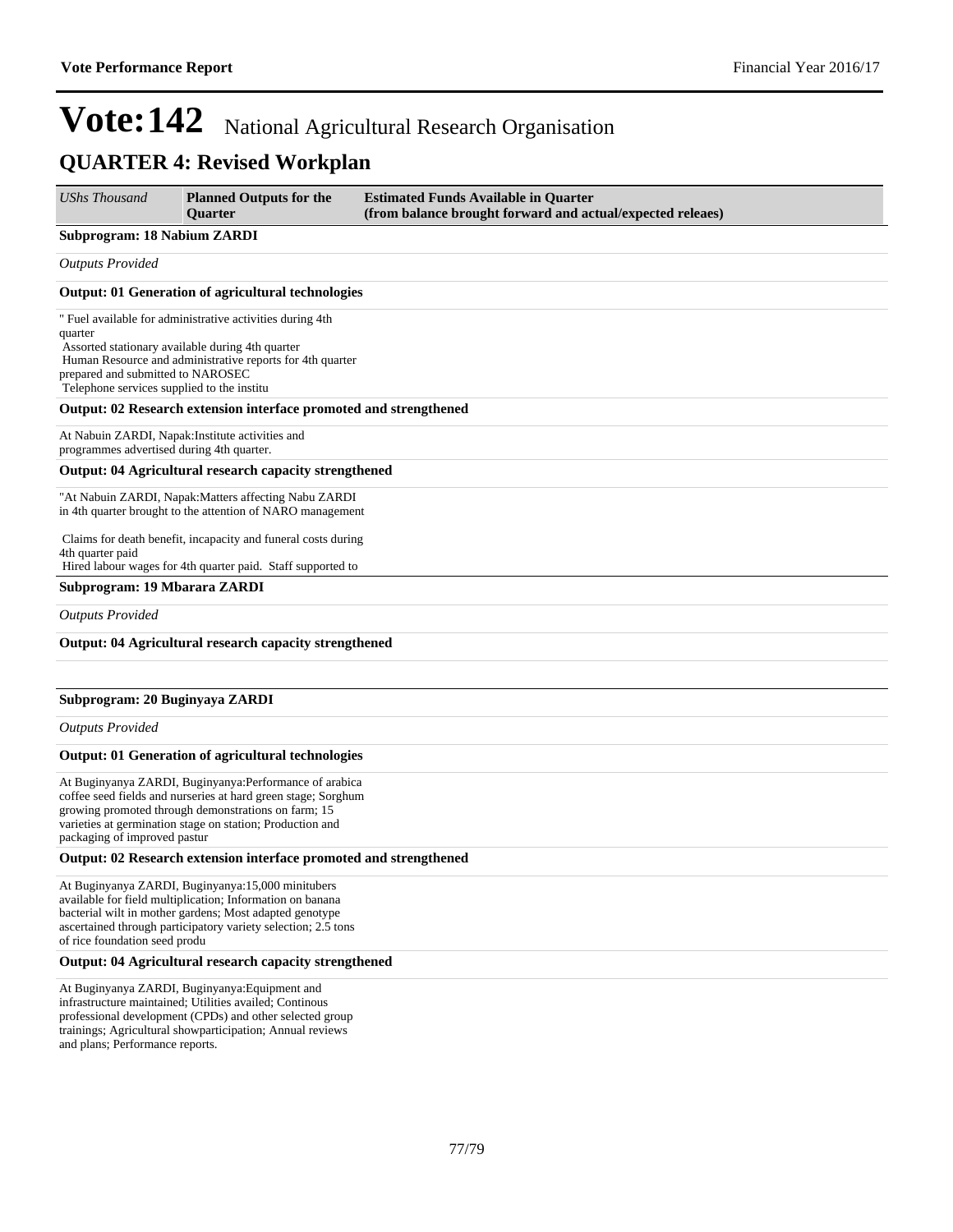### **QUARTER 4: Revised Workplan**

| <b>UShs Thousand</b>                                                               | <b>Planned Outputs for the</b><br><b>Ouarter</b>                                                                                                                                                                                               | <b>Estimated Funds Available in Quarter</b><br>(from balance brought forward and actual/expected releaes) |
|------------------------------------------------------------------------------------|------------------------------------------------------------------------------------------------------------------------------------------------------------------------------------------------------------------------------------------------|-----------------------------------------------------------------------------------------------------------|
| Subprogram: 21 Rwebitaba ZARDI                                                     |                                                                                                                                                                                                                                                |                                                                                                           |
| <b>Outputs Provided</b>                                                            |                                                                                                                                                                                                                                                |                                                                                                           |
|                                                                                    | Output: 01 Generation of agricultural technologies                                                                                                                                                                                             |                                                                                                           |
| districts.                                                                         | "At Rwebitaba ZARDI, Kabarole:1. Field report developed<br>on capacity enhancement of tree nursery operators in 5                                                                                                                              |                                                                                                           |
|                                                                                    | Output: 02 Research extension interface promoted and strengthened                                                                                                                                                                              |                                                                                                           |
|                                                                                    | Public awareness of research at RwebiZARDI.                                                                                                                                                                                                    |                                                                                                           |
|                                                                                    | Output: 04 Agricultural research capacity strengthened                                                                                                                                                                                         |                                                                                                           |
| protect Institute assets<br>Labour wages for April to June 2017 paid<br>to NAROSEC | "At Rwebitaba ZARDI, Kabarole: Security Guards paid to<br>Quarterly and annual reports prepared and submitted in time<br>40 staff members provided with break-tea and refreshments                                                             |                                                                                                           |
|                                                                                    | Subprogram: 26 NARO Internal Audit                                                                                                                                                                                                             |                                                                                                           |
| <b>Outputs Provided</b>                                                            |                                                                                                                                                                                                                                                |                                                                                                           |
| <b>Output: 03 Internal Audit</b>                                                   |                                                                                                                                                                                                                                                |                                                                                                           |
|                                                                                    |                                                                                                                                                                                                                                                |                                                                                                           |
|                                                                                    | <b>Subprogram: 27 National Coffee Research Institute</b>                                                                                                                                                                                       |                                                                                                           |
| <b>Outputs Provided</b>                                                            |                                                                                                                                                                                                                                                |                                                                                                           |
|                                                                                    | Output: 01 Generation of agricultural technologies                                                                                                                                                                                             |                                                                                                           |
| Operations.                                                                        | At NaCORI, Kituuza, Mukono: Effective Institute                                                                                                                                                                                                |                                                                                                           |
|                                                                                    | Output: 04 Agricultural research capacity strengthened                                                                                                                                                                                         |                                                                                                           |
| Annual and quarterly perfo                                                         | At NaCORI, Kituuza, Mukono: Maintained institute<br>infrastructure; Funeral inadvertents facilitated; Skilled and<br>motivated staff; Strategic direction for the institute; Effective<br>and compliant procurement; Maintained ICT equipment; |                                                                                                           |

*Development Projects*

#### **Project: 0382 Support for NARO**

*Capital Purchases*

#### **Output: 72 Government Buildings and Administrative Infrastructure**

| <b>Item</b>                      | <b>Balance b/f</b> | <b>New Funds</b> | <b>Total</b> |
|----------------------------------|--------------------|------------------|--------------|
| 312101 Non-Residential Buildings | 100,000            | 0                | 100,000      |
| <b>Total</b>                     | 100,000            | 0                | 100,000      |
| <b>GoU</b> Development           | 100,000            | 0                | 100,000      |
| <b>External Financing</b>        | 0                  | 0                | 0            |
| AIA                              | 0                  | 0                | 0            |